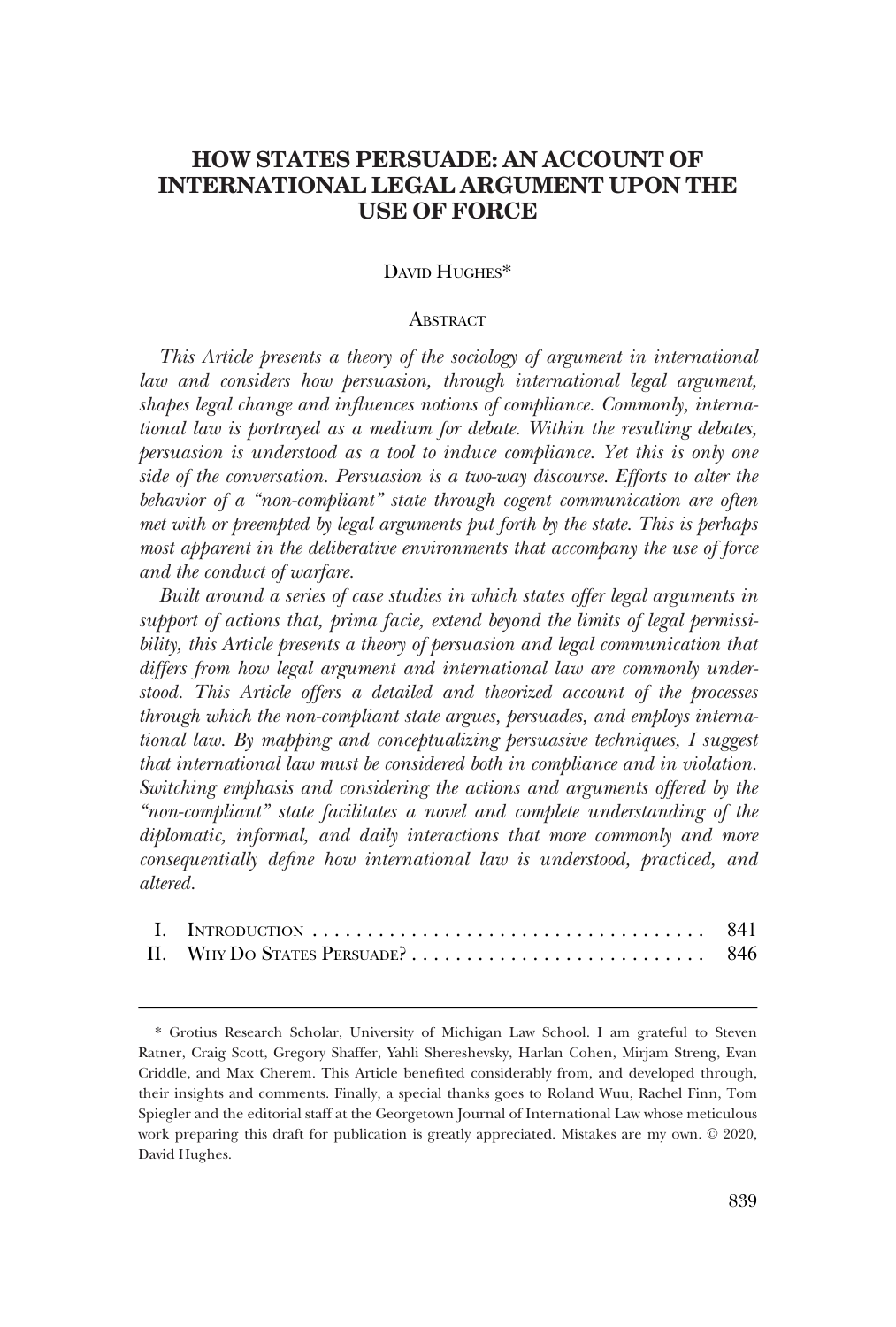|      | A.        | $\textit{Factual } \textit{Personasion} \dots \dots \dots \dots \dots \dots \dots \dots \dots \dots$ | 850 |
|------|-----------|------------------------------------------------------------------------------------------------------|-----|
|      | <b>B.</b> | $Dotrinal \textit{Personusion}\dots \dots \dots \dots \dots \dots \dots \dots \dots \dots$           | 853 |
|      | C.        | Legitimacy Persuasion                                                                                | 857 |
| III. |           | WHOM DO STATES PERSUADE?                                                                             | 862 |
| IV.  |           | HOW DO STATES PERSUADE ?                                                                             | 869 |
|      | A.        | Identifying a Common Lifeworld                                                                       | 871 |
|      | <b>B.</b> | Establishing the State as a General Norm-Acceptor                                                    | 874 |
|      | C.        | Demonstrating the Authority to Interpret                                                             | 876 |
|      | D.        | Instilling the Standard of the Acceptable Legal Argument                                             | 879 |
|      | E.        | Drawing Upon Precedent and Commonality                                                               | 882 |
| V.   |           | WHEN STATES PERSUADE: ACCOUNTS OF LEGAL ARGUMENT UPON                                                |     |
|      |           | THE USE OF FORCE                                                                                     | 885 |
|      | A.        | The Use of Persuasive Legal Argument Following the Russian                                           |     |
|      |           | Annexation of Crimea                                                                                 | 887 |
|      |           | The Identification of a Common Lifeworld<br>1.                                                       | 893 |
|      |           | 2.<br>Establishing the State as a General Norm-Acceptor                                              | 896 |
|      |           | 3.<br>Demonstrating the Authority to Interpret                                                       | 898 |
|      |           | Instilling the Standard of the Acceptable Legal<br>4.                                                |     |
|      |           |                                                                                                      | 900 |
|      |           | Drawing Upon Precedent and Commonality<br>5.                                                         | 902 |
|      |           | 6.<br>Conclusion                                                                                     | 904 |
|      | <b>B.</b> | The Use of Persuasive Legal Argument to Apply and Advance                                            |     |
|      |           | the Unwilling or Unable Standard                                                                     | 907 |
|      |           | The Identification of a Common Lifeworld<br>1.                                                       | 910 |
|      |           | 2.<br>Establishing the State as a General Norm-Acceptor                                              | 914 |
|      |           | 3.<br>Demonstrating the Authority to Interpret                                                       | 916 |
|      |           | 4.<br>Instilling the Standard of the Acceptable Legal                                                |     |
|      |           |                                                                                                      | 918 |
|      |           | 5.<br>Drawing Upon Precedent and Commonality                                                         | 920 |
|      |           | Conclusion<br>6.                                                                                     | 922 |
|      | C.        | The 2014 Gaza War                                                                                    | 924 |
|      |           | The Identification of a Common Lifeworld<br>1.                                                       | 927 |
|      |           | 2.<br>Establishing the State as a General Norm-Acceptor                                              | 931 |
|      |           | 3.<br>Demonstrating the Authority to Interpret                                                       | 934 |
|      |           | Instilling the Standard of the Acceptable Legal<br>4.                                                |     |
|      |           |                                                                                                      | 937 |
|      |           | Drawing Upon Precedent and Commonality<br>5.                                                         | 940 |
|      |           | 6.<br>Conclusion                                                                                     | 942 |
| VI.  |           |                                                                                                      | 944 |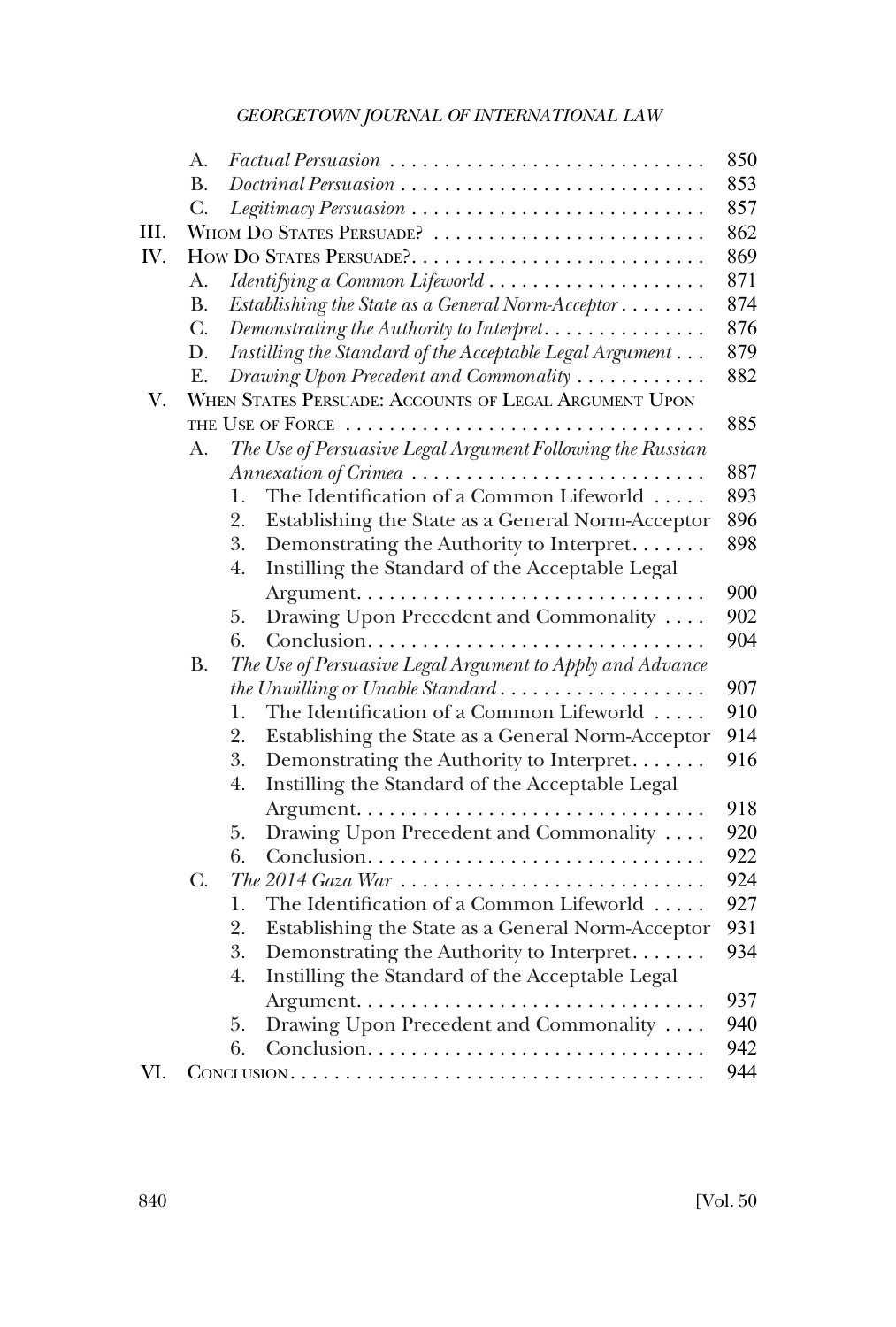### I. INTRODUCTION

<span id="page-2-0"></span>Barack Obama arrived at Oslo City Hall in December 2009 to deliver the Nobel Lecture and receive the Peace Prize. In his speech, the President recalled the legacy of Henry Dunant.<sup>1</sup> In 1901, Dunant became the Prize's inaugural recipient.<sup>2</sup> He had founded the International Committee of the Red Cross (ICRC) and oversaw the adoption of the frst Geneva Convention. The call for humanity that Dunant brought forth from the felds of Solferino initiated the legal regulation of warfare.<sup>3</sup> Resulting efforts did not outlaw hostilities. They began an arduous process of codifcation, dictating both when and how states may use force. A legal vocabulary emerged in concurrence, which structured the discourse accompanying war. It provided a means to contest when force is justifable. Legitimacy demanded transparency. In a later address, President Obama cited the need to publicly explain and justify U.S. military actions. The inability to provide reasoning, the President warned, encouraged international suspicion, eroded legitimacy, and reduced accountability.<sup>4</sup>

States have long coupled the use of force with contestations of legitimacy.5 As the international legal framework governing both *jus ad bellum* and *jus in bello* matured, states increasingly harnessed a legal vernacular.<sup>6</sup> Diplomatic communications accompanied military forays. The battlefeld expanded from the frontline into international fora. David Ben-Gurion, Israel's frst Prime Minister, described the institutional relationship between his nation's Defense and Foreign Ministries. Ben-Gurion succinctly elucidated that, "the Minister of Defense is authorized to make defense policy; the role of the Foreign Minister is to explain that policy."<sup>7</sup>

The turn to legal rationale increased following the Second World War. Though international law's expansion was far-reaching, the prohibition of the use of force and the proliferation of international humanitarian law (IHL) were global responses to war's unmitigated

<sup>1.</sup> Barack Obama, Nobel Lecture at Oslo City Hall: A Just and Lasting Peace (Dec. 10, 2009).

*Henry Dunant: Biographical*, THE NOBEL PRIZE, [www.nobelprize.org/prizes/peace/1901/](http://www.nobelprize.org/prizes/peace/1901/dunant/biographical/)  2. [dunant/biographical/](http://www.nobelprize.org/prizes/peace/1901/dunant/biographical/) (last visited Nov. 2, 2019).

<sup>3.</sup> MARTIN GUMPERT, DUNANT: THE STORY OF THE RED CROSS (1938).

<sup>4.</sup> Barack Obama, Address at West Point Commencement Ceremony: Remarks by the President at the United States Military Academy Commencement Ceremony (May 28, 2014).

<sup>5.</sup> M. Cherif Bassiouni, *Terrorism: The Persistent Dilemma of Legitimacy*, 36 CASE W. RES. J. INT'L L. 299, 299 (2004).

<sup>6.</sup> *See* MICHAEL BYERS, WAR LAW 3, 43 (2006).

<sup>7.</sup> Dan Horowitz, *The Israeli Concept of National Security, in* NATIONAL SECURITY AND DEMOCRACY IN ISRAEL 11, 12 (Avner Yaniv ed., 1993).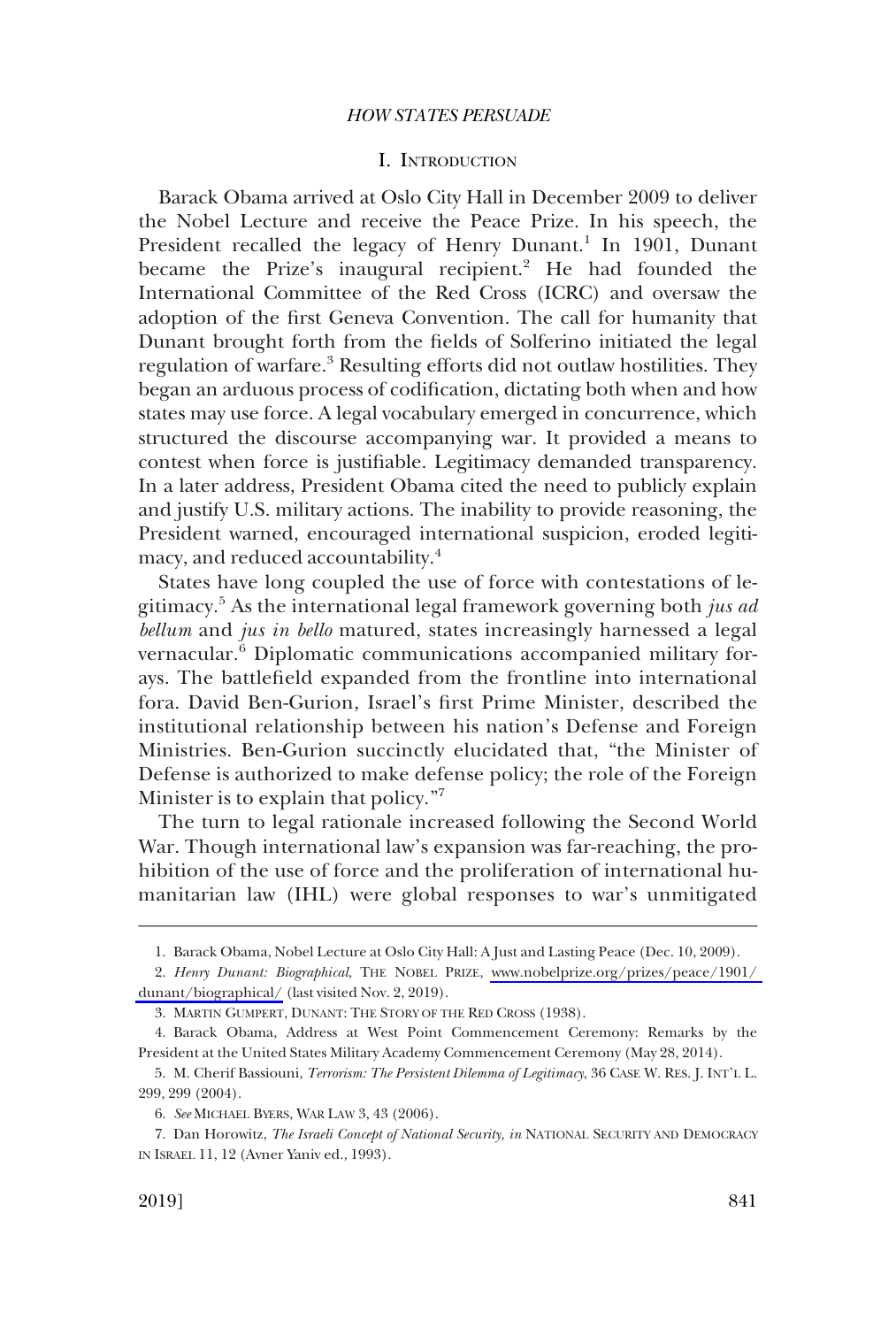horror.<sup>8</sup> These developments further facilitated the embrace of legal argument, which would become "one of the staple features of state practice on the use of force, so that when states use force against other states, they also use international law to defne and defend, argue and counter-argue, explain and rationalise their actions."<sup>9</sup>

As the nature of warfare evolved, as states perceived new dangers, the post-war legal vernacular was understood as incomplete. Responses to the altered nature of warfare feature inventive (and, at times, dubious) legal claims. These address the gaps, where the laws of war fall silent and fail to directly contemplate evolving scenarios and emerging threats. Such discussions infuence conceptions of permissibility, they establish new standards, and they formalize through state practice, *opinio juris*, authoritative argument, and the recognition of custom. States have, however, altered the ways that they invoke international law.10 Sophisticated legal appeals have moved the discourse accompanying the use of force beyond assertions of legal conformity. The use of force is coupled with appeals that attempt to persuade the international community that inventive legal arguments constitute an acceptable interpretation or application of international law. Legal arguments may be offered in good faith, in response to a lawmaking moment. They may also accompany events that clearly violate international law. Legal arguments supplement state behavior that stretches or exceeds the boundaries of legal permissibility. International law is invoked to persuade audiences that a particular action, interpretation, or policy is acceptable.

Yet the relationship between international law and persuasion is understood differently. Law is often portrayed as a medium for debate and agreement.<sup>11</sup> Within this debate, persuasion is assigned a particular purpose. Steven Ratner explains that, "for those international actors seeking to promote respect for international law, persuasion is at the core of the enterprise."12 Thus persuasion becomes a means to

<sup>8.</sup> *See generally* MICHAEL N. SCHMITT & WOLFF HEINTSCHEL VON HEINEGG, THE DEVELOPMENT AND PRINCIPLES OF INTERNATIONAL HUMANITARIAN LAW (2017).

<sup>9.</sup> Dino Kritsiotis, *When States Use Armed Force, in* THE POLITICS OF INTERNATIONAL LAW 45, 47 (Christian Reus-Smit ed., 2004).

<sup>10.</sup> Yahli Shereshevsky, *Back in the Game: International Humanitarian Lawmaking by States*, 37 BERKELEY J. INT'L L. 1, 10 (2019).

<sup>11.</sup> Harlan Grant Cohen, *Finding International Law, Part II: Our Fragmenting Legal Community*, 44 N.Y.U. J. INT'L L. & POL. 1050, 1067 (2011).

<sup>12.</sup> Steven R. Ratner, *Persuading to Comply: On the Deployment and Avoidance of Legal Argumentation*, *in* INTERDISCIPLINARY PERSPECTIVES ON INTERNATIONAL LAW AND INTERNATIONAL RELATIONS: THE STATE OF THE ART 568, 568 (Jeffery L. Dunoff & Mark A. Pollack eds., 2013).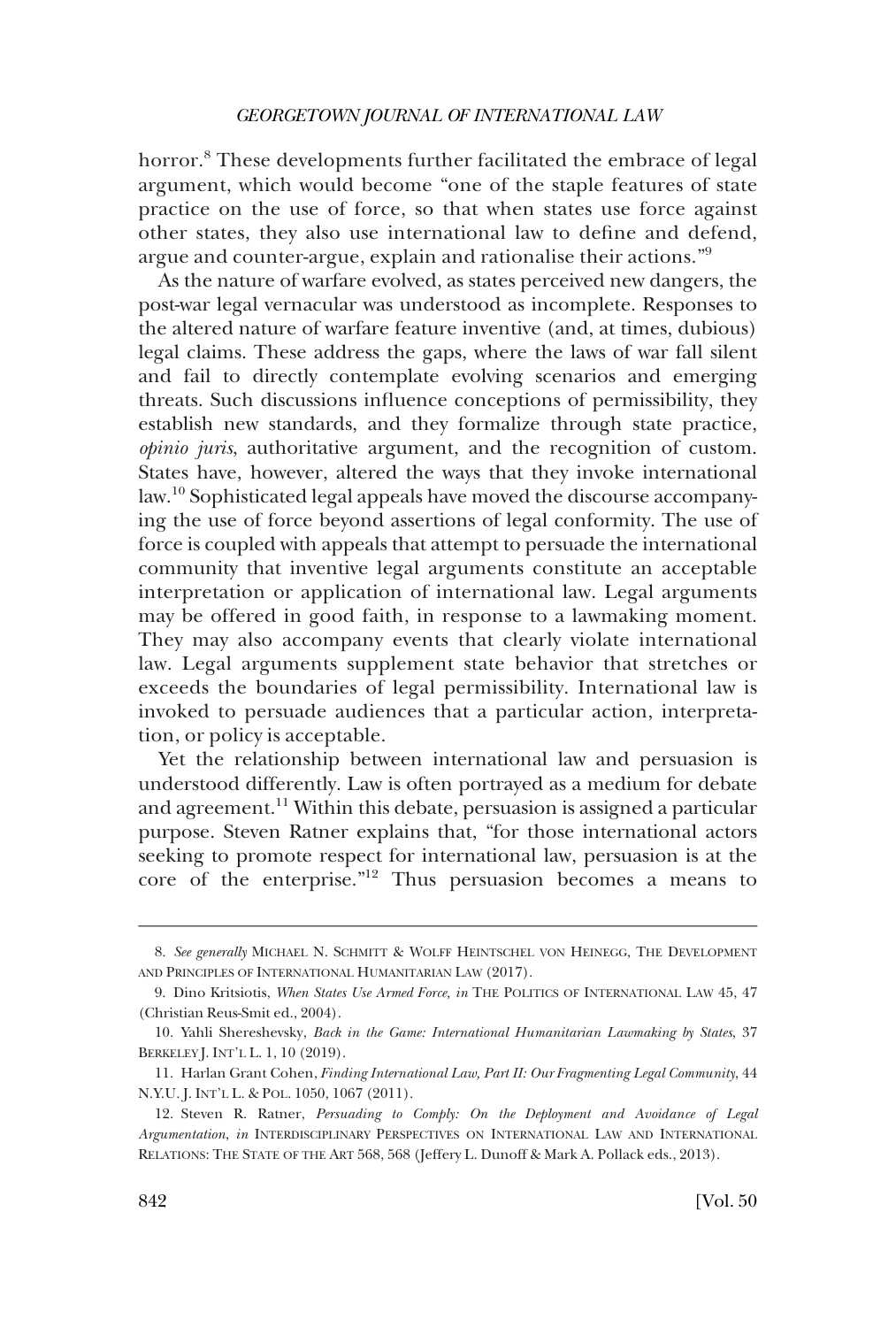encourage fdelity towards international law. It forms a subset of the broader discussion regarding compliance. Through a communicative process, reliant upon legal argument, the non-compliant state is convinced to alter its behavior and adhere to legal dictate.<sup>13</sup>

However, this is only one side of the conversation. Persuasion is a two-way discourse. It is both a means to ensure compliance and a method to define how international law should be understood.<sup>14</sup> Efforts to alter the behavior of a non-compliant state through cogent communication are often met with or pre-empted by legal argumentation put forth by the state. This Article considers how states employ persuasion upon or following the use of force. I emphasize instances in which states offer legal arguments in support of actions and legal interpretation that, prima facie, extend beyond the limits of legal permissibility. Persuasion is understood broadly. The state becomes not only the "engine and the target" of compliance but a participant actively engaged in defining what compliance means.<sup>15</sup>

Section two of this Article poses the question: *why* do states persuade? This section begins abstractly before moving beyond the contestations of compliance that often frame considerations of persuasion. It explores reasons why a non-compliant state, devoid of obligation and absent coercion, may employ legal argument and engage in a persuasive discourse. These reasons vary and are non-exhaustive. A state whose actions are broadly understood to be in violation of international law—may employ persuasive legal argument to frame facts. Factual persuasion may be based on a lie, a generous reading, spin, or conjecture, but will strive to formulate the relevant events in a manner that fts within a preferred legal framework (e.g., we did not do what you claim that we did). The state may appeal to persuasion to advance a particular legal doctrine. Doctrinal persuasion features arguments about how the law should or ought to be understood. Appeals may invoke well known legal principles but often forward expansionist claims about the validity of a legal rule or norm (e.g., what you said happened but it is not illegal or the law is unclear). Or the state may invoke persuasive legal argument to generate legitimacy for a regime, scenario, or concept. Legitimacy persuasion is exhibited when the state purports that a

<sup>13.</sup> *Id*. at 573; *see also* Nicole Deitelhoff, *The Discursive Process of Legalization: Charting Islands of Persuasion in the ICC Case*, 63 INT'L ORG. 33 (2006).

<sup>14.</sup> On a related note, Shereshevsky has described how, within epistemic communities, transnational actors assume varied interpretative positions and "take part in the battle over the ideological version of international to be adopted." *See* Yahli Shereshevsky, *Targeting the Targeted Killings Case – International Lawmaking in Domestic Contexts*, 39 MICH. J. INT'L L. 241, 268 (2018).

<sup>15.</sup> Ratner, *supra* note 12, at 570.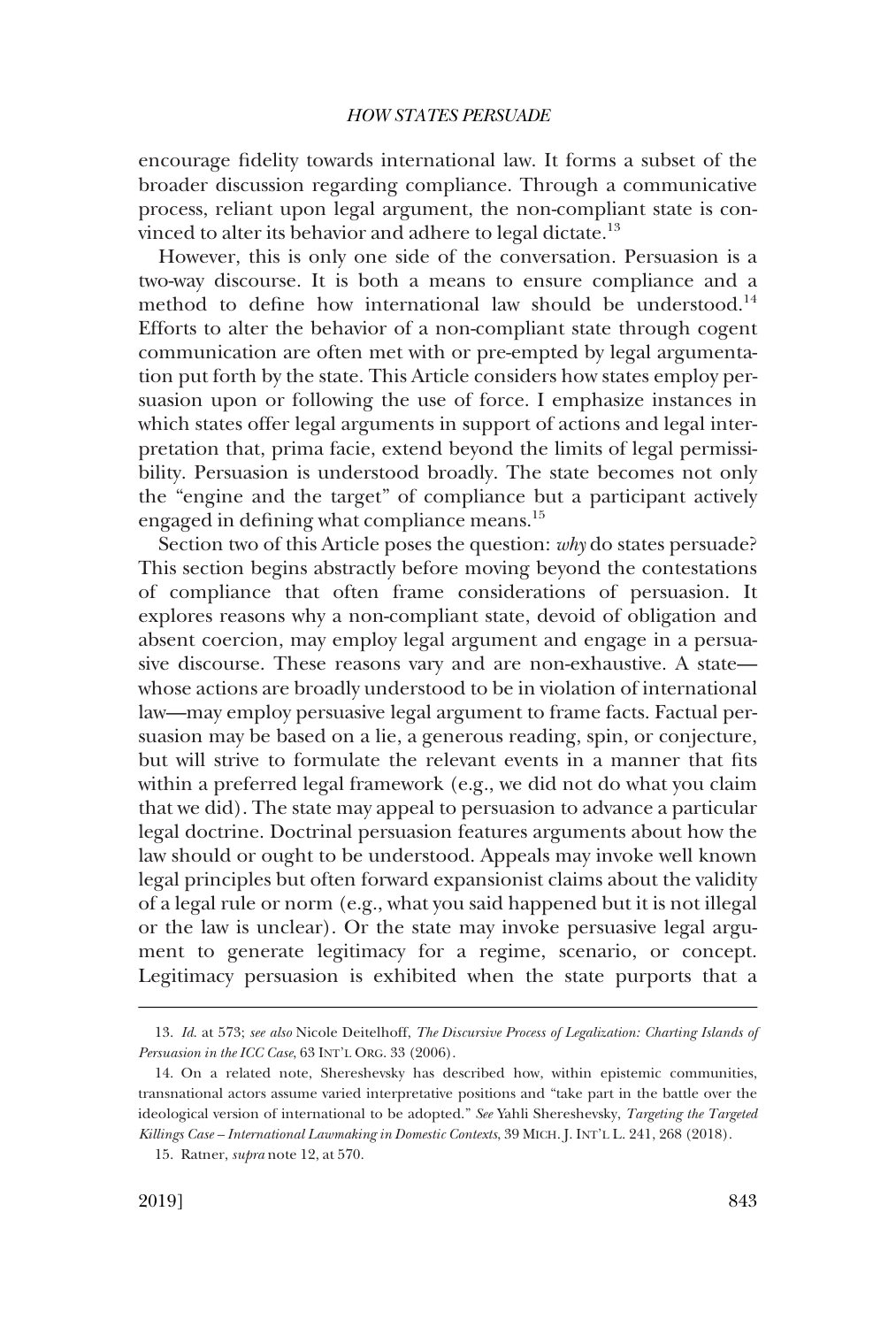particular policy, objective, or action is acceptable due to its accordance with a legal or normative standard (e.g., this military action is a necessary response to an emerging threat). $16$ 

Section three asks *whom* do states persuade? This section considers the audiences that states engage through legal argument. The target of persuasion alters alongside the form and purpose of persuasion. The target may be broad (e.g., the international community) or narrow (e.g., interpretative communities, another state, a key ally).

Section four considers *how* do states persuade? It provides an account of the communicative process that states employ when engaging in this particular form of legal argumentation. The described process—also non-exhaustive—presents fve complementary techniques that states commonly invoke when presenting a non-intuitive legal appeal. First, the state identifes a "common lifeworld." Second, the state establishes itself as a general norm-acceptor. Third, the state demonstrates its authority to interpret the law. Fourth, it establishes a standard of compliance based on the "acceptable legal argument." And ffth, the state draws upon precedent and commonalities. Through these phases, the state forwards a particular form of legal argument. This argument intends to infuence understandings of law and fact. It seeks to generate legitimacy for state action and policy. And it justifes the use of force in ways that often extend beyond previously endorsed limits.

Section fve merges the question of *why* with the question of *how*. It presents a series of three case studies. These case studies correspond with the abovementioned categories, describing a state's motives and methods of persuasion. Within, descriptive accounts chronicle uses of legal argumentation. The frst case study describes Russia's appeals to international law following the annexation of Crimea. It traces Russia's reliance upon international law and use of factual persuasion to supplement various lies that denied, excused, and then explained Russian actions in Ukraine. The second case study chronicles the United States' and the United Kingdom's employment of international legal argument to assure selected audiences, through appeals to doctrinal persuasion, of a particular legal interpretation's validity. Situated within the war on terror, this case study retells the interpretative development of the unwilling and unable standard in accompaniment of the use of force against a non-state armed group in Syria. The third and fnal case study details Israel's reliance upon legal argument both during and in the aftermath of the 2014 Gaza war. It demonstrates the use of legitimacy persuasion to purport that a particular, controversial, use of force

<sup>16.</sup> A special thanks to Harlan Cohen for helping clarify my thinking on these categorizations.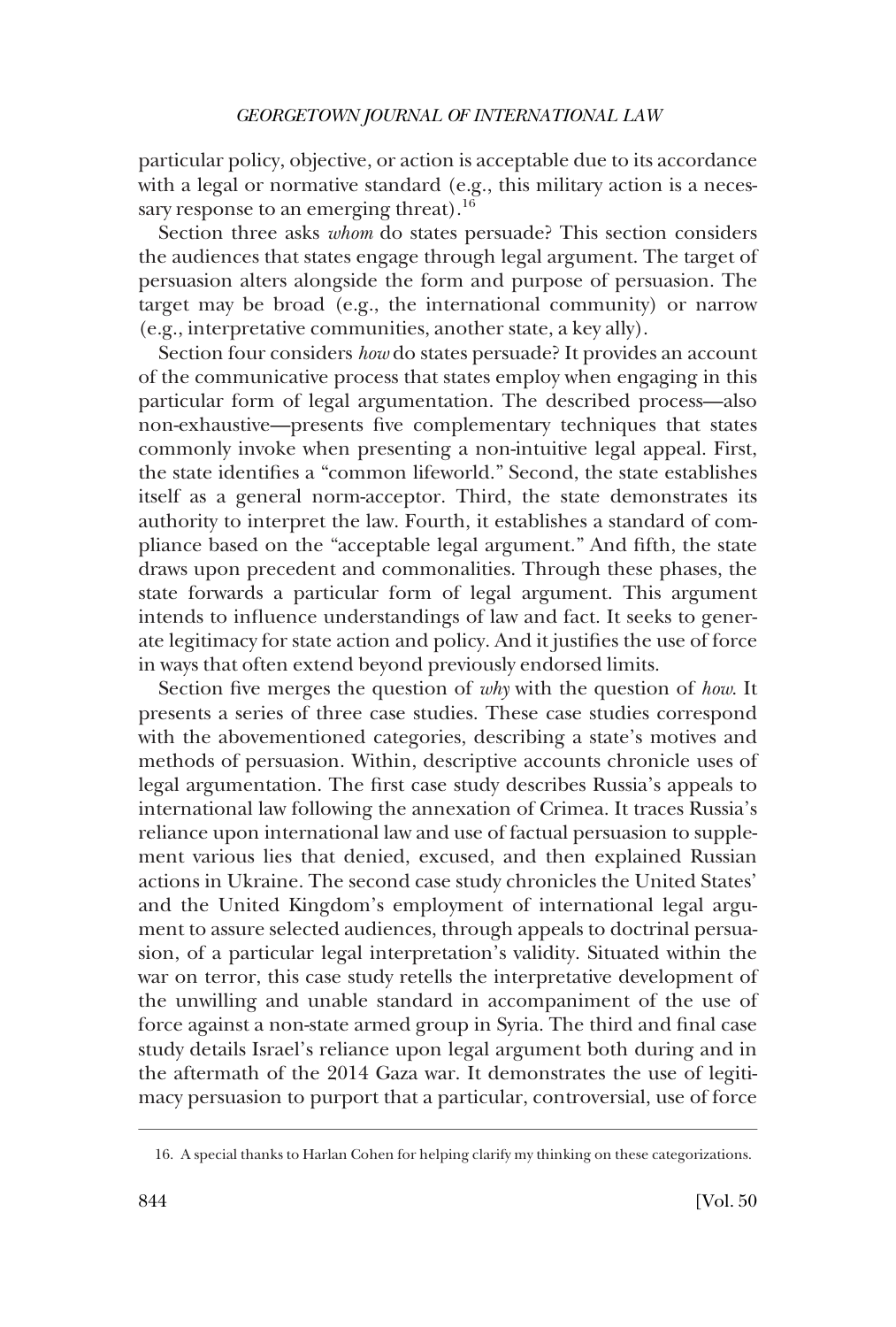is legally, morally, and politically acceptable. In each instance, legal arguments—persuasive endeavor—are offered by a state whose actions are deemed non-compliant with conventional legal understandings. In each instance, the (purportedly) non-compliant state exhibits a similar persuasive methodology.

Section six concludes. It identifes challenges in evaluating the effectiveness of persuasion and legal argumentation.

In *A Memory of Solferino*, Henry Dunant described the furious violence that defined nineteenth century warfare.<sup>17</sup> The nature of war has changed in the 108 years between Dunant's receipt of the frst Peace Prize and President Obama's acceptance of the award. As violence assumes new forms and manifests through novel challenges, international law increasingly structures the discourse that accompanies the use of force. Often it prescribes limits and instills a standard of compliance. Still, however, we remain in a constant conversation about the moments when the use of force is permissible. We evolve the boundaries that defne acceptable conduct once force is invoked. Persuasion and legal argument assume a signifcant role within these debates. They become an invaluable resource for those who demand greater adherence to the laws governing war. Still, considerations of the extent to which and the means by which states employ persuasion in response to the call for greater compliance—to defne the moments and to set the boundaries—are often absent from these conversations.

Ultimately, we dismiss the relevancy of the non-compliant state as an outlier, as evidence of international law's failure or inability to affect change. Yet it is in such instances of non-compliance that persuasion is most prevalent. The language of international law is so entrenched that the non-contentious, incontrovertible legal claim requires no justifcation other than repetition of a familiar stock phrase or article number and sub-paragraph. *Parties to an armed confict must at all times distinguish between the civilian population and combatants. Article 2(4). Self-defense. Et cetera, ad infnitum*. The controversial legal contention, however, requires something more. For if it is to carry, it demands cogent argument. Focus on the non-compliant state or the contestable legal assertion shows us how states employ legal argumentation, not in a formal setting like a court where the rules and conventions of legal discourse are frmly established, but in the diplomatic, informal, and quotidian interactions that more commonly and more consequentially defne how international law is understood, practiced, and altered.

<sup>17.</sup> *See generally* HENRY DUNANT, A MEMORY OF SOLFERINO (1959).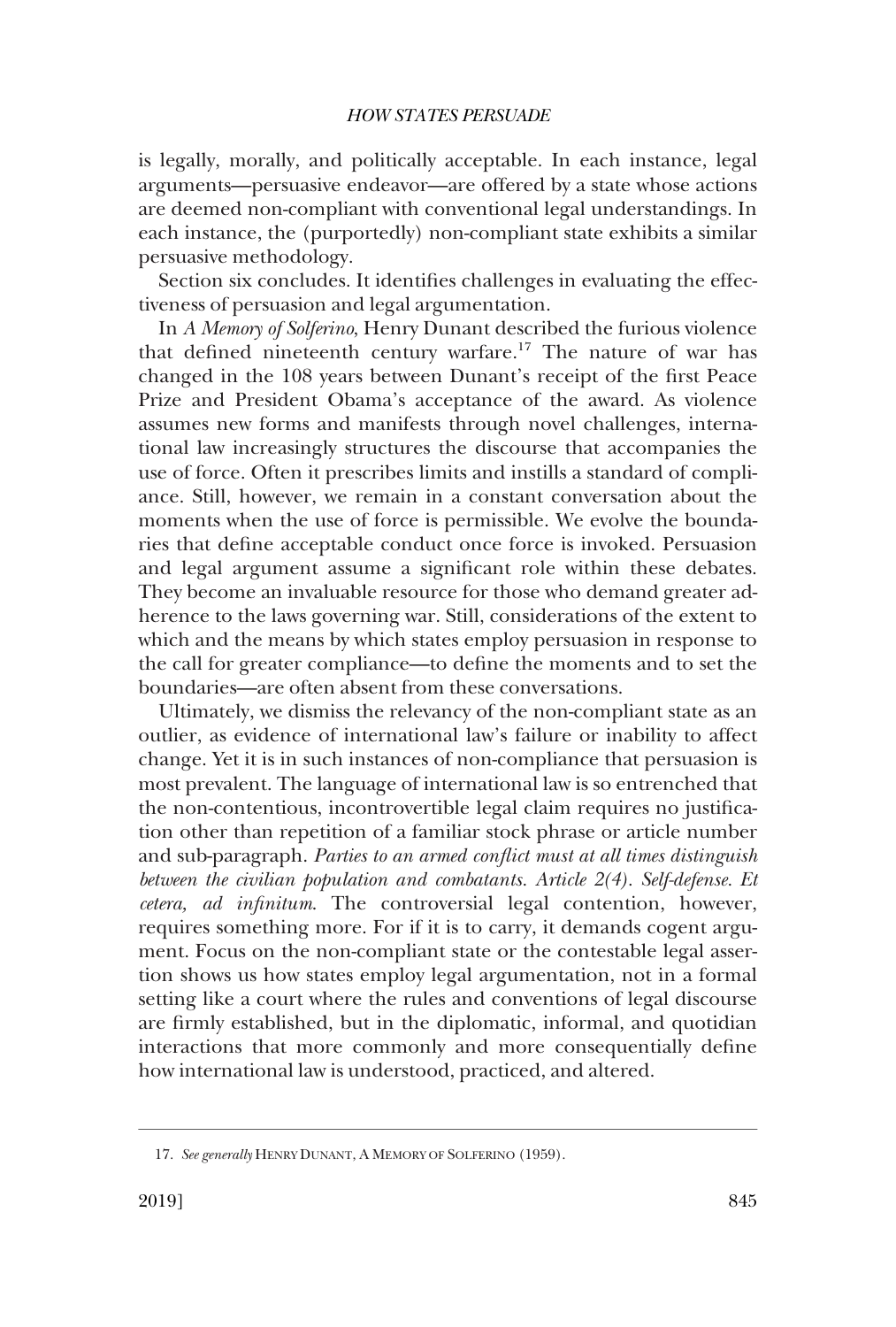### II. WHY DO STATES PERSUADE?

<span id="page-7-0"></span>Contemporary considerations of compliance are frequently premised on Louis Henkin's oft-quoted aphorism that "almost all nations observe almost all principles of international law and almost all of their obligations almost all of the time."18 International law's infuence is disregarded by realists and neo-realists who view compliance as an unimportant by-product of unitary state interest.<sup>19</sup> But beyond these dismissive understandings, Henkin's premise is widely embraced.<sup>20</sup> Proponents of a liberal approach accentuate the role of domestic actors within the international sphere. Interactions amongst these groups and with national governments infuence state policy and preference compliance with international law.21 The institutionalist approach seeks to explain the infuence of international organizations (or regimes) on state behavior. States are perceived as "utility-maximizers." International regimes contribute towards legal compliance by facilitating agreements that conform with or further the particular interests of states. $22$  And several prominent theories emphasize international law's normative force. They posit that compliance stems from a state's acceptance and internalization of law's inherent features. $^{23}$ 

Compliance is thus assumed. It is prevalent, but it is not universal. Andrew Guzman notes that compliance mostly occurs "in situations with many repeated interactions, each with relatively small stakes. . .the topics that have traditionally held center stage in international law – the laws of war, neutrality, arms control, and so on – are precisely those in which international law is least likely to be relevant."24 Observers quickly identify instances of non-compliance, violations of

<sup>18.</sup> LOUIS HENKIN, HOW NATIONS BEHAVE 47 (2d ed. 1979).

<sup>19.</sup> *See generally* KENNETH W. WALTZ, THEORY OF INTERNATIONAL POLITICS (1979).

<sup>20.</sup> *See generally* Oona A. Hathaway, *Do Human Rights Treaties Make a Difference?*, 112 YALE L.J. 1935 (2002).

<sup>21.</sup> *See* Anne-Marie Slaughter, *International Law in a World of Liberal States*, 6 EUR. J. INT'L L. 503, 503 (1995).

<sup>22.</sup> *See generally* ROBERT O. KEOHANE, AFTER HEGEMONY: COOPERATION AND DISCORD IN THE WORLD POLITICAL ECONOMY (2002).

<sup>23.</sup> *See, e.g*., THOMAS M. FRANCK, THE POWER OF LEGITIMACY AMONG NATIONS (1990); Thomas M. Franck, *Legitimacy in the International System*, 82 AM. J. INT'L. L. 705 (1988); ABRAM CHAYES & ANTONIA HANDLER CHAYES, THE NEW SOVEREIGNTY: COMPLIANCE WITH INTERNATIONAL REGULATORY AGREEMENTS (1995) [hereinafter Chayes & Chayes, The New Sovereignty]; Abram Chayes & Antonia Handler Chayes, *On Compliance*, 47 INT'L ORG. 175 (1993) [hereinafter Chayes & Chayes, On Compliance]; Harold Hongju Koh, *Why Do Nations Obey International Law?*, 106 YALE L.J. 2599, 2600 (1997).

<sup>24.</sup> Andrew T. Guzman, *A Compliance-Based Theory of International Law*, 90 CAL. L. REV. 1823, 1828 (2002).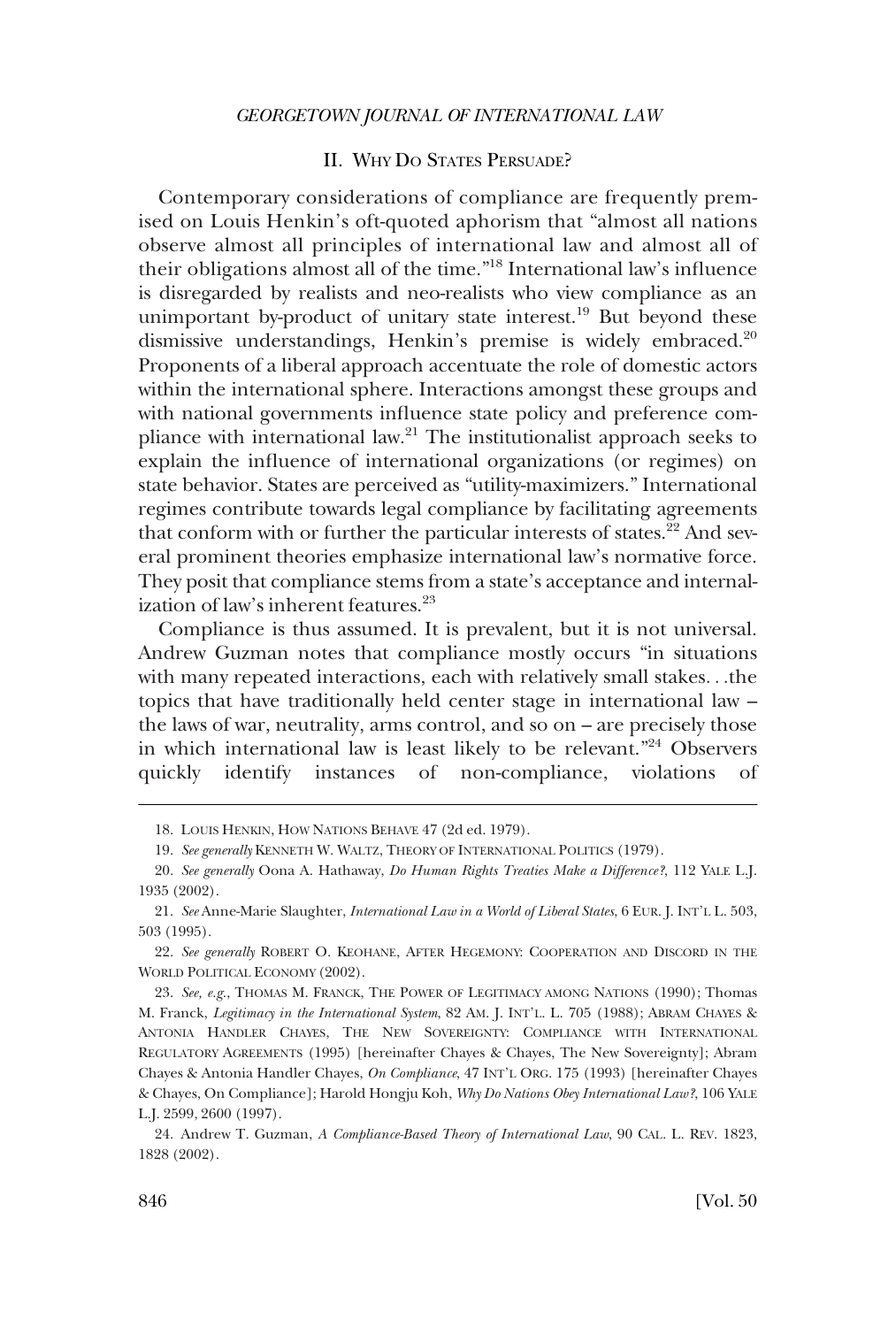international law that exhibit legal disregard and precede or accompany tragedy. In response to these legal violations, it is clear why certain actors—both state and non-state–embrace persuasion as a means to secure legal adherence. A non-compliant state (or other powerful entity) becomes the target of persuasion.<sup>25</sup>

To this extent, international law is a project, a form of advocacy. The persuader employs a familiar language of rights, obligations, incentives, and norms to convince the state to alter its behavior.<sup>26</sup> Persuasion's infuence upon this process is either minimized (through focus on the fxed traits of parties or norms) or accentuated (by examination of the communicative process between the persuader and persuaded). $27$ Persuasion, however, remains linked to compliance. Communicative interactions move from those seeking to ensure adherence towards those whose behavior is deemed impermissible.<sup>28</sup>

Yet moments of non-compliance also produce instances of persuasion. A legal violation may cause many to question international law's effcacy, but it does not discount law's relevancy.29 Law is more than a constraint on state power. It is a discursive medium.<sup>30</sup> Constructivist scholars contend that "actors assume the existence of a set of socially sanctioned rules, but international law 'lives' in the way in which they reason argumentatively about the form of these rules  $\dots$ .<sup>31</sup> Within this discourse, persuasion is not only a means to infuence state behavior, but also a form of interaction that accompanies the discussions and debates exhibited by law's transformative potential.<sup>32</sup> George Brandis, the Attorney General of Australia, explained that "it is vital that States (and their international legal advisers) have the

<sup>25.</sup> Ratner, *supra* note 12, at 570.

<sup>26.</sup> *See generally* David Kennedy, *Lawfare and Warfare, in* THE CAMBRIDGE COMPANION TO INTERNATIONAL LAW 158 (James Crawford & Martti Koskenniemi eds., 2012).

<sup>27.</sup> *See* Ratner, *supra* note 12, at 571.

<sup>28.</sup> David Kennedy offers a similar observation but limits his description of the deliberative process to competing conceptions of legitimacy between proponents and opponents of war. *See*  DAVID KENNEDY, OF LAW AND WAR 40-41 (2006).

<sup>29.</sup> Frédéric Mégret, *International Law as Law, in* THE CAMBRIDGE COMPANION TO INTERNATIONAL LAW 64, 77 (James Crawford & Martti Koskenniemi eds., 2012).

<sup>30.</sup> *Id*. at 78.

<sup>31.</sup> Christian Reus-Smit, *The Politics of International Law, in* THE POLITICS OF INTERNATIONAL LAW 14, 41(Christian Reus-Smit ed., 2004); *see also* CHARLOTTE PEEVERS, THE POLITICS OF JUSTIFYING FORCE: THE SUEZ CRISIS, THE IRAQ WAR, AND INTERNATIONAL LAW 5 (2014).

<sup>32.</sup> PEEVERS, *supra* note 31, at 10.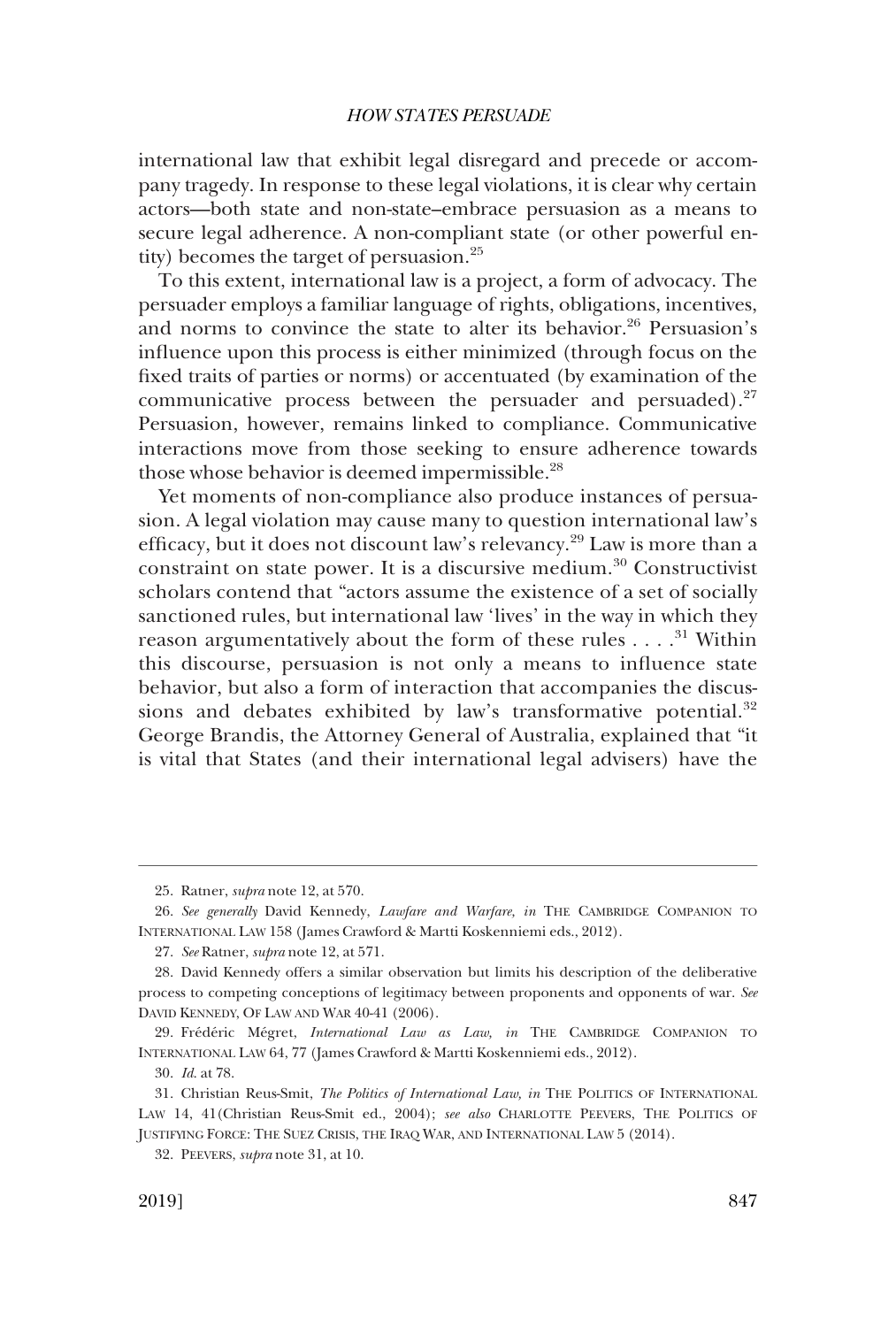courage to explain and defend their legal positions."33 The state—so often the target of persuasion—engages in this communicative process. It too employs persuasive argument.

The assumption that international law is least relevant in areas where its weaknesses are apparent and compliance illusive encourages the present focus. Daniel Reisner, when head of the Israel Defense Force's (IDF) International Law Division (ILD), claimed that:

If you do something for long enough, the world will accept it. The whole of international law is now based on the notion that an act that is forbidden today becomes permissible if executed by enough countries. . .After we bombed the reactor in Iraq, the Security Council condemned Israel and claimed the attack was a violation of international law. The atmosphere was that Israel had committed a crime. Today everyone says it was preventive self-defense. International law progresses through violations.<sup>34</sup>

The laws governing the use of force provide compelling examples of law's persuasive function. They illustrate myriad ways and reasons that a state—whose actions or policy preferences are deemed inconsistent with legal requirements—employs international legal argument and persuasion. Despite periodic violation, the norm prohibiting aggression has become so entrenched that states are compelled to justify military incursions. International law may appear as an ineffective constraint, yet legal argument is ever present. States, upon the use of force, read international law permissibly. They argue that the world faces unforeseen threats. IHL, when drafted, failed to foresee these emergent dangers and must be interpreted to facilitate necessary responses.35 Sir Daniel Bethlehem, the former legal adviser to the U.K.'s Foreign and Commonwealth Office (FCO), noted in defense of his efforts to reform the *jus ad bellum* that "if the law is to infuence, it must descend from the heights of broad principles to engage with the

George Brandis, *The Right of Self-Defense Against Imminent Armed Attack in International Law*, 33. EJIL: TALK! (May 25, 2017), [https://www.ejiltalk.org/the-right-of-self-defence-against-imminent](https://www.ejiltalk.org/the-right-of-self-defence-against-imminent-armed-attack-in-international-law/)[armed-attack-in-international-law/](https://www.ejiltalk.org/the-right-of-self-defence-against-imminent-armed-attack-in-international-law/).

Yotam Feldman & Uri Blau, *Consent and Advise*, HAARETZ, (Jan. 29, 2009), [https://www.](https://www.haaretz.com/1.5069101)  34. [haaretz.com/1.5069101.](https://www.haaretz.com/1.5069101)

<sup>35.</sup> *See generally* Michael P. Scharf, *How the War Against ISIS Changed International Law*, 48 CASE WESTERN RESERVE J. INT'L L. 1 (2016); Victor Kattan, *Furthering the 'War on Terrorism' Through International Law: How the United States and the United Kingdom Resurrected the Bush Doctrine on Using Preventive Military Force to Combat Terrorism*, 5 J. ON THE USE OF FORCE & INT'L L. 97, (2018).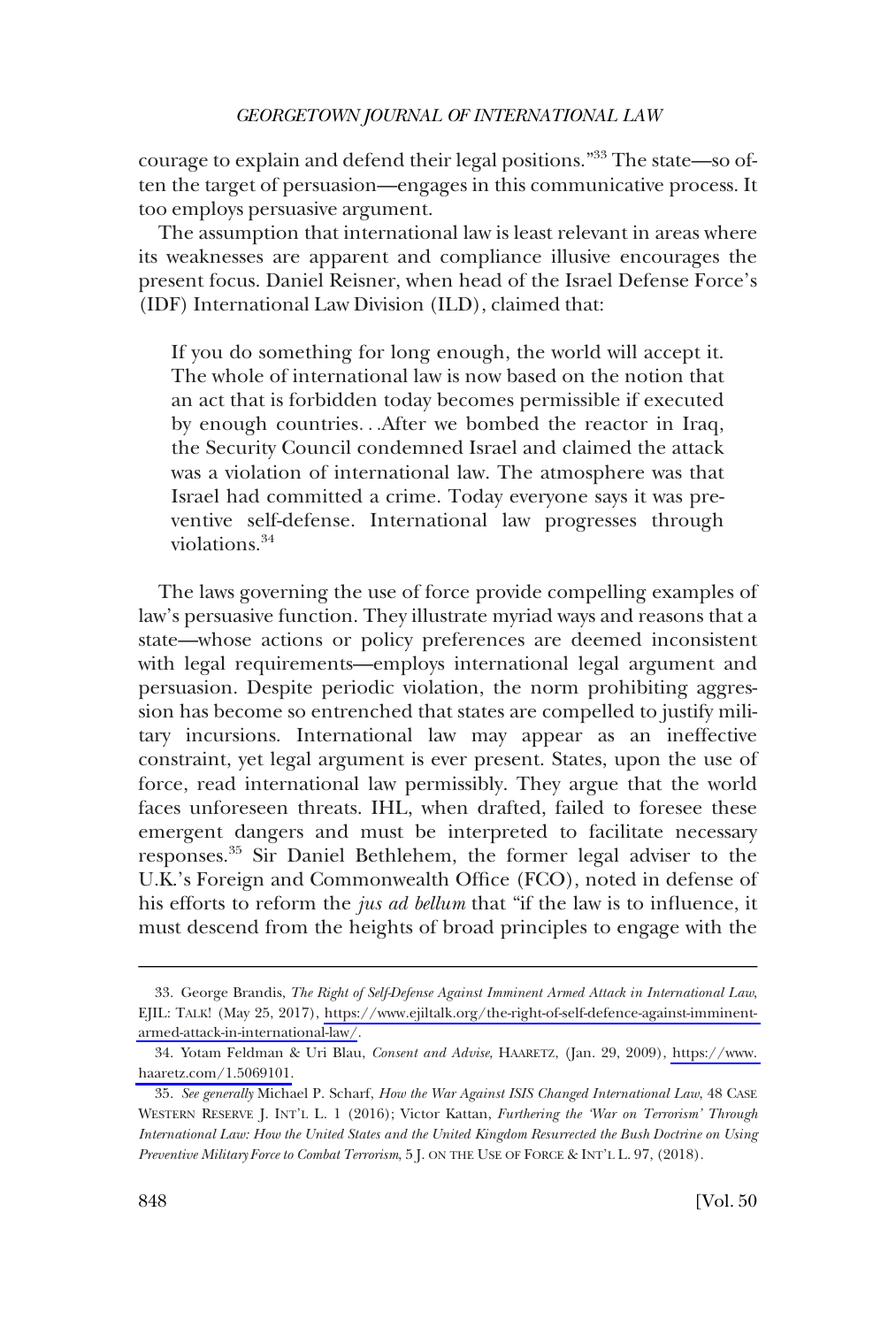reality of particular circumstances that requires its attention."36 Humanitarians, acutely aware of law's destructive potential, offer a restrictive reading of these same laws. They wish to limit the state's ability to use force and constrain the forms of violence that are employed.<sup>37</sup> The contrasting discourses create a deliberative environment. Within this environment, the prevalence, diversity, and purposes of a more expansive conception of persuasive legal argument may be better understood.

The willingness of states to offer legal argument is predictable. If we assume that international law is important, that states exhibit a propensity to comply, then persuasion becomes a form of justifcatory discourse. It aligns the state's tendency to couple uses of force with legal reasoning.38 Ryan Goodman has termed this the politics of justifcation. This entails "the political mobilization of support for escalating hostilities."39 Often, this process is internalized. The state's justifcatory discourse targets domestic audiences. International norms are cited, and governments employ legal vocabularies to establish policy preferences, explain undertaken initiatives, and justify institutional changes.<sup>40</sup>

Of course, this process of justifcation goes beyond the domestic sphere. It occurs within international institutions, amongst allies, and in response to adversaries.<sup>41</sup> Here, as Chayes and Chayes demonstrate, questionable actions are explained and justifed by foreign ministries, which rationalize state behavior through diplomatic exchanges. It is "almost always an adequate explanation for an action, at least *prima facie*, that it follows the legal rule. It is almost always a good argument for an action that it conforms to the applicable legal norms, and against, that it departs from them."42 However, the discursive process, described by Chayes and Chayes, is primarily understood as a tool to infuence state behavior and "as a principle method of inducing compliance."<sup>43</sup>

<sup>36.</sup> Daniel Bethlehem, *Principles of Self-Defense—A Brief Response*, 107 AM. J. INT'L L. 579, 581 (2003).

<sup>37.</sup> *See generally* David Luban, *Military Necessity and the Cultures of Military Law*, 26 LEIDEN J. INT'L L. 315 (2013).

<sup>38.</sup> PEEVERS, *supra* note 31; *see also* Oscar Schachter, *In Defense of International Rules on the Use of Force*, 53 U. CHI. L. REV. 113, 117-20 (1986).

<sup>39.</sup> Ryan Goodman, *Humanitarian Intervention and the Pretexts for War*, 100 AM. J. INT'L. L. 107, 116 (2006).

<sup>40.</sup> *See* Andrew P. Cortell & James W. Davis, Jr., *Understanding the Domestic Impact of International Norms: A Research Agenda*, 2 INT. STUD. REV. 65, 70 (2002).

<sup>41.</sup> PEEVERS, *supra* note 31, at 47.

<sup>42.</sup> Chayes & Chayes, The New Sovereignty, *supra* note 23, at 118-19.

<sup>43.</sup> *Id*. at 25-26.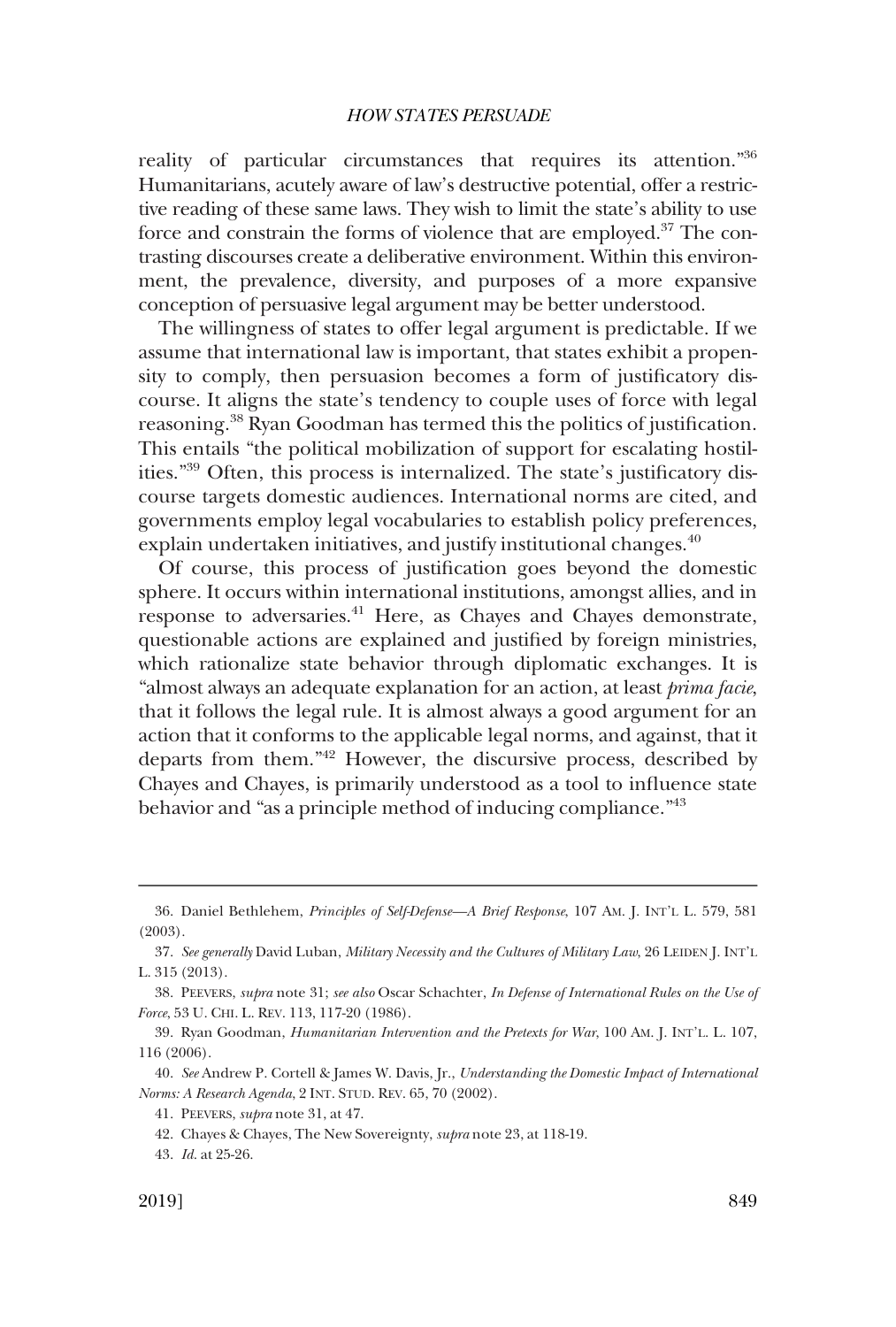<span id="page-11-0"></span>This underappreciates persuasion's prevalence. For a variety of purposes and through a diversity of forms, legal argument extends beyond efforts to compel or demonstrate state compliance. Its uses are greater and more sophisticated than the justifcatory tones habitually offered by states upon the use of force. When George Brandis called upon states to "explain and defend" their legal positions, the Attorney General clarifed that this ensures that "states maintain control over the development of international law."44 Though the state's use of legal argument varies, exhibiting numerous motives, I identify three complementary rationales that undergird state persuasion—to align facts with a preferred legal framework (i.e. factual persuasion); to forward a doctrinal interpretation (i.e. doctrinal persuasion); or to demonstrate the legitimacy of a particular regime, scenario, or concept (i.e. legitimacy persuasion). These are non-exhaustive, may be subjectively distinguished, often overlap, and only constitute broad categorizations. Commonly, factual and doctrinal persuasion lead to legitimacy persuasion. A state will advantageously frame facts. It will forward expansionist interpretations of law that facilitate its efforts. Or, it will do both to reach a determination that a particular situation or policy is legitimate. Persuasive interactions may be more limited, singularly focused on an episodic event, negotiation, or interpretative moment. Through confuence or as independent legal interactions, each of the identifed persuasive forms demonstrate how a state—in defense or in furtherance of a legal position or policy that is broadly held to be legally *impermissible* employs persuasion and legal argument in ways that extend beyond a compliance-violation binary.

### A. *Factual Persuasion*

On August 31, 1939, Heinrich Himmler initiated a series of events that began the Second World War. Under Himmler's direction, members of the German *Schutzstaffel* (SS) and *Sicherheitsdienst* (SD) undertook a false fag operation. Donning Polish military uniforms, they attacked German radio stations, railways, and custom posts. Reinhard Heydrich, then head of the SD, instructed his operatives to manufacture evidence of the attacks, "for the foreign press as well as for German propaganda purposes."45 Prisoners from a concentration camp were dressed in Polish apparel, killed, and left at the site of the raids. A radio

<sup>44.</sup> Brandis, *supra* note 33.

<sup>45.</sup> LORD RUSSELL, THE SCOURGE OF THE SWASTIKA: A HISTORY OF NAZI WAR CRIMES DURING WORLD WAR II 11-12 (2008).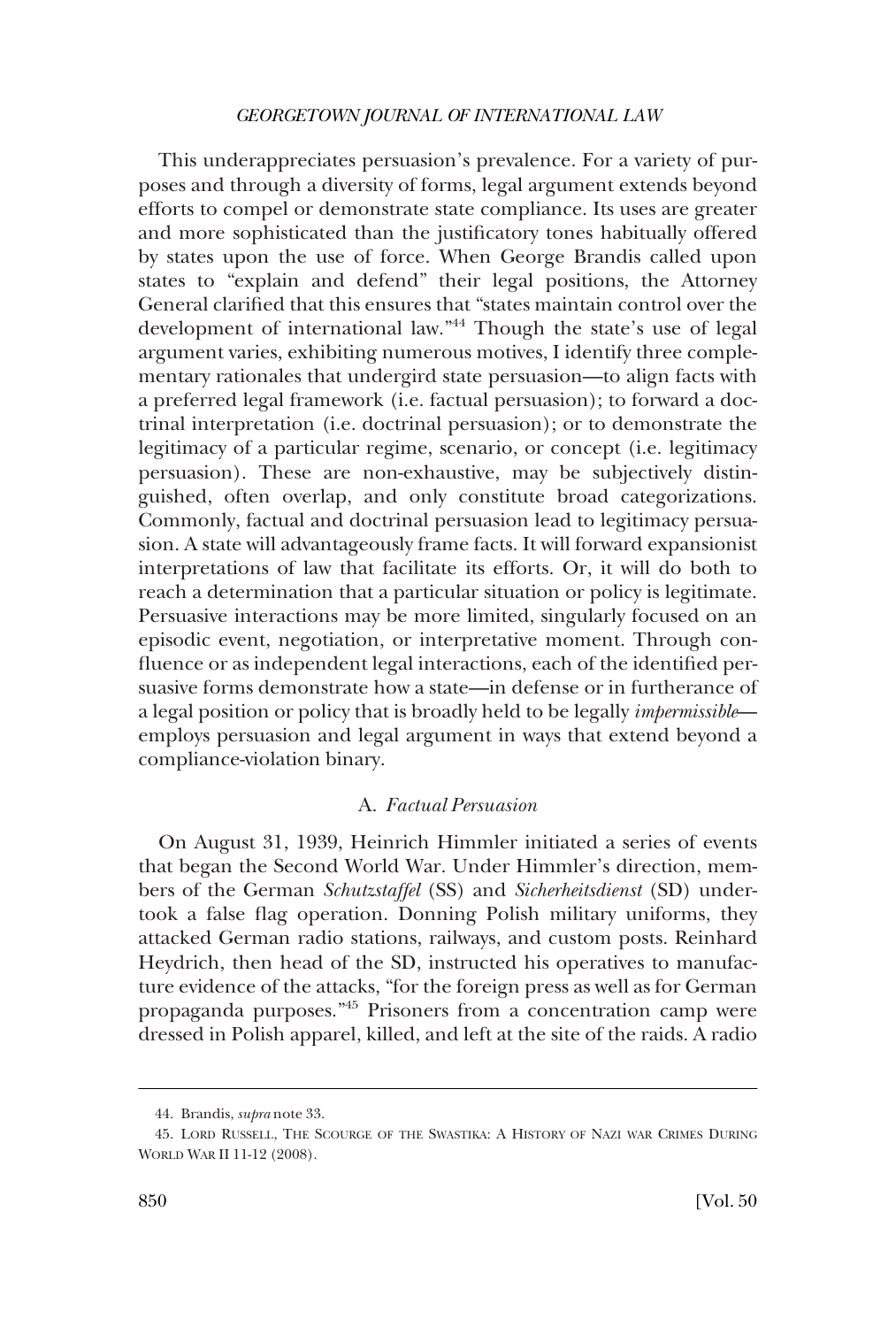station in Gleiwitz was overtaken. A Polish-speaking SD officer broadcasted a call to arms, announcing that the time for confict had arrived and that the Polish "should unite and strike down any German from whom they met resistance."46 The following day Adolf Hitler commenced the invasion of Poland, citing the fction of Polish aggression and the previous night's events in justifcation of a "defensive" German response.47

Factual persuasion may be based on a demonstrable lie, conjecture, or simply constitute advantageous framing. Regardless of the underlying assertion, this persuasive form is displayed when a state forwards a purportedly factual contention that is intended to facilitate subsequent appeals to a particular legal framework. Political leaders appear more willing to mislead domestic constituencies than they are international audiences.48 Within international affairs, Ian Johnstone explains that "purely self-serving arguments, or those seen as arbitrary or beside the point, are simply not persuasive. For that reason, they are rarely heard when public policy choices are being debated."<sup>49</sup> Although true in most deliberative scenarios, distinguishable examples exist. States—in neglect of even a semblance of good-faith—may present legal arguments that are posited on a demonstrable falsehood. Such instances recall Hans Morgenthau's skeptical assertion that states can always offer a legal argument to justify their policies.<sup>50</sup>

These legal appeals constitute disingenuous misuses of law. However, factual persuasion need not be understood singularly. A state, willing to violate international law or whose actions are based on a controversial legal contention, often establishes a fact pattern that lends itself to a more compelling legal claim. Factual persuasion allows the violating state to shift the premise. Altering an unconventional factual assertion to make it appear more amenable to facilitatory legal language structures persuasive claims that the state's actions are not as they seem or meet some standard of permissibility. A liberal state may lie to justify or dismiss behavior that contradicts the values that they otherwise

<sup>46.</sup> *Id*. at 12.

<sup>47.</sup> *See* Adolph Hitler, Speech at the Reichstag Building in Berlin: Address to the Reichstag (Sept. 1, 1939).

<sup>48.</sup> JOHN J. MEARSHEIMER, WHY LEADERS LIE: THE TRUTH ABOUT LYING IN INTERNATIONAL POLITICS 6 (2011).

<sup>49.</sup> IAN JOHNSTONE, THE POWER OF DELIBERATION: INTERNATIONAL LAW, POLITICS AND ORGANIZATION 5 (2011).

<sup>50.</sup> HANS J. MORGENTHAU, POLITICS AMONG NATIONS: THE STRUGGLE FOR POWER AND PEACE 282 (1978).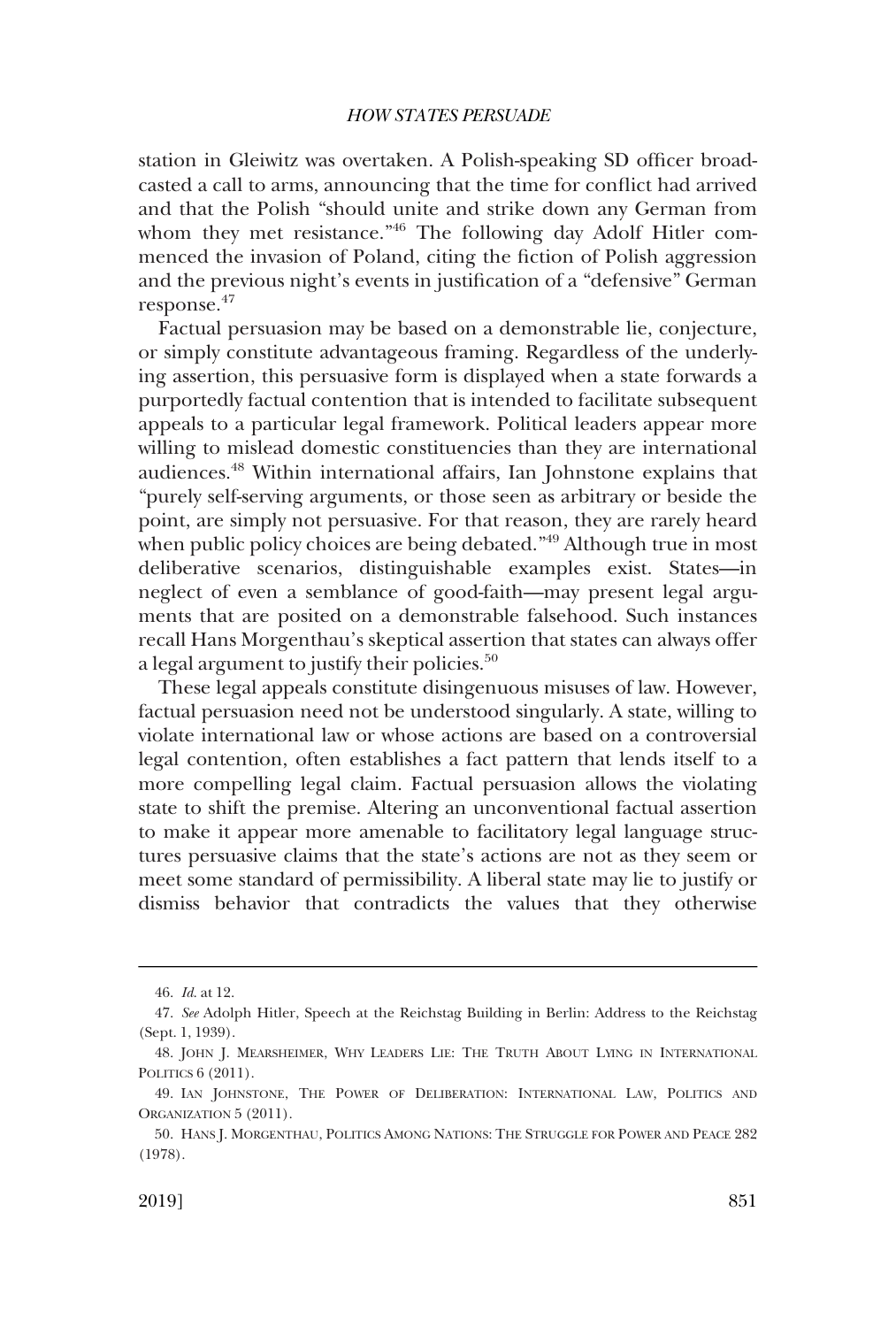espouse.51 The British insistence that the bombing of Dresden targeted military installations—and the subsequent American claim that the operation constituted a strategic necessity—are irreconcilable with accounts of the civilian sites that were directly targeted during the campaign.<sup>52</sup> These factual claims, however, allowed U.K. and U.S. officials to align the discourse with recognized norms. Accordingly, they presented their actions as a lawful military operation.

A state, outwardly committed to liberal values but that seeks an alliance or military partnership with an illiberal nation or group, may present a similar factual claim. The state will employ international legal rhetoric to excuse the illiberal behavior of the strategic partner.<sup>53</sup> The United States has maintained numerous advantageous relationships with such regimes. From its efforts to portray Stalin's Soviet Union as an aspiring democracy to its more recent interest-driven affliation with Aliyev's Azerbaijan, the United States has coupled a legal vernacular with misleading claims regarding the domestic reality of certain strategic partners.<sup>54</sup>

Actors may present a purportedly factual claim to dismiss a legal accusation. Following the April 2017 sarin-gas attack in Khan Sheikhoun, President Bashar al-Assad denied the use of, or intent to deploy, chemical weapons.55 Russia furthered this narrative. Supplementing the Syrian denial with legal argument, Russian officials contended that the airstrike featured conventional weapons. Syrian warplanes, Russia claimed, directed the strike against legitimate military targets and thus acted consistently with legal requirements.<sup>56</sup>

<sup>51.</sup> MEARSHEIMER, *supra* note 48, at 77-79.

*See generally* ALEXANDER MCKEE, DRESDEN, 1945: THE DEVIL'S TINDERBOX (1982); *see also*  52. Dominic Selwood, *Dresden was a civilian town with no military signifcance. Why did we burn its people?*, THE TELEGRAPH (Feb. 13, 2015), [https://www.telegraph.co.uk/history/world-war-two/11410633/](https://www.telegraph.co.uk/history/world-war-two/11410633/Dresden-was-a-civilian-town-with-no-military-significance.-Why-did-we-burn-its-people.html)  [Dresden-was-a-civilian-town-with-no-military-signifcance.-Why-did-we-burn-its-people.html.](https://www.telegraph.co.uk/history/world-war-two/11410633/Dresden-was-a-civilian-town-with-no-military-significance.-Why-did-we-burn-its-people.html)

<sup>53.</sup> MEARSHEIMER, *supra* note 48, at 78-79.

*Id*. at 78-79; *see also* Samuel Ramani, *Three reason the U.S. won't break with Azerbaijan over its violations*  54. *of human rights and democratic freedoms*, WASH. POST (Jan. 20, 2016), [https://www.washingtonpost.com/](https://www.washingtonpost.com/news/monkey-cage/wp/2016/01/20/3-reasons-the-u-s-wont-break-with-azerbaijan-over-its-violations-of-human-rights-and-democratic-freedoms/?utm_term=.32517b2ee3b9)  [news/monkey-cage/wp/2016/01/20/3-reasons-the-u-s-wont-break-with-azerbaijan-over-its-violations-of](https://www.washingtonpost.com/news/monkey-cage/wp/2016/01/20/3-reasons-the-u-s-wont-break-with-azerbaijan-over-its-violations-of-human-rights-and-democratic-freedoms/?utm_term=.32517b2ee3b9)[human-rights-and-democratic-freedoms/?utm\\_term=.32517b2ee3b9.](https://www.washingtonpost.com/news/monkey-cage/wp/2016/01/20/3-reasons-the-u-s-wont-break-with-azerbaijan-over-its-violations-of-human-rights-and-democratic-freedoms/?utm_term=.32517b2ee3b9) *See generally* Ernest R. May & Phillip D. Zelikow, eds., DEALING WITH DICTATORS: DILEMMAS OF U.S. AND INTELLIGENCE ANALYSIS, 1945-1990 (2006).

<sup>55.</sup> Laura Smith-Spark, Assad claims Syria chemical attack was a 'fabrication', in face of evidence, CNN (Apr. 13, 2017), [https://www.cnn.com/2017/04/13/middleeast/syria-bashar-assad](https://www.cnn.com/2017/04/13/middleeast/syria-bashar-assad-interview/index.html)[interview/index.html.](https://www.cnn.com/2017/04/13/middleeast/syria-bashar-assad-interview/index.html)

<sup>56.</sup> *See* Robert Lawless, *A State of Complicity: How Russia's Persistent and Public Denial of Syrian Battlefeld Atrocities Violates International Law*, 9 HARV. NAT. SEC. J. 180, 187-88 (2018).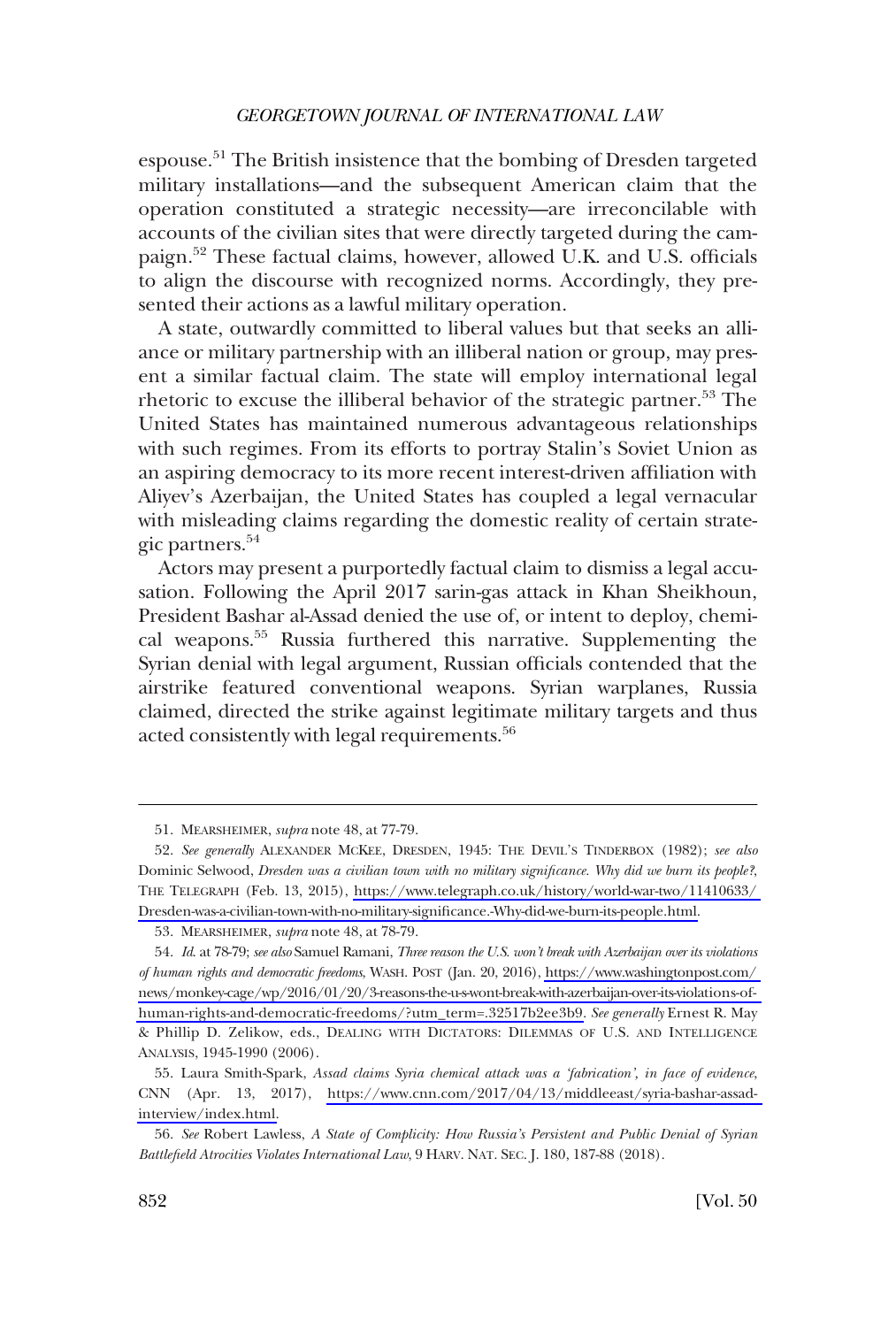<span id="page-14-0"></span>These invocations of international legal argument are often dismissed as abuses of law.<sup>57</sup> Whether they wish to shift the discourse from a controversial event to an abstract legal discussion, signal a commitment to normative values, or simply provide the most expedient option, states may present a factual contention to further a subsequent legal claim. These uses of factual persuasion are often aimed at a limited audience. They are intended to substantiate assertions of compliance. More commonly, however, persuasive legal argument is employed to infuence conceptions of compliance. It is employed to preference a particular interpretation of law, to determine what precisely compliance entails.

### B. *Doctrinal Persuasion*

The Israel Defense Forces launched Operation Cast Lead in December 2008. Israel insisted that the 22-day military offensive was designed to eliminate Hamas' rocket-launching capacity and infrastructure.<sup>58</sup> Officials immediately offered legal justification.<sup>59</sup> Within Gaza, growing death tolls and mounting hardship caused many within the international community to amend their response to the hostilities. Initial calls for restraint and affrmations of Israel's right to self-defense were replaced by condemnation of IDF actions.<sup>60</sup> An international lawbased discourse emerged in concurrence. The Israeli government and the Palestinian Authority (PA) presented an array of factual and legal assertions. Beyond common assurances of compliance, persuasive appeals were offered to support novel, often unsound, interpretative claims. Daniel Reisner, the former head of the ILD, described how military lawyers were tasked with forwarding such legal appeals: "we defended policy that is on the edge: the "neighbor procedure" [making

*See e.g., The Observer view on Russia's actions in Syria and the Failure of International Law*, 57. GUARDIAN (Oct. 1, 2016), [https://www.theguardian.com/commentisfree/2016/oct/01/observer](https://www.theguardian.com/commentisfree/2016/oct/01/observer-view-russian-actions-syria-influence-international-law)[view-russian-actions-syria-infuence-international-law.](https://www.theguardian.com/commentisfree/2016/oct/01/observer-view-russian-actions-syria-influence-international-law)

<sup>58.</sup> The State of Israel, *The Operation in Gaza 27 December 2008-18 January 2009: Factual and Legal Aspects*, (July 2009) at ¶ 16.

*See* Israel Ministry of Foreign Affairs, *Operation Cast Lead – Israel Defends its Citizens*, (Dec. 27, 59. 2008), [https://mfa.gov.il/MFA/ForeignPolicy/Terrorism/GazaFacts/Pages/Operation-Cast-Lead-](https://mfa.gov.il/MFA/ForeignPolicy/Terrorism/GazaFacts/Pages/Operation-Cast-Lead-Israel-Defends-its-Citizens.aspx)[Israel-Defends-its-Citizens.aspx;](https://mfa.gov.il/MFA/ForeignPolicy/Terrorism/GazaFacts/Pages/Operation-Cast-Lead-Israel-Defends-its-Citizens.aspx) *see also* Israel Ministry of Foreign Affairs, Background Paper, *Responding to Hamas Attacks from Gaza – Issues of Proportionality*, (Dec. 2008), [https://mfa.gov.il/mfa/](https://mfa.gov.il/mfa/aboutisrael/state/law/pages/responding%20to%20hamas%20attacks%20from%20gaza%20-%20issues%20of%20proportionality%20-%20march%202008.aspx)  [aboutisrael/state/law/pages/responding%20to%20hamas%20attacks%20from%20gaza%20-%](https://mfa.gov.il/mfa/aboutisrael/state/law/pages/responding%20to%20hamas%20attacks%20from%20gaza%20-%20issues%20of%20proportionality%20-%20march%202008.aspx)  [20issues%20of%20proportionality%20-%20march%202008.aspx.](https://mfa.gov.il/mfa/aboutisrael/state/law/pages/responding%20to%20hamas%20attacks%20from%20gaza%20-%20issues%20of%20proportionality%20-%20march%202008.aspx)

<sup>60.</sup> *See* Joel Peters, *Gaza*, *in* THE ROUTLEDGE HANDBOOK ON THE ISRAELI-PALESTINIAN CONFLICT 196, 203 (Joel Peters & David Newman eds., 2013); *see also* COLIN SHINDLER, A HISTORY OF MODERN ISRAEL, 379-80 (2d ed. 2013).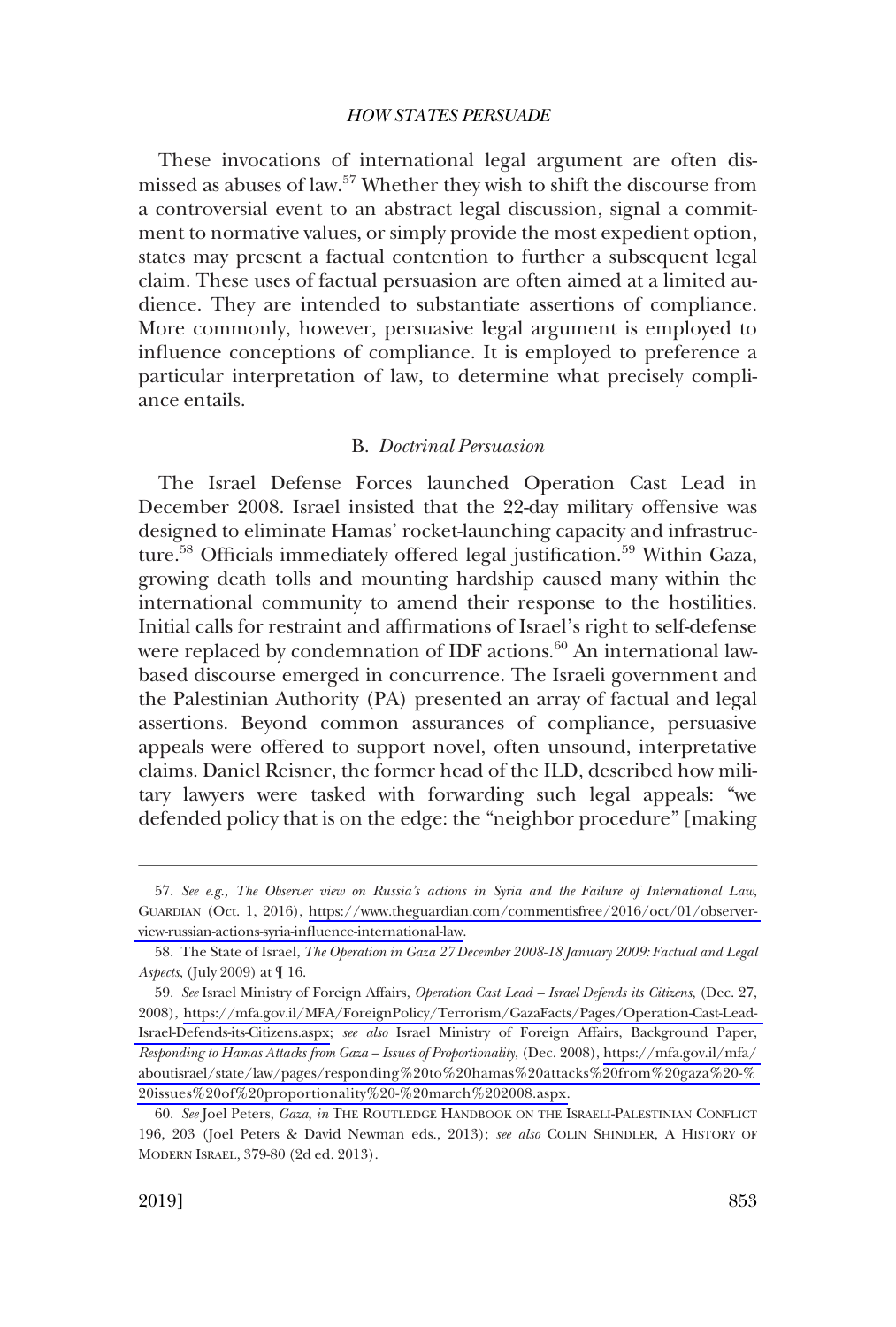a neighbor knock on the door of a potentially dangerous house], house demolitions, deportations, targeted assassination.."61 The PA acknowledged that launching rockets at civilian populations violated international law. It, however, excused Hamas' actions. They were not, the PA claimed, violations of the principle of distinction because the Gazan militants only possessed crude weaponry and were unable to control the projectiles. $62$ 

States appeal to international legal argument to posit doctrinal claims. Claims may follow a particular action that exists within a legal grey-area or that formally requires a legal response. This recalls Rebecca Ingber's notion of an interpretation catalyst.<sup>63</sup> A doctrinal assertion that requires persuasive vigor may be in response to a legal accusation. It may follow a clear violation. Or it may accompany a legal contention that is controversial and strains contemporary consensus. The state does not deny or distort the factual context within which the interpretative claim arises. Instead, it suggests that the law is unclear or that it differs from that which is broadly assumed.

Doctrinal persuasion presents a legal interpretation. Interpretation is traditionally understood as a technique to discern meaning from legal texts.64 More broadly, however, it constitutes a "persuasive phenomenon."65 The interpreter's motives will range. They may simply wish to extract certainty from an imprecise legal formulation. This allows the state to operate in accordance with legal dictate or predict the intentions of other actors whose behavior will be similarly infuenced by the "correct" meaning of the legal text. Alternatively, as Martti Koskenniemi suggests, the interpreting state may wish to impose a subjective political position onto a broader policy or legal debate. Interpretation, Koskenniemi concludes, is not a method to discover

<sup>61.</sup> Feldman & Blau, *supra* note 34.

<sup>62.</sup> U.N. General Assembly, Second Follow-up to the Report of the United Nations Fact-Finding Mission on the Gaza Confict: Report of the Secretary General, ¶¶ 19, 65, 69, U.N. Doc. A/64/890 (Aug. 11, 2010).

<sup>63.</sup> Rebecca Ingber, *Interpretation Catalysts and Executive Branch Legal Decisionmaking*, 38 YALE J. INT'L L. 359 (2013).

<sup>64.</sup> This is prescribed by the Vienna Convention on the Law of Treaties and offers such concepts as good-faith, ordinary meaning, context, object, and purpose. *See* Vienna Convention on the Law of Treaties art. 31, May 23, 1969, 1155 U.N.T.S. 331; *see also* Daniel Peat & Matthew Windsor, *Playing the Game of Interpretation: On Meaning and Metaphor in International Law*, *in*  INTERPRETATION IN INTERNATIONAL LAW 3, 3 (Andrea Bianchi, Daniel Peat & Matthew Windsor eds., 2015).

<sup>65.</sup> *Id*.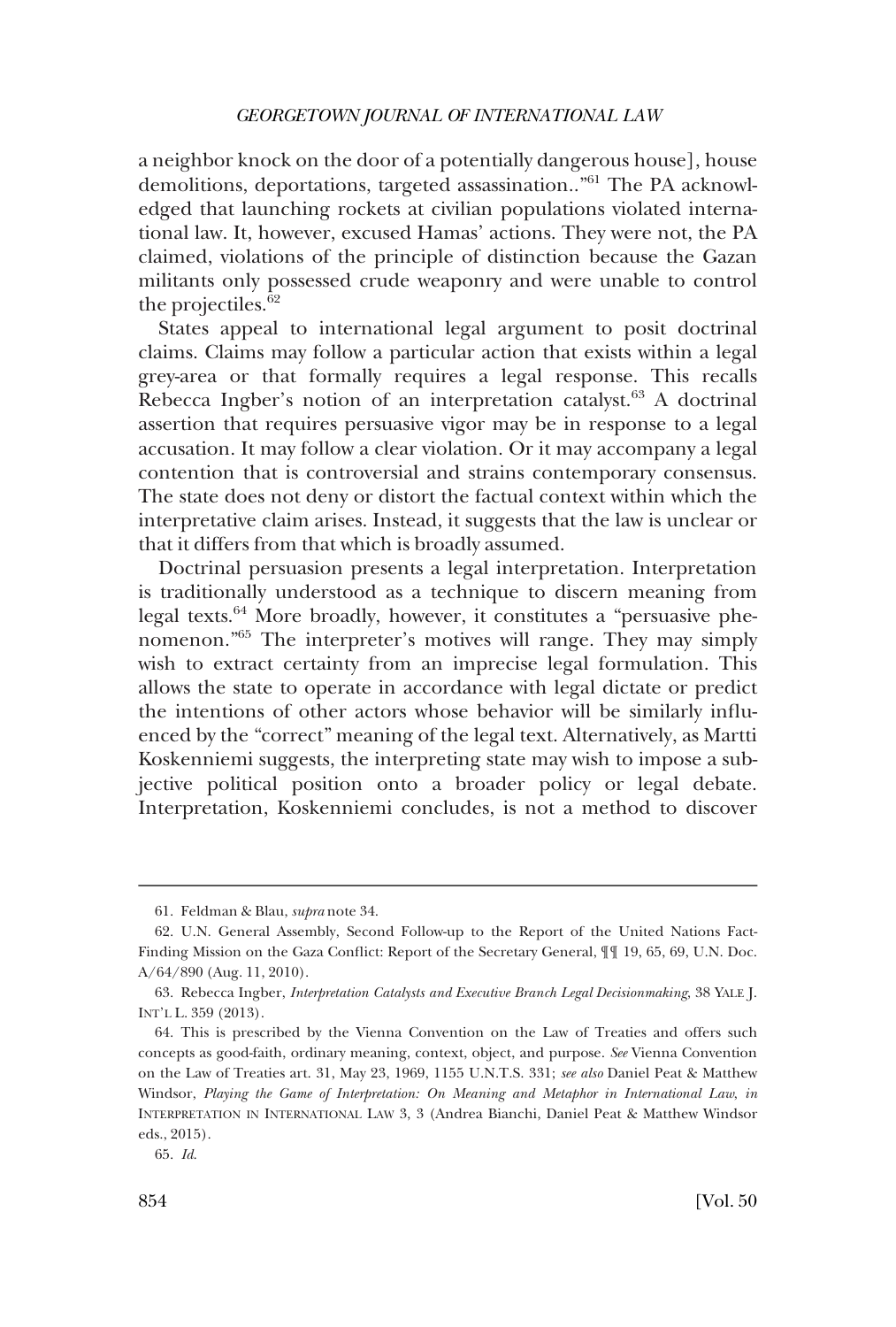meaning but instead a means to create it.<sup>66</sup>

Interpretation becomes a game. The objective "is to persuade one's audience that [a particular] interpretation of the law is the correct one."67 The form of the interpretative appeal is determined by the intended audience. An interpretative claim presented to the International Court of Justice (ICJ) will likely be grounded in the Vienna Convention on the Law of Treaties.<sup>68</sup> A broad assertion that a military action conforms with IHL may exhibit fewer rigid invocations of legal principles. Thus, uses of persuasion to interpret the law vary from official formulations of textual meaning to casual legal avowals.

The present focus is less concerned with the formal interpretative process. Instead, the invocations of persuasion, described throughout, emphasize legal argument's demotic appeal. Iain Scobbie explains that in domestic and international law alike, persuasive and interpretative arguments exist "in activities such as advising clients, engaging in negotiations, research and the construction of academic arguments, or the presentation of a proposed text or its interpretation to non-judicial bodies."69

Less-formal interpretative appeals to international law are constant features of the broader deliberations that accompany the use of force. States employ such rhetoric for a variety of reasons. The state may appeal to doctrine to illustrate that a particular action conforms with international law. When, on May 14, 2018, IDF snipers killed over sixty Gazan protesters—participants in mass demonstrations near the border fence—the international community demanded answers.<sup>70</sup> In response to a joint petition by a group of Israeli NGOs, the Government offered an inventive legal appeal.<sup>71</sup> The mass protests were defined as part of an

<sup>66.</sup> *Id*. at 12-13; *see also* MARTTI KOSKENNIEMI, FROM APOLOGY TO UTOPIA: THE STRUCTURE OF INTERNATIONAL LEGAL ARGUMENT 18, 531 (2005).

<sup>67.</sup> Andrea Bianchi, *The Game of Interpretation in International Law: The Players, the Cards, and Why the Game is Worth the Candle*, *in* INTERPRETATION IN INTERNATIONAL LAW 34, 36 (Andrea Bianchi, Daniel Peat & Matthew Windsor eds., 2015).

<sup>68.</sup> *Id*. at 44.

<sup>69.</sup> Iain Scobbie, *Rhetoric, Persuasion, and Interpretation in International Law*, *in* INTERPRETATION IN INTERNATIONAL LAW 61, 74 (Andrea Bianchi, Daniel Peat & Matthew Windsor eds., 2015).

<sup>70.</sup> Hum. Rts. Council, Violations of international law in the context of large-scale civilian protests in the Occupied Palestinian Territory, including East Jerusalem, UN Doc. A/HRSC/S-28/L.I (May 18, 2018); *see also* Amir Tibon, *U.S. Blocks Security Council Statement Calling for Investigation Into Gaza Violence*, HAARETZ (May 15, 2018), [https://www.haaretz.com/israel-news/](https://www.haaretz.com/israel-news/u-s-blocks-security-council-statement-calling-for-gaza-investigation-1.6091919)  [u-s-blocks-security-council-statement-calling-for-gaza-investigation-1.6091919](https://www.haaretz.com/israel-news/u-s-blocks-security-council-statement-calling-for-gaza-investigation-1.6091919).

<sup>71.</sup> State of Israel, *Response of the State to the High Court of Justice* (Apr. 30, 2018), [https:// www.acri.org.](http://www.acri.org.il/he/wp-content/uploads/2018/04/bagatz-3003-18-Gaza-shooting-meshivim1-2-0418.pdf)  [il/he/wp-content/uploads/2018/04/bagatz-3003-18-Gaza-shooting-meshivim1-2-0418.pdf \[](http://www.acri.org.il/he/wp-content/uploads/2018/04/bagatz-3003-18-Gaza-shooting-meshivim1-2-0418.pdf)Hebrew].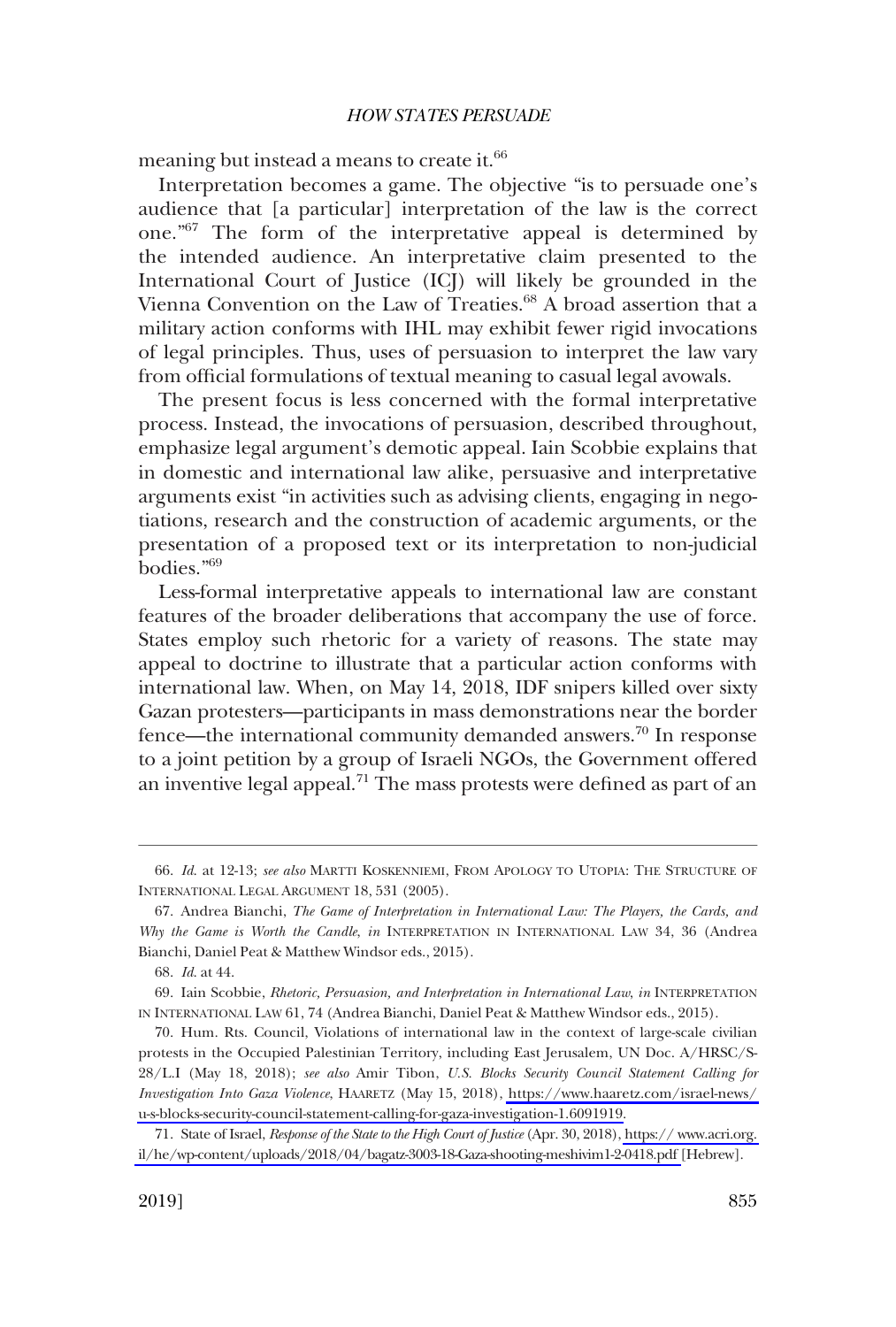armed conflict between Israel and Hamas.<sup>72</sup> Israel claimed that a law enforcement paradigm, inspired by human rights law but applied under IHL, governed the applicable use of force. The protestors, constituting a mass of individuals, had become a collective threat. In response, the IDF justifed the use of live fre under an inventive legal paradigm that permitted the preemptive use of force (i.e., before the mass of individuals had breached the border fence).<sup>73</sup>

Such invocations of doctrinal persuasion occur in response to a *particular* event. Similar interpretative appeals may also be presented to validate a *general* policy objective. Often, the policy has been received skeptically, as a violation of international law. The state, however, wishes to implement or justify the policy and engages in doctrinal appeals to persuade a broader audience of the policy's legality. In 2010, the Obama Administration detailed its legal support for the use of drones to aid in the United States' global response to terrorism. The legality of using weaponized drones for targeted killing was increasingly questioned.74 Harold Koh, then the Legal Adviser to the State Department, addressed the American Society of International Law's Annual Meeting.75 Koh detailed the Administration's claim. The U.S. drone policy was limited to military targets. Koh assured that civilian casualties were proportionate to the military advantage gained. The general policy was thus a legitimate act of self-defense and consistent with IHL.<sup>76</sup>

By interpreting international law to exhibit compliance, further an interpretative claim, or validate a controversial policy, the state relies on doctrinal persuasion. These arguments identify an international legal question and interpret a particular point of law. An established doctrine or treaty provision is read in accordance with the desired outcome. Beyond appeals to specifc interpretative questions, states will

This was said to be because the weekly protests displayed high levels of violence and 72. furthered Hamas' operational interests. *See* Eliav Lieblich, *Collectivizing Threat: An Analysis of Israel's Legal Claims for Resort to Force on the Gaza Border*, JUST SECURITY (May 16, 2018), [https://www.](https://www.justsecurity.org/56346/collectivizing-threat-analysis-israels-legal-claims-resort-force-gaza-border)  [justsecurity.org/56346/collectivizing-threat-analysis-israels-legal-claims-resort-force-gaza-border.](https://www.justsecurity.org/56346/collectivizing-threat-analysis-israels-legal-claims-resort-force-gaza-border) 73. *Id*.

<sup>74.</sup> *See* Hum. Rts. Council, Report of the Special Rapporteur on Extrajudicial, Summary or Arbitrary Executions, U.N. Doc. A/HRC/14/24/Add.6 (May 28, 2010). *See generally* Mary Ellen O'Connell, *Unlawful Killing with Combat Drones: A Cast Study of Pakistan*, *2004-2009*, *in* SHOOTING TO KILL: SOCIO-LEGAL PERSPECTIVES ON THE USE OF LETHAL FORCE 263 (Simon Bronitt, Miriam Gani & Saskia Hufnagal eds., 2012).

<sup>75.</sup> Harold Hongju Koh, Keynote Speech at Annual Meeting of the American Society of International Law: The Obama Administration and International Law (Mar. 25, 2010).

<sup>76.</sup> *Id.; see also* Shereshevsky, *supra* note 10.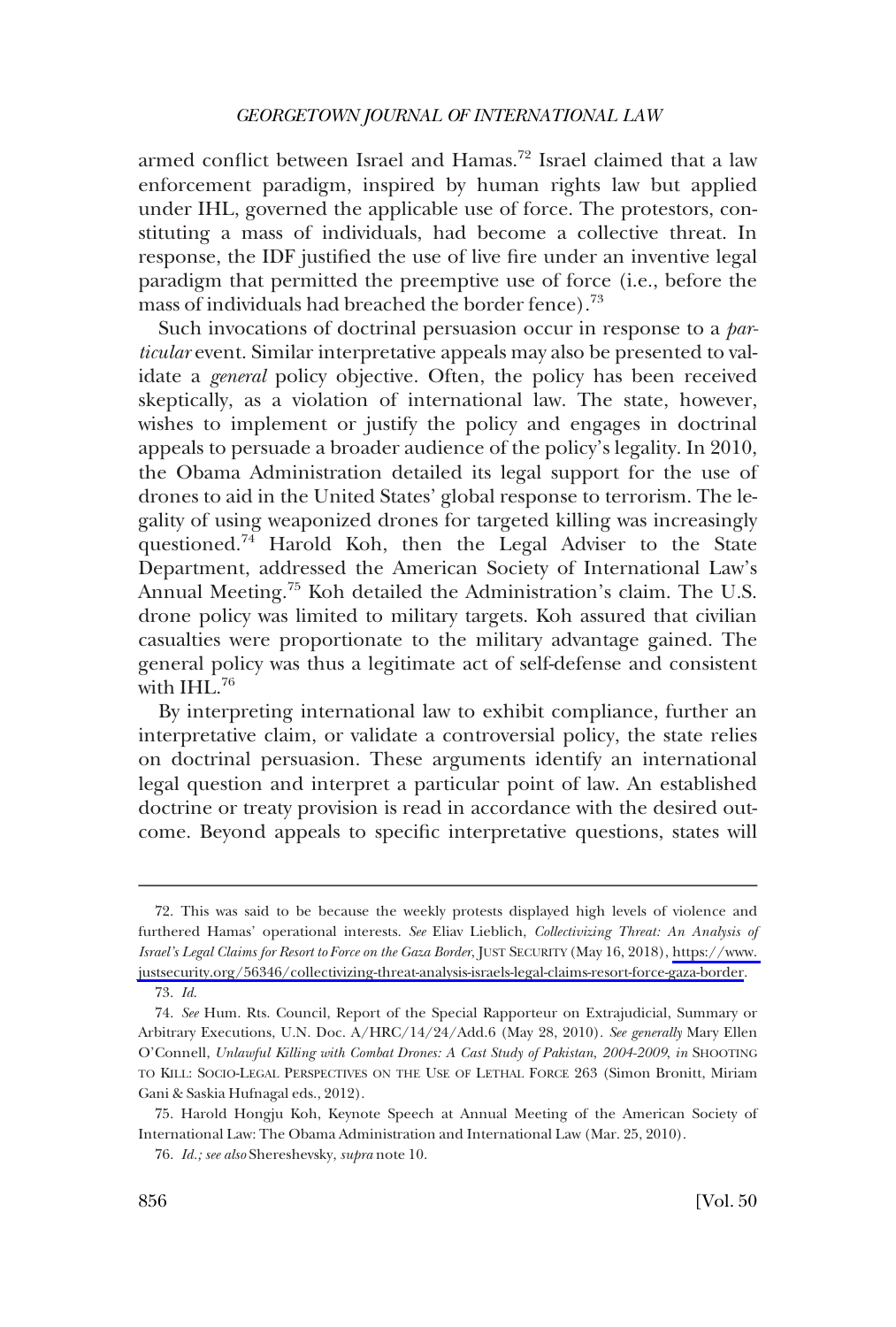<span id="page-18-0"></span>also invoke international law broadly. These legal appeals may be independent acts or the end-product of a legal contention premised upon a factual and/or doctrinal claim. Similar to the interpretative arguments addressed here, the state employs international legal rhetoric and reasoning to persuade various audiences that a regime, scenario, or event conforms with international law and is thus legitimate.

### C. *Legitimacy Persuasion*

During the 2002 State of the Union, President George W. Bush began building the case for war against Iraq.<sup>77</sup> Hostile towards the United States, the Iraqi regime was portrayed as a security threat. It was a source of regional and international instability. Saddam Hussein, the President explained, had committed egregious human rights violations and had expelled weapons inspectors. Indifference, in response to this mounting threat, would be catastrophic.<sup>78</sup> In the wake of the September 11 attacks, appeals to security and links to terrorism carried currency.79 In the United Kingdom, however, British participation in a U.S.-led coalition was framed as a "war of choice." Policymakers accepted this. They sought to "persuade public opinion that that choice was necessary to ensure freedom and security."80

Throughout Whitehall, within the FCO, and across British society, questions of the pending war's legality assumed prominence. Prime Minister Tony Blair's Labour Government employed legal reason in justifying the use of force against Iraq. Following much internal debate and staunch opposition from the FCO's own lawyers—military action was initially premised on United Nations involvement.<sup>81</sup> A weapons inspection regime would be re-imposed through the U.N. When the Iraqis rejected or violated the initiative, the British could build a legal case justifying the use of force.<sup>82</sup> Internal deliberations adhered to traditional legal structures.<sup>83</sup> Doctrines and texts were interpreted and

<sup>77.</sup> George W. Bush, State of the Union: The President's State of the Union Address (Jan. 29, 2002).

<sup>78.</sup> *Id*.

<sup>79.</sup> PEEVERS, *supra* note 31, at 134-35; *see also* Herbert W. Simons, *Rhetoric's Role in Context, Beginning with 9/11*, 10 RHETORIC & PUB. AFF. 183 (2007).

<sup>80.</sup> PEEVERS, *supra* note 31, at 134.

*See* The UK Iraq Inquiry, Statement by Sir Michael Wood to the Iraq Inquiry (Jan. 81. 15, 2010), [http://webarchive.nationalarchives.gov.uk/20160512094556/http://www.iraqinquiry.](http://webarchive.nationalarchives.gov.uk/20160512094556/http://www.iraqinquiry.org.uk/media/43477/wood-statement.pdf)  [org.uk/media/43477/wood-statement.pdf.](http://webarchive.nationalarchives.gov.uk/20160512094556/http://www.iraqinquiry.org.uk/media/43477/wood-statement.pdf)

<sup>82.</sup> PEEVERS, *supra* note 31, at 142.

<sup>83.</sup> *Id*. at 143-52.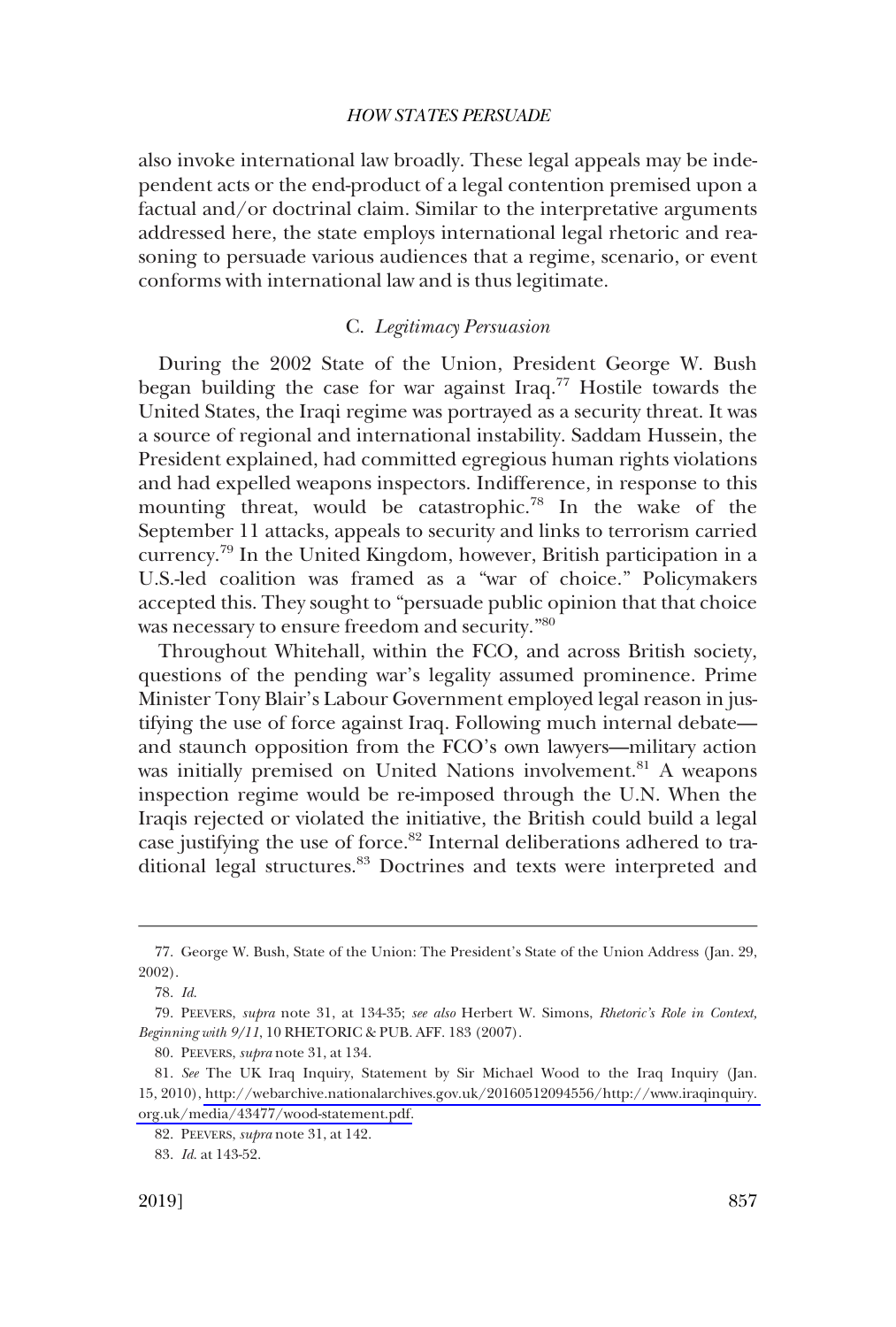debated. *Lex lata* declarations were advanced alongside *lex ferenda*  assertions.

States employ legal argument to exhibit legitimacy. Diplomats, military commanders, and elected officials all invoke legal vernacular as a persuasive and strategic asset.84 Such legal arguments share much with the tendency of states to offer doctrinal claims. However, where the aforementioned category comprises inventive assertions of specifc legal meaning, the current designation captures a less intricate, redolent use of law. Of course, there is much overlap between these categorizations. Disparate arguments may be simultaneously employed and factual and doctrinal persuasion will commonly precede claims of legitimacy. Either collectively or exclusively, a state may use any or all forms of legal argument to persuade diverse audiences.

Understood independently, this fnal purpose of persuasion occurs when states attempt to legitimize a regime, scenario, or concept through ill-defned legal (or legal-sounding) language. Such appeals are reminiscent of what Naz Modirzadeh has termed folk international law: "a law-like discourse that relies on a confusing and soft admixture of IHL, *jus ad bellum*, and [international human rights law] (IHRL)."85 The use of legal vernacular to exhibit legitimacy presents for a variety of reasons. It may offer a persuasive argument that insists a military action is justifable. It may facilitate a *sui generis* legal claim. This legitimizes a particular situation but denies the extension of broader meaning or precedential value. The use of general legal argument also enables the establishment of emergent norms through novel legal claims. The development of and appeals to humanitarian intervention illuminates each invocation of this form of persuasive legal argument.

The NATO military campaign in Yugoslavia began in 1999 and lasted for seventy-eight days. It was justifed in response to Serbian policies in Kosovo where Slobodan Milosevic was leading efforts to ethnically cleanse the Albanian majority.<sup>86</sup> The North Atlantic Council defended its decision to use force with reference to the "massive humanitarian catastrophe" that resulted from an unrestrained assault by Yugoslav forces against Kosovo's civilian population.<sup>87</sup> NATO members consistently cited humanitarian considerations. Explaining the collective

<sup>84.</sup> *See* KENNEDY, *supra* note 28, at 8, 41.

<sup>85.</sup> Naz K. Modirzadeh, *Folk International Law: 9/11 Lawyering and the Transformation of the Law of Armed Confict to Human Rights Policy and Human Rights Law to War Governance*, 5 HARV. NAT'L SEC. J. 225, 229 (2014).

<sup>86.</sup> *See generally* Adam Roberts, *NATO's Humanitarian War Over Kosovo*, 41 SURVIVAL 102 (1999).

<sup>87.</sup> Press Release N-NAC-1(99) 51, NATO, *The Situation in and around Kosovo* (Apr. 12, 1999), [https://www.nato.int/docu/pr/1999/p99-051e.htm;](https://www.nato.int/docu/pr/1999/p99-051e.htm) *see also* Scharf, *supra* note 35, at 42.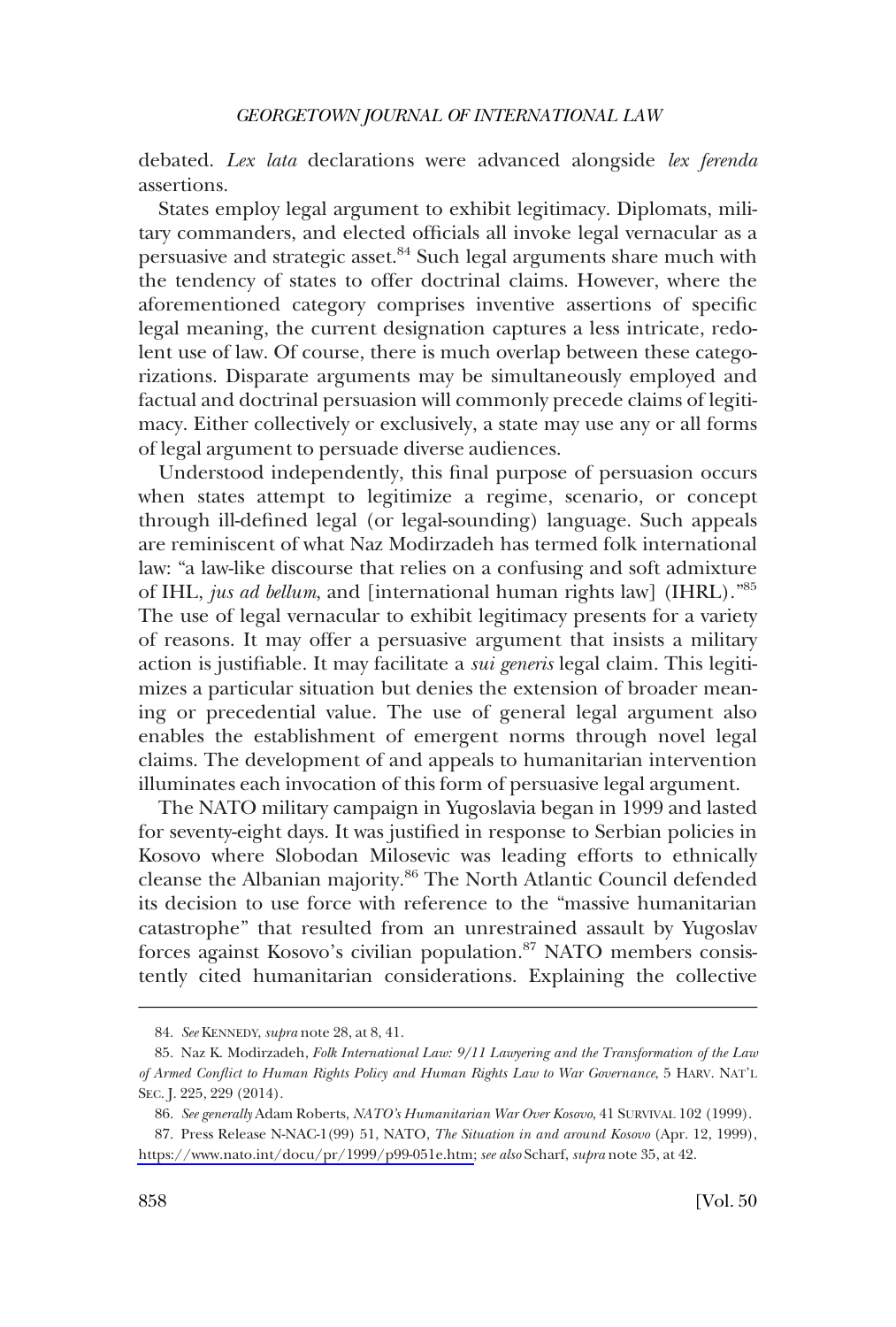use of force, the aversion of an atrocity provided legal and moral justifcation.88 Canada's Ambassador to the United Nations asserted that, "humanitarian considerations underpin our action."89 Similarly, the Dutch noted that military action found legal basis in prevention of the pending humanitarian crisis.<sup>90</sup> However, as Nicholas Wheeler notes, these actors did not specify the nature of this legal basis.<sup>91</sup> They did not provide legal reasoning beyond generalized avowals of humanitarian interests.

The U.K. Government offered further uses of legal language to persuade that the use of force was justifable. Initially, Prime Minister Blair framed military action as a "battle for humanity."92 Accordingly, it is "a just cause, it is a rightful cause."93 The Secretary of Defense would later expand, noting that:

[O]ur legal justifcation rests upon the accepted principle that force may be used in extreme circumstances to avert a humanitarian catastrophe. . .The use of force in such circumstances can be justifed as an exceptional measure in support of purposes laid down by the Security Council, but without the Council's express authorization, when that is the only means to avert an immediate and overwhelming humanitarian catastrophe.<sup>94</sup>

This directly implied that international law permitted a humanitarian basis for the use of force—a proposition that, devoid of Security Council authorization, is uncertain.<sup>95</sup> While this exhibits the tendency of states to make persuasive assertions of legitimacy through non-specifc legal claims, the United Kingdom and the United States would subsequently amend their argumentative focus. States recognize that their legal arguments contribute to the formation of international law.96 When justifying the Nixon administration's use of force against the

<sup>88.</sup> *See* Nicholas J. Wheeler, *Refections on the Legality and Legitimacy of NATO's Intervention in Kosovo*, 4 INT'L J. HUM. RTS. 145, 153 (2000).

<sup>89.</sup> *Id.; see also* U.N. SCOR, 54th Sess., 3988th mtg, U.N. Doc. S/PV.3988 (Mar. 24, 1999).

<sup>90.</sup> U.N. SCOR, 54th Sess., 3988th mtg, U.N. Doc. S/PV.3988 (Mar. 24, 1999); *see also* Scharf, *supra* note 35, at 43.

<sup>91.</sup> Wheeler, *supra* note 88, at 153.

<sup>92.</sup> Quoted in Scharf, *supra* note 35, at 42-43.

<sup>93.</sup> *Id*.

<sup>94.</sup> *Id*. at 43; *see also* 328 Parl Deb HC (6th ser.) (1999) col. 616-17 (UK).

<sup>95.</sup> *See generally* Harold Hongju Koh, *The War Powers and Humanitarian Intervention*, 53 HOUS. L. REV. 971 (2016).

<sup>96.</sup> *See generally* Harold Hongju Koh, *The Legal Adviser's Duty to Explain*, 41 YALE J. INT'L L. 189 (2016).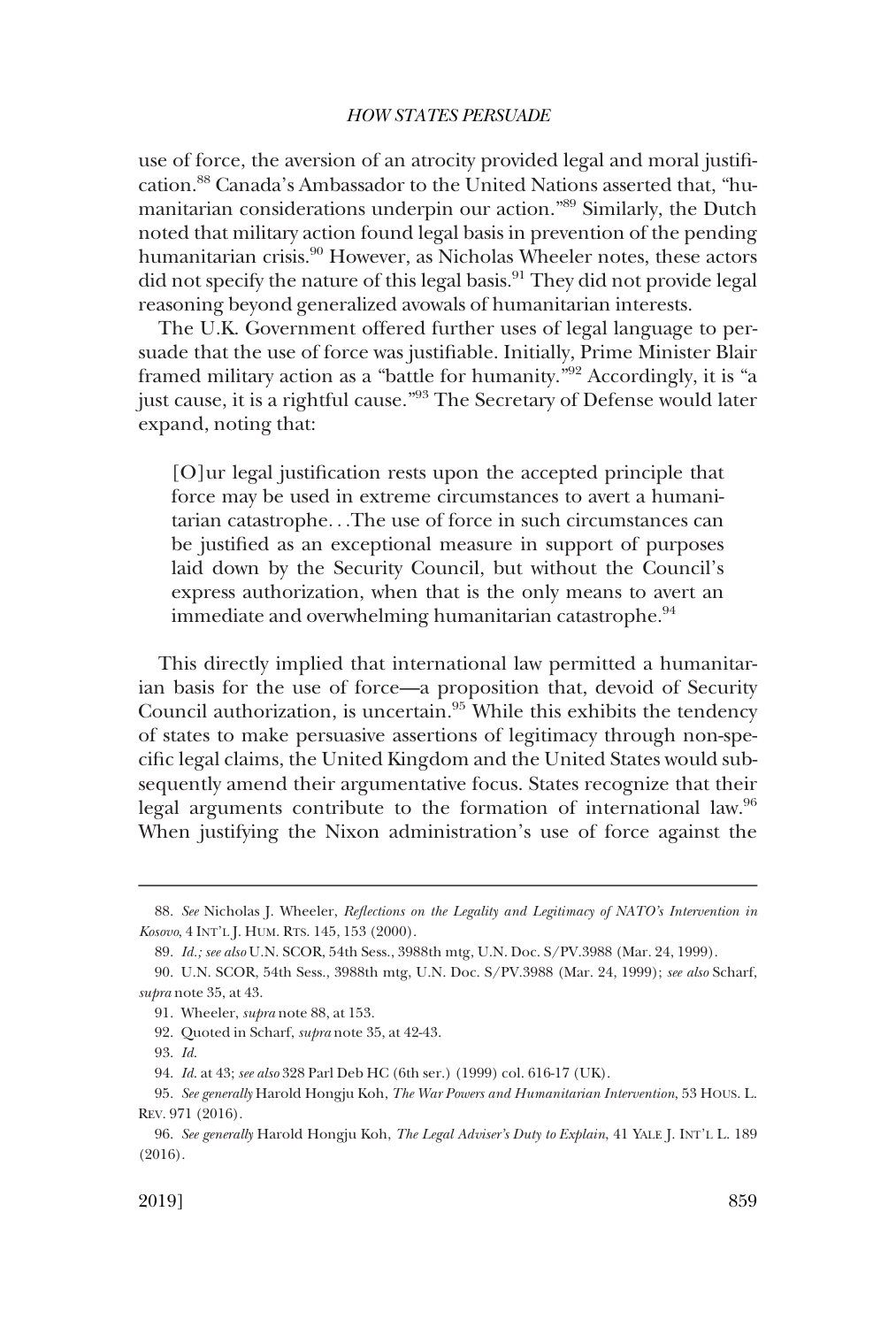North Vietnamese in Cambodia, Legal Adviser John Stevenson argued that,

[I]t is important for the Government of the United States to explain the legal basis for its actions, not merely to pay proper respect to the law, but also because the precedent created by the use of armed forces in Cambodia by the United States can be affected significantly by our legal rationale.<sup>97</sup>

In Kosovo, U.S. Secretary of State Madeleine Albright was reluctant to provide precedential support for unrestricted humanitarian intervention.98 Wishing to maintain claims that NATO action was legitimate, Albright argued that the military campaign was "a unique situation *sui generis* in the region of the Balkans."99 Prime Minister Blair reversed assertions regarding humanitarian intervention's normative potential. Instead, the Prime Minister argued that the Kosovo operation was exceptional.<sup>100</sup> NATO members made an explicit distinction. They differentiated between specifc legal arguments (that would carry legal weight and give precedential value) and a general claim that employed legal language to imply that the particular event was legitimate but of no greater legal significance.<sup>101</sup> Michael Matheson, the State Department's Legal Adviser, would later note that

[W]e listed all the reasons why we were taking action and, in the end, mumbled something about it being justifable and legitimate but not a precedent. So in a sense, it *was* something less than a defnitive legal rationale – although it probably was taken by large parts of the public community as something like that. $102$ 

Finally, a state that wishes to legitimize a general policy or foster the development of an underlying norm may also appeal to non-specifc

<sup>97.</sup> *Id.; see also* John R. Stevenson, *Statement of the Legal Advisor*, 65 AM. J. INT'L L. 933, 935 (1971).

<sup>98.</sup> Scharf, *supra* note 35, at 46.

*See* U.S. Dep't of State, Press Conference, Press Conference with Russian Foreign Minister 99. Igor Ivanov (Jul. 26, 1999), [\[https://perma.cc/EGX5-GGEF\]](https://perma.cc/EGX5-GGEF).

<sup>100.</sup> Scharf, *supra* note 35, at 47; *see also* 330 Parl Deb HC (6th ser.) (1999) col. 30 (UK).

<sup>101.</sup> *See* Scharf, *supra* note 35, at 46-47.

<sup>102.</sup> Cited in MICHAEL P. SCHARF & PAUL R. WILLIAMS, SHAPING FOREIGN POLICY IN TIMES OF CRISIS: THE ROLE OF INTERNATIONAL LAW AND THE STATE DEPARTMENT LEGAL ADVISER 124-25 (2010).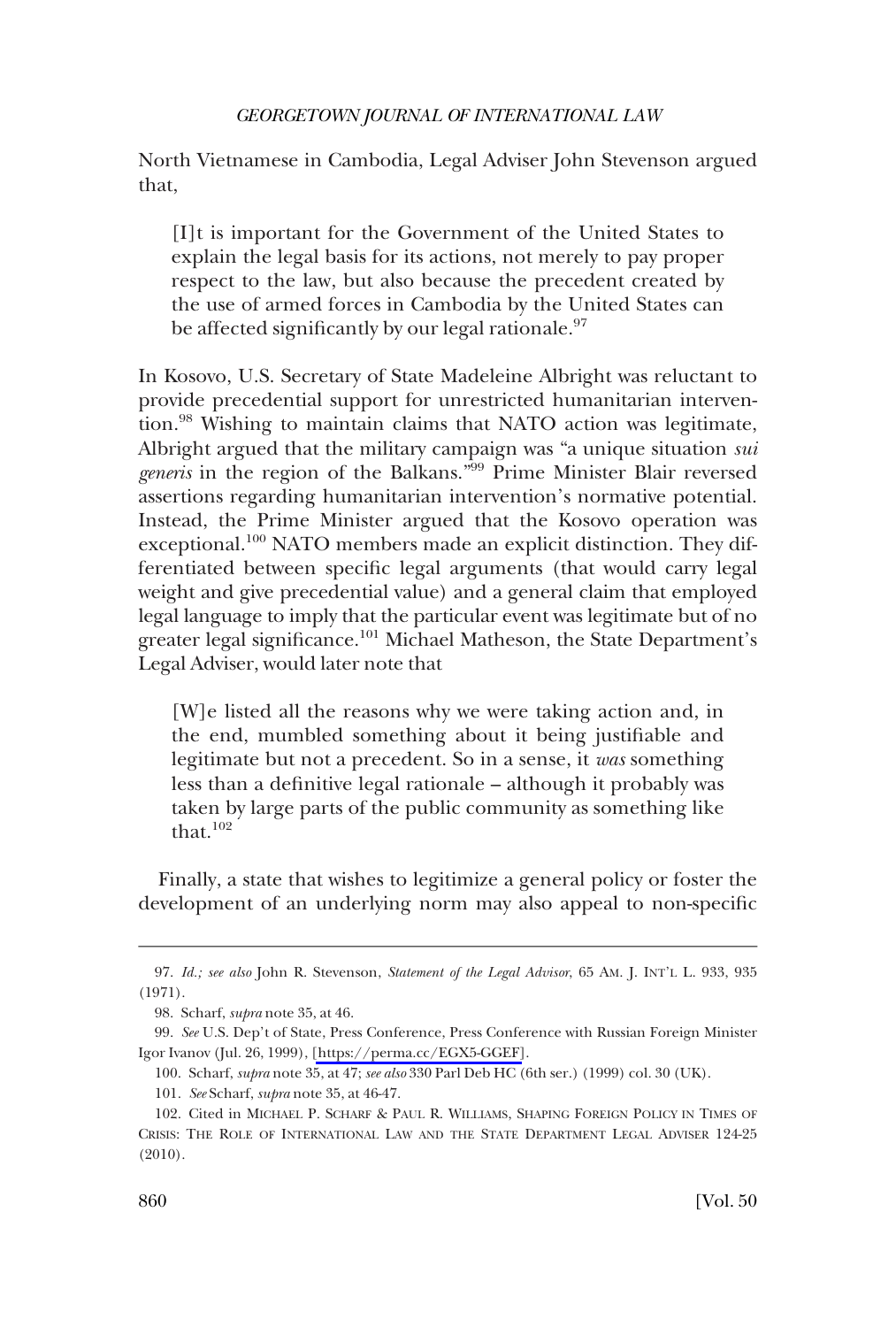legal language. When the United Kingdom had initially argued in favor of a norm permitting the unilateral use of force in response to humanitarian crisis, they offered general legal affrmations. Michael Scharf explains that how "a custom pioneer describes a new rule of customary international law can greatly impact its international acceptance."<sup>103</sup> When a Canadian-led initiative answered Kofi Annan's call to reconcile the traditional conception of sovereignty with collective efforts to prevent atrocity crimes, the resulting responsibility to protect (R2P) doctrine employed legal language to persuade. Borrowing from the *jus ad bellum* and just war theory, R2P would only justify military action that was based upon "right authority, just cause, right intention, last resort, proportional means and reasonable prospects."<sup>104</sup>

The persuasive use of legal language by states may further good-faith efforts to progressively advance a policy or develop the law. They may constitute manipulative attempts to secure state interests. Regardless of motivation, persuasion is employed and international legal argument is ubiquitous. The motivation that accompanies these persuasive appeals may appear obvious. In many instances they will be subjective. In 2013, when the al-Assad regime launched a chemical weapons attack in eastern Damascus, the United Kingdom invoked the doctrine of humanitarian intervention.<sup>105</sup> The United Kingdom provided a general legal argument to justify the use of force without Security Council authorization. This required evidence of signifcant humanitarian distress; the absence of alternative methods; and the necessary, proportionate, and limited use of force.<sup>106</sup> British arguments may be received as an attempt to provide a legal basis to achieve a necessary humanitarian objective. Russia's invocation of humanitarian intervention and R2P in 2008 assumed a similar argumentative structure.<sup>107</sup> Yet, this justification of Russia's incursion into South Ossetia and Abkhazia was largely

<sup>103.</sup> Scharf, *supra* note 35, at 41.

<sup>104.</sup> *See* INT'L COMM'N ON INTERVENTION AND STATE SOVEREIGNTY, THE RESPONSIBILITY TO PROTECT 32 (2001).

<sup>105.</sup> See Prime Minister's Office, *Chemical Weapon Use by Syrian Regime: UK Government Legal Position* (Aug. 29, 2013), [http://i2.cdn.turner.com/cnn/2013/images/08/29/chemical-weapon](http://i2.cdn.turner.com/cnn/2013/images/08/29/chemical-weapon-use-by-syrian-regime-uk-government-legal-position.pdf)[use-by-syrian-regime-uk-government-legal-position.pdf.](http://i2.cdn.turner.com/cnn/2013/images/08/29/chemical-weapon-use-by-syrian-regime-uk-government-legal-position.pdf)

<sup>106.</sup> *Id.; see also* Letter from Rt Hon Hugh Robertson, MP, House of Commons to the House of Commons Foregin Affairs Committee on Humanitarian Intervention and the Responsibility to Protect (Jan. 14, 2014), [https://www.justsecurity.org/wp-content/uploads/2014/01/Letter-from-UK-Foreign-](https://www.justsecurity.org/wp-content/uploads/2014/01/Letter-from-UK-Foreign-Commonwealth-Office-to-the-House-of-Commons-Foreign-Affairs-Committee-on-Humanitarian-Intervention-and-the-Responsibility-to-Protect.pdf)[Commonwealth-Offce-to-the-House-of-Commons-Foreign-Affairs-Committee-on-Humanitarian-](https://www.justsecurity.org/wp-content/uploads/2014/01/Letter-from-UK-Foreign-Commonwealth-Office-to-the-House-of-Commons-Foreign-Affairs-Committee-on-Humanitarian-Intervention-and-the-Responsibility-to-Protect.pdf)[Intervention-and-the-Responsibility-to-Protect.pdf.](https://www.justsecurity.org/wp-content/uploads/2014/01/Letter-from-UK-Foreign-Commonwealth-Office-to-the-House-of-Commons-Foreign-Affairs-Committee-on-Humanitarian-Intervention-and-the-Responsibility-to-Protect.pdf)

<sup>107.</sup> *See generally* Christina G. Badescu & Thomas G. Weiss, *Misrepresenting R2P and Advancing Norms: An Alternative Spiral?* 11 INT'L STUD. PERSPECTIVES 354 (2010).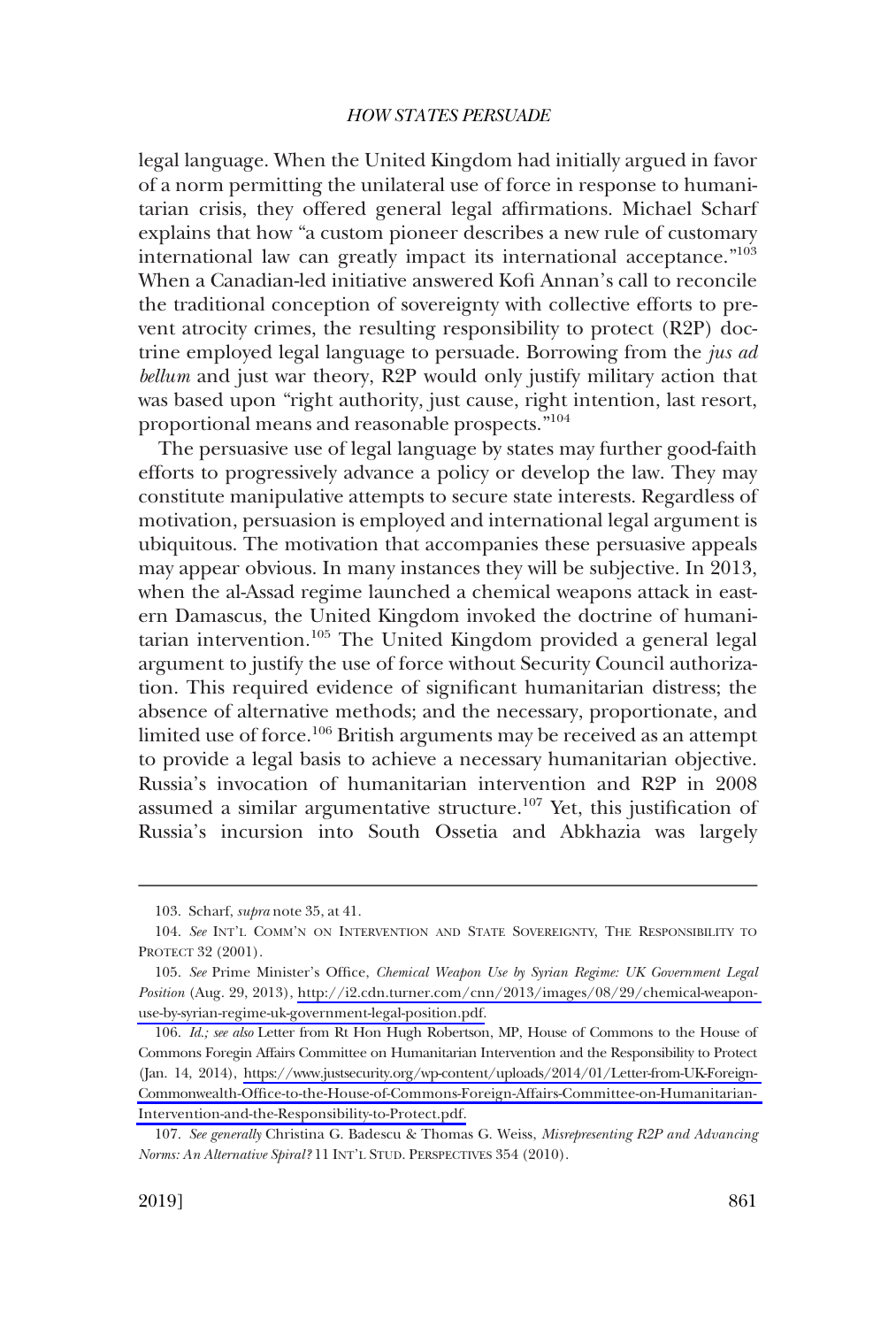<span id="page-23-0"></span>perceived as buttressing an increasingly aggressive foreign policy.<sup>108</sup> Perspectives alter and are subject to varying infuences. Often, the intention of the legal arguments forwarded by states, the extent to which persuasion is offered and received in demonstration of legality and legitimacy, is directed by the particular audience addressed by the state.

### III. WHOM DO STATES PERSUADE?

Chaim Perelman explains that every argumentation is addressed to an audience. The audience may be large or small; competent or less competent.109 Always, according to Perelman, it consists of "the ensemble of those whom the speaker wishes to influence..."<sup>110</sup> States, upon the use of force, direct persuasive argument towards a variety of audiences. The form and purpose of the argument correlates with the target of persuasion. The state may wish to persuade both domestic and international audiences. They may seek to convince the Security Council that a particular military action is legitimate. Or, they may hope to assure an interpretative community that a certain tactic, policy, or choice of weaponry is permissible. Persuasion's boundaries are broad and its intended audience varies. Most often, though, the use of legal argument targets a defnable group.

Upon or in advance of the use of force, domestic constituencies become a target of persuasion. Legal argument is employed when a state wishes to advance a military policy. It is offered if the use of force is contingent upon the formal approval of a legislative body. As per Article I, Section 8 of the U.S. Constitution, Congress possesses the power to declare war.<sup>111</sup> Though the Executive often employs force without congressional approval, persuasive appeals regarding the legality of military action commonly feature when a President builds the case for war.112 These appeals also target broader society. A controversial military action, a war of choice, or a foreign intervention will accrue signifcant costs. Lives will be lost and huge sums of money will be spent. Governments employ legal argument to persuade the public

<sup>108.</sup> *See generally* Vladimir Baranovsky & Anatoly Mateiko, *Responsibility to Protect: Russia's Approaches*, 51 INT'L SPECTATOR 49 (2016).

<sup>109.</sup> CHAIM PERELMAN, THE IDEA OF JUSTICE AND THE PROBLEM OF ARGUMENT 100 (1963).

<sup>110.</sup> CHAIM PERELMAN & LUCIE OLBRECHTS-TYTECA, THE NEW RHETORIC: A TREATISE ON ARGUMENTATION 19 (1969).

<sup>111.</sup> *See* U.S. CONST. art. I, § 8, cl. 11.

<sup>112.</sup> *See generally* DAVID J. BARRON, WAGING WAR: THE CLASH BETWEEN PRESIDENTS AND CONGRESS 1776 TO ISIS (2016).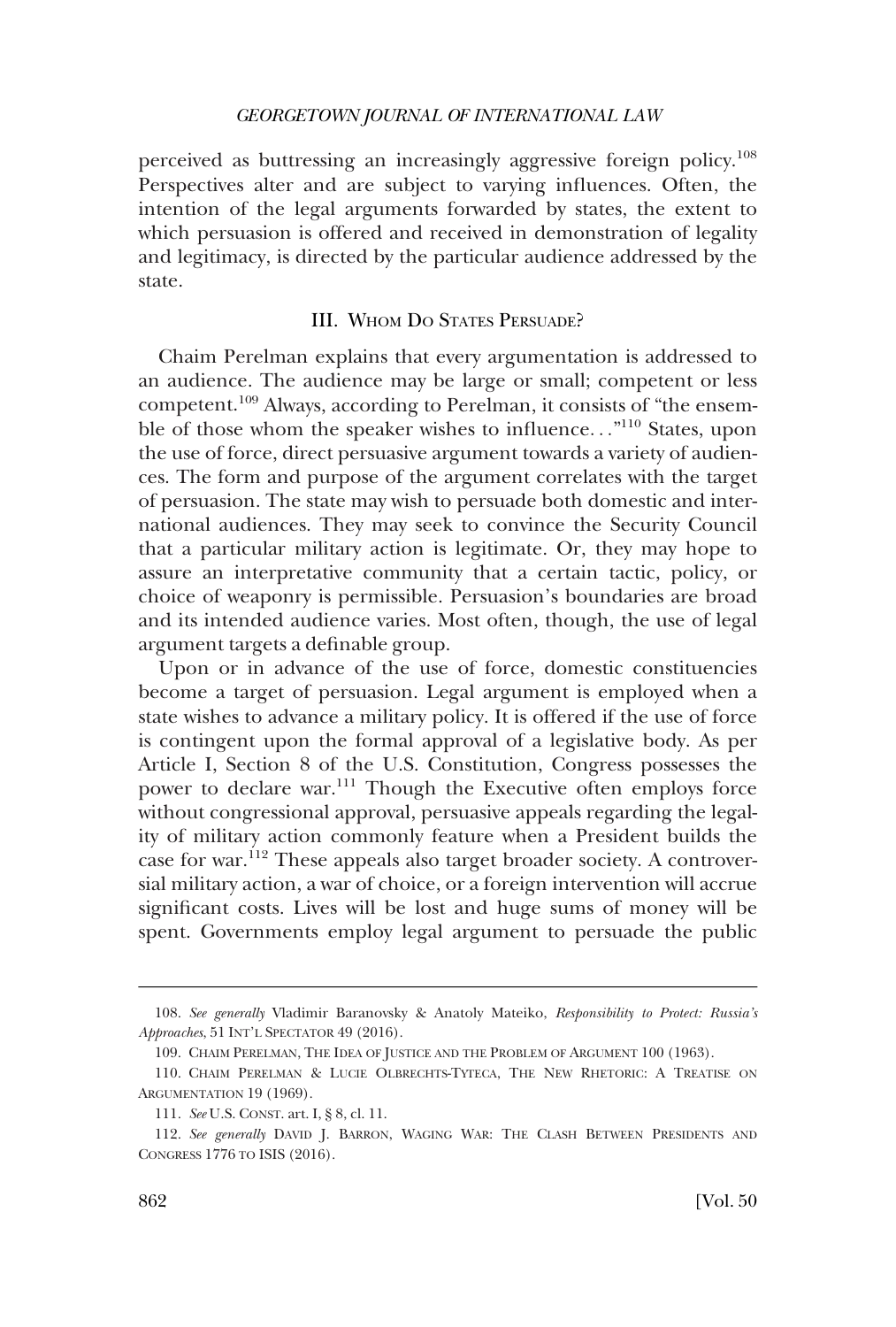that a military action is necessary and legitimate.<sup>113</sup> The action may be framed as a response to an immediate or existential threat. Devoid of an obvious defensive element, it may be presented as within the state's broader interest. In both instances, the state speaks to domestic audiences through the language of international law. In 2015, following a series of attacks by members of the National Socialist Council of Nagaland, the Indian Army conducted airstrikes inside Myanmar. Indian officials employed a legal vernacular to offer domestic justification. Rajyavardhan Singh Rathore, the Minister of State for Information and Broadcasting, invoked the notions of necessity and "hot pursuit" to validate the counter-insurgency operation.<sup>114</sup>

Often, however, when states employ a legal vernacular to profess legitimacy or assert the legality of a particular initiative, they engage in a two-level game.115 Arguments are advanced for both domestic and international purposes. Robert Putnam explains that within the domestic sphere, local groups and elected officials compete to advance interests through the mechanisms of government. Internationally, states "seek to maximize their own ability to satisfy domestic pressures, while minimizing the adverse consequences of foreign developments."<sup>116</sup> International legal arguments target either or both audiences. When Bashar al-Assad deployed chemical weapons in 2013, the Obama Administration considered responding through military action.<sup>117</sup> The proposed use of force, however, experienced domestic and international resistance.118 In reply, the White House Counsel appealed to the international norm prohibiting the use of chemical weapons. They sought to infuence both levels of opinion:

[T]he president believed that it was important to enhance the legitimacy of any action that would be taken by the executive . . .

<sup>113.</sup> MICHAEL J. BUTLER, SELLING A 'JUST' WAR: FRAMING, LEGITIMACY, AND US MILITARY INTERVENTION 9 (2012).

*Rajyavardhan Singh Rathore Lauds Army Operation in Myanmar*, THE ECONOMIC TIMES (Jun. 114. 10, 2015), [https://economictimes.indiatimes.com/news/defence/rajyavardhan-singh-rathore](https://economictimes.indiatimes.com/news/defence/rajyavardhan-singh-rathore-lauds-army-operation-in-myanmar-says-it-is-beginning/articleshow/47606435.cms)[lauds-army-operation-in-myanmar-says-it-is-beginning/articleshow/47606435.cms;](https://economictimes.indiatimes.com/news/defence/rajyavardhan-singh-rathore-lauds-army-operation-in-myanmar-says-it-is-beginning/articleshow/47606435.cms) *see also* Deepak Raju & Zubin Dash, *Balancing the Language of International Law and the Language of Domestic Legitimacy—How Well Does India Fare?*, (2017) 57 INDIAN J. INT'L L. 63 (2017).

<sup>115.</sup> *See generally* Robert Putnam, *Diplomacy and Domestic Politics: The Logic of Two-Level Games*, 42 INT'L ORG. 427 (1988).

<sup>116.</sup> *Id*. at 434.

<sup>117.</sup> Thom Shanker, C.J. Chivers & Michael R. Gordon, *Obama Weighs 'Limited' Strike Against Syrian Forces*, N.Y. TIMES (Aug. 27, 2013), [https://www.nytimes.com/2013/08/28/world/](https://www.nytimes.com/2013/08/28/world/middleeast/obama-syria-strike.html)  [middleeast/obama-syria-strike.html.](https://www.nytimes.com/2013/08/28/world/middleeast/obama-syria-strike.html)

<sup>118.</sup> Koh, *supra* note 96, at 204-06.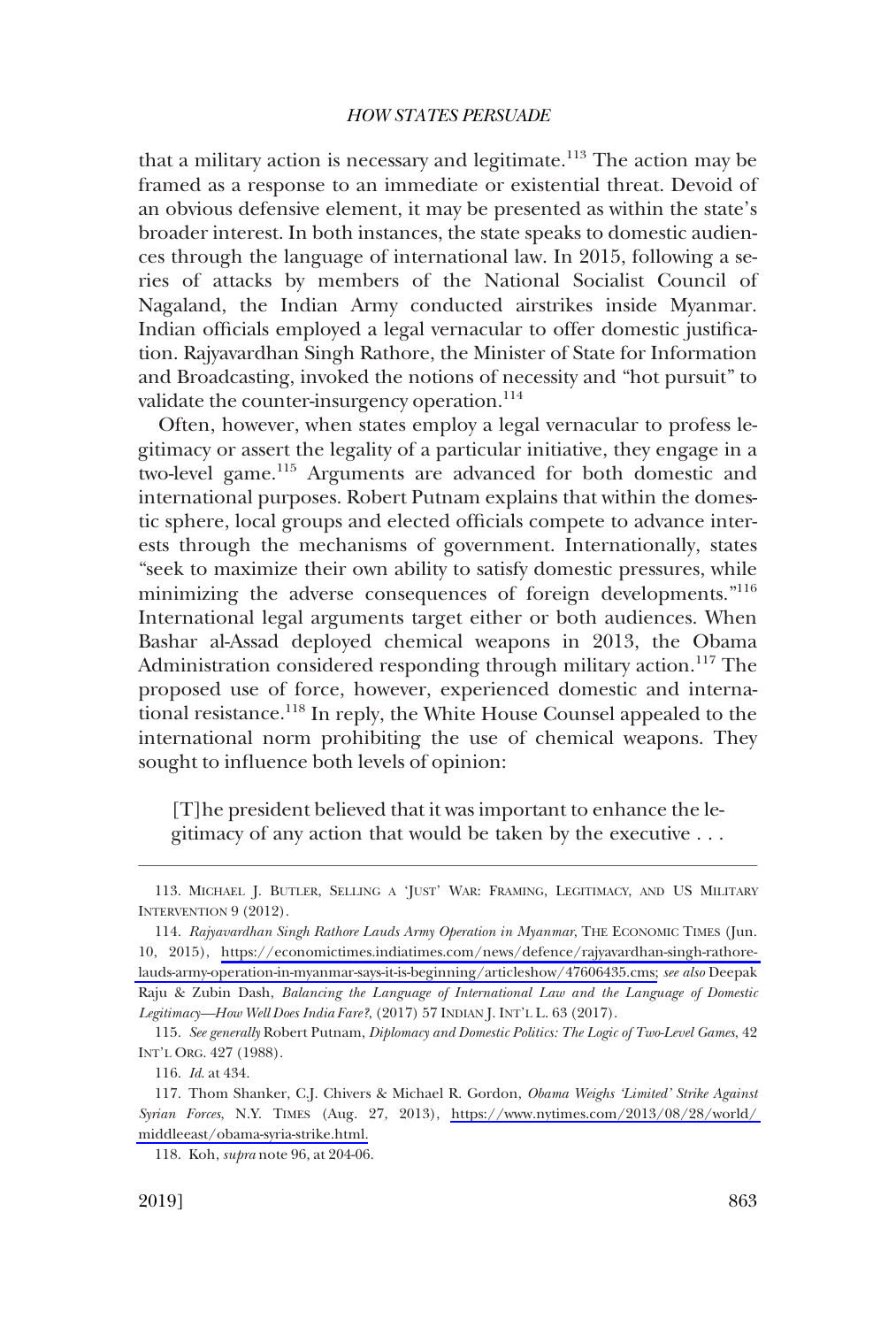to seek Congressional approval of that action and have it be seen, again as a matter of legitimacy both domestically and internationally, that there was a unifed American response to the horrendous violation of the international norm against chemical weapons use.<sup>119</sup>

A state that attempts to persuade an international audience will target its arguments generally or specifcally. Often, the audience's composition corresponds with the form of argument offered by the persuading state. When officials address the international community and claim that the state's actions, upon the use of force, adhere to international law, they offer broad claims of legitimacy or legality. Persuasion is presented generally (i.e., towards the international community as a whole). Arguments that target general audiences may be formal. This will include official statements presented on behalf of the state, often through their foreign ministry or a diplomatic delegation to an international organization. Informally, states will also attempt to persuade an array of additional actors. These will include social movements, the media, and transnational civil society.120 Specifc audiences will be targeted through both broad and narrow legal arguments. Broad assertions—of legitimacy or legality—may be employed to infuence the opinion of key allies. The persuading actor may target particular states with which it hopes to form a military alliance or whose cooperation it desires to facilitate a military objective (e.g., to gain access to airspace).<sup>121</sup> Broad arguments may be directed towards members of a regional organization or bloc that hold particular infuence (e.g., a P5 member of the Security Council). While the audience's identities vary, these persuasive engagements present broad claims of legal compliance. They target specifc audiences whose infuence is sought. Pnina Sharvit Baruch, the former head of the Israel Defense Forces' International Law Department contends:

*Id*.; *see also* Charlie Savage, *Obama Tests Limits of Power in Syrian Confict*, N.Y. TIMES (Sept. 8, 119. 2013), [https://www.nytimes.com/2013/09/09/world/middleeast/obama-tests-limits-of-power](https://www.nytimes.com/2013/09/09/world/middleeast/obama-tests-limits-of-power-in-syrian-conflict.html)[in-syrian-confict.html.](https://www.nytimes.com/2013/09/09/world/middleeast/obama-tests-limits-of-power-in-syrian-conflict.html)

<sup>120.</sup> JOHNSTONE, *supra* note 49, at 43-44.

<sup>121.</sup> In a 2016 address to the American Society of International Law, State Department Legal Advisor Brian Egan described the importance of illustrating international legal compliance for, *inter alia*, building and maintaining international coalitions. *See* Brian Egan, State Dep't. Legal Advisor, Speech to the Annual Meeting of the American Society of International Law: International Law, Legal Diplomacy, and the Counter-ISIL Campaign: Some Observations (Apr. 1, 2016).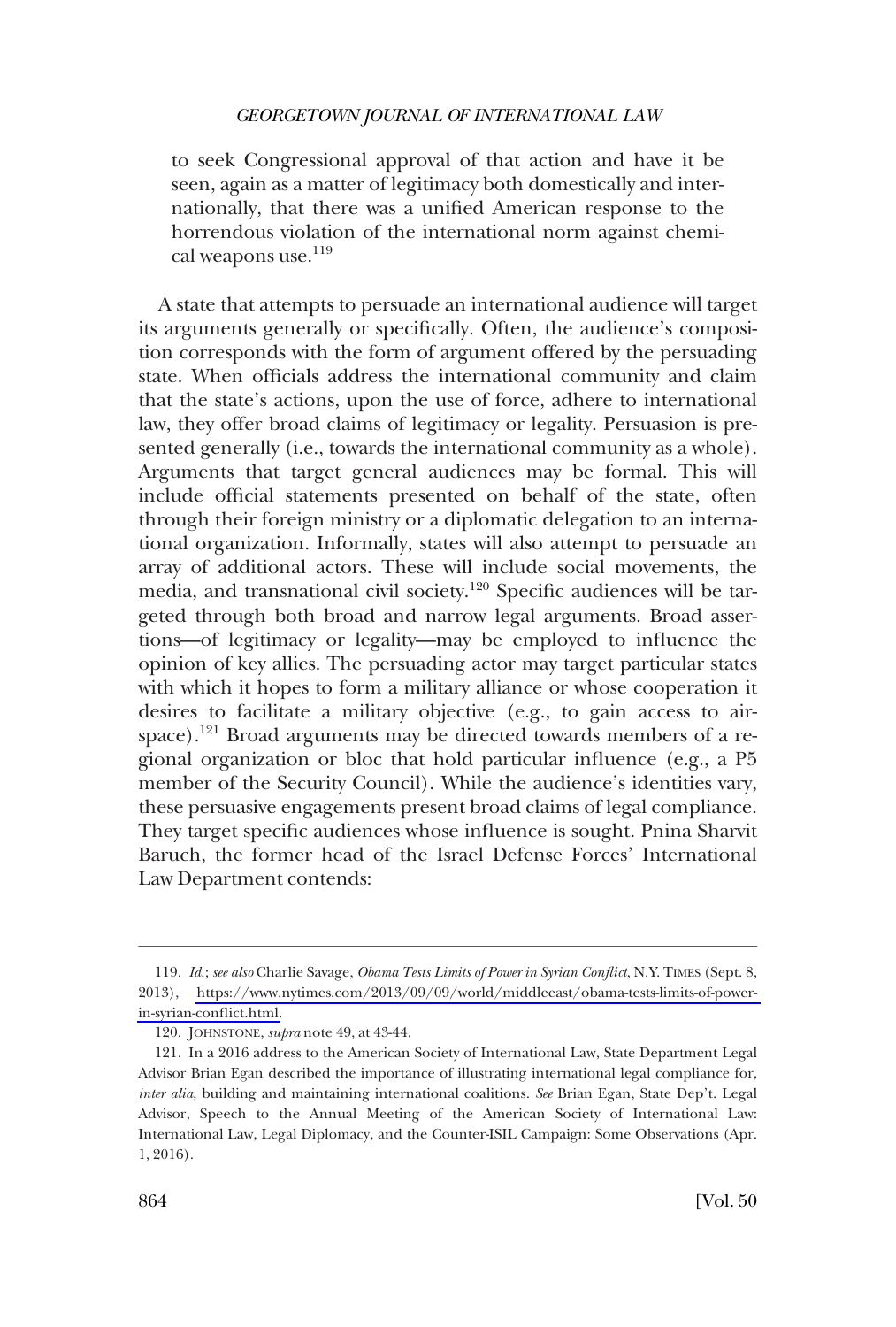[I]t is important on a diplomatic level – to be able to give good answers to allies like the United States and the United Kingdom. Now it is also important, with the potential of [international] criminal investigations, to demonstrate the legitimacy of actions and also be able to give good answers. Beyond criminal proceedings, however, it is necessary to respond to international organizations, NGOs, and others who are critical of military actions.<sup>122</sup>

Specifc audiences are also the target of intricate legal claims. These concern specifc issues or interpretative contentions (e.g., the legal status of detainees within a non-international armed conflict).<sup>123</sup> They look to infuence common legal assumptions or seek to develop new legal understandings (e.g., who constitutes a direct participant in hostilities).124 These arguments are directed towards strategic audiences. Identifed audiences may exist within international organizations. Treaty regimes become persuasive venues.<sup>125</sup> A state that wishes to forward a legal position or defend a particular action—often one that challenges consensus or exceeds conceptions of permissibility—directs persuasive assertions at a particular audience. These audiences—which include other states, norm infuencers, or regional and international organizations—overlap with the broad audiences targeted through general legal claims. Often, however, the persuading entity communicates directly with specifc groups or communities that exist within the identifed audience (e.g., members of the International Law Commission; foreign legal advisers; specifc diplomats).

Persuasion is likely to be most prevalent when directed towards small groups that share common identities.126 Interpretative or epistemic communities, that possess a like vision of international law, become the

<sup>122.</sup> Interview with Pnina Sharvit Baruch, Retired Colonel Advisor, Israel Def. Force (Mar. 20, 2017).

*See*, *e.g*., U.S. Dep't of State, *Response of the United States of America to Inquiry of the UNCHR*  123. *Special Rapporteurs Pertaining to Detainees at Guantanamo Bay* (Oct. 21, 2005), [https://www.state.](https://www.state.gov/documents/organization/87347.pdf)  [gov/documents/organization/87347.pdf.](https://www.state.gov/documents/organization/87347.pdf)

<sup>124.</sup> *See, e.g*., U.K. MINISTRY OF DEF., MANUAL OF THE LAW OF ARMED CONFLICT §§ 2.5.2., 5.3.2., 5.3.3 (2004).

<sup>125.</sup> Ryan Goodman & Derek Jinks, *How to Infuence States: Socialization and International Human Rights Law*, 54 DUKE L.J. 621, 665-666 (2004).

<sup>126.</sup> Yahli Shereshevsky distinguishes between members of contrasting epistemic communities that promote IHL's legitimizing role (e.g., military lawyers) and its limiting role (e.g., humanitarian actors). *See* Shereshevsky, *supra* note 14, at 268; s*ee also* Alastair Iain Johnston, *Treating International Institutions as Social Environments*, 45 INT. STUD. Q. 487, 509 (2001).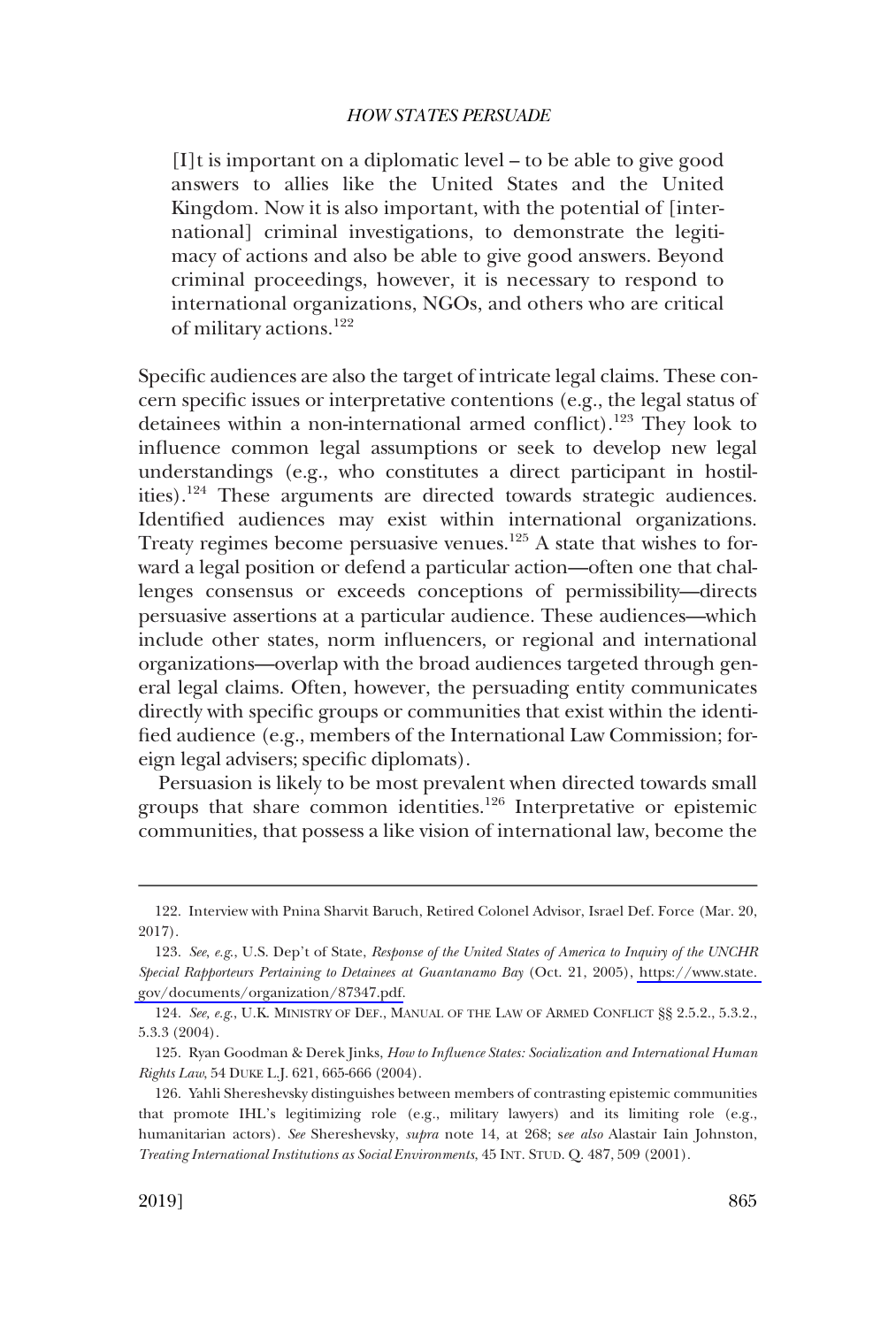primary targets of narrow persuasive arguments.<sup>127</sup> These communities are "involved in the creation, implementation, and application of norms."128 Where both communities offer "knowledge and policy advice," interpretative communities also present judgments regarding the meaning and actualization of norms.<sup>129</sup> Ian Johnstone explains that "interpretative communities" describe the nature of interpretation and not the composition of interpreters.<sup>130</sup> However, commonalities exist amongst the involved parties. When states direct international legal arguments towards interpretative communities, they frst attempt to infuence the individuals and entities "responsible for the creation and implementation of norms."131 This includes those individuals, government agents, and organizational representatives that possess "expertise in international law and/or special knowledge in the relevant feld."132 Johnstone recalls that this will include "political leaders, diplomats, government officials, international civil servants, scholars, and experts who participate in some way in the particular feld of international law or practice."133 Next, states that forward legal arguments will address a narrow network. This consists of governmental and inter-governmental representatives who "share a set of assumptions, expectations, and a body of consensual knowledge."<sup>134</sup>

The membership of these communities is informally defned and often overlapping. These states, organizations, individuals, groups, and professional networks become the targets of persuasion. Interpretative communities are the preferred focus of these persuasive efforts because they possess expertise and have the ability to infuence or determine legal meaning. Collectively, members of the interpretative community including the persuading state—partake in "a shared enterprise with broadly similar understandings of what they are doing and why they are doing it."135 Legal arguments or interpretations that concern the use of force often appeal to "security communities."136 Initially a description of an informal unity amongst states grouped by their

<sup>127.</sup> *See infra* Section IV. *See generally* Shereshevsky, *supra* note 10.

<sup>128.</sup> JOHNSTONE, *supra* note 49, at 41.

<sup>129.</sup> *Id*.

<sup>130.</sup> *Id*.

<sup>131.</sup> *Id*.

<sup>132.</sup> *Id*. at 42.

<sup>133.</sup> *Id*.

<sup>134.</sup> *Id*.

<sup>135.</sup> *Id*.

<sup>136.</sup> *See* Emanuel Adler & Michael Barnett, *Security Communities in Theoretical Perspective, in*  SECURITY COMMUNITIES 3, 3-4 (Emanuel Adler & Michael Barnett eds., 1998).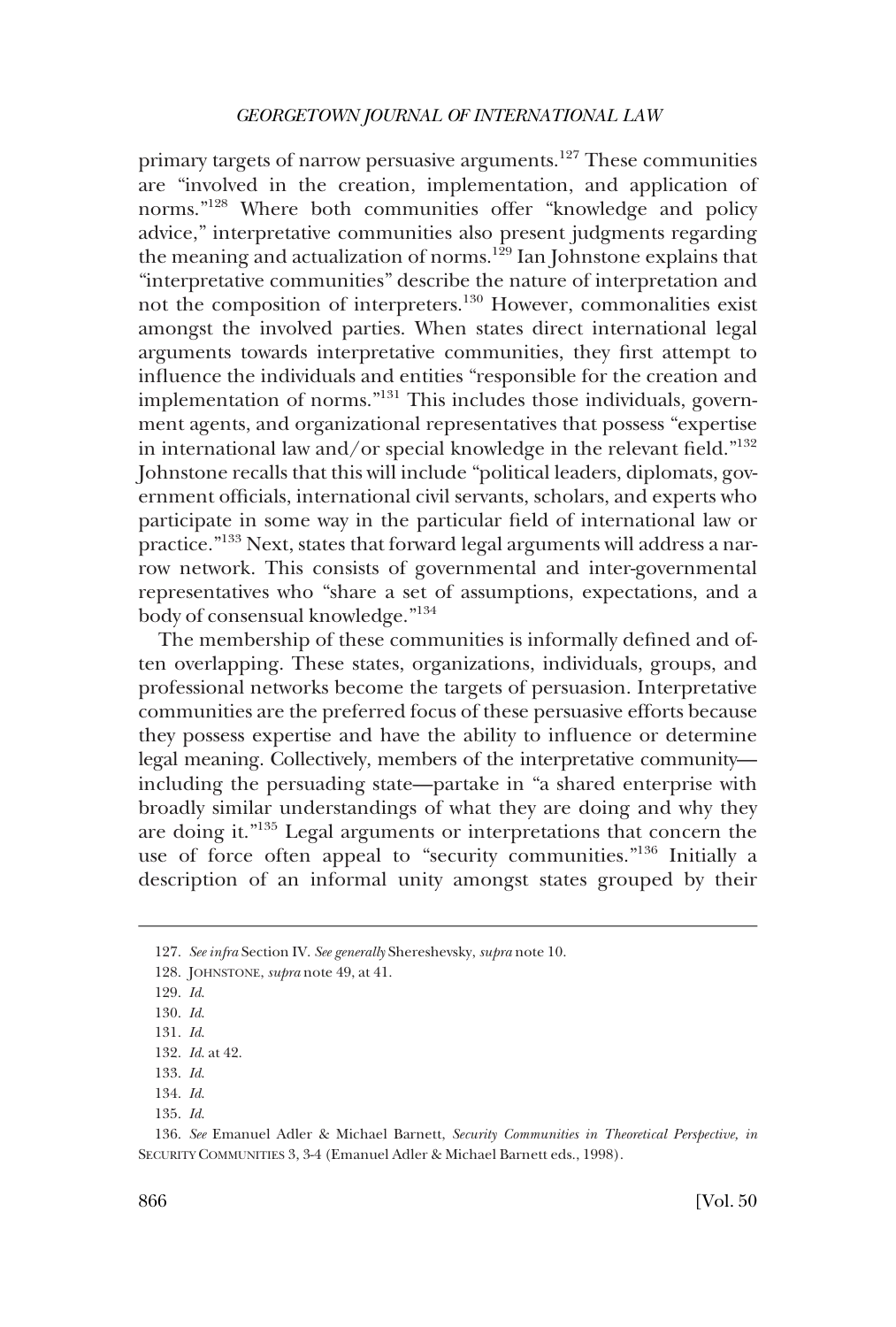willingness to ensure that differences between parties were solved without resort to force, the notion of security communities has developed.<sup>137</sup> Emanuel Adler and Michael Barnett describe security communities as consisting of states that share common values and agree to formal cooperation.<sup>138</sup> These may form through regional groupings, as with the Association of South East Asian Nations. They may actualize through an international organization like NATO or the Organization for Security and Cooperation in Europe. And they may result from bilateral relationships between certain states.139 Prominent security communities, both within and among states, will be more likely to accept arguments from partners with which they share a common identity. They will be open to explanations of behavior and interpretations of law if they believe that they may face similar security challenges to the persuading entity; that they too may be required to use force in similar circumstances and for similar purposes.

Former Bush Administration Legal Adviser John Bellinger addressed both general and specifc audiences. Bellinger was motivated by the contemptuous reception that many of the Bush-era policies received throughout the international community. In response, the Legal Adviser engaged in a process of "international legal diplomacy."<sup>140</sup> This, Bellinger recounts, involved promoting the US commitment to international law. As Legal Advisor, Bellinger would travel extensively to conduct an international legal dialogue. Interlocutors—allies, international organizations, individuals, and NGOs—were targeted. In multilateral forums, through bilateral meetings and speeches, across the pages of legal blogs, newspaper op-eds, and law review articles, Bellinger addressed these various audiences.<sup>141</sup>

This process of legal diplomacy offered more than rebuttals of the Bush Administration's perceived hostility towards international law. Bellinger lobbied members of the international community to adopt particular legal constructions. Positions and policies were advanced and advocated. Amongst allies, Bellinger promoted an extensive reading of the *jus ad bellum* pertaining to the U.S.-led war on terror.<sup>142</sup> Legal

<sup>137.</sup> *See* KARL W. DEUTSCH, POLITICAL COMMUNITY AND THE NORTH ATLANTIC AREA: INTERNATIONAL ORGANIZATION IN THE LIGHT OF HISTORICAL EXPERIENCE 5 (1957).

<sup>138.</sup> Adler & Barnett, *supra* note 136, at 4.

<sup>139.</sup> *See e.g*., Sean M. Shore, *No Fences Make Good Neighbors: The Development of the US-Canada Security Community, 1871-1940, in* SECURITY COMMUNITIES 333 (Emanuel Adler & Michael Barnett eds., 1998).

<sup>140.</sup> *Id*. at 135; *see also* Kattan, *supra* note 35, at 115.

<sup>141.</sup> SCHARF & WILLIAMS, *supra* note 102, at 137, 145.

<sup>142.</sup> *See* Kattan, *supra* note 35, at 114-117; *see also* SCHARF & WILLIAMS, *supra* note 102, at 135- 146.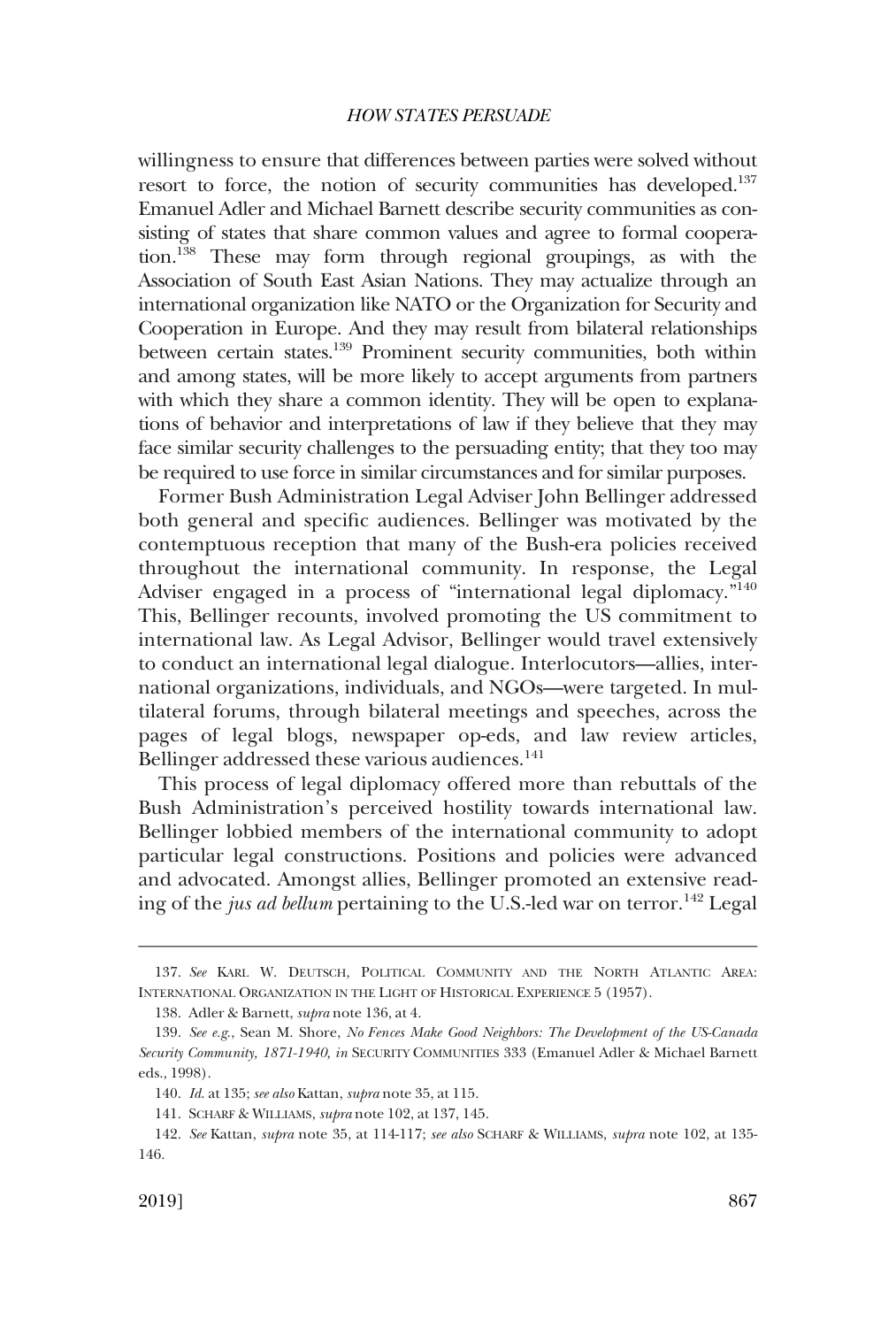arguments and the use of persuasion were initially directed generally. At the regional level, Bellinger sought to convince European allies that the United States was in full compliance with international law.143 He proposed increased cooperation to determine the appropriate legal framework necessary to combat non-state armed groups.<sup>144</sup>

Victor Kattan traces the resulting legal diplomatic process. When a schism emerged regarding the classifcation of the ongoing confict in Afghanistan, Bellinger pivoted to a specific audience.<sup>145</sup> This consisted of "a smaller but geographically more diverse group of countries who face serious terrorist threats and also engage in international military operations."146 Legal arguments were directed towards security communities. These, Kattan explains, consisted of members of the defense, intelligence, and security establishments of "a smaller, more select, group of legal advisers from states that rely on U.S. military aid and technology."147

Brian Egan, who would become State Department Legal Adviser in 2016, continued the process of international legal diplomacy. At the American Society of International Law's Annual Meeting, Egan explained that "legal diplomacy builds on common understandings of international law, while also seeking to bridge or manage the specifc differences in any particular State's international obligations or interpretations."148 Continuing, Egan acknowledged the necessity of persuasive legal engagements:

It is important that our actions be understood as lawful by others both at home and abroad in order to show respect for the rule of law and promote it more broadly, while also cultivating partnerships and building coalitions. Even if other governments or populations do not agree with our precise legal theories or conclusions, we must be able to demonstrate to others that our most consequential national security and foreign policy decisions are guided by a principled understanding and application of international law.149

<sup>143.</sup> Kattan, *supra* note 35, at 114-117.

<sup>144.</sup> *See* Kattan, *supra* note 35, at 119-120.

<sup>145.</sup> *Id*. at 122.

<sup>146.</sup> John B. Bellinger III, Speech to the International Bar Association Meeting: Remarks to the Rule of Law Symposium (Oct. 8, 2010).

<sup>147.</sup> Kattan, *supra* note 35, at 122.

<sup>148.</sup> Egan, *supra* note 121, at 244.

<sup>149.</sup> *Id*. at 247.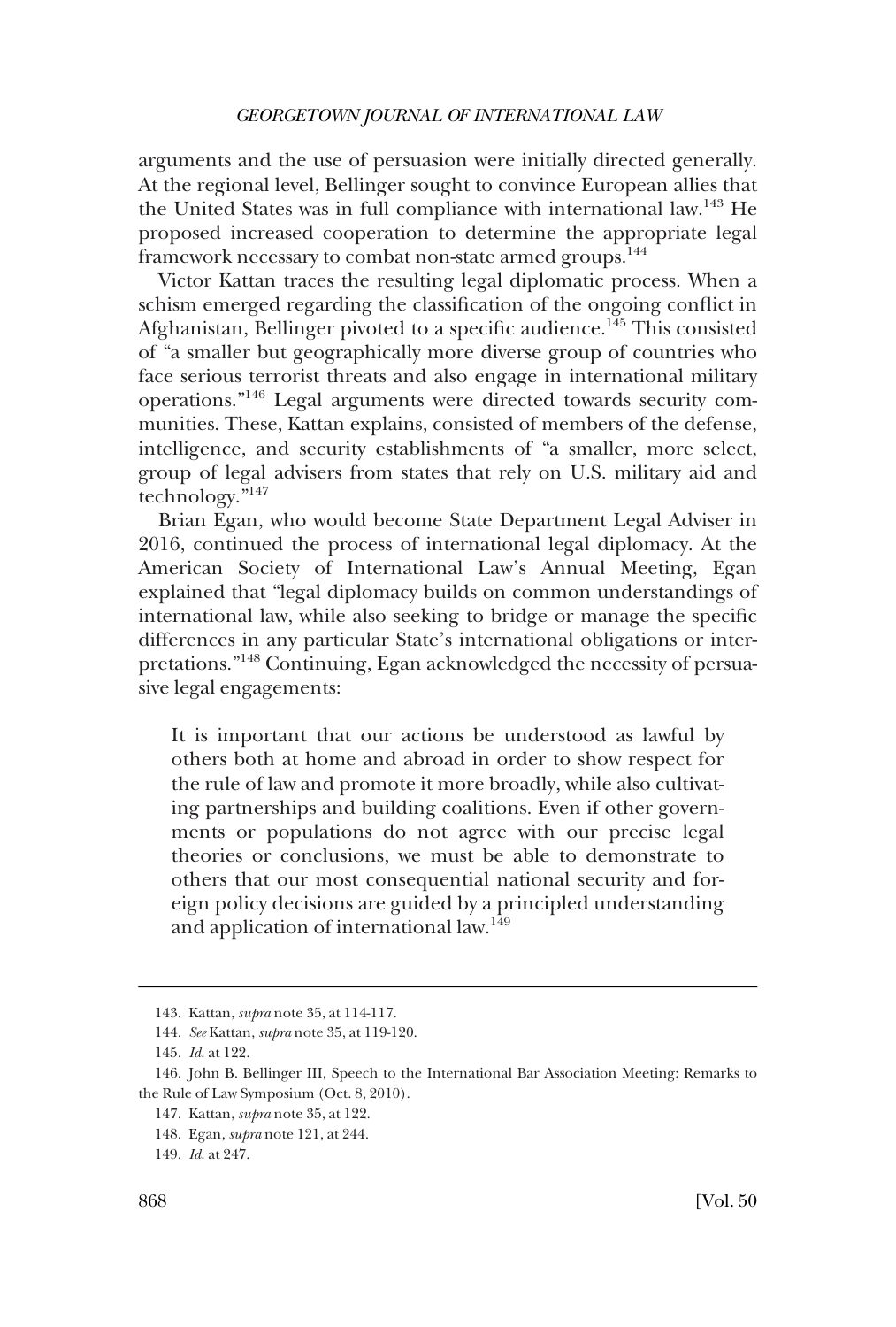<span id="page-30-0"></span>The dynamic of a state, articulating the legality of its action, of positing preferred interpretations of international law, or of presenting policy through an international legal lens is familiar. The substantive process that accompanies such appeals is, however, underexplored. The unanswered question thus becomes, how do states persuade?

### IV. HOW DO STATES PERSUADE?

In Aristotle's *Rhetoric*, persuasion and speech exist:

[T]o affect the giving of decisions – the hearers decide between one political speaker and another, and a legal verdict is a decision – the orator must not only try to make the argument of his speech demonstrative and worthy of belief; he must also make his own character look right and put his hearers, who are to decide, into the right frame of mind.<sup>150</sup>

State conduct—behavior evoking controversy, that which is interpreted as a violation, or which occurs within a grey-area—must be explained and justifed.151 Yet, invocations of international legal argument are not often subject to formal adjudicative processes. In most instances, an independent decisionmaker does not evaluate contrasting assertions. Still, in the absence of an authoritative verdict, legal vernacular buttresses the justifcations offered by states before or upon the use of force. The argumentative pattern employed by states refects the Aristotelian form. Through a process of justifcatory discourse, Ian Johnstone explains, "claims are made and criticized, actions approved and condemned, actors persuaded and dissuaded in an often cacophonous discursive interaction where legal norms loom large."<sup>152</sup>

Arguments are structured around these norms and a legalized discourse emerges. Assertions and exchanges, by and between states, employ the language of international law to convince and to justify. Chayes and Chayes note that the resulting "diplomatic conversation" constitutes an essential function of international relations.153 These efforts "make up the ordinary business of foreign ministries as they seek to generate support for policy positions or to elicit cooperative action."154 Such observations, however, are commonly presented to

<sup>150.</sup> ARISTOTLE, RHETORIC, bk. II, ch. 1, 2194 (W. Rhys Roberts trans., 2015).

<sup>151.</sup> CHAYES & CHAYES, The New Sovereignty, *supra* note 23, at 118.

<sup>152.</sup> JOHNSTONE, *supra* note 49, at 7.

<sup>153.</sup> CHAYES & CHAYES, The New Sovereignty, *supra* note 23, at 119.

<sup>154.</sup> *Id*.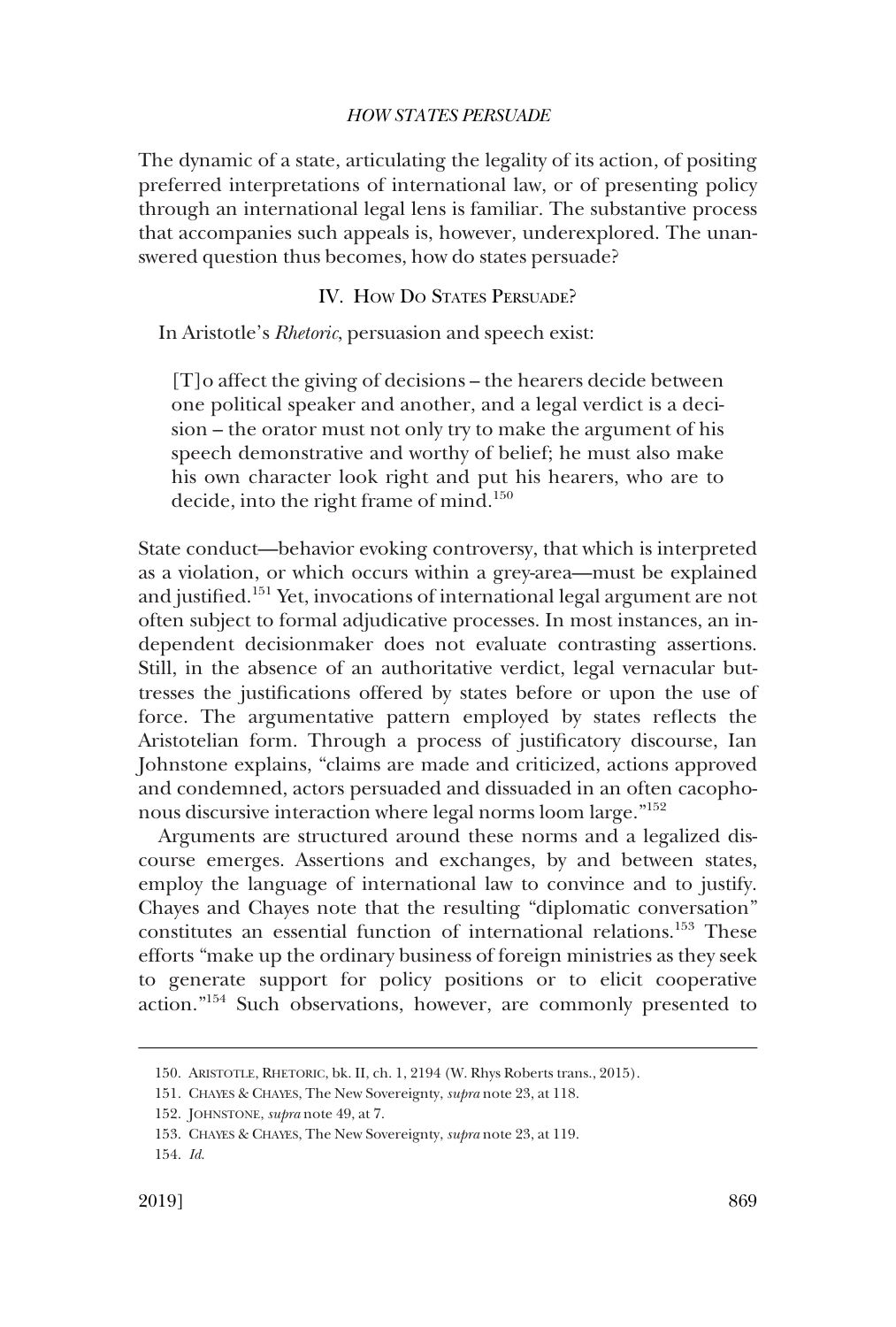explain state behavior. The need to justify certain actions to both domestic and international audiences compels legal appeals and, through a process of internalization, induces compliance.155

Persuasion is understood singularly. It constitutes a means to ensure desirable state behavior. Martha Finnemore explains that being persuasive entails "grounding claims in existing norms in ways that emphasize normative congruence and coherence."156 When normative claims are persuasive, they become a powerful means of infuencing state behavior.157 The persuasive process is understood to result in the internalization of new norms. This affects the behavior of states—the targets of persuasion—by redefning their interests and identities.158 For Ryan Goodman and Derek Jinks, "the touchstone of this approach is that actors are consciously convinced of the truth, validity, or appropriateness of a norm, belief, or practice."159 The actor "changes its mind" and state behavior is altered.<sup>160</sup>

Beyond dismissive realist accounts, the discursive process is widely assumed. However, the substance of this process—the function of legal argumentation and persuasion—remains underexplored.161 Steven Ratner explains that even the dynamic theories, those that emphasize the role of persuasion, do not "amply address the invocation of legal norms during the conversation about compliance."162 Offerings that provide accounts of the microprocesses of persuasive legal engagements continue to focus on how law can affect state behavior and ensure compliance.<sup>163</sup>

162. *Id*. at 572.

163. Steven Ratner explains that to "attempt a successful outcome regarding compliance, the persuading entity must base the contours of its communication strategy on four factors: the nature of the *dispute*; the nature of the *parties*, the nature of the *persuasive setting*, and the nature (as well as its sense) of *its own identity*." *See id*. at 575. Elsewhere Ratner notes that the persuading entity's deployment of legal norms requires choice regarding four core elements of legal argumentation – the publicity of legal argumentation; the density of legal argumentation; the directness of legal argumentation; and the tone of legal argumentation. *See* Steven R. Ratner, *Law Promotion Beyond Law Talk: The Red Cross, Persuasion, and the Laws of War*, 22 EUR. J. INT'L L. 459, 492 (2011). Ryan Goodman and Derek Jinks wish to understand the microprocess of persuasion as a means to understand how norms infuence actors. They accentuate two techniques – framing and cuing – to determine the "persuasiveness of counterattitudinal messages." See, Goodman & Jinks, *supra* note 125, at 636–37.

<sup>155.</sup> *Id*. at 118.

<sup>156.</sup> MARTA FINNEMORE, NATIONAL INTERESTS IN INTERNATIONAL SOCIETY 141 (1996).

<sup>157.</sup> *Id*.

<sup>158.</sup> Goodman & Jinks, *supra* note 125, at 635; *see also* Johnston, *supra* note 126, at 488.

<sup>159.</sup> Goodman & Jinks, *supra* note 125, at 635.

<sup>160.</sup> *Id*.

<sup>161.</sup> Ratner, *supra* note 12.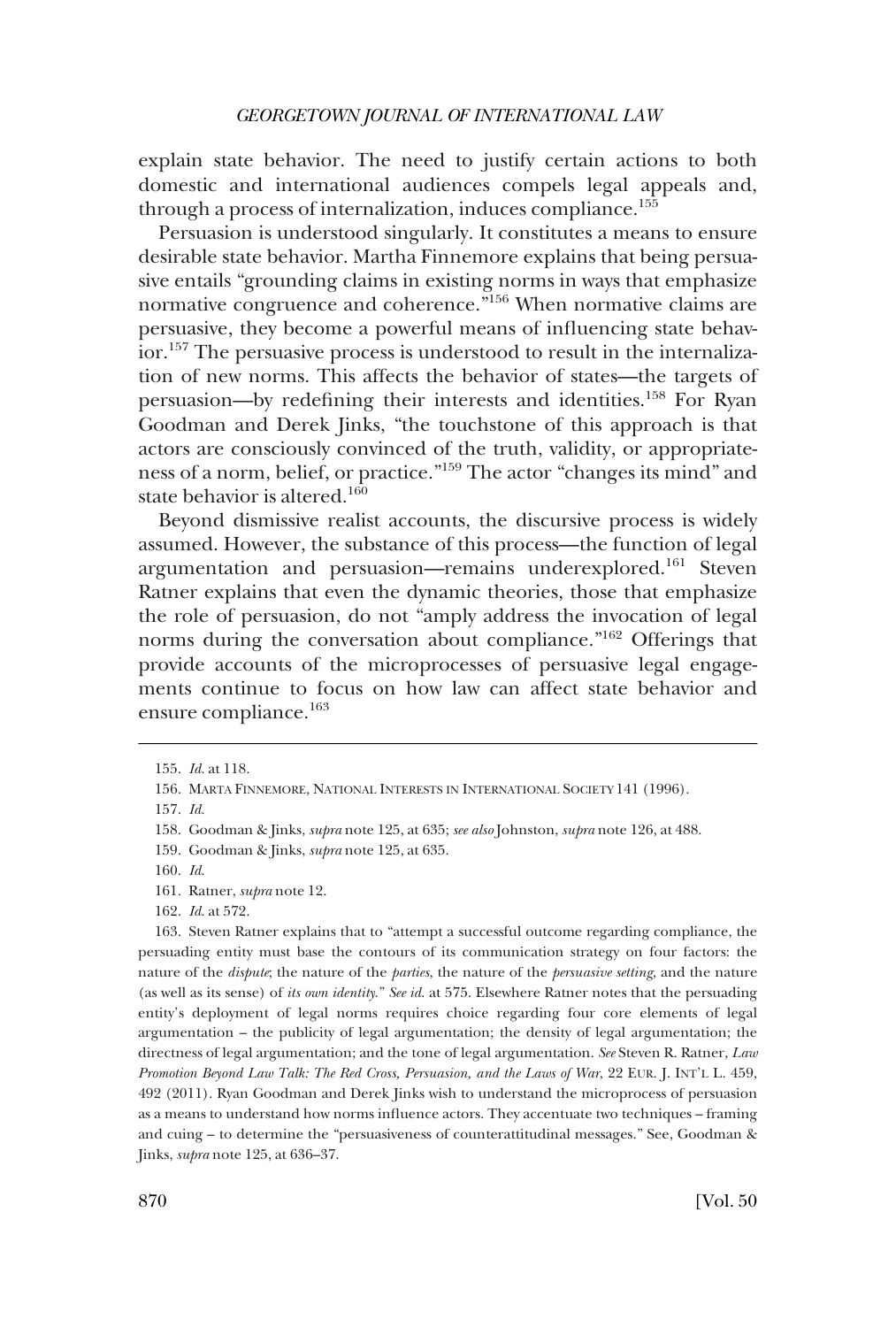<span id="page-32-0"></span>I wish to complement these considerations by understanding how the non-compliant state—so commonly the target of persuasion invokes legal argument within this discursive process. The state will become not merely the subject of persuasion, but an actor whose diplomatic appeals and communicative actions are laced with legal justifcation. Compliance is not the only end sought by persuasive legal appeals. To frame facts, to infuence doctrine, and to legitimize regimes, scenarios, or concepts, states employ legal argument. They too become persuading entities. The framework that I identify and suggest captures how the non-compliant state employs legal argument upon the use of force accentuates fve complementary persuasive techniques: (a) identifying a common lifeworld; (b) establishing the state as a general norm-acceptor; (c) demonstrating the authority to interpret; (d) instilling the standard of the acceptable legal argument; and (e) drawing upon precedent and commonality. These are considered in turn.

### A. *Identifying a Common Lifeworld*

In *Rhetoric*, the concept of *topoi* denotes shared ideas.<sup>164</sup> These common ideas exist amongst the proponents, the opponents, and the audiences that present and evaluate argument. The persuasiveness of a particular argument has since been understood as contingent upon the ability of the speaker to successfully appeal to these shared ideas.<sup>165</sup> The common ideas and beliefs that are held amongst states and referenced during legal argumentation are often obvious. A familiar language of shared norms—opposition to aggression, a commitment to rights, the sanctity of humanitarianism—structures persuasive engagements. Universally endorsed values become stock phrases of international legal argument. Yet, states do more than appeal to a recurrent vocabulary of values and beliefs. The non-compliant state that undertakes persuasive endeavors often begins by identifying a common premise. This will be shared among interlocutors. It provides the context against which the state's legal assertions will be presented and received.

Jürgen Habermas contends that society may be conceived "as the lifeworld of the members of a social group.<sup>"166</sup> The lifeworld complements communicative action and is understood as "the context-forming

<sup>164.</sup> ARISTOTLE, *supra* note 150.

<sup>165.</sup> FRANK SCHIMMELFENNIG, THE EU, NATO AND THE INTEGRATION OF EUROPE: RULES AND RHETORIC 201 (2003).

<sup>166.</sup> JÜRGEN HABERMAS, THE THEORY OF COMMUNICATIVE ACTION, LIFEWORLD AND SYSTEM: A CRITIQUE OF FUNCTIONALIST REASON 204 (Thomas McCarthy trans., Vol. 2, 1987).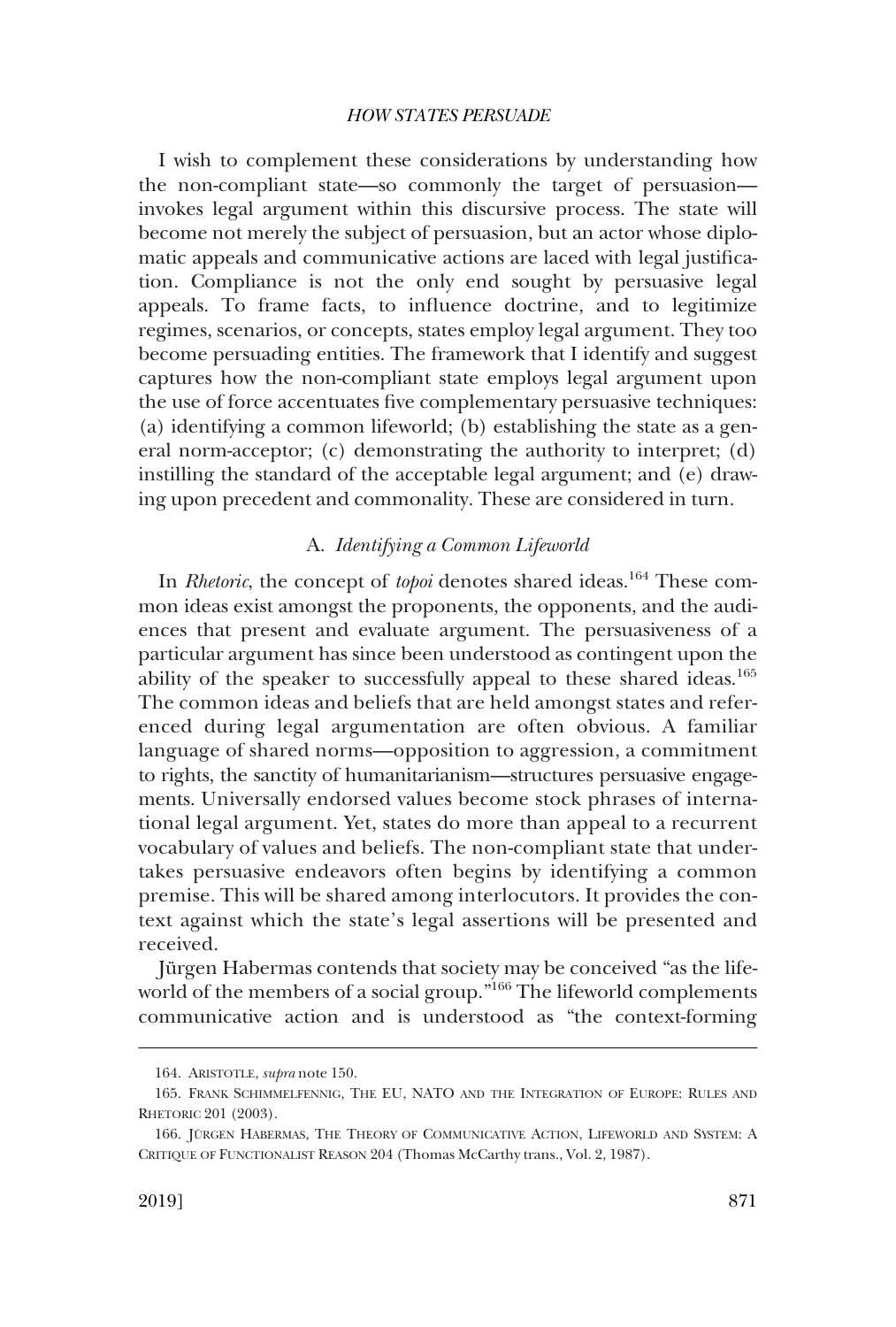background of processes of reaching understanding."167 Thomas Risse, who applies Habermasian communicative theory to international relations, describes the argumentative process undertaken by states. Effective communication, Risse contends, requires that actors "share a common lifeworld."168 The common lifeworld "consists of shared culture, a common system of norms and rules perceived as legitimate, and the social identity of actors being capable of communicating and acting."169 By appealing to the common lifeworld, states access "a repertoire of collective understandings to which they can refer when making truth claims."170 Though international law provides a prosaic vocabulary—allowing states to articulate common norms and appeal to shared standards—the advancement of non-conventional or non-adherent legal argument often begins through the re-establishment of a nonlegal, empathetic context.

The notion of the lifeworld, as applied here, departs signifcantly from Habermas' usage. As Risse acknowledges, an anarchic conception of international relations is antithetical to a shared lifeworld.<sup>171</sup> As initially conceived, the lifeworld is "holistically structured and unavailable (in its entirety) to conscious refective control."172 Within this Article, however, the lifeworld is used to capture the identifed commonalities, the shared understandings, truisms, and uncontroversial assumptions that undergird many persuasive interactions. Where Risse and Harald Müller contend that the lifeworld may be *constructed* as a means to build trust and authenticate exchanges, I employ the term to describe a prerequisite communicative phase that *identifes* and *accentuates* shared understandings.<sup>173</sup>

The preliminary identifcation of a shared and relatable context, that tells of more than legal rules, precedes substantive legal contentions. The presumption that the state's actions or policy—upon or following the use of force—violates international law, distances the state from the common (legal) norms described by Risse. A state that applies force in a seemingly offensive fashion may not plausibly appeal to the familiar

<sup>167.</sup> *Id*.

<sup>168.</sup> Thomas Risse, *Let's Argue! Communicative Action in World Politics*, 54 INT'L ORG. 1, 10  $(2000)$ .

<sup>169.</sup> *Id*.

<sup>170.</sup> *Id*. at 10-11.

<sup>171.</sup> *Id*. at 14.

<sup>172.</sup> A special thanks to Max Cherem for clarifying this point. See Max Cherem, *Jürgen Habermas (1929—)*, INTERNET ENCYCLOPEDIA OF PHILOSOPHY, [https://www.iep.utm.edu/](https://www.iep.utm.edu/habermas/) [habermas/.](https://www.iep.utm.edu/habermas/)

<sup>173.</sup> Risse, *supra* note 168, at 15.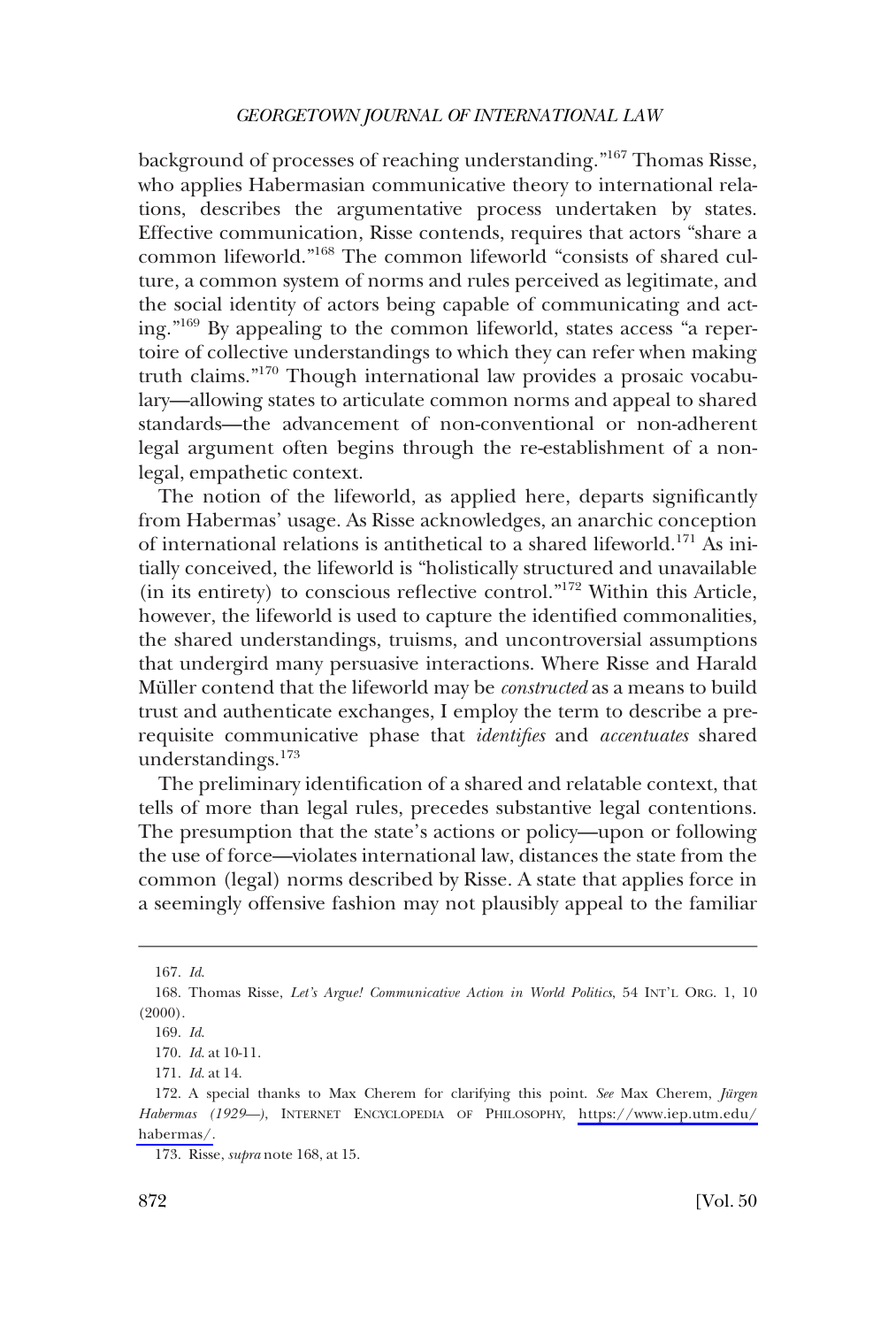language of non-aggression and Article 2(4). A state whose military is accused of systematically violating the principle of distinction cannot credibly describe their commitment to the protection of persons not partaking in hostilities. Instead, a state favoring a broad or inventive interpretation of international law, that has perhaps proposed using force in a manner deemed inconsistent with legal standards, accentuates non-legal experience. The non-compliant state identifes a relatable framework within which its actions are contextualized and shared amongst the target audiences that the state wishes to persuade.

Effective persuasion builds upon "propositions or premises [with] which the audience already agrees." $174$  Legal assertions that, for example, support the use of force against non-state actors establish a narrative concerning the global threat posed by terrorism and the susceptibility of states to an emergent danger that exceeds legal categorization and defes conventional defensive responses. They do not begin by supporting the resulting military action through a strict reading of the *jus ad bellum*. Such narratives, however, are not forwarded within an ideational vacuum.<sup>175</sup> A legal interpretation that stretches conventional understandings, or a military policy that appears contrary to legal dictate, positions the persuasive claim in opposition to wellestablished legal norms. The premise developed by the non-compliant state "must compete with other norms and perceptions of interest."<sup>176</sup>

Constructivist scholars emphasize the usefulness of framing. Normative advancement is centered upon the ability of actors to "reinterpret" or "rename" a particular issue in a compelling way.<sup>177</sup> Constructivists associate this process with norm entrepreneurs.<sup>178</sup> The construction of cognitive frames is identifed as an essential component of norm development.179 The norm entrepreneur is successful when "the new frames resonate with broader public understandings and are adapted as new ways of talking about and understanding issues."180 Ryan Goodman and Derek Jinks insist that framing is the "frst and most important technique of persuasion."181

<sup>174.</sup> Scobbie, *supra* note 69, at 70.

<sup>175.</sup> Rodger A. Payne, *Persuasion, Frames and Norm Construction*, 7 EUR. J. INT'L REL. 37, 38 (2001).

<sup>176.</sup> Martha Finnemore & Kathryn Sikkink, *International Norm Dynamics and Political Change*, 52 INT'L ORG. 887, 897 (1998).

<sup>177.</sup> *See generally* Payne, *supra* note 175.

<sup>178.</sup> *See generally* Cass Sunstein, *Social Norms and Social Roles*, 96 COLUM. L. REV. 903 (1996).

<sup>179.</sup> *See* John W. Myer et al., *World Society and the Nation-State*, 103 AM. J. SOC. 144 (1997).

<sup>180.</sup> *Id*. at 897.

<sup>181.</sup> Goodman & Jinks, *supra* note 125, at 635.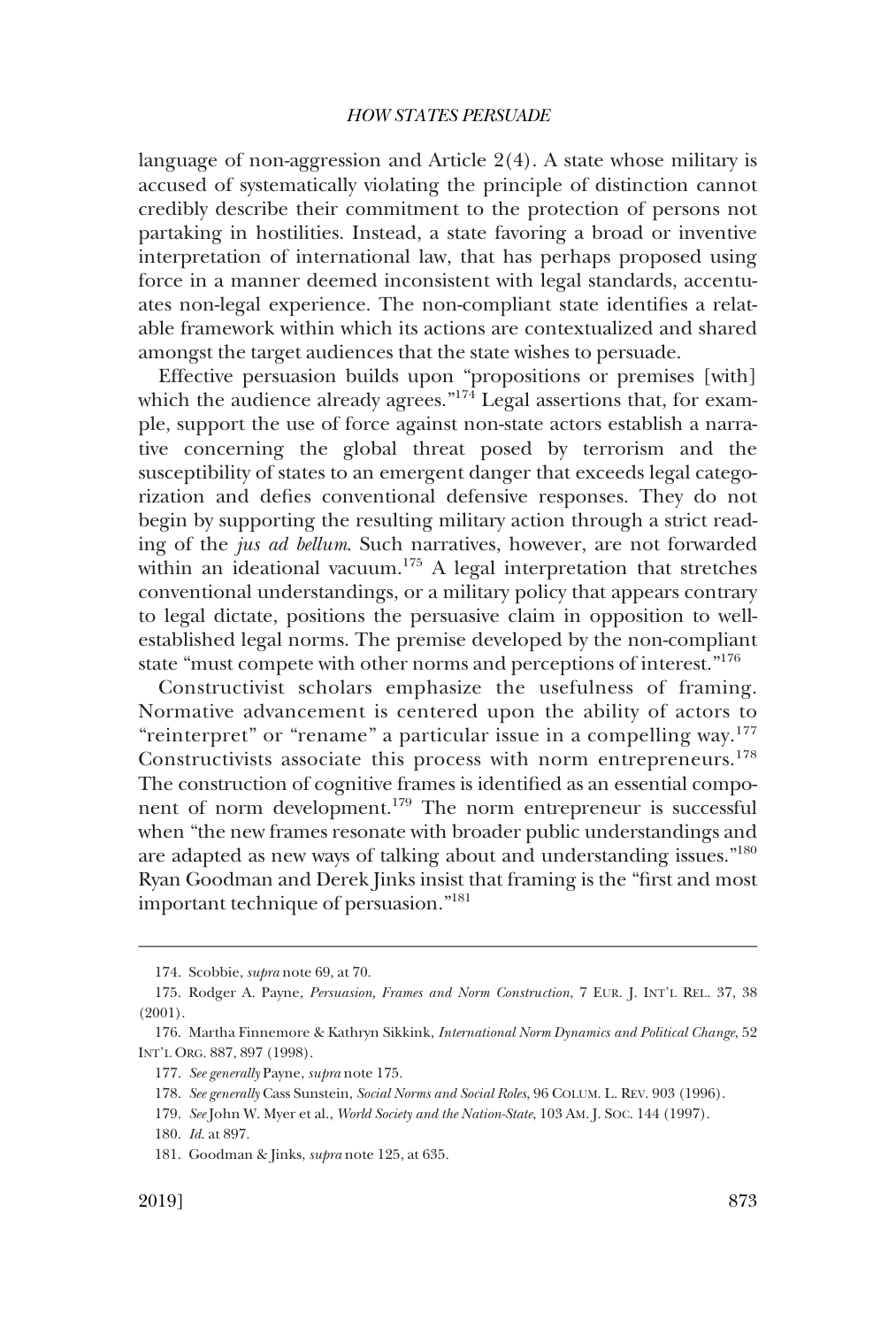<span id="page-35-0"></span>As with broader conceptions of persuasion, framing is presented as a means to infuence state behavior. It is a method to achieve compliance, to gain endorsement of an emergent norm, or to coax the state to embrace or repudiate a particular policy. Identifcation of a common lifeworld, while similarly focused on accentuating a relatable premise, allows for broader development. It becomes a technique employed by a non-compliant state. When states develop legal arguments upon the common lifeworld, they preference appeals to shared culture and familiar challenges. Rules and norms assume a signifcant role throughout the persuasive process. The state is not, however, immediately fxated on forwarding a particular norm or grounding its argument within a formal legal framework. Persuasive engagements by non-compliant states necessarily push against established norms. Upon developing a broad and relatable premise upon which a prohibited action can be reconceived as something other than a legal violation, the state moves to establish its credibility. Though the state may be in violation of a *particular* legal provision, it continues the persuasive process by emphasizing its *general* commitment to international law.

### B. *Establishing the State as a General Norm-Acceptor*

States strive to be perceived as compliant with international law. The state emphasizes its deference to legal norms. It professes respect for the rule of law. And the state positions itself as a member, in good-standing, of the post-war international order. A state whose behavior betrays this outward projection of legal fdelity often continues to situate itself as in general acceptance of international law. A violation is an exception, not the standard. If, as Oscar Schachter suggests, international law provides a common language, states covet fuency.182 An action that appears non-compliant, a favored interpretation that stretches conventional understanding is explained through reiteration of the state's broad legal commitment. In alignment with the Aristotelian conception of persuasion, the non-compliant state builds its legal contention upon efforts to "make [its] own character look right."183

Harold Koh, drawing upon the perspective of the government lawyer, contends that public officials "almost always believe their actions" are necessary, correct, and lawful."184 The state, Koh suggests, must

<sup>182.</sup> Oscar Schachter, *The Quasi-Judicial Role of the Security Council and the General Assembly*, 58 AM. J. INT'L L. 960, 960-963 (1964); *see also* Rosalyn Higgins, *The Place of International Law in the Settlement of Disputes by the Security Council*, 64 AM. J. INT'L L. 1, 1 (1970).

<sup>183.</sup> ARISTOTLE, *supra* note 150, bk. I, ch. 2, 2194.

<sup>184.</sup> Koh, *supra* note 96, at 195.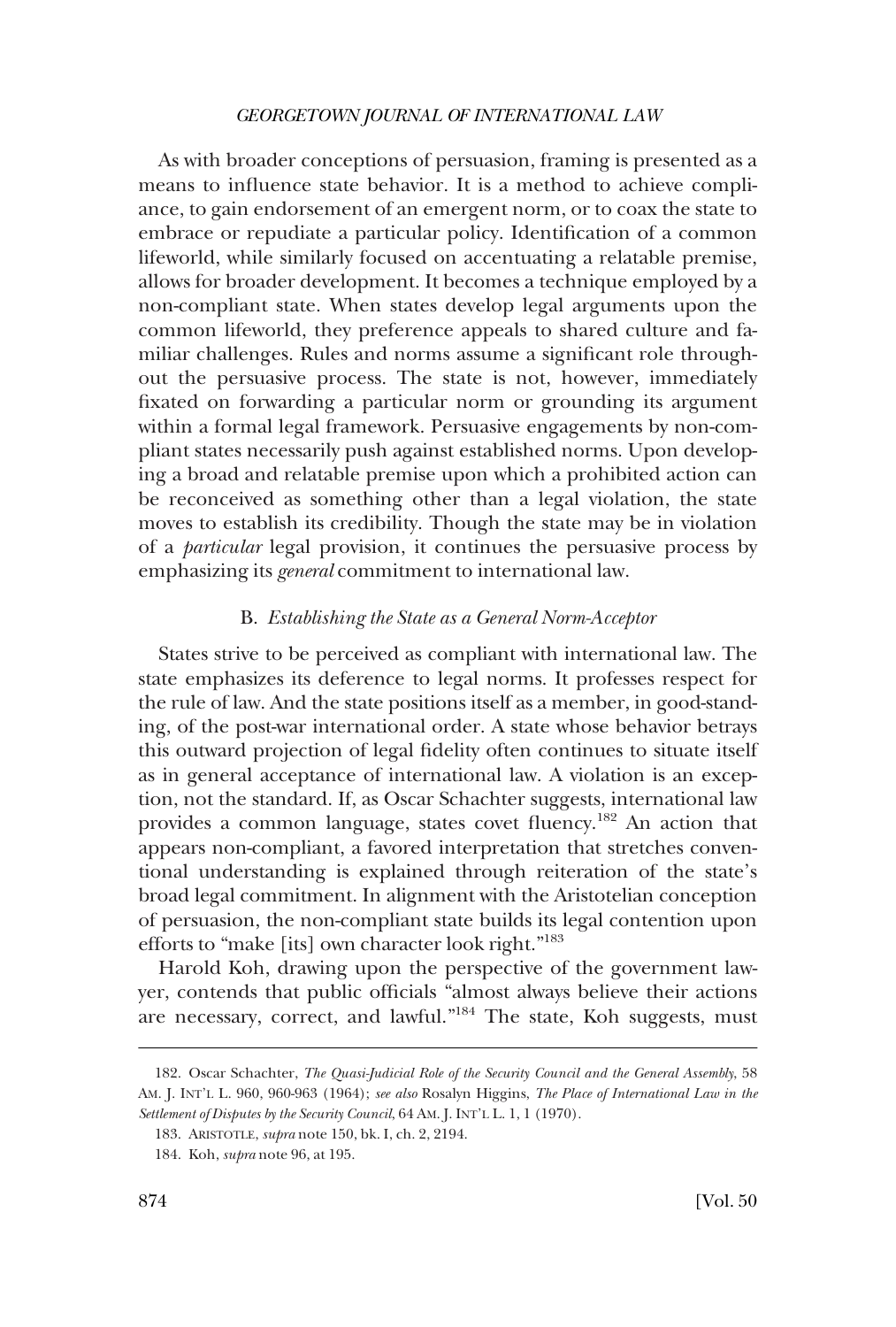provide public justifcation so that others will accept the resulting assertion of legal compliance. The justifcatory discourse is understood as a necessary factor in establishing both domestic and international legitimacy.185 Also, however, these legal articulations allow the state to cultivate its standing as a general norm-acceptor. States wish to maintain this standing within the international community and undertake efforts to avoid the perception of chronic legal disregard.<sup>186</sup> Where legality denotes legitimacy, persuasion builds upon more than the directly applicable legal norms. Persuasive efforts, in defense of a questionable action or in furtherance of a non-compliant policy, are established upon professed adherence to "the general values and principles of international law" that the state purports to cherish.<sup>187</sup>

International lawyers do not question the proposition that states hold an interest in "maintaining a reputation for good faith compliance with the law."<sup>188</sup> This is understood to facilitate reciprocity and international cooperation. States desire predictability. Stability is associated with legal amenability.<sup>189</sup> A good reputation is maintained, Andrew Guzman explains, "as long as a country honors all of its previous international commitments."190 A state's reputation appears more durable than this suggests.191 While continued instances of legal violation erode credibility, a state may present its reputation to signal that a novel legal contention—one that strains interpretative likelihood or proposes illicit military action—is a marginal disagreement about the meaning of a legal norm. It is not, the state will suggest, an ontological claim regarding the validity of a dominant value. As Thomas Risse notes, the more a non-compliant state accepts the validity of international norms, the more it engages with others over the minutiae of a legal proposition.<sup>192</sup>

Game theorists understand a player's reputation as a "summary of its opponents' current beliefs about the player's compliance strategy or set of strategies in connection with various commitments."193 States

189. *Id*. at 33-34.

<sup>185.</sup> *Id*.

<sup>186.</sup> THOMAS M. FRANCK, FAIRNESS IN INTERNATIONAL LAW AND INSTITUTIONS 31-33 (1995).

<sup>187.</sup> Robert Fine, *Political Argument and The Legitimacy of International Law: A Case of Distorted Modernization, in* LEGALITY AND LEGITIMACY: NORMATIVE AND SOCIOLOGICAL APPROACHES 197, 198- 199 (Chris Thornhill & Samantha Ashenden eds., 2010).

<sup>188.</sup> JOHNSTONE, *supra* note 49, at 7.

<sup>190.</sup> Guzman, *supra* note 24, at 1847.

<sup>191.</sup> *See* George W. Downs & Michael A. Jones, *Reputation, Compliance, and International Law*, 31 J. OF LEGAL STUD. 95, 96 (2002).

<sup>192.</sup> Risse, *supra* note 168, at 30.

<sup>193.</sup> Downs & Jones, *supra* note 191, at 98.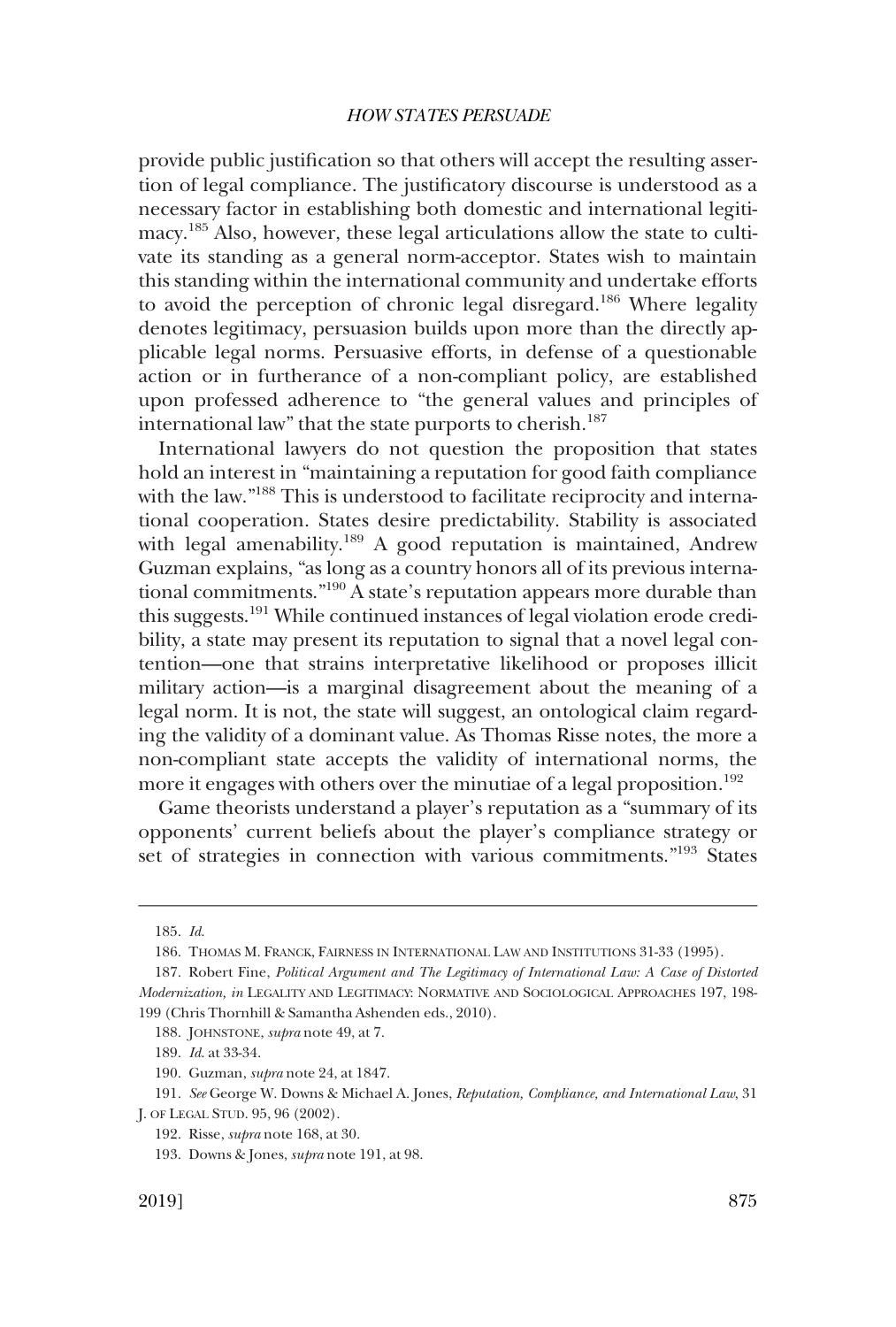actively develop their reputation for general legal fdelity. They seek to nurture conceptions that they comply with law and honor undertaken commitments. In turn, the state promotes this reputation as a warrant when the state's actions deviate from its professed affnity to international law. A controversial policy, an assumed violation, is juxtaposed with the assertion that the state is a norm-acceptor. Prior to engaging in substantive accounts—in defense of a particular military action, in explanation of a permissive legal interpretation—the state recites its liberal credentials. A strong reputation, emphasizing legal like-mindedness, dampens the consequences of an action that betrays that affnity. It positions target audiences to receive and take seriously the state's legal assertions. And it further establishes a communicative context, upon which the non-compliant state may continue to build and to persuade by demonstrating its ability to provide authoritative legal interpretation.

### C. *Demonstrating the Authority to Interpret*

Legal disputes often feature competing assertions of competence. Opposing legal propositions are supplemented with declarations accentuating the respective parties' capacity to make an authoritative legal claim. Beyond the core substantive question, competing actors contest expertise and authority.194 This form of persuasion assumes particular salience within international law. The sources of international law—treaties between states; customary international law; general principles; judicial decisions; and the writings of the most highly qualifed publicists—compel interpretation.195 These sources facilitate a range of possible meanings and can be applied in a diversity of ways.196 Treaties are drafted in broad, agreeable language.197 Customary international law is identified through an ill-defined and imprecise process.<sup>198</sup> Judicial decisions and the works of legal scholars are interpretative exercises that produce varying opinions.<sup>199</sup>

<sup>194.</sup> PEEVERS, *supra* note 31, at 246.

<sup>195.</sup> Statute of the International Court of Justice art. 38, June 26, 1945, 59 Stat. 1055.

<sup>196.</sup> DAVID KENNEDY, A WORLD OF STRUGGLE: HOW POWER, LAW, AND EXPERTISE SHAPE GLOBAL POLITICAL ECONOMY 269-274 (2016).

<sup>197.</sup> Katerina Linos & Tom Pegram, *The Language of Compromise in International Agreements*, 70 INT'L ORG. 587 (2016).

<sup>198.</sup> *See e.g*. Stefan Talmon, *Determining Customary International Law: The ICJ's Methodology between Induction, Deduction and Assertion*, 26 EUR. J. INT'L L. 417 (2015).

<sup>199.</sup> Michael Peil, *Scholarly Writings as a Source of Law: A Survey of the Use of Doctrine by the International Court of Justice*, 1 CAMBRIDGE J. INT'L & COMP. L. 136 (2012).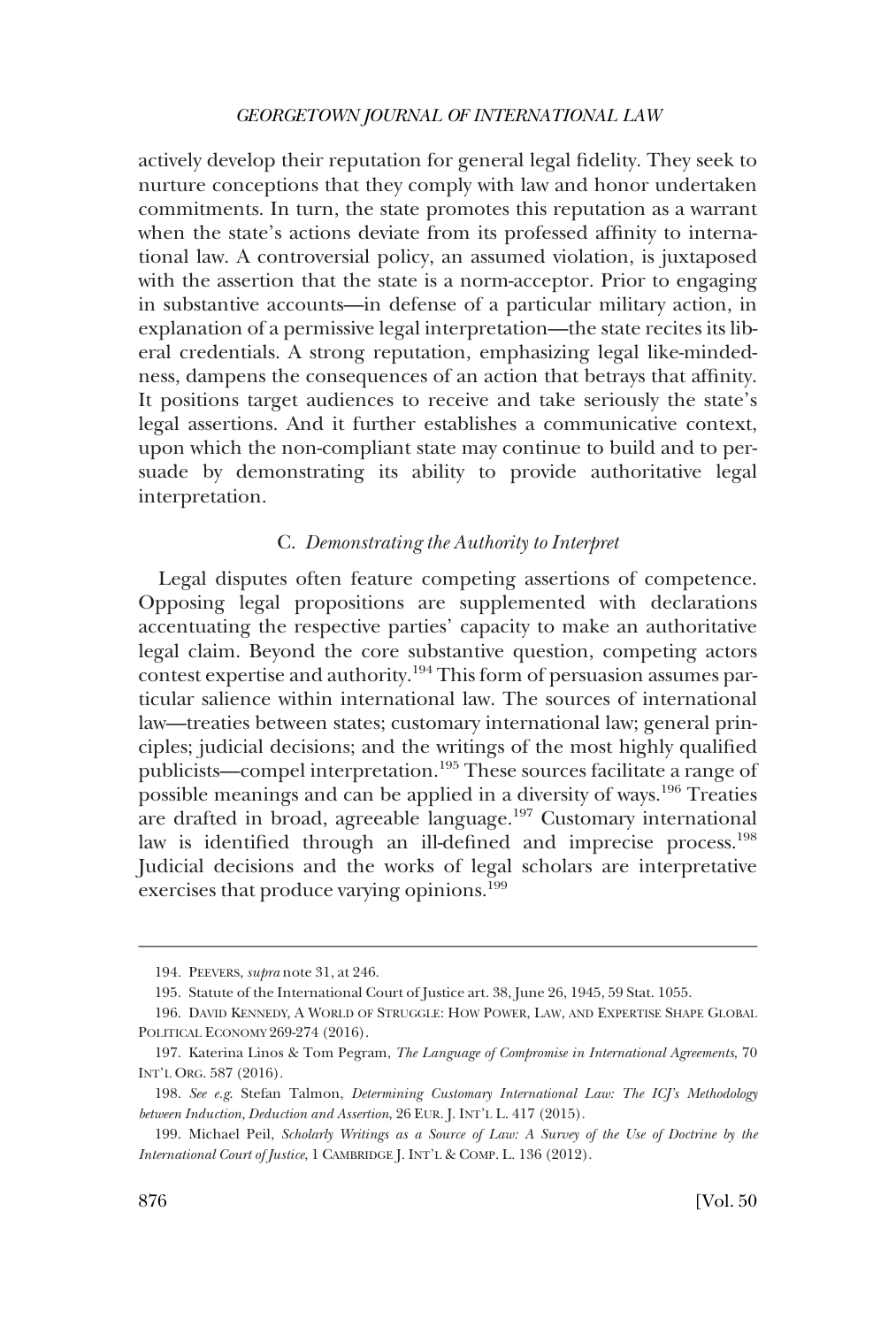As most international legal contentions are not subject to formal decision-making, their persuasive value is infuenced by an actor's ability to exhibit authority and expertise. As the formal subjects of international law, states possess inherent authority. Yet the most affected states, those commonly at the forefront of the contemporary discourse regarding the law's governing war, debate and demonstrate this authority. Efforts to accentuate the state's or its representative's expertise further builds upon the Aristotelian notion of affecting the giving of a decision through making one's character look right.<sup>200</sup> As Charlotte Peevers demonstrates, "the authority to speak the law is often determined by the status of the speaker of the invocation or imposition. Some actors appear to hold greater legitimacy in claiming powers than others."201 Often, a speaker's authoritativeness is inherent or institutionalized. A particular state's foreign ministry is understood to possess high-level expertise in a certain area or feld. A specifc court is deemed competent to determine particular legal questions that have repeatedly come before its docket. A jurist is recognized as a leading authority on a body of law.

The ability to demonstrate authority and expertise is a formative aspect of the persuasive process. Expertise, Peevers explains, is conveyed by lawyers, diplomats, academics, and technocrats to infuence the justificatory discourse that accompanies uses of force.<sup>202</sup> In part, the turn to expertise was a reaction to the belief that "traditional approaches to international governance and the traditional institutions of international law would be ill-equipped to deal with the problems of a globalised world. . ."203 Expert networks provided an obvious means to ensure technocratic solutions.204 Also, however, they would become a means of exhibiting credibility. An actor brandishing expertise, whose foreign ministry and government lawyers willfully engage in legal processes and offer a rarefed body of knowledge, is better positioned to persuade. Alistair Iain Johnston notes that persuasion is contingent upon the authoritativeness of the messenger. $205$  When a state proposes a counterattitudinal interpretation, when it engages in a military action that is

<sup>200.</sup> ARISTOTLE, *supra* note 150, bk. I, ch. 2.

<sup>201.</sup> PEEVERS, *supra* note 31, at 4; *see also*, Shereshevsky, *supra* note 10, at 10.

<sup>202.</sup> PEEVERS, *supra* note 31, at 14.

<sup>203.</sup> Holly Cullen, Joanna Harrington & Catherine Renshaw, *Experts, Networks and International Law, in* EXPERTS, NETWORKS AND INTERNATIONAL LAW 1, 1 (Holly Cullen, Joanna Harrington & Catherine Renshaw, eds., 2017).

<sup>204.</sup> *See generally* KENNEDY, *supra* note 196.

<sup>205.</sup> JOHNSTONE, *supra* note 126 at 509-510.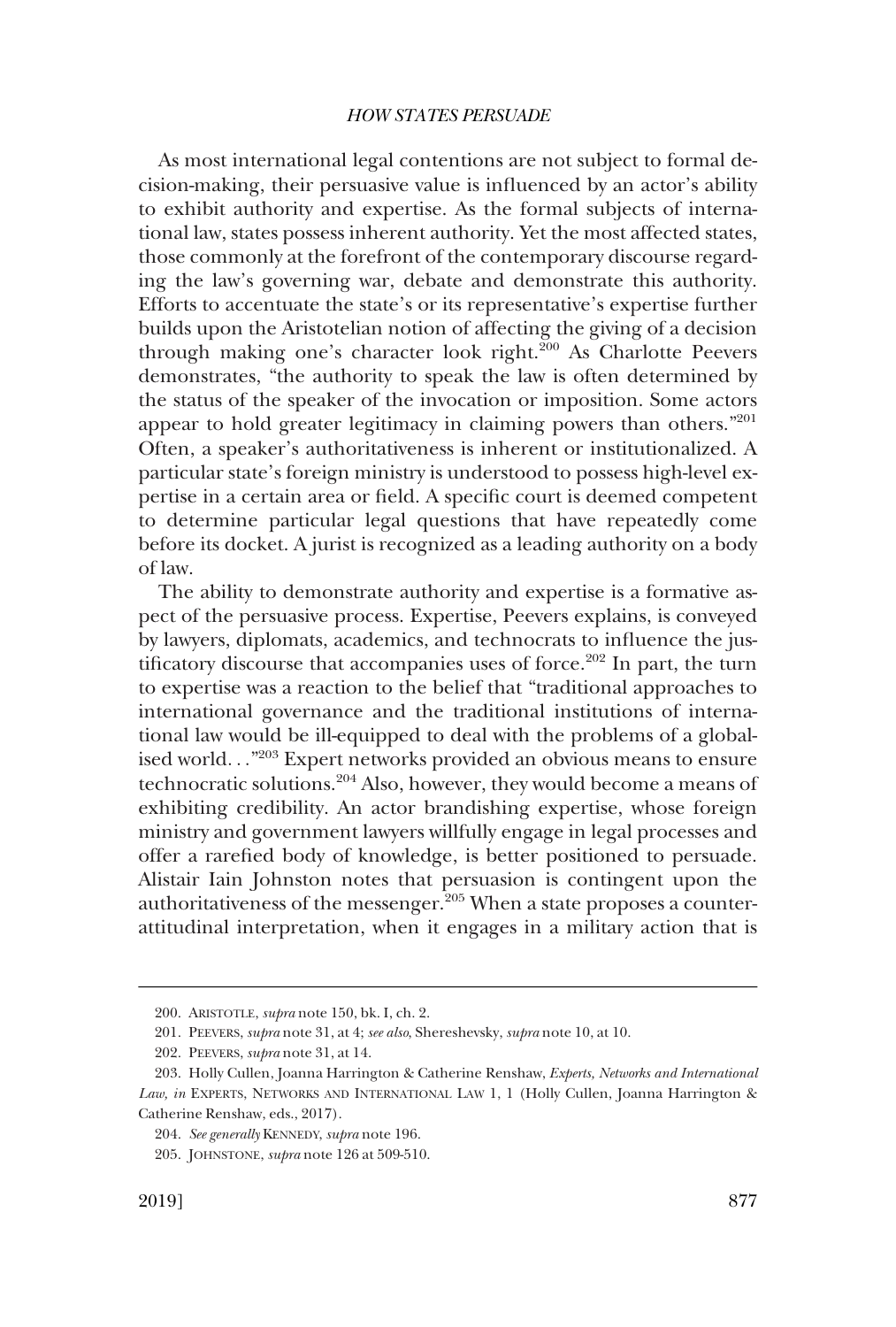perceived as a violation, the state couples accompanying legal rhetoric with an accounting of interpretative authority.

The demonstration of expertise bolsters this sense of interpretative authority. It facilitates state efforts to form or contribute to existing epistemic communities.206 These groups, as defned by Peter Haas, are "networks of professionals with recognized expertise and competence in a particular domain and an authoritative claim to policy-relevant knowledge within that domain or issue-area."207 Interpretative legal avowals are well received when addressed by an actor to an epistemic community of which the actor is a member or from which the actor may derive credibility. Whether the state wishes to engage with an epistemic community or make a broad claim, international legal assertions are built upon the professed expertise or authority of the speaker.

States actively cultivate authoritativeness and expertise. This enables access to and ensures infuence within epistemic communities. It increases the persuasiveness of the state's legal avowals when it targets general, non-expert audiences. As Yahli Shereshevsky details, states employ various persuasive strategies as they engage with formal and informal lawmaking processes.<sup>208</sup> States send legal experts to partake in international law conferences. They draw upon the professional reputations of their legal representatives.<sup>209</sup> Written outputs that convey the state's legal positions are made accessible and widely distributed. When relevant, they are translated into English. These outputs are presented in a "quasi-academic style" that relies upon extensive footnoting and elaborate legal reasoning.<sup>210</sup> This both draws upon and exhibits the state's legal expertise. It places the legal contention, Shereshevsky notes, within an existing persuasive discourse as opposed to presenting a simple declaration of *opinio juris*. 211 Within this discourse and throughout these persuasive appeals, the state recognizes that formal authority alone is insuffcient. The state seeks to apply its established

<sup>206.</sup> These communities will also include members of international organization and civil society groups. *See* Cullen, Harrington & Renshaw, *supra* note 203, at 2.

<sup>207.</sup> *See* Peter M. Haas, *Introduction: epistemic communities and international policy coordination*, 46 INT'L ORG. 1, 3 (1992).

<sup>208.</sup> Shereshevsky, *supra* note 10, at 51.

<sup>209.</sup> Shereshevsky notes, for example, Harold Koh's 2010 speech to American Society of International Law's Annual Meeting. Shereshevsky suggests that Koh's participation "can be seen as an attempt by the United States to become part of the international law conversation in a less confrontational way and be received as an actor that participates in the legal debate rather than challenging existing norms." *Id*.

<sup>210.</sup> *Id*. at 49-50.

<sup>211.</sup> *Id*. at 49.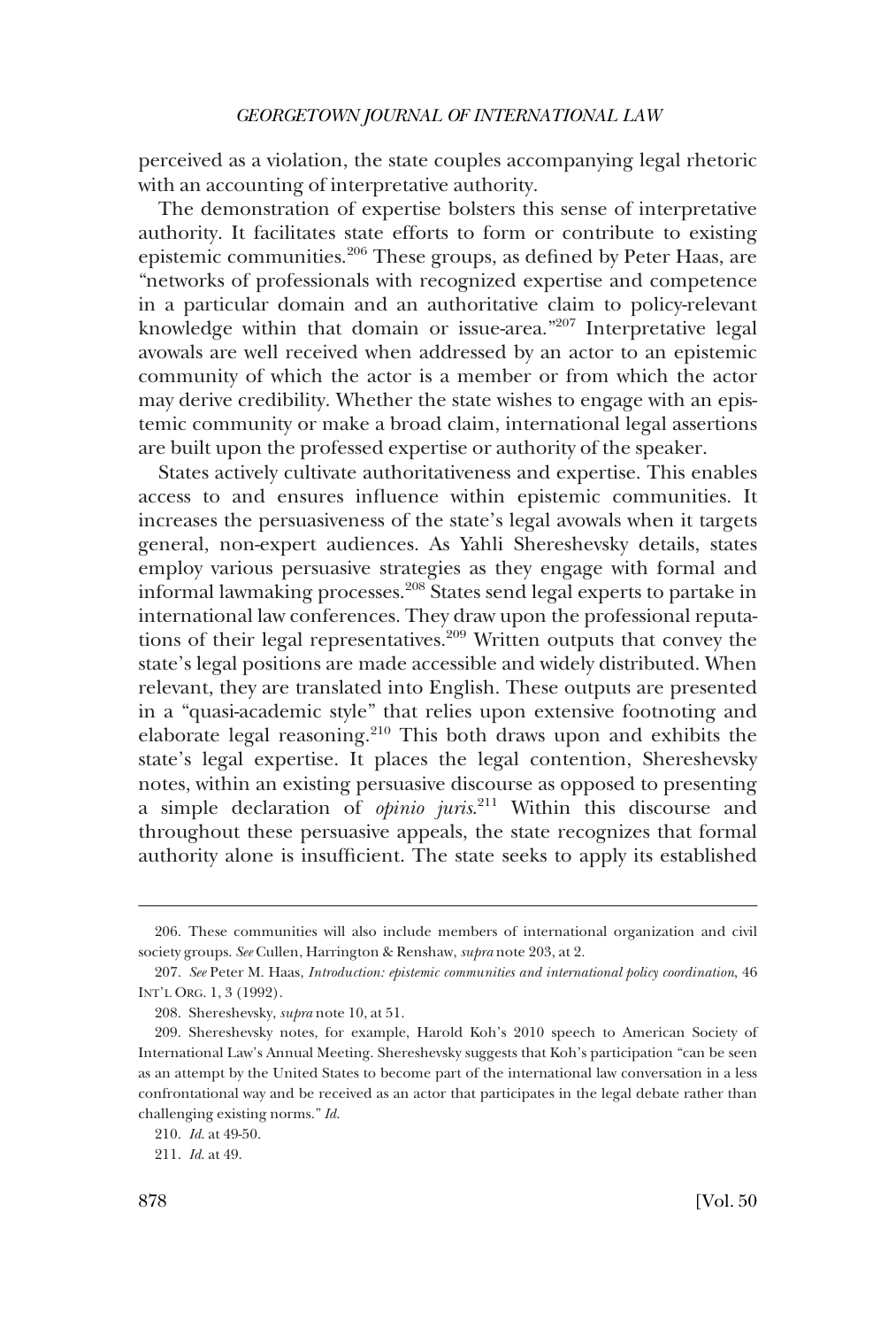expertise to a permissively formulated standard that permits the *acceptable* legal argument.

## D. *Instilling the Standard of the Acceptable Legal Argument*

States project legal fdelity. They wish to maintain "a reputation for good faith compliance with the law..."<sup>212</sup> Yet, when a state employs legal argument to explain or to justify, it is often content to meet a minimum level of compliance or present only a *plausible* legal argument. A state whose actions are widely-assumed to violate international law will struggle to dislodge consensus legal opinion. In response to legal opposition—within the international community, throughout civil society, and amongst independent legal experts—the non-compliant state acts to instill and to meet the standard of the acceptable legal argument. Legal interpretations and applications of international law to complex fact patterns move from the objective of persuading an audience that an argument is correct to suggesting that the legal contention is plausible.213 By establishing a reduced legal burden, the state's persuasive appeals become more effective. The state benefts from the perception that it has engaged with the international legal process. Sometimes engagement alone is sufficient to project legitimacy. Recalling Daniel Reisner's contention that international law advances through violations, the non-compliant state may begin to alter legal thresholds to further align legal requirements with state prerogatives. $2^{14}$ 

As identifed by the New Haven School, a discursive understanding of international law suggests that legal meaning is derived from argumentative reasoning.215 The rhetorical nature of the reasoning process features a permissive standard of interpretative validity. Interpretations, as Peevers identifes, "no longer *need* to make the claim of 'truth': rather they have to be 'acceptable'.<sup>"216</sup> As Ian Johnstone explains, states rarely dismiss international law's relevancy. Instead, when an action is deemed contrary to international law, the state responds that "this is how we interpret the law, and our interpretation is correct."<sup>217</sup> States

<sup>212.</sup> JOHNSTONE, *supra* note 49, at 7.

<sup>213.</sup> To recall the notion that the purpose of persuasion is to convince an audience that a particular interpretation is correct, see Bianchi, *supra* note 67, at 36.

<sup>214.</sup> Feldman & Blau, *supra* note 34.

<sup>215.</sup> *See generally* W. Michael Reisman, *International Law-making: A Process of Communication*, 75 AM. SOC'Y INT'L L. PROC. 101 (1981).

<sup>216.</sup> PEEVERS, *supra* note 31, at 5.

<sup>217.</sup> JOHNSTONE, *supra* note 49, at 34. Johnstone provides the example of U.S. efforts to "present the best legal case it could for military action against Iraq." *Id*.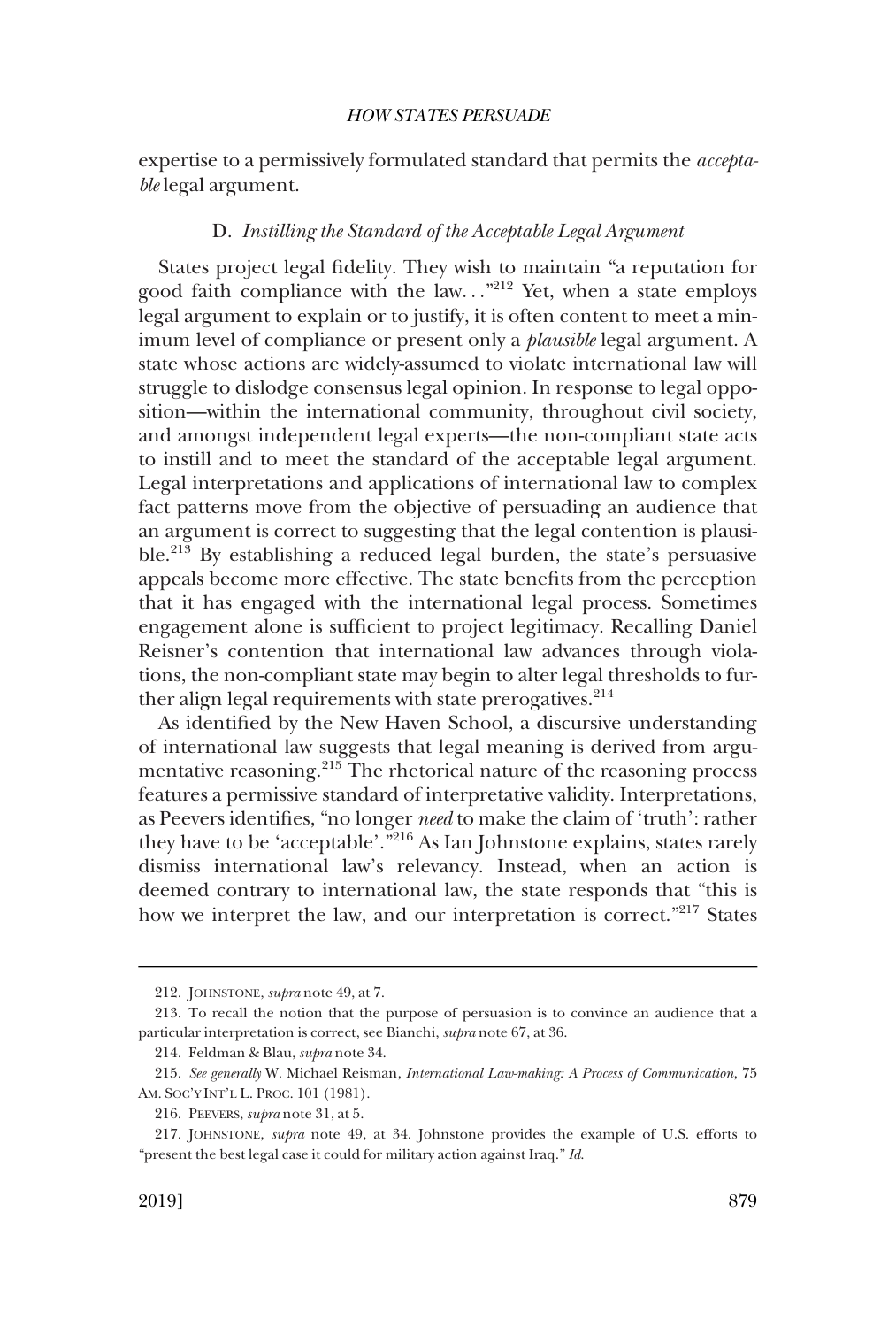will, of course, engage in particular interpretative projects in good faith. Their contentions refect what they believe constitutes the "correct" legal position. However, when an invested state whose actions are widely perceived as non-compliant posits a counter-intuitive legal claim, the state seeks to stretch the boundaries of plausibility. Though every legal or legal-sounding statement will not meet an amended standard of reasonableness, persuasive efforts appeal to a permissively constructed conception of what constitutes an acceptable legal argument.

Much international law—as practiced by its institutions, as defned within its instruments, and as construed through its arbiters—favors broad and permissive legal formulations. International treaties are drafted in multivalent language. Human rights agreements converge around "the lowest common denominator."<sup>218</sup> Such regimes are amenable to an expansive set of legal interpretations that result from the "diverse cultural and legal traditions embraced by each Member State."<sup>219</sup> Though many treaties contain dense rules, broad legal arguments are typically removed from legal minutiae. Instead, arguments reference general principles. This facilitates a panoply of potential interpretations. States actively encourage the development of legal systems that tolerate an array of legal reasoning. The European Court of Human Rights (ECtHR)' margin of appreciation, for example, provides member states with discretion in fulflling their obligations under the European Convention on Human Rights (ECHR).<sup>220</sup> The margin, frst referenced in a 1958 European Commission report, is intended to ensure a minimum level of human rights protection while permitting a range of interpretative contentions.<sup>221</sup> Similarly, the ICJ has "rejected any assertion that in any given situation, only one action could possibly be considered reasonable."222

<sup>218.</sup> Janina Dill, *"The Rights and Obligations of Parties to International Armed Conficts": From Bilateralism but Not Toward Community Interest?, in* COMMUNITY INTERESTS ACROSS INTERNATIONAL LAW 430, 436 (Eyal Benvenisti & Georg Nolte eds., 2018); *see also* CLARE OVERY & ROBIN C.A. WHITE, JACOBS & WHITE: THE EUROPEAN CONVENTION ON HUMAN RIGHTS 52-54 (2006).

<sup>219.</sup> Council of Eur., *The Margin of Appreciation*, https://www.coe.int/t/dghl/cooperation/ [lisbonnetwork/themis/echr/paper2\\_en.asp](https://www.coe.int/t/dghl/cooperation/lisbonnetwork/themis/echr/paper2_en.asp)

<sup>220.</sup> *See* STEVEN GREER, THE MARGIN OF APPRECIATION: INTERPRETATION AND DISCRETION UNDER THE EUROPEAN CONVENTION ON HUMAN RIGHTS 5 (2000).

<sup>221.</sup> The ECHR has held that "national authorities are better placed to assess the content of limitations based on contextual considerations." *See* Handyside v. United Kingdom, 1 Eur. Ct. H.R. at 737 (1976); *see also* Eleni Frantziou, *The Margin of Appreciation Doctrine in European Human Rights Law, in* UCL POLICY BRIEFING 1 (2014).

<sup>222.</sup> Olivier Corten, *Reasonableness in International Law, in* MAX PLANCK ENCYCLOPEDIA OF PUBLIC INTERNATIONAL LAW (2013).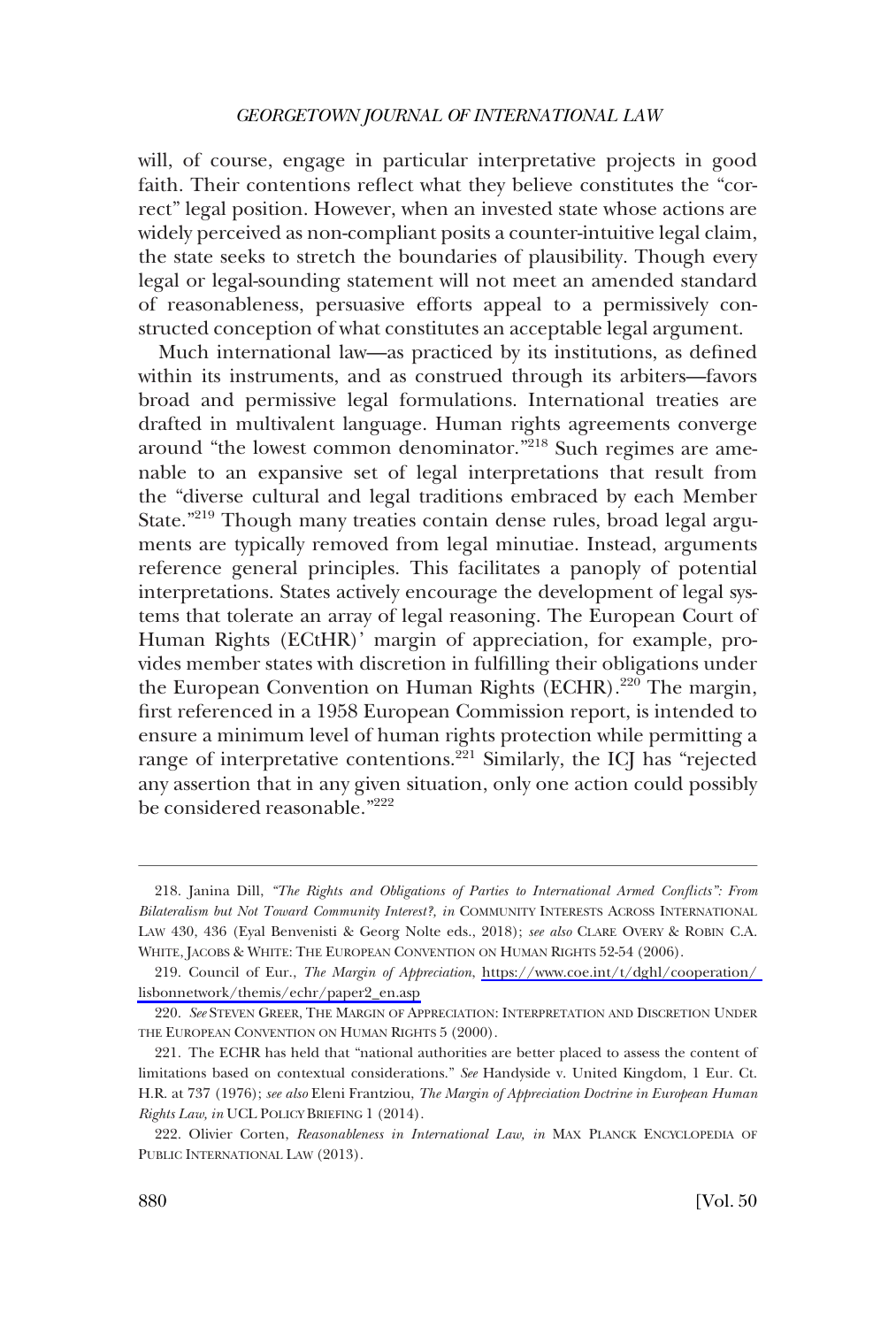The notion of reasonableness is used in international lawmaking to ensure discretion in the interpretation and application of legal rules. States include the term "reasonable" in legal instruments to introduce a degree of flexibility.<sup>223</sup> Reasonableness is read into the judgments of international courts—often despite its textual absence—to ensure adaptability and to facilitate a diversity of state interpretations.224 Interpretations of broadly constructed legal rules employ reasonableness to fll the legal lacunae that results from textual ambiguity and to support a preferred articulation.<sup>225</sup> States prefer interpretative fexibility and advocate for the acceptance of diverse legal responses. Within armed confict, the notion of proportionality is subject to the assessment of the "reasonable military commander."<sup>226</sup> Citing the conclusion of the Committee Established to Review NATO Bombings in Yugoslavia—which held that a human rights lawyer and a military commander will likely posit opposing interpretative results—states endorse a standard of legal permissibility based upon the latter's assessment. $227$ 

Efforts to instill the standard of the acceptable legal argument draw upon international law's perceived subjectivity.<sup>228</sup> Former British Foreign Secretary Jack Straw argued, in a correspondence debating the legality of the Iraq war, that "everyone knew that international law was uncertain and that, therefore, reasonable and honestly held differences of opinion could be held."229 Parameters do, however, exist. Johnstone notes that there, "is a limit to which any language, including the

225. Corten, *supra* note 222.

<sup>223.</sup> For example, Article 3 of the First Protocol to the ECHR requires that member state must hold elections at "reasonable intervals." *See* Protocol to the Convention for the Protection of Human Rights and Fundamental Freedoms, art. 3, Mar. 20, 1952, 213 U.N.T.S. 221; *see also*  Corten, *supra* note 222.

<sup>224.</sup> Corten, *supra* note 222. In the ECHR's Article 14 jurisprudence, the Court has held that "the principle of equal treatment is violated if the distinction has no objective and reasonable justifcation." *See* Case "Relating to Certain Aspects of the Laws on the Use of Languages" v. Belgium (Merits) (*Belgian Linguistics Case No.2*), App. No. 1474/62, 1 Eur. H.R. Rep. 252, (1968).

<sup>226.</sup> *See* United Nations Int'l Criminal Tribunal for the Former Yugoslavia, Final Report to the Prosecutor by the Committee Established to Review the NATO Bombing Campaign Against the Federal Republic of Yugoslavia, ¶ 50 (Jun. 13, 2000) [hereinafter Final Report to the Prosecutor]. *See generally* Robert D. Sloane, *Puzzles of Proportion and the "Reasonable Military Commander": Refections on the Law, Ethics, and Geopolitics of Proportionality*, 6 HARV. NAT'L. SECURITY J. 299 (2015).

<sup>227.</sup> *See e.g*. THE STATE OF ISRAEL, THE OPERATION IN GAZA 27 DECEMBER 2008 – 18 JANUARY 2009: FACTUAL AND LEGAL ASPECTS, ¶ 124 (2009).

<sup>228.</sup> *See, e.g*. Pnina Sharvit Baruch, *Operation Protective Edge: The Legal Angle, in* THE LESSONS OF OPERATION PROTECTIVE EDGE 66 (Anat Kurz & Shlomo Brom eds., 2014).

<sup>229.</sup> Letter from Jack Straw, Foreign Secretary, to Sir Michael Wood: Iraq: Legal Basis for Use of Force (Jan. 29, 2003), *cited in* PEEVERS, *supra* note 31, at 146.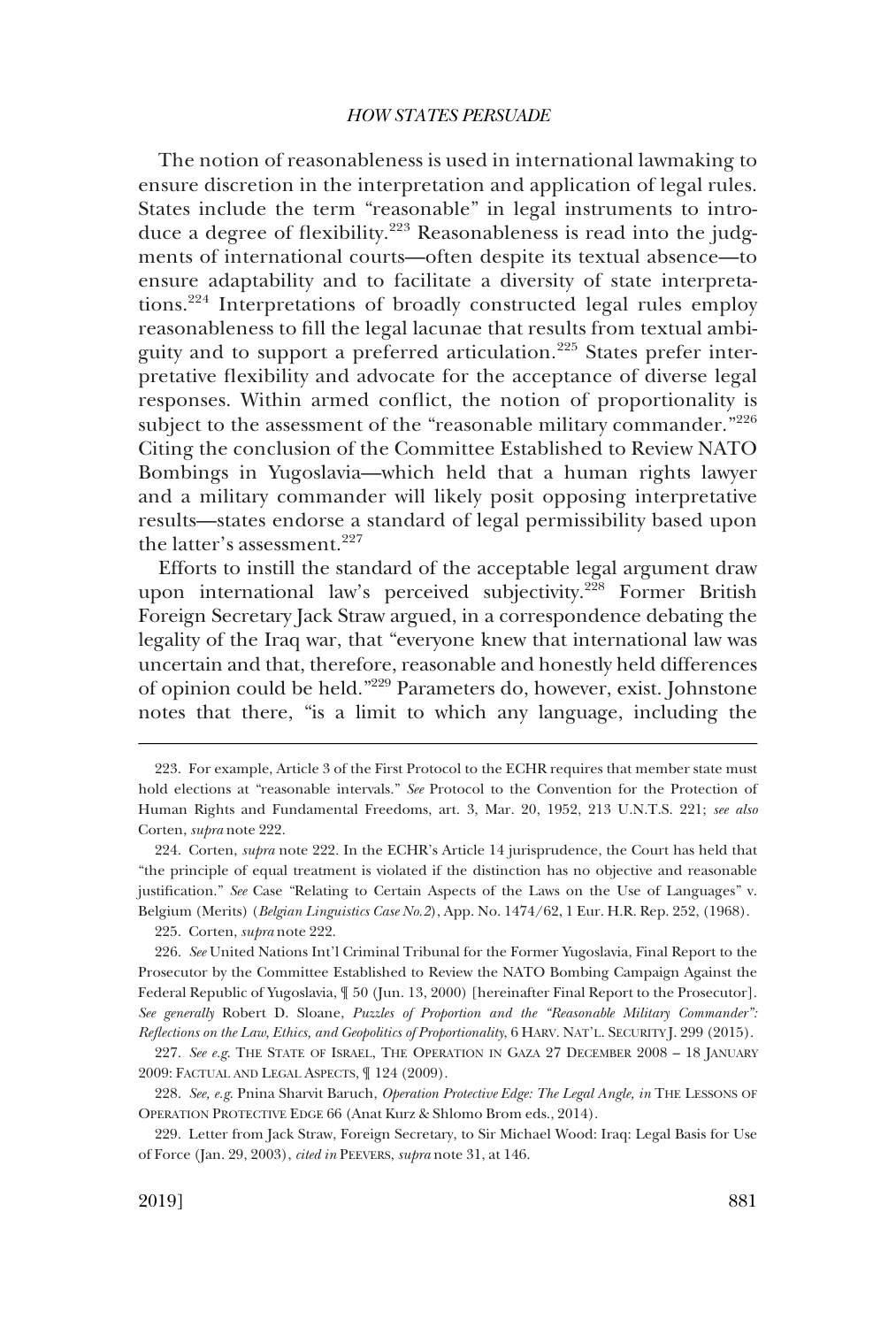language of the law, can plausibly be stretched."<sup>230</sup> Good and bad legal arguments are advanced by states. Interpretative communities, Johnstone suggests, distinguish between these arguments and assess their credibility.<sup>231</sup> Non-compliant states, however, target both narrow and broad audiences. Their legal contentions are often directed beyond interpretive communities. Legal arguments, dismissed by experts, may resonate amongst broader audiences. Certain legal claims may hold little salience within the international legal community but still drive public debates. When attempting to persuade, the non-compliant state draws upon legal ambiguity, an expansive notion of reasonableness, and the willingness (or necessity) of legal institutions to accept a plausible explanation. Upon this permissively construed interpretative foundation, the fnal persuasive technique sees the non-compliant state appealing to precedent and commonality when applying law to fact.

## E. *Drawing Upon Precedent and Commonality*

Effective speech, Aristotle claimed, requires the speaker to demonstrate that a contention is worthy of belief.<sup>232</sup> Worthiness is exhibited through the persuasive pull of past agreements, decisions, or actions. States appeal to precedent and commonality as they apply the law (that they interpret) to the facts (that they frame). Precedent's appeal is unaffected by its formal status. As per Article 59 of the *Statute of the International Court of Justice*, decisions of the Court are held to have "no binding force except between the parties and in respect of that particular case."233 The Statute embodies the general legal principle that "international courts are explicitly not bound by precedent."<sup>234</sup> Judicial decisions are recognized as "subsidiary means for the determination of rules of law."235

Notwithstanding precedent's formal status, appeals to past decisions, established legal principles, and existing patterns of behavior foreground international legal contentions. By invoking precedent, an

<sup>230.</sup> JOHNSTONE, *supra* note 49, at 25.

<sup>231.</sup> *Id*. at 34.

<sup>232.</sup> ARISTOTLE, *supra* note 150, bk. I, ch. 2.

<sup>233.</sup> *See* Statute of the International Court of Justice art. 59, Jun. 26, 1945, 59 Stat. 1055, 33 U. N.T.S. 933.

<sup>234.</sup> Krzysztof J. Pelc, *The Politics of Precedent in International Law: A Social Network Application*, 108 AM. POL. SCI. REV. 547, 548 (2014).

<sup>235.</sup> ICJ Statute, *supra* note 195 at art. 38 (1)(d). A weak form of precedents does, however, hold a role in international criminal law. *See* Aldo Zammit Borda, *Precedent in International Criminal Courts and Tribunals*, 2 CAMBRIDGE J. INT'L & COMP. L. 287 (2013).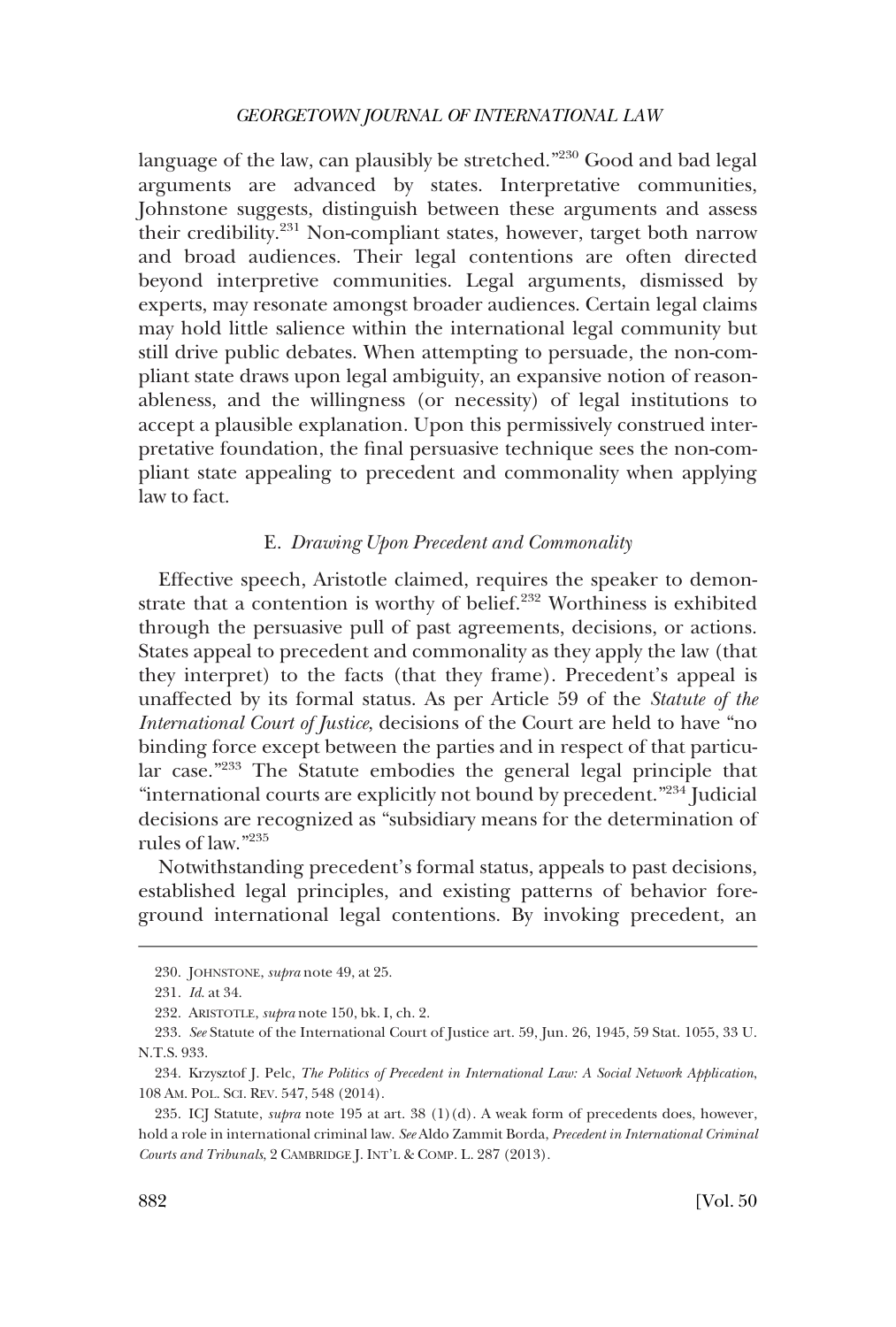actor implies that a legal contention is part of a tradition. It is an established tenet and not merely a self-serving claim. Precedent allows a state to demonstrate that it is part of a group or community of alike actors that understand and engage the law in a similar way. The supposedly non-compliant behavior, the state signals, is not uncontemplated. Harlan Grant Cohen explains that across international law, practitioners invoke, and tribunals apply, precedent. Continuing, Cohen explains that "reports from international investment arbitration, international criminal law, international human rights, and international trade all testify to precedent's apparent authority."<sup>236</sup>

Precedent's authoritativeness is, however, described as "informal."<sup>237</sup> States deny—often vehemently—the binding force of past legal decisions.<sup>238</sup> Within international affairs, states value flexibility. Despite predictability's appeal, states resist officially recognizing the lingering constraint of legal rules derived from the decisions of international tribunals. Yet, states do appeal to precedent. Individually, these legal appeals willingly recall supportive judicial decisions. Often, however, the use of precedent is not confned by a formalist application of *stare decisis*. States exhibit a persuasive tendency to recall legal measures that present as analogous to the contention or policy that the state wishes to advance.

Precedent becomes a means of persuasion. An advantageous past decision by a judicial or appellate body will be cited by a state that argues before that same body. Cross-fertilization occurs when a persuasive entity is cited in an alternative forum. Cohen notes that "decisions by international courts or tribunals with general jurisdiction over international law broadly or an area of international law specifcally might be invoked as precedential with regard to that area of law regardless of the forum for the current argument."239 Applied expansively, a state's use of precedent may accentuate a prior or similar interpretation of a legal rule.<sup>240</sup> The pre-existing interpretation may have been offered by another state or by a legal expert. Non-binding decisions by U.N. bodies are commonly invoked as a form of precedent.<sup>241</sup> States accentuate the interpretations of what Sandesh Sivakumaran terms "state

<sup>236.</sup> Harlan Grant Cohen, *Theorizing Precedent in International Law*, in INTERPRETATION IN INTERNATIONAL LAW 269 (Andrea Bianchi et al. eds., 2015).

<sup>237.</sup> Pelc, *supra* note 234, at 547.

<sup>238.</sup> Cohen, *supra* note 236, at 269.

<sup>239.</sup> *Id*. at 276.

<sup>240.</sup> *Id*. at 275.

<sup>241.</sup> *Id*. at 277.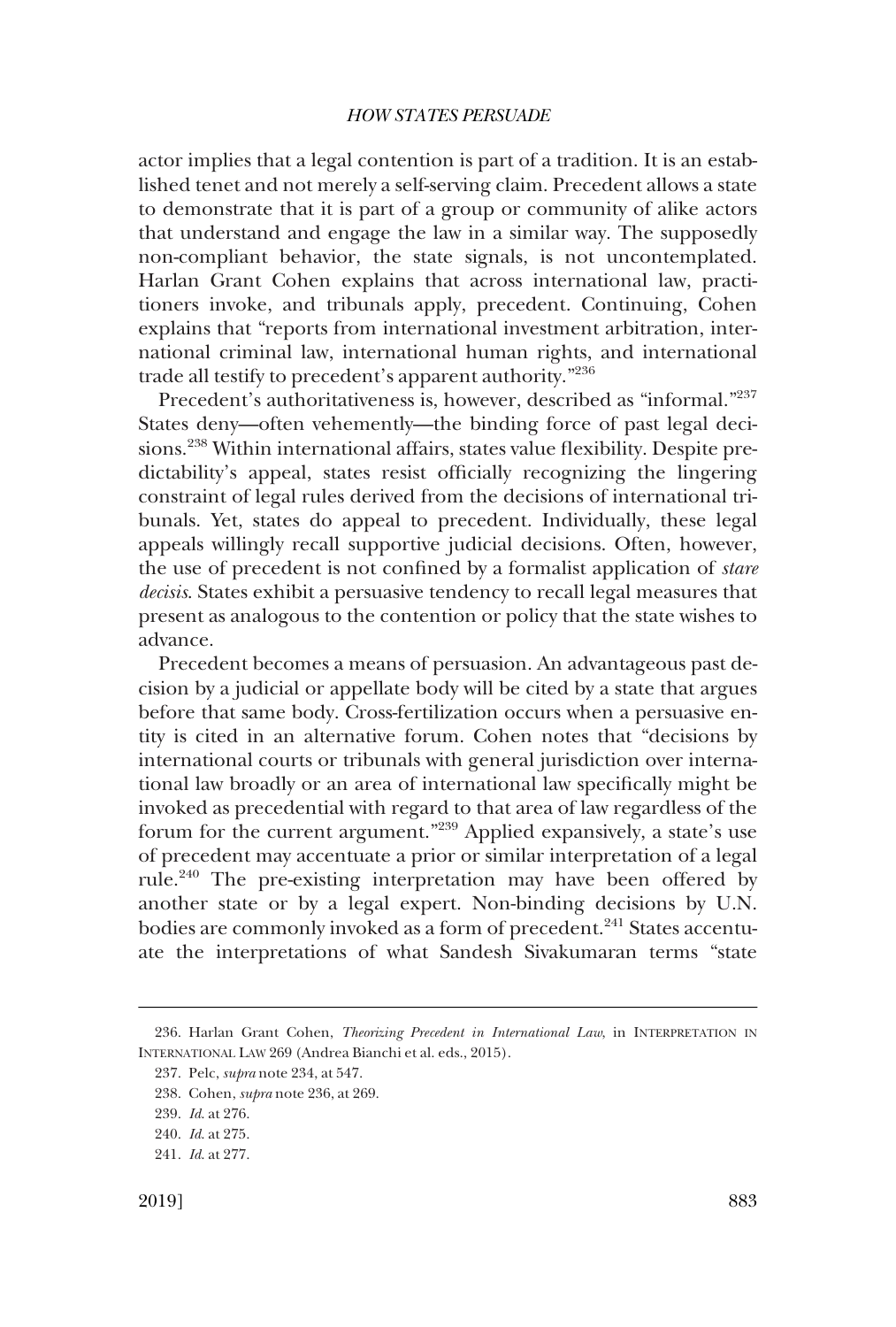empowered entities."<sup>242</sup> These include the decisions, judgments, or reasoning of organizations and bodies that include the International Law Commission, the ICRC, and the Human Rights Committee.

Understood broadly, precedent derives from a diversity of sources. Moving beyond the opinions of decision-making entities, Cohen notes that state behavior is amongst the oldest forms of international precedent.<sup>243</sup> By recalling past acts, a non-compliant state may defend a controversial event as consistent with a pattern of state action. This lessens the potency of formal legal discourse. If a majority views the controversial event as a violation, recalling past state behavior alters the analysis. Tangibility precedes abstraction, emphasizing what states do, and not simply what the law requires. As Michael Reisman explains, "inferences about what other actors think is acceptable behavior are not derived from international judgments or from constitutional documents, statutes, or treaties. They are almost entirely derived from the responses of key actors to a critical event."244 If law is identifed in the ways that states interpret and apply norms in particular cases, the persuading state will accentuate those cases. $245$  A state bolsters the persuasiveness of its contention when it displays that analogous actions have been undertaken and implicitly or explicitly received by the international community.

Similarly, the persuading state may accentuate the commonality of a particular event. When a state pursues a military action or proposes a particular policy it may draw upon a shared (sometimes hypothetical) scenario. Building upon the sentiments established in the frst phase, the state challenges the target audience to consider how it has or would react in a comparable setting. If a dangerous non-state armed group were amassed on your border—the persuading state asserts—you too would be compelled to act in pre-emptive self-defense.<sup>246</sup> If an attack against a major urban center caused thousands of deaths and altered your city's landscape you too would disregard legal formality.<sup>247</sup> Appeals to commonality allow for variances in the analogy. Within a formal system of *stare decisis*, precedent's effectiveness is contingent on the

<sup>242.</sup> *See* Sandesh Sivakumaran, *Beyond States and Non-State Actors: The Role of State Empowered Entities in the Making and Shaping of International Law*, 55 COLUM. J. TRANSNAT'L L. 343 (2017).

<sup>243.</sup> Cohen, *supra* note 236, at 269.

<sup>244.</sup> W. Michael Reisman, *The International Incidents: Introduction to a New Genre in the Study of International Law*, 10 YALE J. INT'L L. 1, 2 (1984).

<sup>245.</sup> *Id*. at 12.

<sup>246.</sup> *See generally* Sean D. Murphy, *The Doctrine of Preemptive Self-Defense*, 50 VILL. L. REV. 699 (2005).

<sup>247.</sup> Steven Ratner has termed this the Eiffel Tower Factor. *See* Steven R. Ratner, *Jus ad Bellum and Jus in Bello After September 11*, 96 AM. J. INT'L. L. 905 (2002).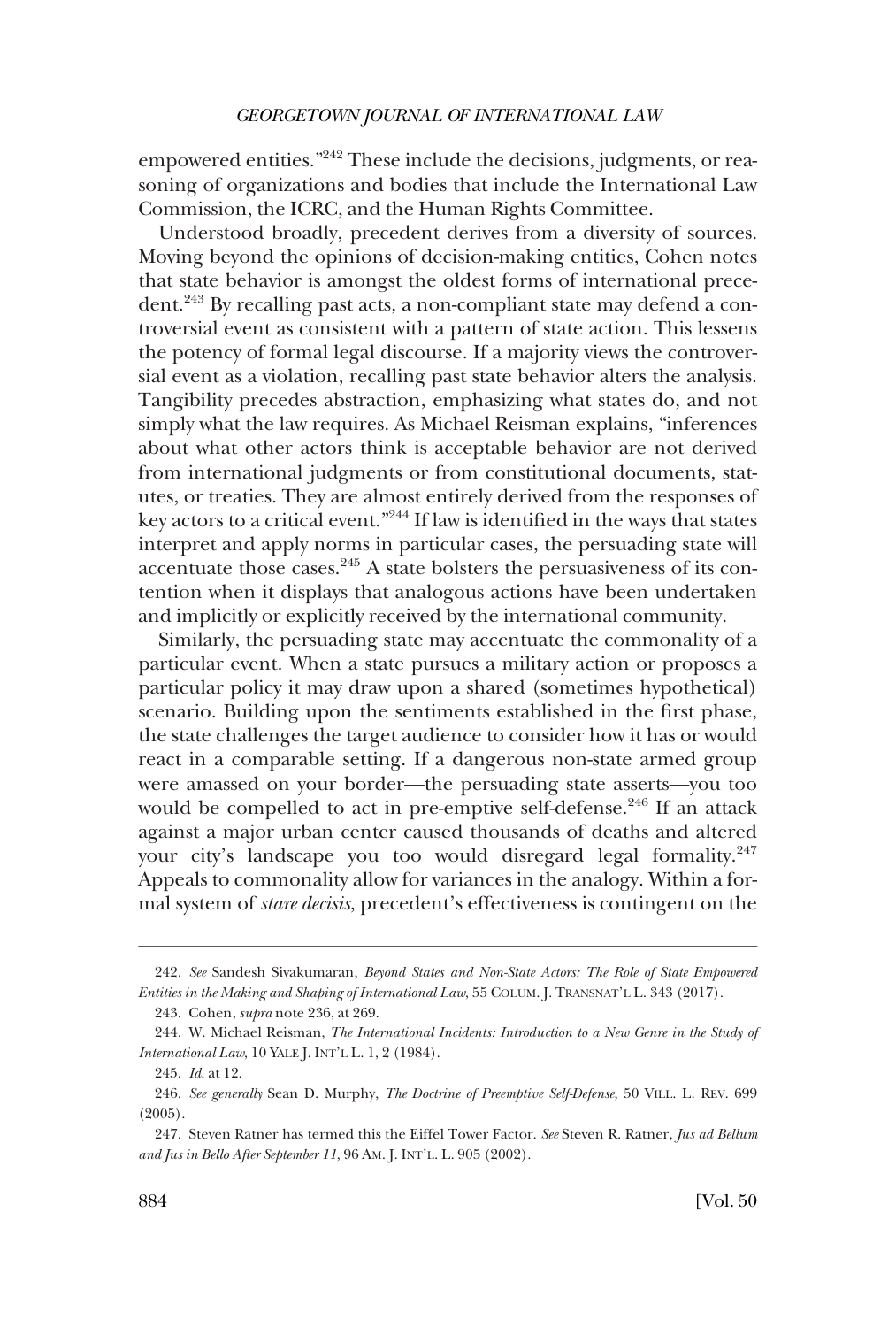similarity between the past fact pattern and the current context. $^{248}$  By illustrating commonalities, persuasion becomes a thought experiment. Legal texts that support the consensus view that a particular action is illegal are presented as in tension with necessity. A particular incident becomes a "norm-indicator" or a "norm-generator."<sup>249</sup> Past actions and assumed responses provide persuasive license to the non-compliant state.

Appeals to precedent encourage a target audience to accept a counter-attitudinal message. A controversial military action, an expansive interpretation, accentuates past practice to both illustrate a pattern of similarity and imply a broader sense of international acceptance. Through the creation of a common lifeworld, by positioning the state as a general norm-acceptor, in demonstrating the authority to interpret, instilling the standard of the acceptable legal argument, and when drawing upon precedent and commonality, the non-compliant state applies law to fact. It engages in a persuasive process to frame facts, to interpret doctrine, or to legitimize regimes, scenarios, and concepts. Legal arguments follow familiar patterns. International law provides an often-reiterated language and a set of discursive conventions. Mostly, states display a recognizable argumentative structure. When a state addresses a broad audience, it relies upon lofty contentions and recurrent themes. When the state targets its arguments narrowly, towards or within an interpretative community, it becomes more technocratic. It references favored sources and a hierarchy of legal authority. However, persuasive engagements display idiosyncrasy.

The phases discussed above are non-exhaustive. A particular use of legal argument, by a non-compliant state, will not necessarily invoke each of these phases or apply them in a linear fashion. These phases of engagement represent an amalgamation of the persuasive practices that states undertake. Application is necessarily specifc to the context within which the non-compliant state wishes to persuade. This application will now be described.

# V. WHEN STATES PERSUADE: ACCOUNTS OF LEGAL ARGUMENT UPON THE USE OF FORCE

The *Caroline* affair began in 1837 when British forces suspected that a privately owned steamship in the Niagara River aided Canadian rebels

<sup>248.</sup> Reisman, *supra* note 244, at 19.

<sup>249.</sup> *Id*. at 4.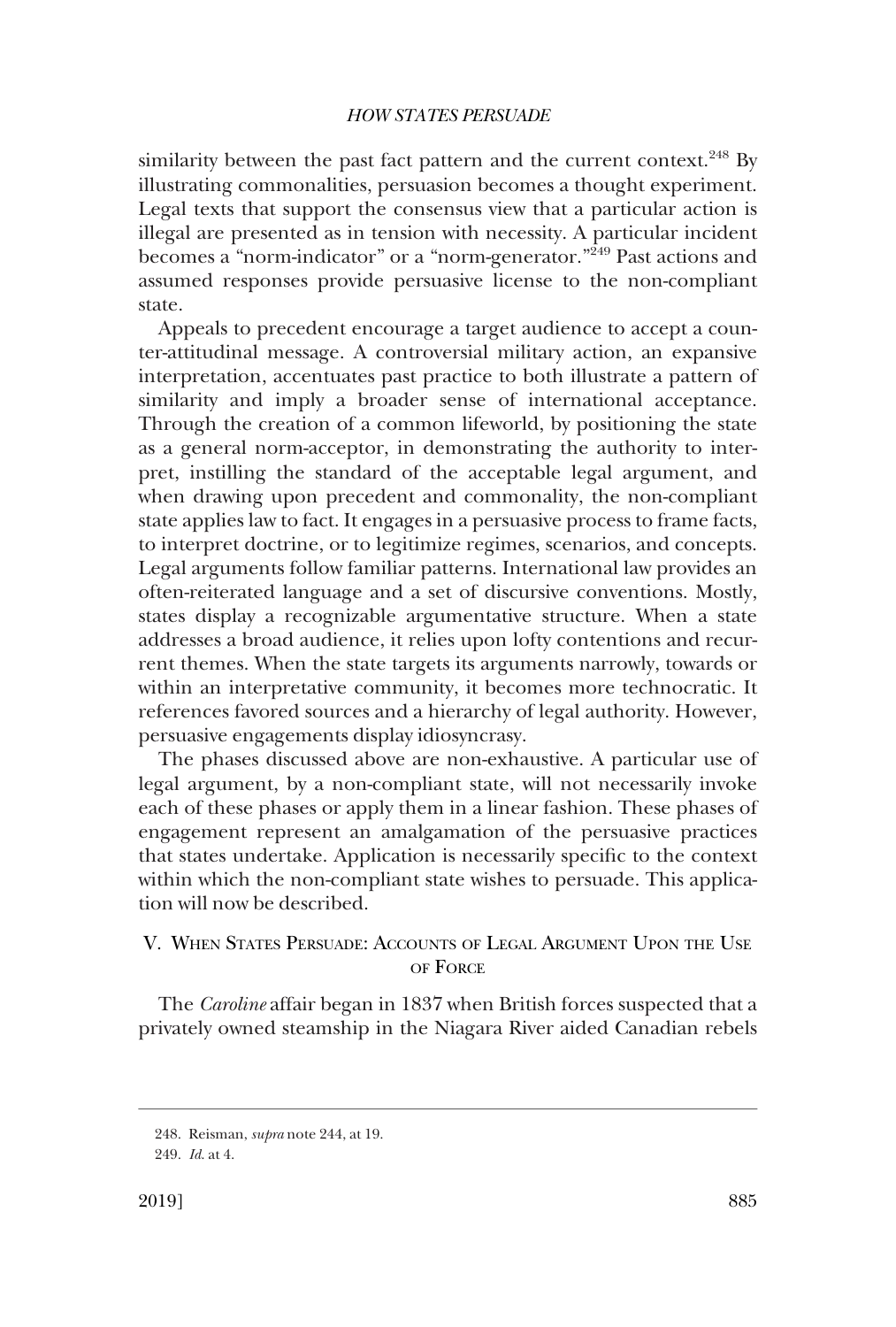in opposing British rule.<sup>250</sup> Two British officers, leading a contingent of volunteers, seized the ship. They burned and then sank the vessel.<sup>251</sup> The *Caroline* was moored in American water and was owned by Buffalo native William Wells. During the raid a U.S. citizen was killed. Anglo-American relations deteriorated.<sup>252</sup> Amidst calls for reparations, reprisals, and the increasing prospect of war, a diplomatic discourse began between British and U.S. officials.<sup>253</sup> Legal explanations were offered in concurrence. The British argued that the *Caroline's* destruction was a public act justified under the law of nations.<sup>254</sup> The United States responded that the *Caroline* was not engaged in piracy, operated as a freight and passenger ship, and had been flying the U.S. flag.<sup>255</sup>

Harold Koh identifes this discourse as initiating a tradition of public explanation.<sup>256</sup> From the 19th century, U.S. officials increasingly coupled actions with international legal justifications.<sup>257</sup> Legal reasoning, assertions of compliance, reveal much about how international law is understood. Also, however, this conversive process provides opportunity for law to be formed, developed, or altered. The *Caroline* affair is paradigmatic. Following a letter sent by the U.S. Secretary of State, Daniel Webster, to the British Ambassador, Henry Fox, a set of legal criteria were established.<sup>258</sup> These required that the "necessity of selfdefense was instant, overwhelming, leaving no choice of means and no movement of deliberations."<sup>259</sup> The requirements of imminence, necessity, and proportionality were identifed and now inform the classic definition of self-defense under international law.<sup>260</sup>

<sup>250.</sup> *See generally* CRAIG FORCESE, DESTROYING THE CAROLINE: THE FRONTIER RAID THAT RESHAPED THE RIGHT TO WAR (2018).

<sup>251.</sup> *Id*.

<sup>252.</sup> Howard Jones, *The Caroline Affair*, 38 THE HISTORIAN 485, 485 (1976).

<sup>253.</sup> *Id*. at 485, 489, 495-96.

<sup>254.</sup> Henry Fox, the British Ambassador to the U.S., argued that "the 'piratical character' of the *Caroline* and the inability of New York to enforce American neutrality laws had justifed destruction of the boat wherever found." This draw upon international law as the Ambassador recognized that by labelling the ship "pirate" all concerned states were entitled to capture and destroy. *See id*. at 495-97.

<sup>255.</sup> *Id*.

<sup>256.</sup> Koh, *supra* note 96, at 193.

<sup>257.</sup> *Id*.

<sup>258.</sup> DANIEL WEBSTER, THE PAPERS OF DANIEL WEBSTER: DIPLOMATIC PAPERS, VOLUME 1, 1841- 1843 62 (Kenneth E. Shewmaker ed. 1983).

<sup>259.</sup> *Id*.

<sup>260.</sup> *Id*.; *see also* JAN KITTRICH, THE RIGHT OF INDIVIDUAL SELF-DEFENSE IN PUBLIC INTERNATIONAL LAW 153 (2008).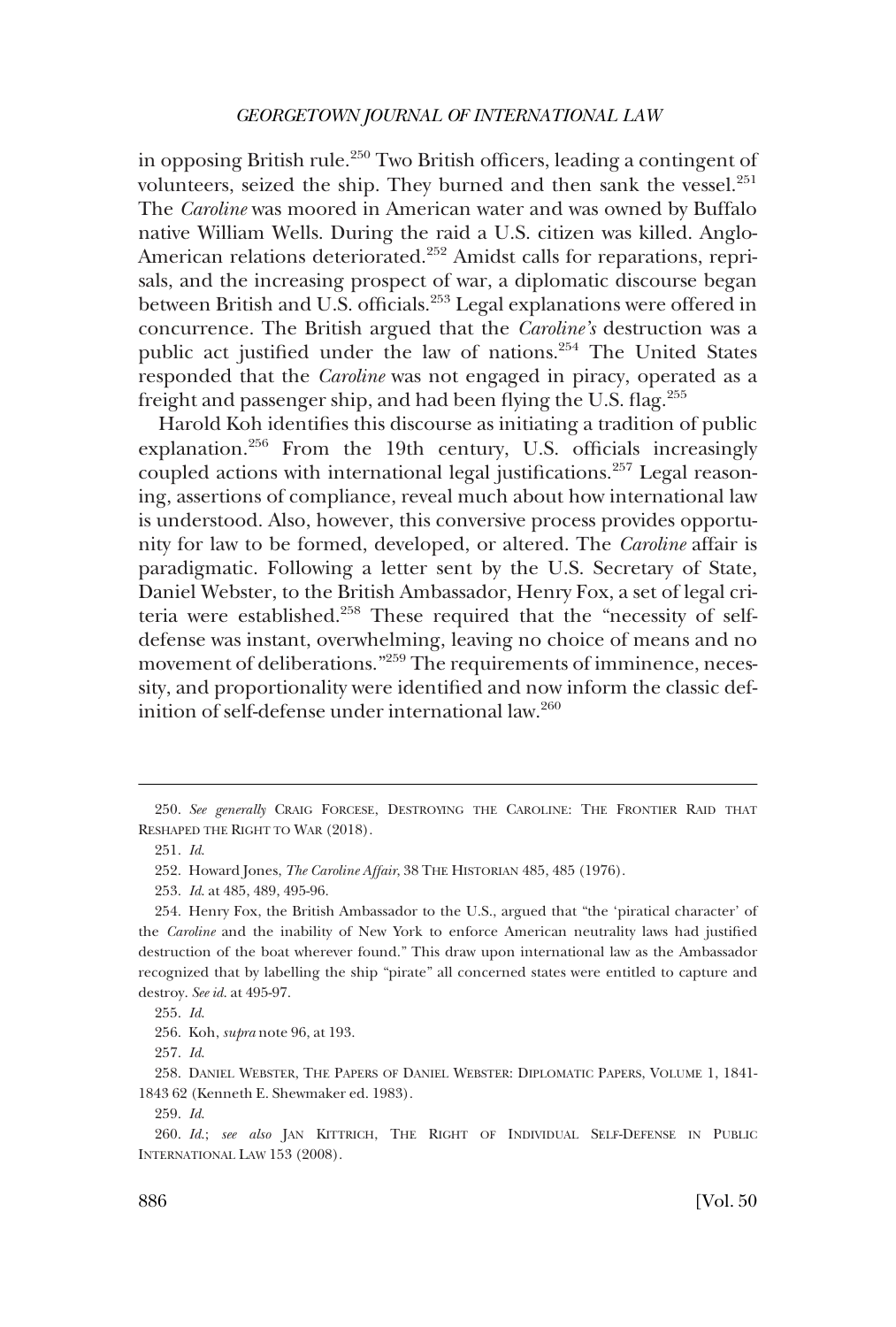The following case studies describe the discursive process accompanying the use and application of force by states. Each considers the role that persuasion and legal argument assume within the resulting discourse. The frst study describes the use of international legal argument by the Russian Federation following its annexation of Crimea. Russia's use of factual persuasion facilitated an array of subsequent legal claims. The second study details the U.S. and British advancement of the "unwilling or unable" test within the context of the "war on terror." This constitutes an example of doctrinal persuasion as an expansionist *ad bellum* argument was offered in accompaniment of the use of force in Syria. A third case study describes the use of legal argument by Israel both during and after the 2014 Gaza war. This illustrates how a state employs legitimacy persuasion to demonstrate the acceptableness of a particular scenario that would attract international censure.

Despite the assigned forms of persuasion, I do not suggest that states employ legal argument for a singular purpose. States appeal to international law in multifaceted ways. They are motivated, often simultaneously, by a diversity of reasons. The legal responses evoked by an incident or series of incidents as broad and enduring as, for example, the "war on terror" facilitate myriad legal engagements. These will overlap, contradict, and evolve. In one instance a state may employ international law in alignment with a factual contention. Later, that same state will recall law to advance a good-faith legal interpretation or to make a doctrinal claim. Whether a state is lying, whether it is offering a good-faith interpretation, or advancing a self-serving legal argument will evade agreement. Motives may be transparent but are often diffcult to discern. The purpose of these categorizations is not to assess the validity of the particular legal arguments. Instead, it is to demonstrate how the persuasive process is employed in a diversity of scenarios to achieve generalizable purposes.

# A. *The Use of Persuasive Legal Argument Following the Russian Annexation of Crimea*

Almost without warning, Ukraine moved from the cusp of European integration and into Moscow's sphere of infuence. President Viktor Yanukovych's tenure on Bankova Street commenced with familiar calls to ensure the requisite reforms necessary to facilitate European Union (EU) membership.261 In early September 2013, President Yanukovych

<sup>261.</sup> Steven Pifer, *External Influences on Ukraine's European Integration*, BROOKINGS INST. (Apr. 1, 2013), [https: //www.brookings.edu/articles/external-infuences-on-ukraines-european-integration](https://www.brookings.edu/articles/external-influences-on-ukraines-european-integration).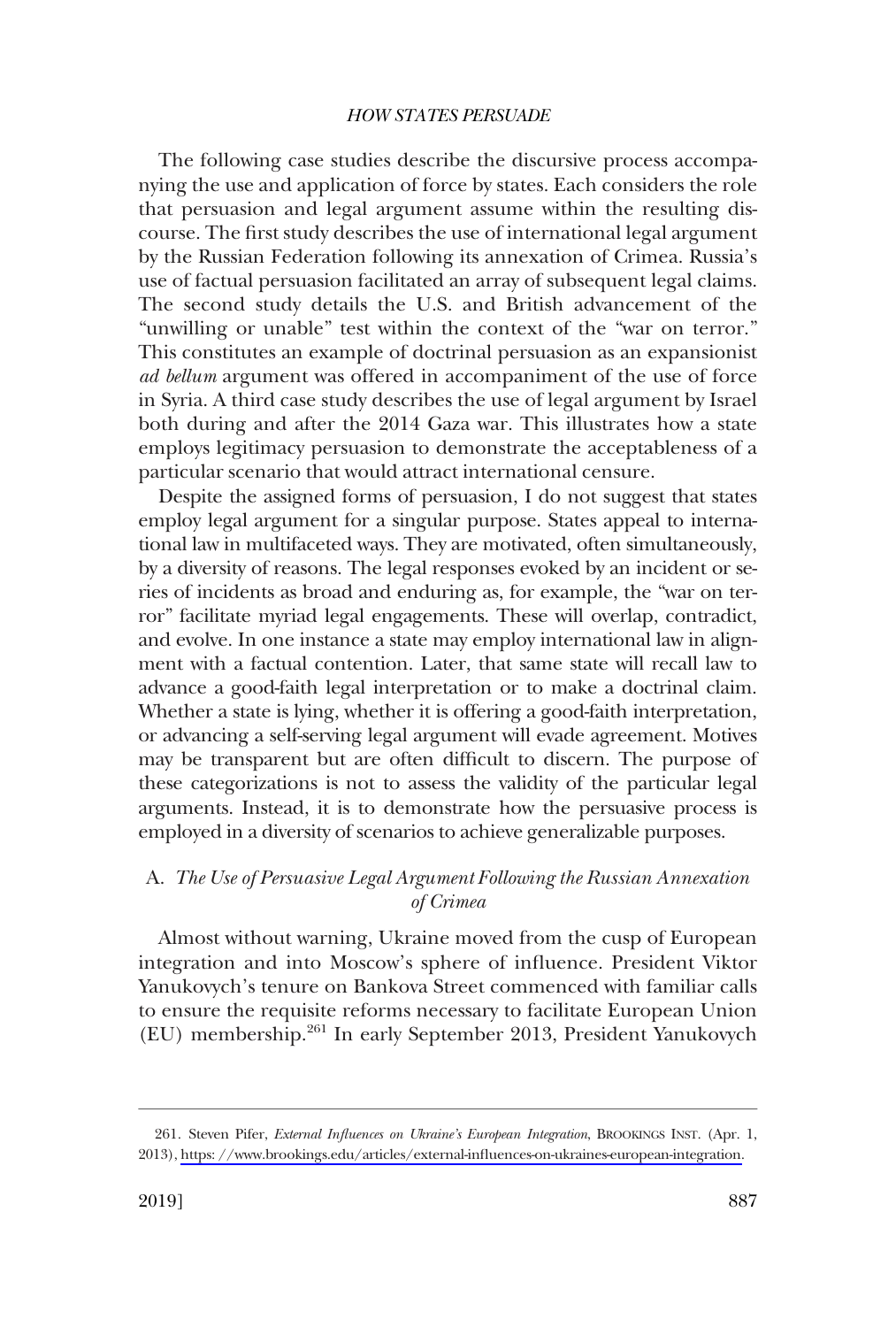chaired a fractious meeting amongst members of his political party.<sup>262</sup> The East-West divisions displayed by party loyalists became the harbinger of a tumultuous year that altered Ukraine's political trajectory. Following the suspension of a pending EU association agreement, thousands of protestors gathered in Kiev's Independence Square. The "Euromaidan" protests spread across the country.263 To quell opposition, Yanukovych employed increasingly anti-democratic tactics. His support dwindled. Members of the *Rada* passed legislation stripping Yanukovych's legal powers. Police abandoned their guard of the Presidential offices and the *Rada* voted to impeach.<sup>264</sup>

The deposed President called the events a coup.<sup>265</sup> Pro-Russian, antigovernment groups countered the Euromaidan protests. Violent outbreaks and large demonstrations began in Donetsk and Luhansk, but attention soon turned to the Autonomous Republic of Crimea.<sup>266</sup> As protests mounted throughout Ukraine, Sergei Aksyonov began forming a paramilitary force. Aksyonov led the Russian Unity party, a minor political faction in the Crimean State Council that held three seats in the regional legislature. Days after Yanukovych's impeachment, the State Council was seized by two dozen armed militants. Aksyonov mediated. $2^{67}$  Hours later, a quorum of parliamentarians was gathered and under uncertain circumstances—Aksyonov was appointed as Crimea's Prime Minister.268

On March 6, 2014, under Aksyonov's stewardship, the State Council adopted a decree establishing the parameters of an "all-Crimean

Elizabeth Piper, *Special Report: Why Ukraine spurned the EU and embraced Russia*, REUTERS 262. (Dec. 19, 2013), [https://www.reuters.com/article/us-ukraine-russia-deal-special-report/special](https://www.reuters.com/article/us-ukraine-russia-deal-special-report/special-report-why-ukraine-spurned-the-eu-and-embraced-russia-idUSBRE9BI0DZ20131219)[report-why-ukraine-spurned-the-eu-and-embraced-russia-idUSBRE9BI0DZ20131219.](https://www.reuters.com/article/us-ukraine-russia-deal-special-report/special-report-why-ukraine-spurned-the-eu-and-embraced-russia-idUSBRE9BI0DZ20131219)

<sup>263.</sup> *See generally* DAVID R. MARPLES & FREDERICK V. MILLS, UKRAINE'S EUROMAIDAN: ANALYSES OF A CIVIL REVOLUTION (2015); DAVID R. MARPLES, UKRAINE IN CONFLICT: AN ANALYTICAL CHRONICLE (2017).

<sup>264.</sup> Kevin Bishop, *Ukrainian MPs vote to oust President Yanukovych*, BBC NEWS (Feb. 22, 2014), [https:// www.bbc.com/news/world-europe-26304842](http://www.bbc.com/news/world-europe-26304842).

<sup>265.</sup> Viktor Yanukovych, *The Prosecutor General's Office Probes Coup in Ukraine in 2014 Under Yanukovych's Application*, KYIV POST (Nov. 29, 2017), [https://www.kyivpost.com/ukraine-politics/](https://www.kyivpost.com/ukraine-politics/prosecutor-generals-office-probes-coup-ukraine-2014-yanukovychs-application.html)  [prosecutor-generals-offce-probes-coup-ukraine-2014-yanukovychs-application.html.](https://www.kyivpost.com/ukraine-politics/prosecutor-generals-office-probes-coup-ukraine-2014-yanukovychs-application.html)

*Ukraine Crisis: Timeline*, BBC NEWS (Nov. 13, 2014), [https://www.bbc.co.uk/news/world-](https://www.bbc.co.uk/news/world-middle-east-26248275)266. [middle-east-26248275.](https://www.bbc.co.uk/news/world-middle-east-26248275) *See generally* NEIL KENT, CRIMEA: A HISTORY (2016); ELIZABETH A. WOOD ET AL., ROOTS OF RUSSIA'S WAR IN UKRAINE (2016).

<sup>267.</sup> There has been speculation that the armed groups that seized the Parliament were acting under Aksyonov's command. Aksyonov, however, claims that the group acted "spontaneously." *See*  Simon Shuster, *Putin's Man in Crimea Is Ukraine's Worst Nightmare*, TIME MAGAZINE (Mar. 10, 2014), [http://time.com/19097/putin-crimea-russia-ukraine-aksyonov.](http://time.com/19097/putin-crimea-russia-ukraine-aksyonov)

<sup>268.</sup> *Id*.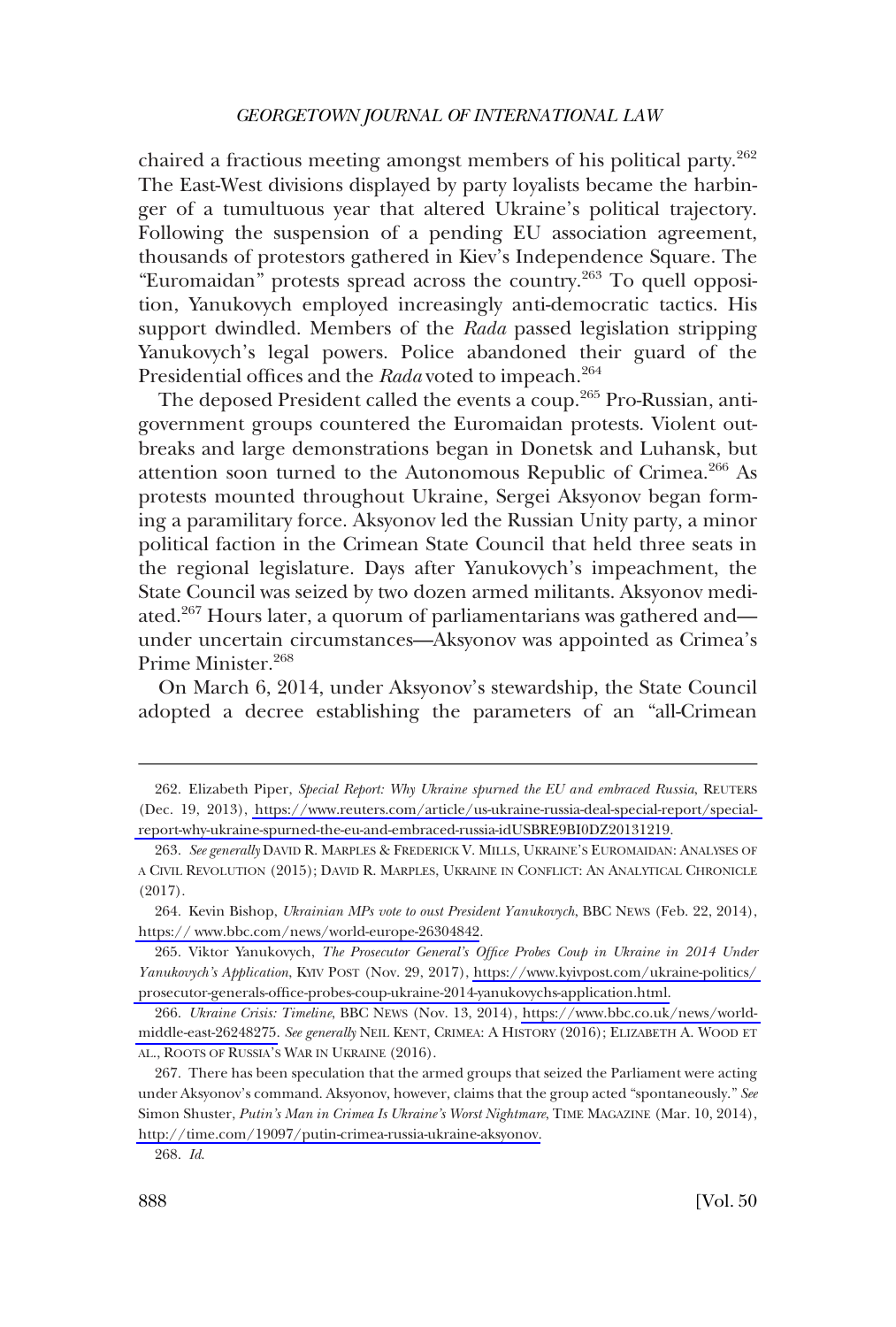Referendum."269 Voters would indicate support for reunifcation of Crimea with the Russian Federation or favor restoration of the 1992 Crimean Constitution.270 Five days later, the Crimean legislature and the Sevastopol City Council passed a joint resolution. This declared Crimea's independence and stated that, if voters choose to secede, the State Council would declare total autonomy from Ukraine and move to join the Russian Federation.<sup>271</sup> The referendum was held on March 16, 2014. The official results reported that  $96.7\%$  chose unification.<sup>272</sup>

Ukrainian officials denounced the events in Crimea.<sup>273</sup> International observers added to the mounting condemnation.<sup>274</sup> The General Assembly pronounced that the referendum had no validity.<sup>"275</sup> For a single day Crimea claimed sovereign status. Then, on March 18, President Vladimir Putin informed the relevant Russian institutions that Crimean authorities sought accession into the Russian Federation.<sup>276</sup> Immediately,

272. There are doubts regarding both the procedure and results of the referendum. See Grant, *supra* note 270, at 69-70; *see also* Anne Peters, *The Crimean Vote of March 2014 as an Abuse of the Institution of the Territorial Referendum*, MAX PLANCK INST. FOR COMPARATIVE PUB. AND INT'L LAW (2015), [http://ssrn.com/ abstract=2463536.](http://ssrn.com/ abstract=2463536) Despite widely-acknowledged faws in the referendum process, a plurality of Crimea's population did appear to favor accession to the Russian Federation. *See* Robin Geiß, *Russia's Annexation of Crimea: The Mills of International Law Grind Slowly but They Do Grind*, 91 INT'L L. STUD. 425, 427 (2015).

273. Geiß, *supra* note 272, at 425, 427; *see also* Letter from the Permanent Rep. of Ukr, to the President of the Sec. Council, U.N. (Mar. 15, 2014) (on fle with the U.N. Doc. S/2014/193); *Judgement of the Constitutional Court of Ukraine on All-Crimean Referendum*, MINISTRY OF FOREIGN AFFAIRS OF UKR. (Mar. 14, 2014); Grant, *supra* note 270 at 69.

274. Grant, *supra* note 270, at 70. *See, e.g*. European Commission for Democracy Through Law, *Opinion on Whether the Decision Taken by the Supreme Council of the Autonomous Republic of Crimea in Ukraine to Organise a Referendum on Becoming a Constituent Territory of the Russian Federation or Restoring Crimea's 1992 Constitution is Compatible with Constitutional Principles*, Doc. No. CDL-AD (2014) 002 (Mar. 21, 2014).

275. *See* G.A. Res. 68/262, ¶ 5 (Mar. 27, 2014).

276. Press Release from Vladimir Putin, President of Russia, The President Has Notified the Government, the State Duma and the Federation Council of Proposals by the Crimean State Council and the Sevastopol Legislative Assembly Regarding Their Admission to the RF and the Formation of New Constituent Territories (Mar. 18, 2014), [http://en.kremlin.ru/acts/news/](http://en.kremlin.ru/acts/news/20599)  [20599;](http://en.kremlin.ru/acts/news/20599) *see also* Grant, *supra* note 270, at 17.

<sup>269.</sup> Resolution of the Verkhovna Rada of the Autonomous Republic of Crimea No. 1702-6/ 14, On Holding of the All-Crimean Referendum (Mar. 6, 2014).

<sup>270.</sup> Thomas D. Grant, *Annexation of Crimea*, 109 AM. J. INT'L. L. 68, 68-69 (2015).

*See* Danielle Wiener-Bronner, *What Would an Independence Vote Really Mean for Crimea?*, THE 271. ATLANTIC (Mar. 11, 2014), [https://www.theatlantic.com/international/archive/2014/03/crimea](https://www.theatlantic.com/international/archive/2014/03/crimea-independence-russia-us-ukraine/359058/)[independence-russia-us-ukraine/359058/.](https://www.theatlantic.com/international/archive/2014/03/crimea-independence-russia-us-ukraine/359058/)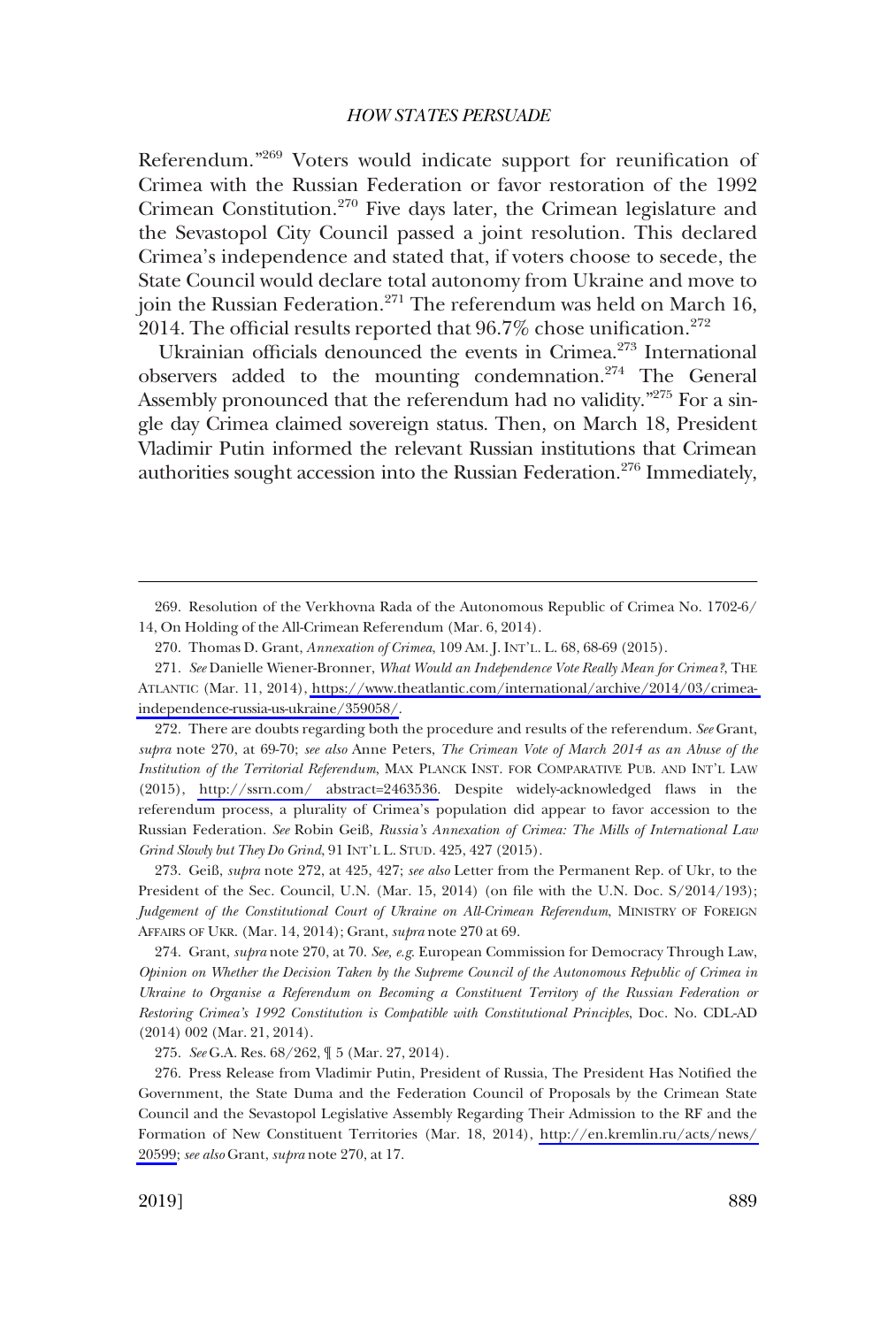a treaty was drafted and signed to formalize the annexation of Crimea.<sup>277</sup> The United States announced that Russian actions in Crimea constituted a "brazen military incursion" and that annexation amounted to a "land grab."<sup>278</sup> Arseniy Yatsenyuk, Ukraine's interim-Prime Minister, stated that events had moved from the political to the military stage.<sup>279</sup> The British held that "it is completely unacceptable for Russia to use force to change borders on the basis of a sham referendum held at the barrel of a Russian gun."280 A dominant narrative emerged.281 Crimea was assumed by Russia in violation of the prohibition on the forceful acquisition of territory.

Moscow contended that Yanukovych's impeachment was illegal. The succeeding interim government was illegitimate.<sup>282</sup> Russian officials claimed that Ukraine had come under the control of extremists who threatened the nation's Russian population and disrupted regional stability.<sup>283</sup> Kremlin officials began building an international legal argument. A series of bilateral treaties—reached between Russia and Ukraine to, *inter alia*, ensure Ukraine's territorial integrity—were dismissed.284 Russia argued that regime change in Kiev created a new state

282. Russia based its argument on the Ukrainian Constitution which held impeachment proceedings to require that the President is formally charged with a crime; the charges are reviewed by the Constitutional Court; and that the Rada secures a three-fourths majority vote in favour of impeachment. See JANIS BERZNIŠ, RUSSIA'S NEW GENERATION OF WARFARE IN UKRAINE: IMPLICATIONS FOR LATVIAN DEFENSE POLICY (Nat'l Def. Acad. of Lat. Ctr. for Sec. and Strategic Res. Ed., 2014); s*ee also* Howard Amos, Shaun Walker & Haroon Siddique, *Ukraine's New Government is Not Legitimate – Dmitry Medvedev*, GUARDIAN (Feb. 23, 2014), [https://www.theguardian.com/](https://www.theguardian.com/world/2014/feb/24/ukraine-viktor-yanukovych-arrest-warrant)  [world/2014/feb/24/ukraine-viktor-yanukovych-arrest-warrant.](https://www.theguardian.com/world/2014/feb/24/ukraine-viktor-yanukovych-arrest-warrant)

283. BERZN**�**ISˇ, *supra* note 282, at 2-3.

284. For example, the Budapest Memorandum induced Ukraine to surrender nuclear weapons in exchange for a commitment to its territorial integrity from Russia, the United States, and the United Kingdom. *See* Memorandum on Security Assurances in Connection with Ukraine's Accession to the Treaty on the Non-Proliferation of Nuclear Weapons, Dec. 5, 1994, 2866 U.N.T.S. 13 [hereinafter Budapest Memorandum]. Ukraine's territorial integrity was reaffrmed in the 1997 Treaty on Friendship, Cooperation, and Partnership Between Ukraine and Russia. *See* Treaty on Friendship, Cooperation and Partnership, Russ.-Ukr., art. 3, May 31, 1997, 3007 U.N.T.S. 1 [hereinafter Treaty of Friendship]. Finally, the Black Sea Fleet Status of Forces Agreement permits a Russian military presence in Crimea but restricts the public presence of

<sup>277.</sup> Grant, *supra* note 270, at 17; *see also* Press Release from Vladimir Putin, President of Russia, Executive Order on Executing Agreement on Admission of Republic of Crimea into the Russian Federation (Mar. 18, 2014), [http://en.kremlin.ru/acts/news/20600.](http://en.kremlin.ru/acts/news/20600)

Bridget Kendall, *Ukraine Crisis: Putin Signs Russia-Crimea Treaty*, BBC NEWS (Mar. 18, 278. 2014), [https://www.bbc.com/news/world-europe-26630062.](https://www.bbc.com/news/world-europe-26630062)

<sup>279.</sup> *Id*.

<sup>280.</sup> *Id*.

<sup>281.</sup> Roy Allison, *Russia and the Post-2014 International Legal Order: Revisionism and Realpolitik*, 93 INT'L AFF. 519, 525 (2017).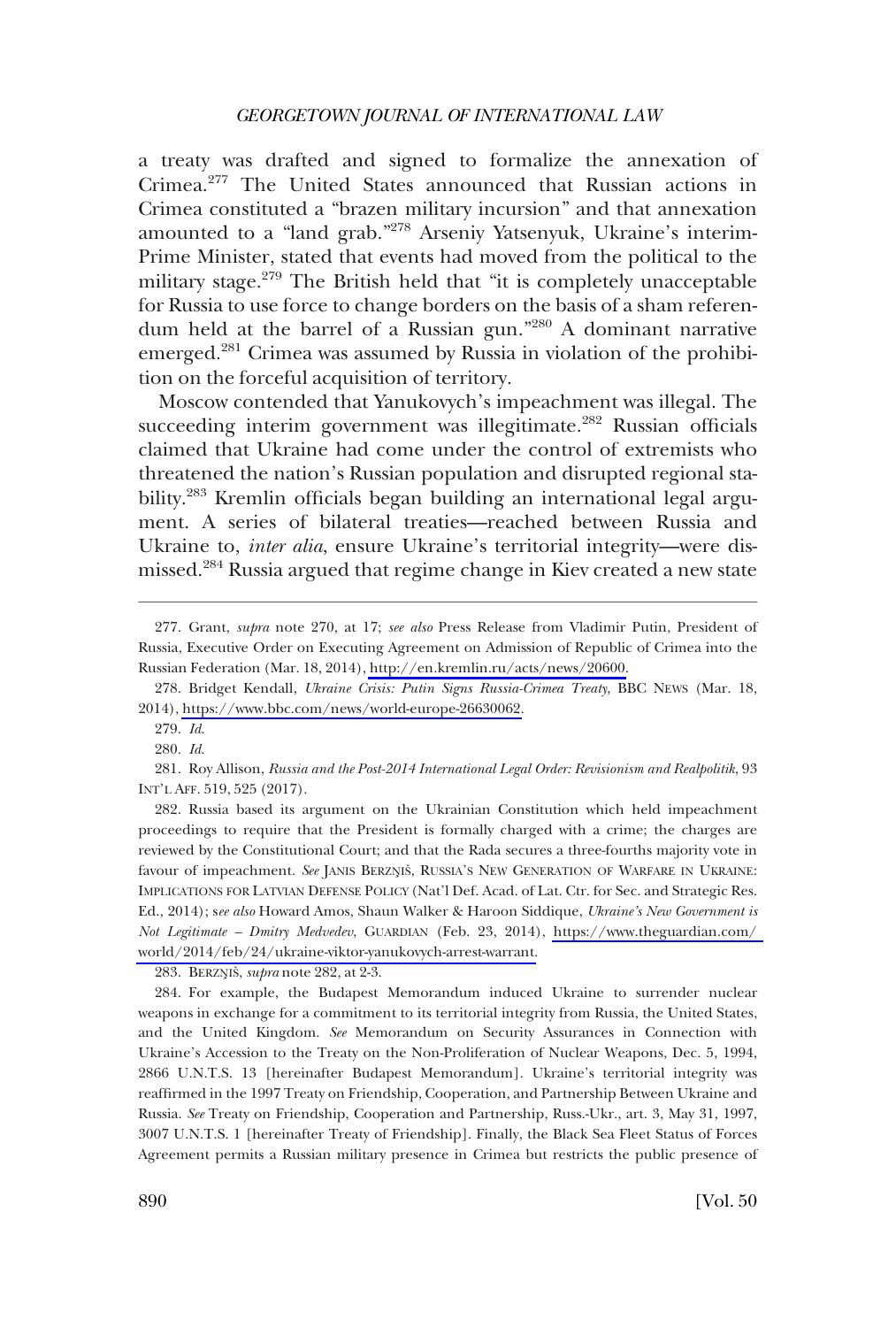with which Russia had not concluded formal agreements. Russian offcials characterized Crimean "reunifcation" as the result of two independent legal acts.285 First, following a legitimate referendum, Crimea lawfully separated from Ukraine. Then, annexation was realized through a bilateral treaty between Russia and Crimea.<sup>286</sup> Self-determination featured prominently within the Russian narrative.<sup>287</sup>

Initially, Russia denied using force.<sup>288</sup> Claims that Russian militants were operating in Crimea to bolster Aksyonov and to facilitate annexation were rejected. In the weeks preceding the referendum President Putin insisted that "no Russian troops – apart from those already stationed at the Russian Navy base in Sebastopol – were present anywhere in Crimea."289 Substantiated reports that hundreds of armed soldiers in "unmarked Russian uniforms" were positioned at military sites and government buildings throughout Crimea were dismissed.<sup>290</sup> Putin insisted that these individuals were "self-organized local forces" whose uniforms could have been "purchased at any store."291 Information spread through media reports.<sup>292</sup> In the lead-up to the referendum, these groups—the members of which were dubbed "little green men"—

285. Grant, *supra* note 270, at 68.

286. *Id*.

288. Press Conference, Vladimir Putin Answered Journalists' Questions on the Situation in Ukraine (Mar. 4, 2014), (transcript available at [http://en.kremlin.ru/events/president/news/](http://en.kremlin.ru/events/president/news/20366)  [20366\)](http://en.kremlin.ru/events/president/news/20366) [hereinafter *Putin Answered Questions on Ukraine*]; *see also* Peter M. Olson, *The Lawfulness of Russian Use of Force in Crimea*, 53 MIL. L. & L. WAR REV. 17, 20 (2014).

289. Natalia Antelava, *The Creeping Annexation of Crimea*, NEW YORKER (Mar. 4, 2014), https:// [www.newyorker.com/news/news-desk/the-creeping-annexation-of-crimea.](https://www.newyorker.com/news/news-desk/the-creeping-annexation-of-crimea)

290. Vitaly Shevchenko, *Little Green Men or Russian Invaders?*, BBC NEWS (Mar. 11, 2014), [https:/www.bbc.com /news/world-europe-26532154.](https://www.bbc.com/news/world-europe-26532154)

291. *Id*.

*See e.g*. Neil Buckley et al., *Ukraine's 'Little Green Men' Carefully Mask Their Identity*, FINANCIAL 292. TIMES (Apr. 14, 2014), [https://www.ft.com/content/05e1d8ca-c57a-11e3-a7d4-00144feabdc0.](https://www.ft.com/content/05e1d8ca-c57a-11e3-a7d4-00144feabdc0)

Russian forces while also ensuring Ukrainian sovereignty over Crimea. *See Agreement Between the Russian Federation and Ukraine on the Status and Conditions of the Russian Federation Black Sea Fleet's Stay on Ukrainian Territory*, 1 RUSS. & EURASIA DOCUMENTS ANN. 129 (1998); *see also* Grant, *supra*  note 270, at 78-80; Christian Marxsen, *The Crimea Crisis: An International Law Perspective*, 74 ZAÖRV 367, 370-371 (2014).

<sup>287.</sup> The Russia-Crimea Accession Treaty premised "reunification" on "the principle of equal rights and self-determination of peoples enshrined in the Charter of the United Nations according to which all peoples have the inalienable right to freely and without external interference determine their political status and to pursue their economic, social, and cultural development, and according to which every State has the duty to respect that right." *See* Treaty Between the Russian Federation and the Republic of Crimea on the Accession of the Republic of Crimea to the Russian Federation and on Forming New Constituent Entities within the Russian Federation, Russ.-Ukr., Mar. 18, 2014, [http://publication.pravo.gov.ru/Document/View/](http://publication.pravo.gov.ru/Document/View/0001201403180024?index=0&rangeSize=1&back=False)  [0001201403180024?index=0&rangeSize=1&back=False](http://publication.pravo.gov.ru/Document/View/0001201403180024?index=0&rangeSize=1&back=False).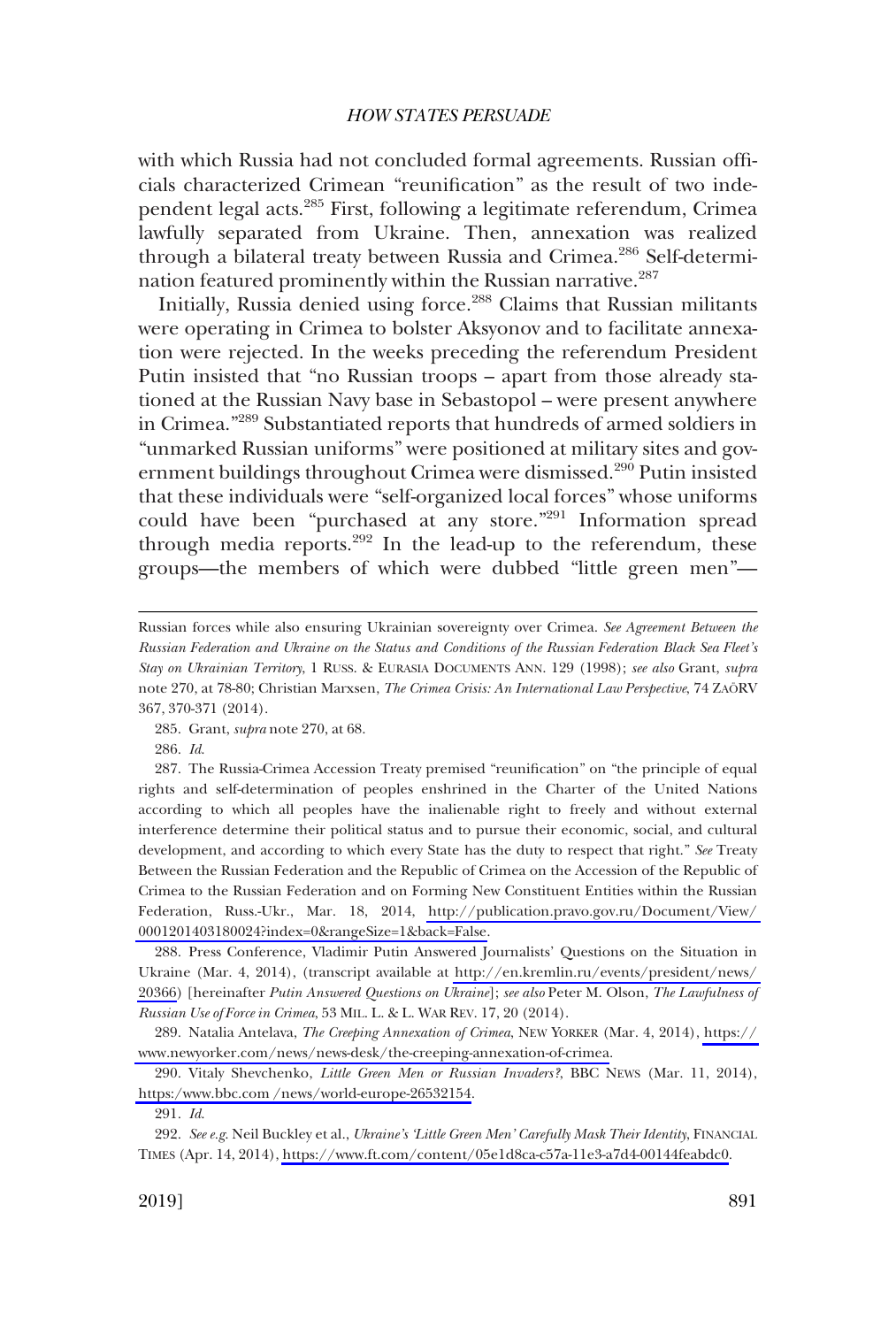began conducting military functions.<sup>293</sup> NATO and American officials insisted there was a defnitive connection between Russia and the armed groups.<sup>294</sup> President Putin denied accusations that Russia acted in violation of international law, claiming "Russia's Armed Forces never entered Crimea."295

Putin's claim proved false.<sup>296</sup> The discourse shifted from questioning whether Russia maintained a presence in Crimea to interrogating the legality of that presence. $297$  In response to mounting accusations of wrongfulness, Russia offered a series of international legal arguments concerning the use of force. Broadly, Russia asserted that: (1) the interim Ukrainian government was illegitimate. Russian forces only entered Crimea upon invitation by President Yanukovych and the local Crimean authorities. $298$  (2) Intervention was justified in response to a mounting humanitarian crisis and to ensure the human rights of Ukraine's Russian minority.<sup>299</sup> And, (3) the enduring political chaos posed a threat to Russia's Black Sea Fleet and to Russian forces stationed in Sevastopol.<sup>300</sup>

Roy Allison contends that Russia's legal appeals facilitated a "deniable intervention."301 By appealing to international law, Allison notes

295. Vladimir Putin, President of the Russian Federation, Address by President of the Russian Federation (Mar. 18, 2014), (transcript available at [http://en.kremlin.ru/events/president/](http://en.kremlin.ru/events/president/news/20603)  [news/20603\)](http://en.kremlin.ru/events/president/news/20603) [hereinafter Address 18 March].

296. Shaun Walker, *Putin Admits Russian Military Presence in Ukraine for First Time*, GUARDIAN (Dec. 17, 2015), [https://www.theguardian.com/world/2015/dec/17/vladimir-putin-admits](https://www.theguardian.com/world/2015/dec/17/vladimir-putin-admits-russian-military-presence-ukraine)[russian-military-presence-ukraine](https://www.theguardian.com/world/2015/dec/17/vladimir-putin-admits-russian-military-presence-ukraine); *see also* Bı´lkova´, *supra* note 293, at 34.

297. LAURI MÄLKSOO, RUSSIAN APPROACHES TO INTERNATIONAL LAW 191 (2015).

298. Olson, *Lawfulness of Russian Force*, *supra* note 288, at 18, 30-33; *see also* U.N. SCOR, 69th Sess., 7125th mtg. at 3-4, U.N. Doc. S/PV.7125 (Mar. 3, 2014) [hereinafter, UNSC 7125th Meeting]; *Putin Answered Questions on Ukraine*, *supra* note 288; Roy Allison, *Russian 'Deniable' Intervention in Ukraine: How and Why Russia Broke The Rules*, 90 INT. AFF. 1255, 1264 (2014).

299. Allison, *supra* note 298, at 1262; *see also* UNSC 7125th Meeting, *supra* note 298, at 3; Olson, *Lawfulness of Russian Force*, *supra* note 288, at 34-35.

*See Putin Answered Questions on Ukraine*, *supra* note 288; *Vladimir Putin submitted appeal to the*  300. *Federation Council* (Mar. 1, 2014), PRESIDENT OF RUSS., [http://en.kremlin.ru/events/president/](http://en.kremlin.ru/events/president/news/20353)  [news/20353](http://en.kremlin.ru/events/president/news/20353); *see also* Olson, *supra* note 288, at 33-34; Allison, *supra* note 298, at 1263.

301. Allison, *supra* note 298, at 1259.

<sup>293.</sup> Veronika Bílková, The Use of Force by the Russian Federation in Crimea, 75 HEIDELBERG J. INT'L L. 27, 34-35 (2015).

*See* Arron Merat & Hayley Dixon, *Ukraine Crisis as it Happened: US Puts Military Cooperation*  294. *with Russia on Hold*, TELEGRAPH (Mar. 4, 2014), [https://www.telegraph.co.uk/news/worldnews/](https://www.telegraph.co.uk/news/worldnews/europe/ukraine/10672417/Ukraine-crisis-as-it-happened-US-puts-military-cooperation-with-Russia-on-hold.html)  [europe/ukraine/10672417/Ukraine-crisis-as-it-happened-US-puts-military-cooperation-with-Russia](https://www.telegraph.co.uk/news/worldnews/europe/ukraine/10672417/Ukraine-crisis-as-it-happened-US-puts-military-cooperation-with-Russia-on-hold.html)[on-hold.html.](https://www.telegraph.co.uk/news/worldnews/europe/ukraine/10672417/Ukraine-crisis-as-it-happened-US-puts-military-cooperation-with-Russia-on-hold.html); *see also NATO Commander: We need to Be Ready for Little Green Men*, VOA NEWS (Aug. 17, 2014), [https://www.voanews.com/a/nato-commander-says-alliance-needs-to-be-ready-for-new-type](https://www.voanews.com/a/nato-commander-says-alliance-needs-to-be-ready-for-new-type-of-warfare/2416614.html)[of-warfare/2416614.html.](https://www.voanews.com/a/nato-commander-says-alliance-needs-to-be-ready-for-new-type-of-warfare/2416614.html)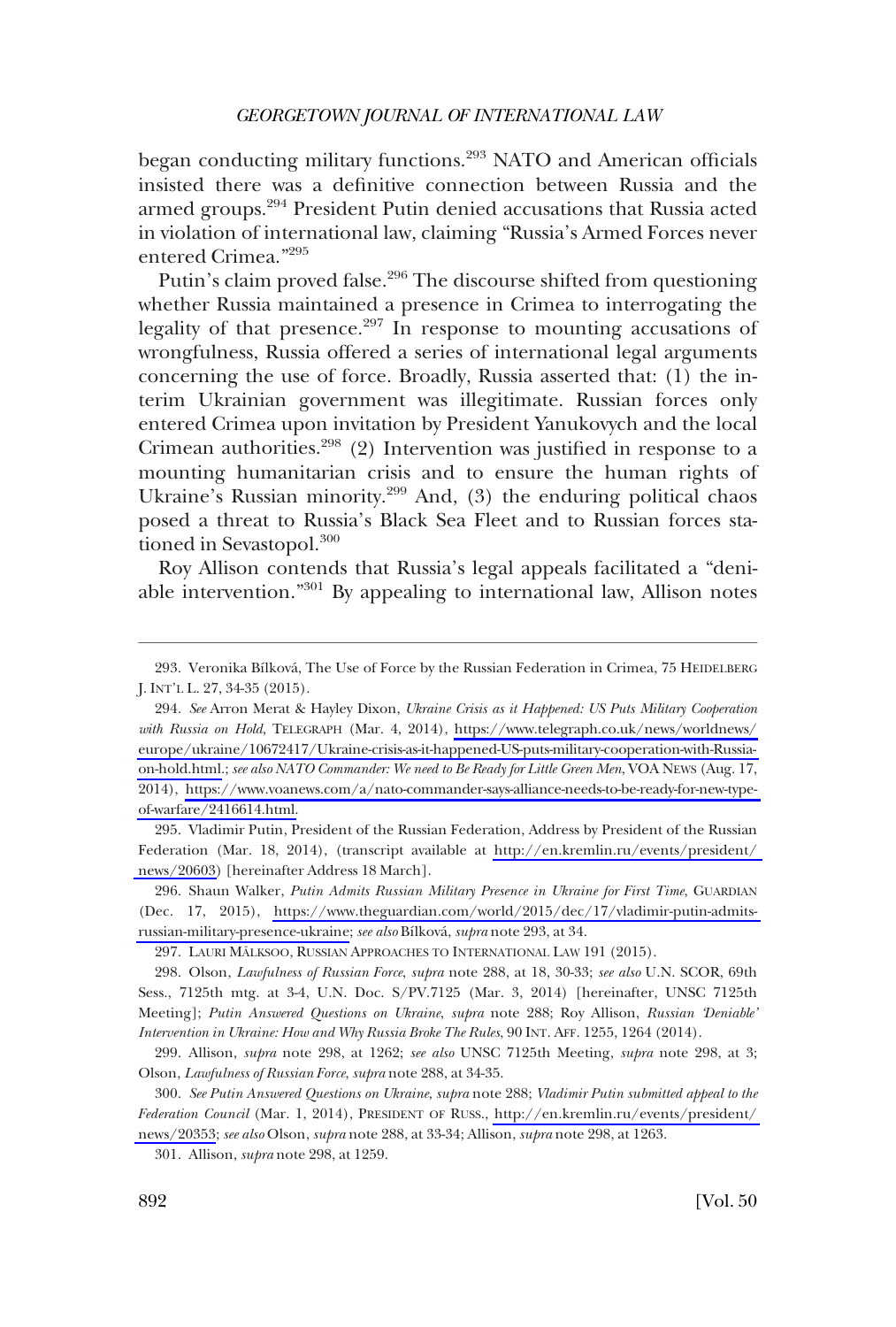that Russia blurred "the legal and illegal, to create justifcatory smokescreens, in part by exploiting some areas of uncertainty in international law, while making "unfounded assertions of facts."302 The contours of Russia's legal appeals are now well-known. They have been dismissed and deconstructed by an array of international lawyers.<sup>303</sup> Samantha Power, the U.S. Ambassador to the U.N. quipped that Moscow "had just become the rapid response arm of the Office of the High Commissioner for Human Rights" and that the legal assertions presented by the Russian Federation "are without basis in reality."<sup>304</sup> The British Ambassador told the Security Council that Russian claims were "fabricated to justify Russian military action."305 Also, however, the series of legal arguments presented by Russia illuminate how legal discourse moves beyond assessments of validity. These arguments illustrate how a non-compliant state employs factual persuasion to present events that ft within international legal frameworks that serve to persuade audiences about the acceptableness of a military action.

## 1. The Identifcation of a Common Lifeworld

Russia formulated a shared and relatable context in the weeks preceding the formal annexation of Crimea. A lifeworld was identifed. This was grounded in a historical narrative. Russian offcials drew upon the notion of national identity as they accentuated Russia's deep connection to Crimea. In a widely broadcast speech, President Putin announced that "in people's hearts and minds, Crimea has always been an inseparable part of Russia."306 Putin presented a historical account. Following the Bolshevik Revolution, large parts of Russia's south were added to Ukraine.<sup>307</sup> This occurred, Putin claimed, without "consideration for the ethnic make-up of the population."308 In 1954, Nikita Khrushchev transferred Crimea and Sevastopol to Ukraine. The Communist Party, Putin continued, violated constitutional norms.

<sup>302.</sup> *Id*.

<sup>303.</sup> *See, e.g*., THOMAS D. GRANT, AGGRESSION AGAINST UKRAINE: TERRITORY, RESPONSIBILITY, AND INTERNATIONAL LAW (2015); *see also* Olson, *supra* note 288; Allison, *Russian Deniable Intervention*, *supra* note 298; Allison, *supra* note 281.

UNSC 7125th Meeting, *supra* note 298, at 4; *see also* Nick O'Malley, *War of Words at UN Over*  304. *Russia's Crimea Move*, SYDNEY MORNING HERALD (Mar. 4, 2014), [https://www.smh.com.au/world/](https://www.smh.com.au/world/war-of-words-at-un-over-russias-crimea-move-20140304-hvg0c.html)  [war-of-words-at-un-over-russias-crimea-move-20140304-hvg0c.html.](https://www.smh.com.au/world/war-of-words-at-un-over-russias-crimea-move-20140304-hvg0c.html)

<sup>305.</sup> UNSC 7125<sup>th</sup> Meeting, *supra* note 298, at 7; *see also Allison, supra* note 298, at 1262.

<sup>306.</sup> Address 18 March, *supra* note 295; *see also* Geiß, *supra* note 272, at 438.

<sup>307.</sup> Address 18 March, *supra* note 295.

<sup>308.</sup> *Id*.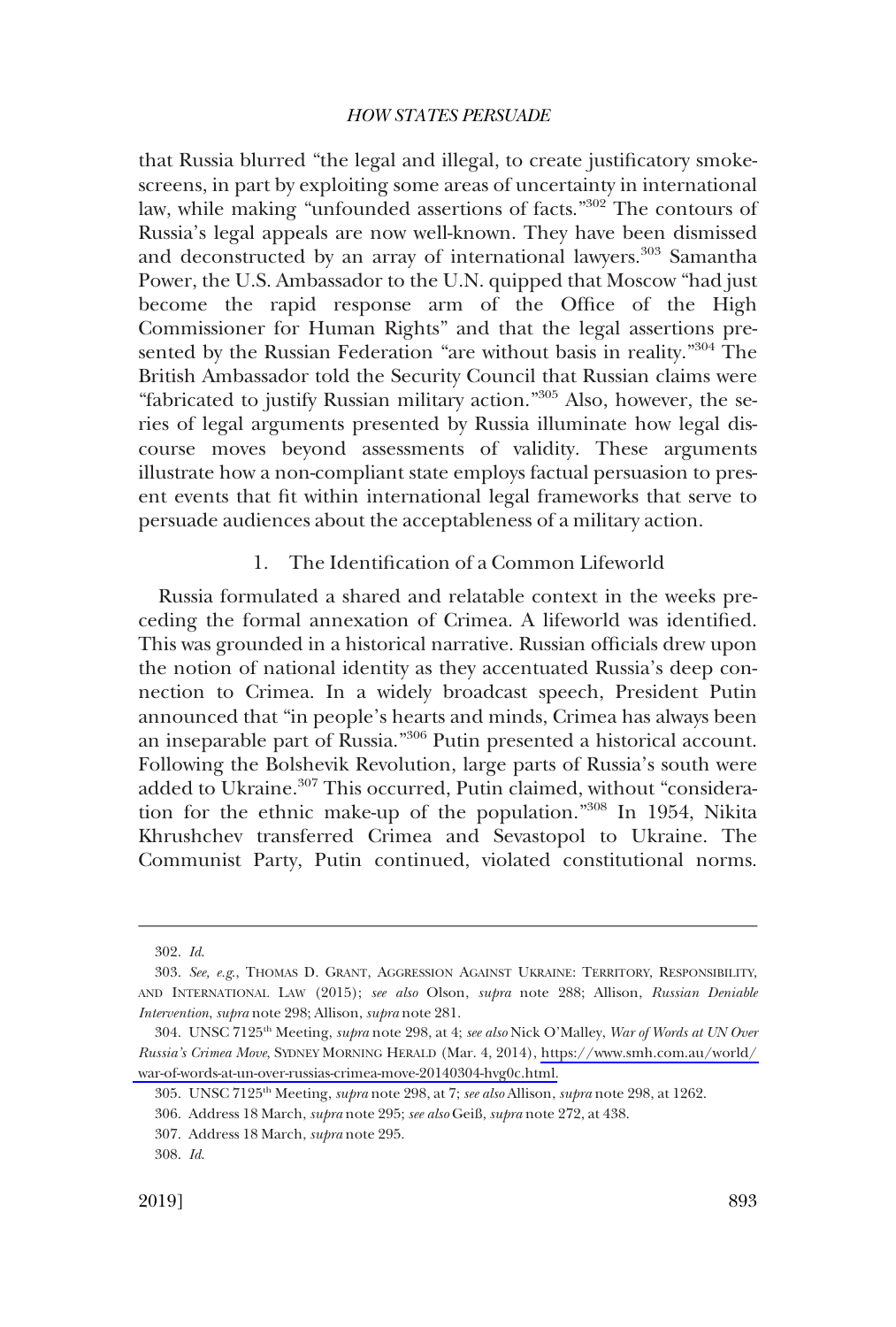Naturally, "in a totalitarian state nobody bothered to ask the citizens of Crimea and Sevastopol."<sup>309</sup>

Following annexation, the Russian Ambassador to the UN, Vitaly Churkin, furthered this narrative. Events in Crimea were said to have "restored historical justice."310 Ambassador Churkin told the General Assembly:

historical justice has triumphed. For ages, Crimea has been an integral part of our country, we share history, culture, and the main thing, people. And only the voluntaristic decisions by the U.S.S.R. leaders in 1954, which transferred Crimea and Sevastopol to the Ukrainian Republic, although within one state, has distorted this natural state of affairs.<sup>311</sup>

The historical connection between Russia and Crimea, the conveyed sense of national identity, targeted domestic audiences. It appealed to ethnic Russian populations in the neighboring, former Soviet states. This established a foundation upon which a lifeworld would further be described. Allison explains that this coupled a domestically-targeted, ethno-territorial evocation of the past with a statement of strategic intent.<sup>312</sup> Restoration of a historical injustice was presented as both a security necessity and an expression of self-determination. Sevastopol was described as "a fortress that serves as the birthplace of Russia's Black Sea Fleet."<sup>313</sup> Crimea was presented as a symbol of military glory and strategic necessity.314 Russia possessed a historical duty, Ambassador Churkin told the Security Council, to guarantee regional stability and protect the ethnic population in the "near abroad."<sup>315</sup>

Russia insisted that it was compelled to intervene. Appeals to the lifeworld expanded outwardly. Addressing regional and international

<sup>309.</sup> *Id*.

<sup>310.</sup> See Erika Leonaite & Dainius Žalimas, *The Annexation of Crimea and Attempts to Justify It in the Context of International Law*, 14 J. LITH. ANN. STRAT. REV. 11, 49 (2016).

U.N. GAOR, 68th Sess., 80th plen. mtg. at 3, U.N. Doc A/68/PV.80 (Mar. 27, 2014), [http://](http://www.russia.org.cn/en/news/speech-by-russia-s-permanent-representative-to-the-united-nations-vitaly-churkin-at-the-session-of-the-un-general-assembly-new-york-27-march-2014/)  311. [www.russia.org.cn/en/news/speech-by-russia-s-permanent-representative-to-the-united-nations-vitaly](http://www.russia.org.cn/en/news/speech-by-russia-s-permanent-representative-to-the-united-nations-vitaly-churkin-at-the-session-of-the-un-general-assembly-new-york-27-march-2014/)[churkin-at-the-session-of-the-un-general-assembly-new-york-27-march-2014/.](http://www.russia.org.cn/en/news/speech-by-russia-s-permanent-representative-to-the-united-nations-vitaly-churkin-at-the-session-of-the-un-general-assembly-new-york-27-march-2014/) [hereinafter UNGA 80th Meeting].

<sup>312.</sup> This recalled the lost territories of "Novorossiya" which, in the 1920s were transferred from the Soviet Government to the Ukrainian Social Soviet Republic. *See* Allison, *supra* note 298, at 1266, 1282.

<sup>313.</sup> Address 18 March, *supra* note 295.

<sup>314.</sup> *Id*.

<sup>315.</sup> *See* Christopher J. Borgen, *Law, Rhetoric, Strategy: Russia and Self-Determination Before and After Crimea*, 91 INT'L L. STUD. 216, 274 (2015).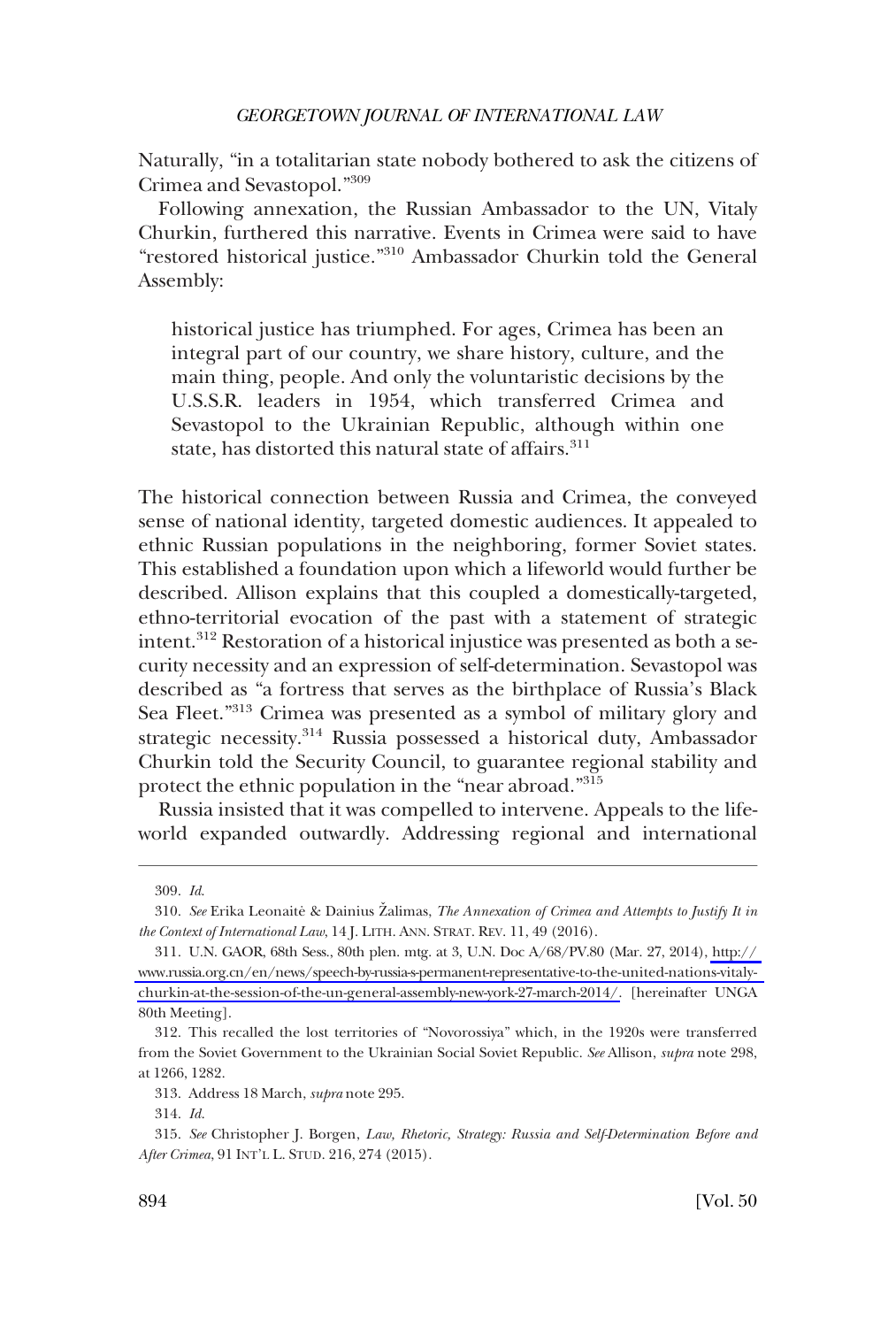audiences, Russia told of universal values. Within, liberal norms were displaced by fascist tendencies and Ukraine descended into anarchy. President Putin framed events as a violent *coup d'état*. Those who perpetrated the events in Kiev, Putin declared, "were preparing yet another government takeover; they wanted to seize power and would stop short of nothing. They resorted to terror, murder and riots. Nationalists, neo-Nazis, Russophobes and anti-Semites executed this coup."316 Russian offcials documented alleged human rights violations and disseminated reports depicting post-revolution Ukraine as lawless.<sup>317</sup> This facilitated subsequent legal assertions that evoked the sentiment of the responsibility to protect, claimed that intervention followed invitation, and asserted the right of states to protect nationals abroad.318 Invocations of a lifeworld—exhibiting an illiberal decline, marked by escalating violence and the persecution of a vulnerable ethnic group—contextualized Russia's substantive legal arguments.

Russia professed that intervention was required to realize legitimate legal aims, to provide protection, and to ensure preservation of the threatened liberal norms. Legal arguments favoring self-determination were compromised by an anarchic society. Russian insistence that annexation was a legitimate expression "of the people of Crimea" was built upon the identifed lifeworld. Russia held that:

Following the unlawful and violent coup in Ukraine the possibility to exercise the right to self-determination within the Ukrainian state was eliminated. There was a spate of killings, mass violence, abductions, attacks on journalists and human rights activists, politically motivated imprisonments, egregious incidents with racist motives (including anti-Russian and anti-Semite), committed upon instructions or with the tacit approval of the Kyiv authorities. Moreover, a group of people supposedly controlled by the illegal authorities of Kyiv attempted to overthrow the legal government of Crimea. The authorities in Kyiv do not represent the Ukrainian people as a whole, especially the population of Crimea; they do not exercise effective control over the territory and do not maintain law and order.<sup>319</sup>

<sup>316.</sup> Address 18 March, *supra* note 295.

*See* Ministry of Foreign Affairs of the Russian Federation, White *Book on Violations of*  317. *Human Rights and the Rule of Law in Ukraine* (Oct. 9, 2014), [https://www.voltairenet.org/IMG/](https://www.voltairenet.org/IMG/pdf/White_Book_Voltaire_Network_-2.pdf)  [pdf/White\\_Book\\_Voltaire\\_Network\\_-2.pdf.](https://www.voltairenet.org/IMG/pdf/White_Book_Voltaire_Network_-2.pdf)

<sup>318.</sup> *See* U.N. SCOR, 69th Sess., 7124th mtg. at 5, U.N. Doc. S/PV/7124 (Mar. 1, 2014).

<sup>319.</sup> The Russian legal justifcation then pivoted to the issue of succession and selfdetermination, noting: "Under these circumstances on 17 March 2014, the Verkhovna Rada of the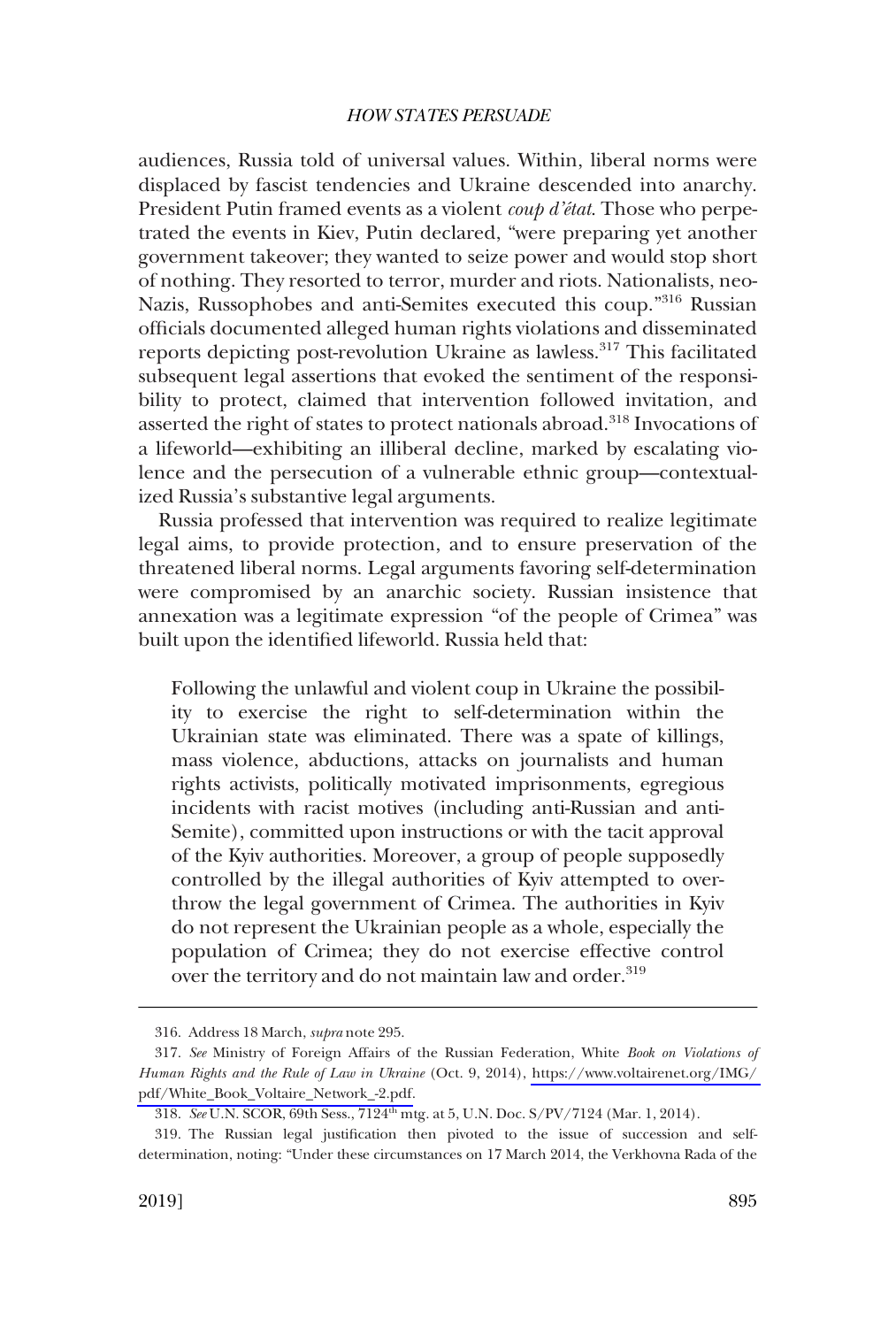When Yanukovych was deposed and Crimea voted to secede, Russia faced mounting condemnation. This told of foreign interference, unlawful annexation, and the use of force in contradiction of the most fundamental international norms.<sup>320</sup> In response, Russia developed a legal narrative. Substantive legal engagements were premised upon the identifed lifeworld. This exhibited shared ideals and relatable fears. Persuasive endeavors and the subsequent development of contrarian legal arguments were built upon this context and would facilitate Russian insistence that its actions were refective of a general commitment to international law.

## 2. Establishing the State as a General Norm-Acceptor

Expressions of legal fdelity featured throughout the Russian discourse that accompanied events in Crimea. Russian actions—the deployment of armed forces to facilitate annexation—were presented as both consistent with and in furtherance of international law. Prior to acknowledging that Russian forces were operating in Crimea, President Putin offered preemptive legal arguments. These insisted that Russian involvement in Crimea would either constitute a "humanitarian intervention" or an "intervention by invitation."321 In forwarding these arguments, Russian offcials accentuated their *general* commitment to international law. President Putin declared:

We proceed from the conviction that we always act legitimately. I have personally always been an advocate of acting in compliance with international law. I would like to stress yet again that if we do make the decision, if I do decide to use the Armed Forces, this will be a legitimate decision in full compliance with both general norms of international law, since we have the appeal of the legitimate President, and with our commitments. . .<sup>322</sup>

Republic of Crimea, guided by the results of the referendum held on 16 March, decided to proclaim the independence of Crimea (the Republic of Crimea). On 18 March the Republic concluded a treaty with Russia and was included in its territory." *See* Posol'stvo Rossii V Kndr Pravovyye obosnovaniya pozitsii Rossii po Krymu i Ukraine [Legal Justifcation of the Position of the Russian Federation in Respect of Ukraine and Crimea] (Oct. 27, 2014), [http://www.rusembdprk.](http://www.rusembdprk.ru/ru/press-relizy/155-pravovye-obosnovaniya-pozitsii-rossii-po-krymu-i-ukraine)  [ru/ru/press-relizy/155-pravovye-obosnovaniya-pozitsii-rossii-po-krymu-i-ukraine](http://www.rusembdprk.ru/ru/press-relizy/155-pravovye-obosnovaniya-pozitsii-rossii-po-krymu-i-ukraine) (Rus.) [hereinafter Russian Federation]. Oleksandr Zadorozhnii, *To Justify Against All Odds: The Annexation of Crimea in 2014 and the Russian Legal Scholarship*, POLISH Y.B. INT'L L. 139, 157 (2015) (citing Russian Federation, *supra*).

<sup>320.</sup> *See generally* UNGA 80th Meeting, *supra* note 311.

<sup>321.</sup> Oleksandr Merezhko, *Crimea's Annexation by Russia—Contradictions of the New Russian Doctrine of International Law*, 75 ZAÖRV 167, 189-192 (2015).

<sup>322.</sup> *Putin Answered Questions on Ukraine*, *supra* note 288.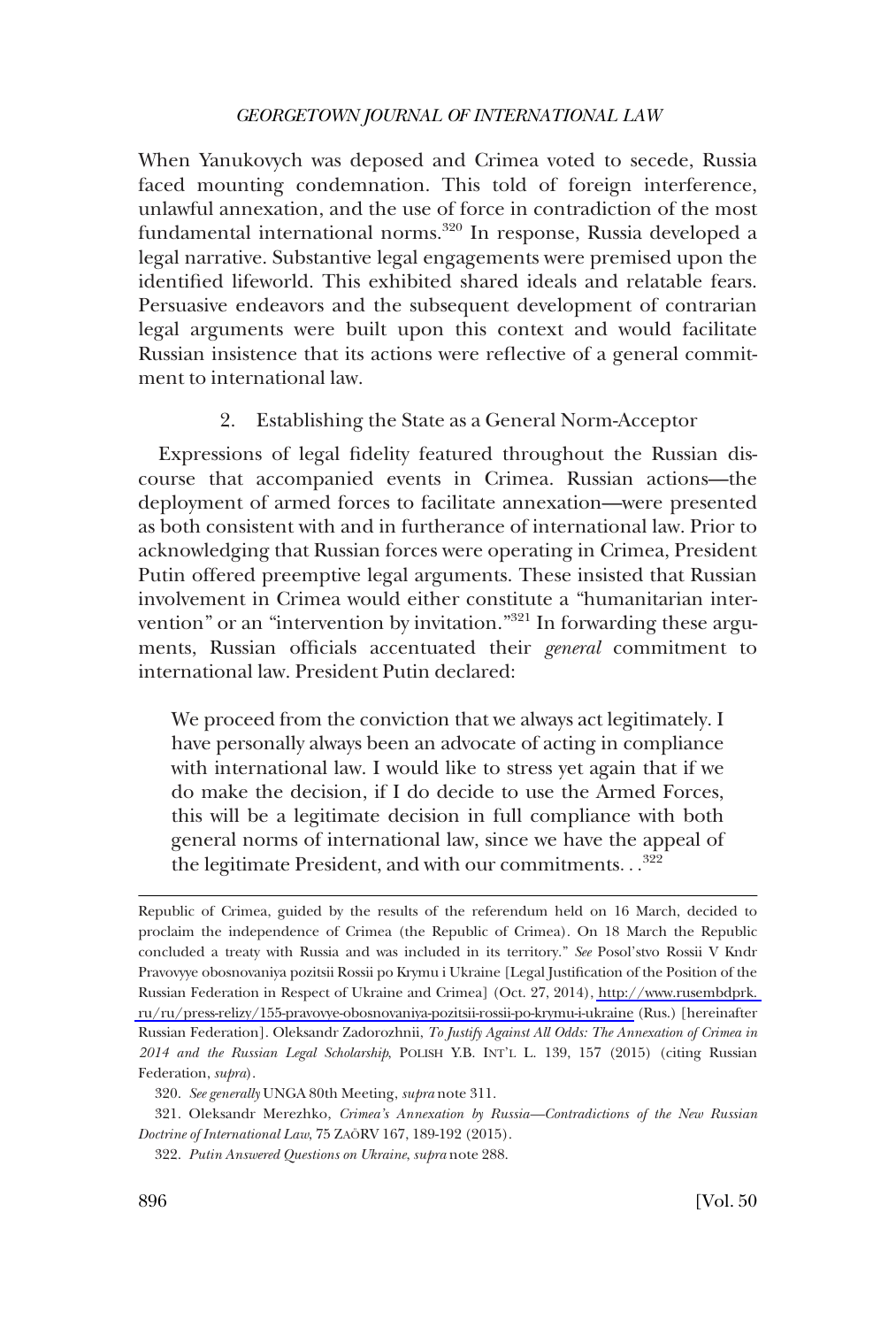Substantive legal arguments were coupled with general expressions of international legal alacrity. Attempts by Russian officials to persuade varied audiences drew upon international law's rhetorical centrality in the foreign policies and strategy documents of the post-Soviet era.<sup>323</sup> Since the mid-1980s, international law had been afforded a prominent position in the reformist discourse that marked *perestroika*. 324 Under the banner *more international law*, Mikhail Gorbachev recognized that expressions of legal devotion facilitated the transition from autocracy.325 The pivot toward international law was refected in the Constitution of the Russian Federation. Article 15 dictates that "the universally-recognized norms of international law and international treaties and agreements of the Russian Federation shall be a component part of its legal system."326

The centrality of Russia's formal commitment to international law was offered in defense of Russian actions in Crimea. These purported efforts—intervention by invitation, for humanitarian purposes, or to facilitate self-determination—were not merely consistent with legal dictate.327 They were in defense of legal norms, disregarded by Ukrainian actors and their western enablers. Speaking in Sochi, President Putin announced that the international system had become "seriously weakened, fragmented and deformed."<sup>328</sup> International relations, Putin continued, "must be based on international law, which itself should rest on moral principles such as justice, equality and truth."329 Russia recalled its enduring commitment to law to impress that contemporary actions aligned with traditional commitments. This, Putin suggested, positioned Russia to become a world leader in "asserting the norms of international law."330

<sup>323.</sup> MÄLKSOO, *supra* note 297 at 1, 150; *see also* MINISTRY OF FOREIGN AFFAIRS OF THE RUSSIAN FEDERATION, THE CONCEPT OF THE FOREIGN POLICY OF THE RUSSIAN FEDERATION (Feb. 18, 2013) [http://www.mid.ru/en/foreign\\_policy/offcial\\_documents/-/asset\\_publisher/CptICkB6BZ29/](http://www.mid.ru/en/foreign_policy/official_documents/-/asset_publisher/CptICkB6BZ29/content/id/122186)  [content/id/122186;](http://www.mid.ru/en/foreign_policy/official_documents/-/asset_publisher/CptICkB6BZ29/content/id/122186) Russian Federation Presidential Edict No. 683, *Russian National Security Strategy* (Dec. 2015), [http://www.ieee.es/Galerias/fchero/OtrasPublicaciones/Internacional/](http://www.ieee.es/Galerias/fichero/OtrasPublicaciones/Internacional/2016/Russian-National-Security-Strategy-31Dec2015.pdf)  [2016/Russian-National-Security-Strategy-31Dec2015.pdf.](http://www.ieee.es/Galerias/fichero/OtrasPublicaciones/Internacional/2016/Russian-National-Security-Strategy-31Dec2015.pdf)

<sup>324.</sup> MA¨LKSOO, *supra* note 297, at 154; *see generally* John Quigley, *Perestroika and International Law*, 82 AM. J. INT'L. L. 788 (1988).

<sup>325.</sup> MÄLKSOO, *supra* note 297, at 154.

<sup>326.</sup> KONSTITUTSIIA ROSSIISKOI FEDERATSII [Konst. RF] [Constitution] art. 15(4) (Russ.)

<sup>327.</sup> Allison, *supra* note 298, at 1258.

<sup>328.</sup> Vladimir Putin, President, Russian Federation, Address at the Meeting of the Valdai International Discussion Club (Oct. 24, 2014), [http://en.kremlin.ru/events/president/news/](http://en.kremlin.ru/events/president/news/46860) [46860.](http://en.kremlin.ru/events/president/news/46860)

<sup>329.</sup> *Id*.

<sup>330.</sup> *Id*.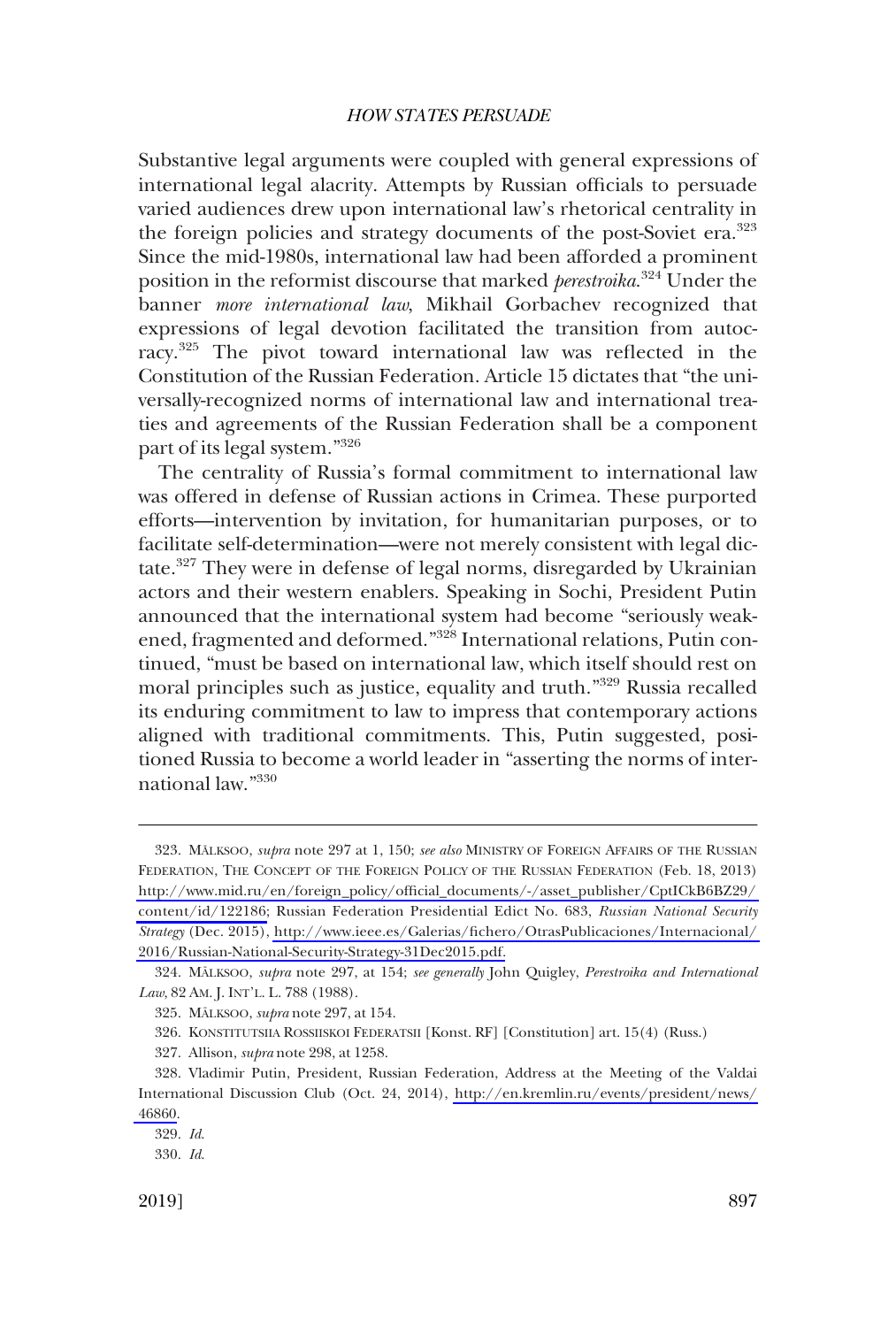A general milieu of legal reverence preceded Russian claims that its actions in Crimea were not an unlawful use of force. On March 3, 2014, Russia convened a meeting of the Security Council. Ambassador Churkin announced that President Yanukovych had formally requested Russia to "use the armed forces of the Russian Federation to establish legitimacy, peace, law and order, and stability in defense of the people of Ukraine."331 Explicitly rejecting allegations of aggression, Churkin told the Security Council that the events in Ukraine must be redressed "in accordance with international obligations, including most importantly those related to international humanitarian law, in defense of human rights and the rights of national minorities."<sup>332</sup>

On the eve of the referendum, Ukraine's interim-Prime Minister travelled to New York. Yatsenyuk told the Security Council that Russian actions violated Article 2(4) of the UN Charter and asked the Russian Federation whether it sought war.<sup>333</sup> Churkin replied that Russia did not view events in Ukraine as an armed confict but as a means of ensuring "the fundamental norms of international law."334 Russia endorsed the scheduled referendum as an expression of equal rights. This, the Russian Ambassador insisted, was an extraordinary measure that was refective of Russia's general commitment to territorial integrity and the requirements of self-determination.<sup>335</sup>

## 3. Demonstrating the Authority to Interpret

The Russian narrative advanced controversial legal claims. Arguments that intervention followed invitation, was motivated by humanitarianism, or that secession constituted a legitimate expression of self-determination were factually contentious and relied upon uncertain legal assumptions. Russian officials paired contrarian legal interpretations with expressions or displays of competence. The role of legal experts was accentuated. Appeals to expertise are emblematic of the persuasive process. They provide a means for the state to bolster its claim to interpretative authority.

When Russian officials began building legal arguments justifying intervention, observers recalled the series of agreements that Russia and Ukraine concluded during the 1990s.<sup>336</sup> A Russian incursion would

<sup>331.</sup> UNSC 7125th Meeting, *supra* note 298, at 3-4.

<sup>332.</sup> *Id*. at 3.

<sup>333.</sup> U.N. SCOR, 69th Sess., 7134th mtg. at 3-4, U.N. Doc. S/PV.7134 (Mar. 13, 2014).

<sup>334.</sup> *Id*. at 14.

<sup>335.</sup> U.N. SCOR, 69th Sess., 7138th mtg. at 2, U.N. Doc. S/PV/7138 (Mar. 15, 2014).

<sup>336.</sup> Merezhko, *supra* note 321, at 168-69.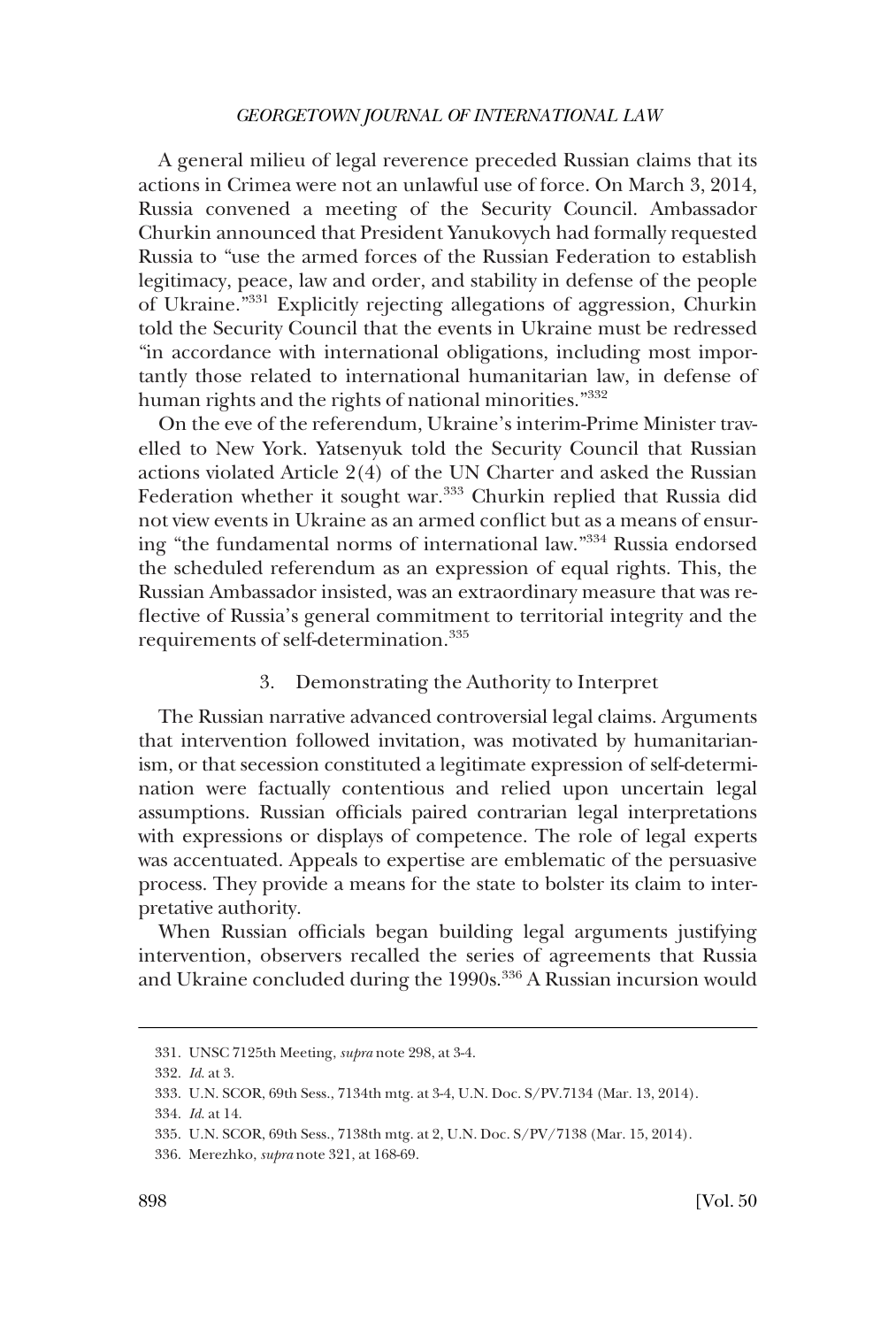breach the resulting territorial assurances.<sup>337</sup> Facing such questions, President Putin supplemented an inventive legal argument with an appeal to expertise. Asked whether Russian military involvement would violate the Budapest Memorandum, Putin responded:

In such a case it is hard not to agree with some of our experts who say that a new state is now emerging on this territory. This is just like what happened when the Russian Empire collapsed after the 1917 revolution and a new state emerged. And this would be a new state with which we have signed no binding agreements.<sup>338</sup>

Putin's rejoinder drew upon Soviet-era legal scholarship. Leading international lawyers from the U.S.S.R. had developed a counterintuitive argument regarding revolution's infuence on statehood.339 Putin recalled how legal experts coalesced around the notion that the Bolshevik revolution heralded "a new subject of international law."340 The absence of continuity, severed by revolutionary transformation, implied that the emergent state was not subject to agreements formed under the former (deposed) government.

Russia often invokes the expertise of its international lawyers. Foreign policy decisions are supported through consensus legal pronouncements. These commonly adhere to the state's position.<sup>341</sup> This process of reliance and adherence was exemplifed during Russia's opposition to the U.S.-led invasion of Iraq. A symposium, convened at St. Petersburg State University, featured a meeting between President Putin, President Chirac of France, and German Chancellor Schröder. The heads of state met with leading members of the Russian legal academy. Putin told the gathering: "Now as never before it is important to rely on the opinion of the expert community – lawyers, political scientists, specialists in different felds of international relations. . .We, of

<sup>337.</sup> *See* Budapest Memorandum, *supra* note 284, para. 1; *see also* Treaty of Friendship, *supra*  note 284, art. 3.

<sup>338.</sup> *Putin Answered Questions on Ukraine*, *supra* note 288; *see also* Merezhko, *supra* note 321.

<sup>339.</sup> Merezhko, *supra* note 321.

<sup>340.</sup> Soviet lawyers had claimed that the absence of continuity between the Russian Empire and Soviet Russia meant that the emergent Soviet Government was not responsible for the debts assumed by the Empire. *See id*.

<sup>341.</sup> *See* ANTHEA ROBERTS, COMPARATIVE INTERNATIONAL LAW: CRIMEA AND THE SOUTH CHINA SEA: CONNECTIONS AND DISCONNECTS AMONG CHINESE, RUSSIAN, AND WESTERN INTERNATIONAL LAWYERS 111, 128 (Anthea Roberts et al. eds., 2018); *see also* Maria Issaeva, *The Case of Crimea in the Light of International Law: Its Nature and Implications*, 3 RUSS. L.J. 158 (2015).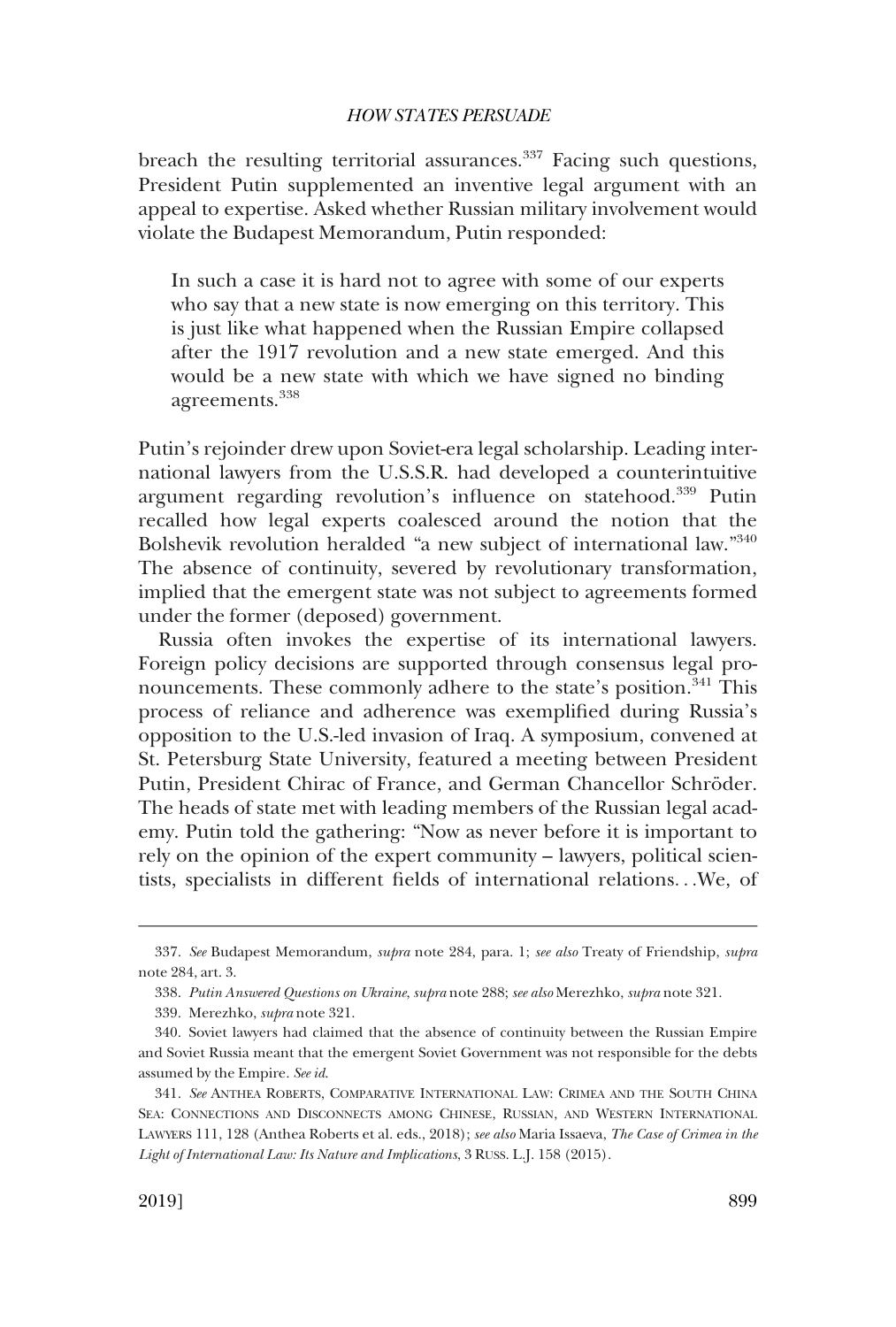course, will impatiently wait for the results of your works, fresh ideas, suggestions."<sup>342</sup>

As events in Crimea transpired, a series of professional documents were offered to support Russia's legal arguments. Purportedly independent, these supplementary avowals sought to accentuate the speaker's interpretative authority and, by association, the endorsed argument's validity. The Russian Association of International Law circulated a detailed letter.<sup>343</sup> This was addressed to the worldwide community of international lawyers and signed by Anatoly Kapustin, perhaps Russia's foremost international legal expert.<sup>344</sup> The letter refuted allegations that Russian actions in Crimea breached international law. It sought to clarify "the basic facts, history and legal foundations" of the Russian incursion.<sup>345</sup> It offered an account that closely aligned with official state discourse.346 In turn, this would be cited in support of Russia's varied legal positions.<sup>347</sup> Elsewhere, Russian officials relied upon the "White Book on violations of human rights and the rule of law in Ukraine."348 This was published by the Ministry of Foreign Affairs and, at least outwardly, shared stylistic similarities with the U.S. State Department's Country Reports on Human Rights Practices. Published in English, these Russian documents sought to establish, endorse, and persuade. They advanced particular legal arguments while associating authoritativeness and professional competence with what were widelyreceived as contentious interpretative appeals.

## 4. Instilling the Standard of the Acceptable Legal Argument

Russia's actions in Ukraine were certain to evoke a legal response. When Russian military forces became active in Crimea, when annexation was formalized, offcials in Moscow were accused of violating a foundational tenet of the international legal order. The pervasive

<sup>342.</sup> MA¨LKSOO, *supra* note 297, at 83-84.

<sup>343.</sup> Circular Letter from Professor Anatoly Y. Kapustin, President, Russian Ass'n of Int'l Law, to the Exec. Council of the Int'l Law Ass'n (June 2014), [http://www.ilarb.ru/html/news/2014/](http://www.ilarb.ru/html/news/2014/5062014.pdf)  [5062014.pdf.](http://www.ilarb.ru/html/news/2014/5062014.pdf)

<sup>344.</sup> Leonaite<sup>s</sup> & Žalimas, *supra* note 310, at 37-38.

<sup>345.</sup> Circular letter from Professor Anatoly Y. Kapustin, President, Russian Ass'n of Int'l Law, to the Exec. Council of the Int'l Law Ass'n, *supra* note 343.

<sup>346.</sup> This largely focused on the threat to the ethnically-Russian population in the Eastern and Southern regions of Ukraine, the grounds justifying humanitarian intervention, and the case for self-determination. See *id*.

<sup>347.</sup> See, Borgen Law, Rhetoric and Strategy, *supra* note 315, at 239.

<sup>348.</sup> Ministry of Foreign Affairs of the Russian Federation, *supra* note 317; *see also*, Zadorozhnii, *supra* note 319, at 141-42.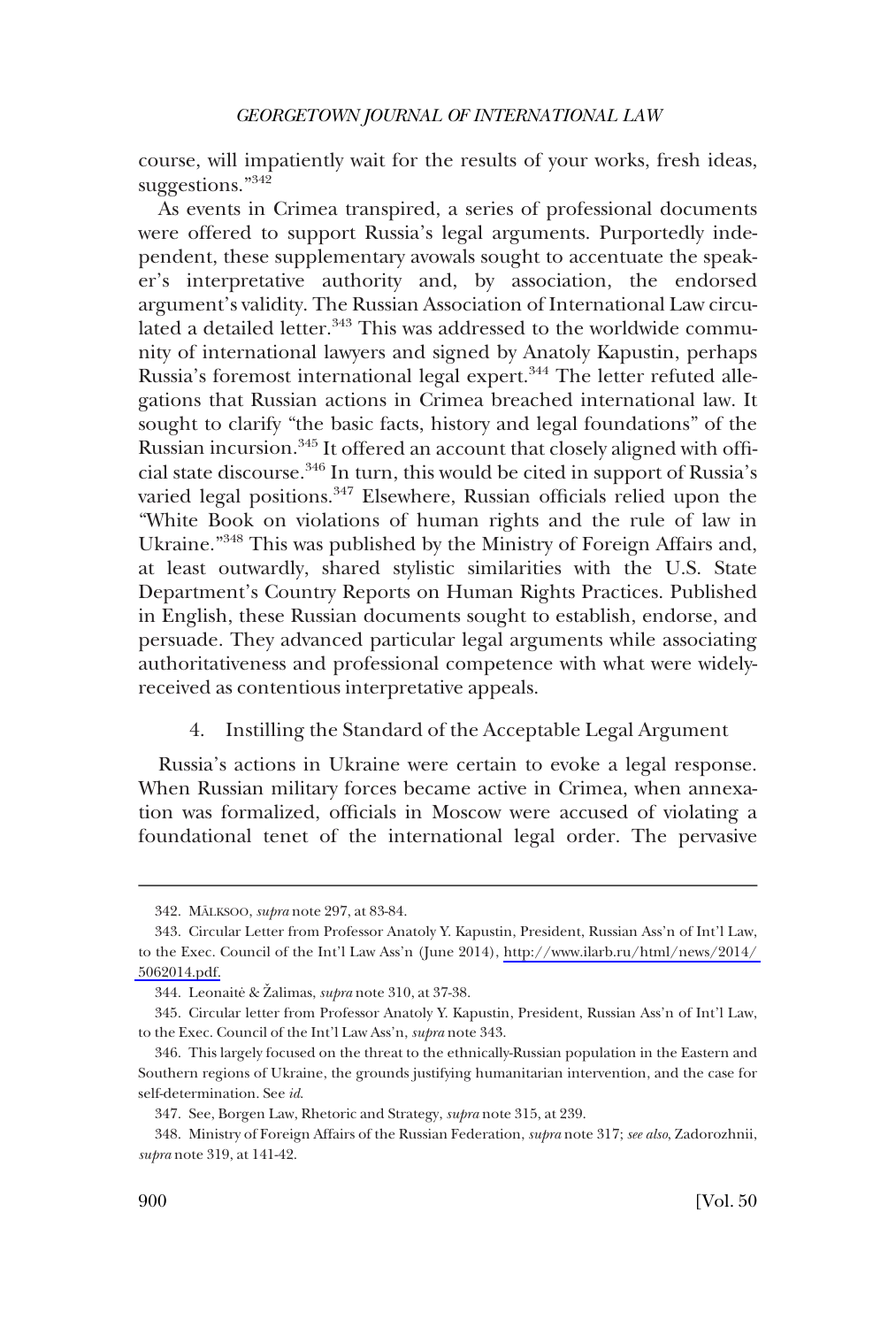assumption that Russia employed force to acquire territory fueled condemnation.349 In reply, the legal narrative that Russia presented was unlikely to sway a plurality of non-Russian international lawyers. It would not dislodge the consensus western belief that Russia had acted unlawfully.350 However, as Christian Marxsen acknowledged, "since Russia is powerful enough to pursue its interests anyway, it does not need an ultimately convincing legal justifcation. A justifcation that is at least not totally absurd, but somehow arguable, is already good enough for making a case in the international political sphere."351

Russia's legal contentions—while straining credibility—targeted diverse (often non-legal) audiences.<sup>352</sup> Inherent in Russian claims were efforts to impose or expand evaluative legal standards. Broad understandings of the use of force and aggression were advanced, thus lessening the persuasive burden. These assertions moved beyond existing doctrine and forwarded permissive standards that lent to favorable legal assessments. Article 3(a) of the Defnition of Aggression instructs that the unlawful act includes "the invasion or attack by the armed forces of a State of the territory of another State, or any military operation, however temporary, resulting from such invasion or attack, or any annexation by the use of force of the territory of another State or part thereof."353 Russia equated the use of force with active belligerency.<sup>354</sup> The fact that Russia's involvement in Crimea did not result in an exchange of hostilities was presented as lessening legal responsibility. This implied that an act of aggression was contingent upon "a signifcant military confrontation or the actual use of arms."355 President

<sup>349.</sup> Kendall, *supra* note 278.

<sup>350.</sup> *See* ROBERTS, *supra* note 341, at 111.

<sup>351.</sup> Christian Marxsen, *Crimea's Declaration of Independence*, EJIL TALK! (Mar. 18, 2014), [https://www.ejiltalk.org/crimeas-declaration-of-independence/.](https://www.ejiltalk.org/crimeas-declaration-of-independence/)

<sup>352.</sup> Borgen, *supra* note 315, at 236, 271-72.

<sup>353.</sup> Acts of aggression are further held to include "the blockade of the ports or coasts of a State by the armed force of another State" and the use of armed forces "of one State which are within the territory of another State with the agreement of the receiving State, in contravention of the conditions provided for in the agreement or any extension of their presence in such territory beyond the termination of the agreement." *See* G.A. Res. 3314 (XXIX), Defnition of Aggression, art. 3(a), (c), (e), U.N. Doc. A/Res/3314 (Dec. 14, 1974); *see also* Leonaite & Zalimas, *supra* note 310, at 16.

<sup>354.</sup> The concept of the indirect use of force is generally applied to situations in which the offending actor exhibits technical or organizational involvement in an armed confict. This form of involvement may entail the provision of weapons or irregular forces. *See* SERGEY SAYAPIN, THE CRIME OF AGGRESSION IN INTERNATIONAL CRIMINAL LAW 83-84 (2014); *see also* Leonaite & Žalimas, *supra* note 310, at 15.

<sup>355.</sup> Leonaite<sup>\*</sup> & Zalimas, *supra* note 310, at 17.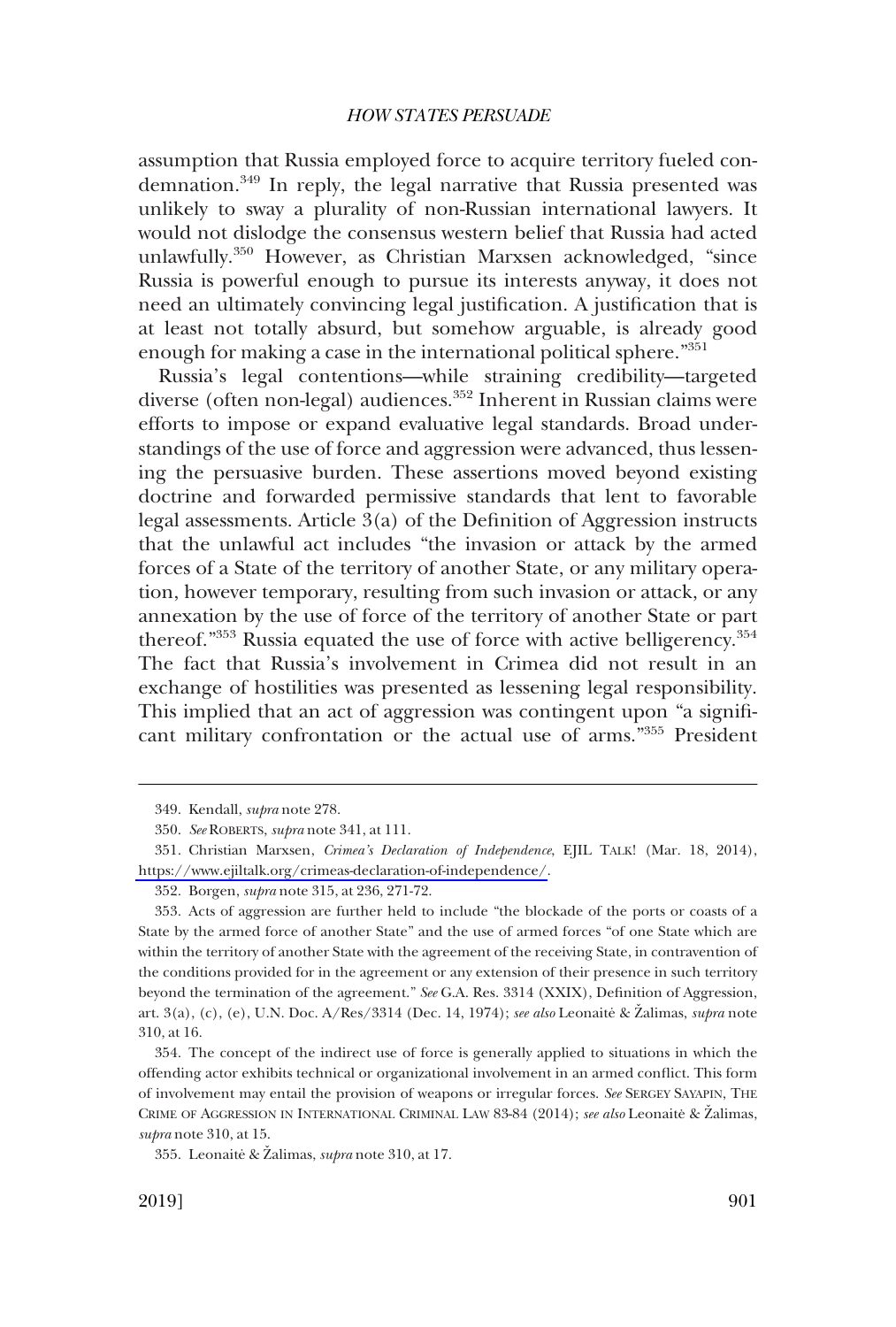Putin dismissed the charge of aggression based upon this lessened standard of compliance. Putin noted: "they keep talking of some Russian intervention in Crimea, some sort of aggression. This is strange to hear. I cannot recall a single case in history of an intervention without a single shot being fred and with no human casualties."356

## 5. Drawing Upon Precedent and Commonality

Russia invoked the Kosovo precedent. Legal contentions—that framed events in Crimea as an expression of self-determination and a lawful example of state succession—recalled western support for the Kosovo Assembly's 2008 Declaration of Independence. They referenced the ICJ's resulting Advisory Opinion that held the Declaration did not violate international law.<sup>357</sup> Russia accentuated the legal and factual similarities between events in Crimea and the reaction and legal reasoning offered by various states and institutions in response to earlier occurrences in the Balkans. The Supreme Council of Crimea invoked the Kosovo precedent in its Declaration of Independence. The document premised succession on what it claimed was the "confrmation of the status of Kosovo by the [ICJ] . . . which says that [a] unilateral declaration of independence by part of the country doesn't violate any international norms."358

President Putin made extensive use of the Kosovo precedent.<sup>359</sup> In presenting the case that Crimean succession was an expression of selfdetermination that accorded with democratic procedures, Putin stated:

the Crimean authorities referred to the well-known Kosovo precedent – a precedent that our western colleagues created with their own hands in a very similar situation, when they agreed that the unilateral separation of Kosovo from Serbia, exactly what Crimea is doing now, was legitimate and did not require any permission from the country's central authorities. Pursuant to Article 2, Chapter 1 of the United Nations Charter,

<sup>356.</sup> Address 18 March, *supra* note 295.

As of 2017, 110 members of the UN have extended diplomatic recognition to Kosovo. *See*  357. Jieun Choi, *The Costs of Not Being Recognized as a Country: The Case of Kosovo*, BROOKINGS INSTITUTE: FUTURE DEVELOPMENT (Nov. 16, 2017), [https://www.brookings.edu/blog/future-development/](https://www.brookings.edu/blog/future-development/2017/11/16/the-costs-of-not-being-recognized-as-a-country-the-case-of-kosovo/)  [2017/11/16/the-costs-of-not-being-recognized-as-a-country-the-case-of-kosovo/](https://www.brookings.edu/blog/future-development/2017/11/16/the-costs-of-not-being-recognized-as-a-country-the-case-of-kosovo/); *see also* Accordance with International Law of the Unilateral Declaration of Independence in Respect of Kosovo, Advisory Opinion, 2010 I.C.J. Rep. 403 (July 22).

*See Declaration of Independence of the Autonomous Republic of Crimea and Sevastopol*, VOLTAIRE 358. NETWORK (Mar. 11, 2014), [http://www.voltairenet.org/article182723.html.](http://www.voltairenet.org/article182723.html)

<sup>359.</sup> Merezhko, *supra* note 321.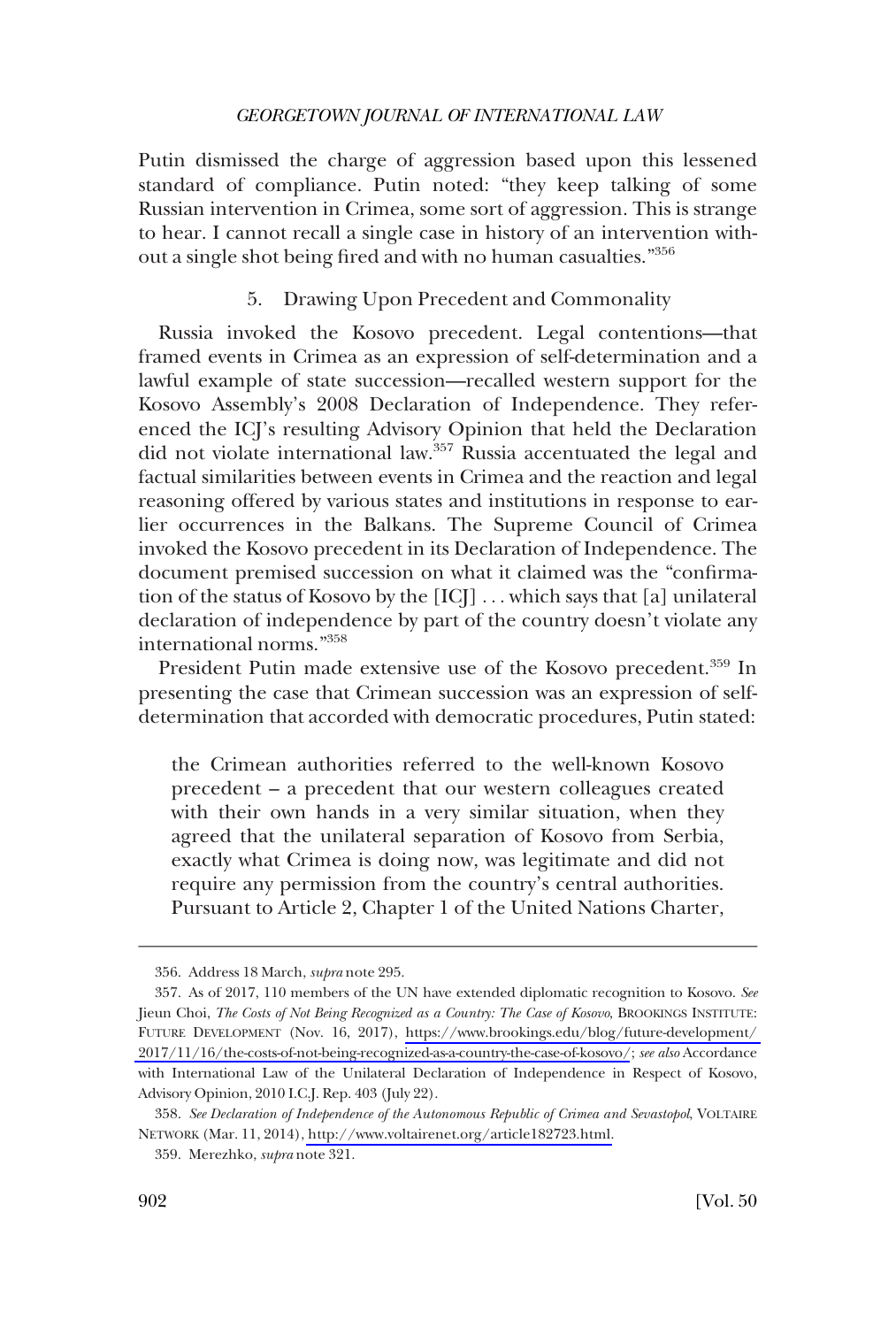the UN International Court agreed with this approach and made the following comment in its ruling of July 22, 2010, and I quote: 'No general prohibition may be inferred from the practice of the Security Council with regard to declarations of independence.'<sup>360</sup>

Russia directly cited the U.S. written submission to the ICJ which asserted that "declarations of independence may, and often do, violate domestic legislation. However, this does not make them violations of international law."361

When Russia was accused of using force to unlawfully acquire territory, officials pivoted to the Kosovo precedent. Sergey Lavrov, Russia's Foreign Minister, stated that when western nations reproach Russia "we tell them that in Kosovo their policy was quite different."362 Historical examples and instances of state behavior were presented as analogous with or justifying Crimea's accession to the Russian Federation. Putin likened the process of Crimean "reunifcation" to amalgamation of the Democratic and Federal German Republics.<sup>363</sup> When the Russian narrative forwarded humanitarian justifications, officials linked Russia's actions in Crimea with what they purported to be parallel state behavior.364 Since its confict with Georgia in South Ossetia and Abkhazia, Russia claimed it was the victim of a legal double standard: "we can't understand why those who are talking about the responsibility to protect and about security of the person at every turn, forgot it when it came to the part of the former Soviet space where the authorities began to kill innocent people, appealing to sovereignty and territorial integrity."<sup>365</sup>

<sup>360.</sup> Address 18 March, *supra* note 295.

*Id*.; *see also* Written Statement of the United States of America, Accordance with 361. International Law of the Unilateral Declaration of Independence in Respect of Kosovo, 2010 I.C. J. Rep. 403, at 51 (Apr. 17, 2009), [https://www.icj-cij.org/fles/case-related/141/15640.pdf.](https://www.icj-cij.org/files/case-related/141/15640.pdf)

Andrey Vandenko, *Sergey Lavrov: Throwing Russia off Balance Is Ultimate Aim*, TASS: RUSSIAN 362. NEWS AGENCY (Sept. 11, 2014), [http://tass.com/top-offcials/748935](http://tass.com/top-officials/748935); *see also* Borgen, *supra* note 315, at 247-48.

<sup>363.</sup> Putin recalled Russia's unequivocal support for the "sincere, unstoppable desire of the Germans for national unity." *See* Address 18 March, *supra* note 295, *see also* Geiß, *supra* note 272, at 430.

<sup>364.</sup> Vasile Rotaru & Miruna Troncota˘, *Continuity and Change in Instrumentalizing 'The Precedent': How Russia Uses Kosovo to Legitimize the Annexation of Crimea*, 17 SE EUR. & BLACK SEA STUD. 325, 329 (2017).

<sup>365.</sup> Ministry of Foreign Affairs of the Russian Federation, *Russian Foreign Minister Assesses New Geopolitical Situation* (Dec. 30, 2008), [http://r2plive.org/russian-foreign-minister-assesses-new](http://r2plive.org/russian-foreign-minister-assesses-new-geopolitical-situation/)[geopolitical-situation/](http://r2plive.org/russian-foreign-minister-assesses-new-geopolitical-situation/); *see also* Borgen, *supra* note 315, at 246.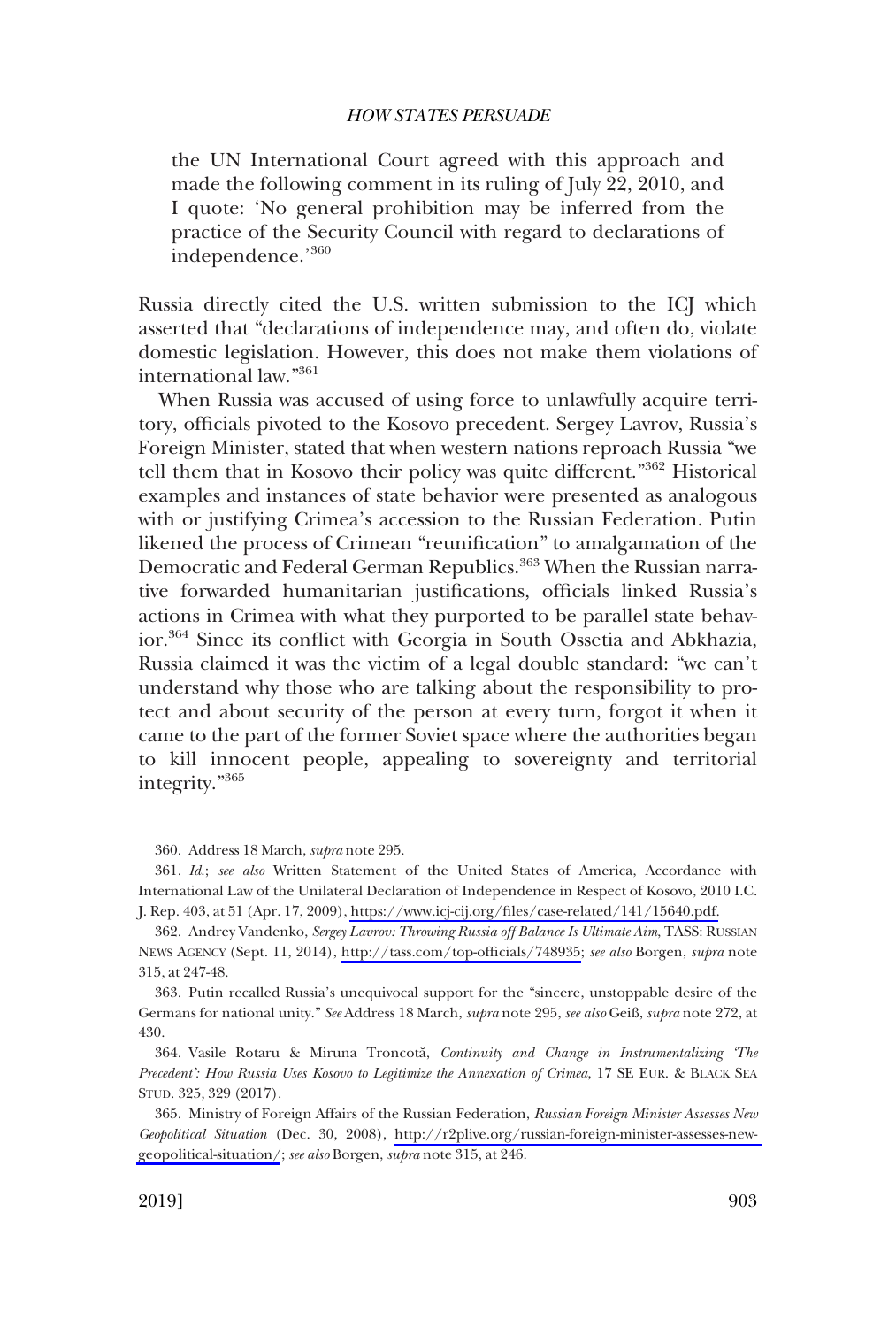Officials consciously "mimicked" the justificatory language that western states employed in defense of the NATO-led interventions in Kosovo and Libya.366 Moscow reasoned that a "looming humanitarian catastrophe" would cause 675,000 Russian-speakers to flee from Ukraine and into Russia.<sup>367</sup> Roy Allison explains that since the Georgian war, Russia has made strategic use of legal arguments by "selectively mimicking western humanitarian discourses."368 By drawing upon the Kosovo precedent, by phrasing legal contentions in a humanitarian vernacular, and through the language of human rights, Russia insisted that it, too, was entitled to act in Crimea as the West had elsewhere.<sup>369</sup>

## 6. Conclusion

The discursive process began with a Russian lie. Factual claims were presented in accordance. Soon, however, the affrmation that Russian forces were not active in Crimea was altered. Intricate legal justifcations built upon factual dismissals. These arguments constructed an environment, often unsubstantiated, in which chaos had replaced order. They accentuated Russia's general commitment to international law and justifed intervention as a manifestation of that commitment. Legal arguments were doctrinally weak. Beyond Russia's legal community, they carried little sway. Understood singularly, Russia's legal contentions were ineffective. Falsehoods were exposed.<sup>370</sup> International lawyers quickly deconstructed Russia's substantive assertions.<sup>371</sup> Various European institutions insisted that Moscow's formulations lacked legal validity.372 Russia's reasoning was rejected by numerous states as little more than efforts to sanitize a land grab.<sup>373</sup>

<sup>366.</sup> Allison, *supra* note 298, at 1264.

*Id*.; *see also* Ben Hoyle, *Exodus Begins for the Families Fearing the Future Under Russian Yoke*, 367. THE TIMES OF LONDON (Mar. 17, 2014), [https://www.thetimes.co.uk/article/exodus-begins-for](https://www.thetimes.co.uk/article/exodus-begins-for-the-families-fearing-future-under-russian-yoke-8fctzr5wxz3)[the-families-fearing-future-under-russian-yoke-8fctzr5wxz3](https://www.thetimes.co.uk/article/exodus-begins-for-the-families-fearing-future-under-russian-yoke-8fctzr5wxz3).

<sup>368.</sup> Allison, *supra* note 281, at 534.

<sup>369.</sup> Rotaru & Troncota˘, *supra* note 364, at 329.

Andrew Higgins et al., *Photos Link Masked Men in East Ukraine to Russia*, N.Y. TIMES (Apr. 370. 20, 2014), [https://www.nytimes.com/2014/04/21/world/europe/photos-link-masked-men-in](https://www.nytimes.com/2014/04/21/world/europe/photos-link-masked-men-in-east-ukraine-to-russia.html?hp&_r=0)[east-ukraine-to-russia.html?hp&\\_r=0.](https://www.nytimes.com/2014/04/21/world/europe/photos-link-masked-men-in-east-ukraine-to-russia.html?hp&_r=0)

<sup>371.</sup> *See* Borgen, Law, Rhetoric and Strategy, *supra* note 315; *see generally* GRANT, *supra* note 303.

<sup>372.</sup> *See* EUR. COMM. OF MINISTERS, *Situation in Ukraine*, 1195th mtg. (Mar. 19-20, 2014); *see also*  EUR. PARL. ASS., Resolution 1988 (Apr. 9, 2014); EUR. PARL. ASS., Resolution 1990 (Apr. 10, 2014); European Council, *Statement of the Heads of State or Government on Ukraine* (Mar. 6, 2014).

<sup>373.</sup> *Ukraine: UK Condemns Russian 'land grab' of Crimea*, BBC NEWS (Mar. 18, 2014), [https://](https://www.bbc.co.uk/news/uk-politics-26632857)  [www.bbc.co.uk/news/uk-politics-26632857;](https://www.bbc.co.uk/news/uk-politics-26632857) *see also Biden: Russia Violated International Law with*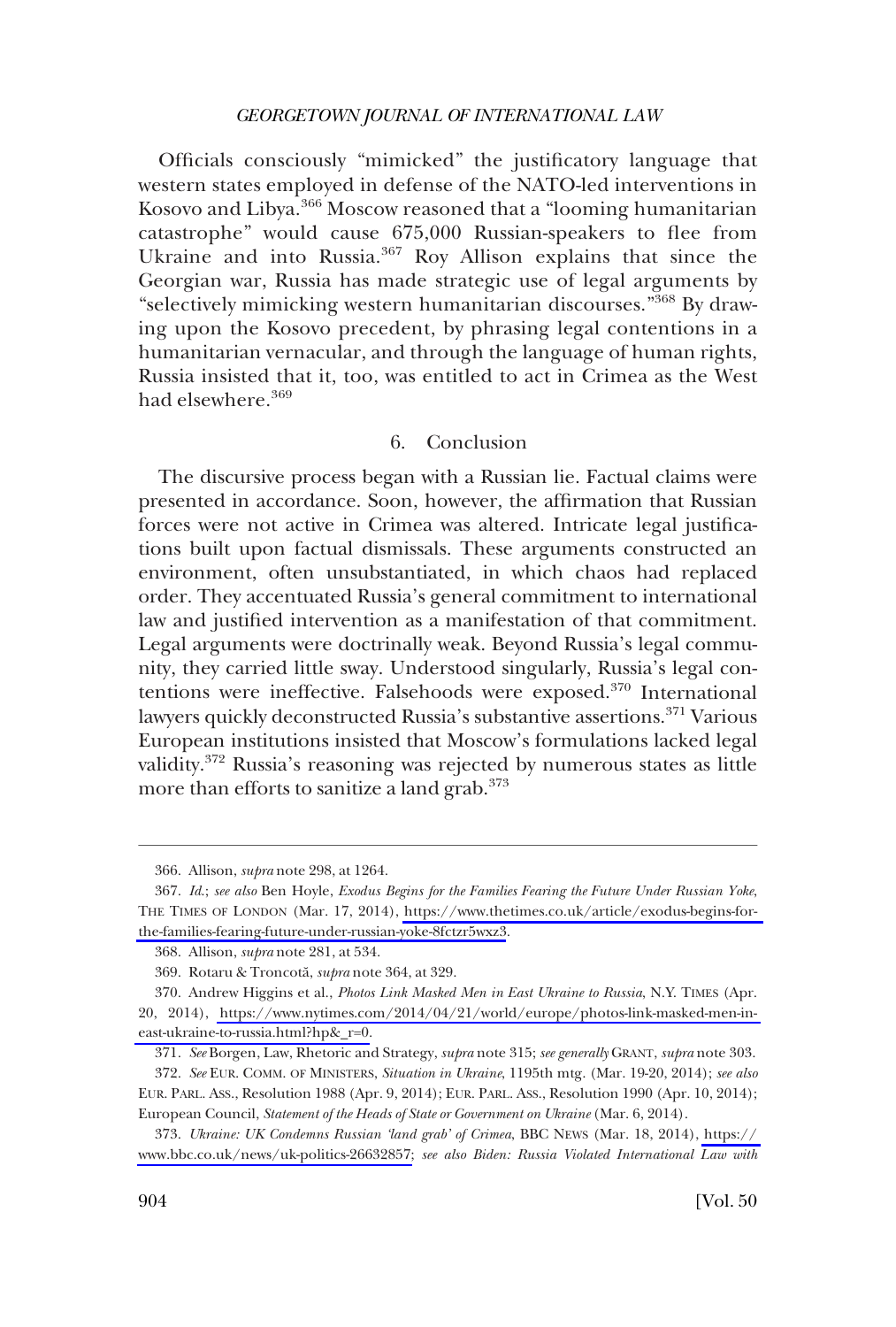A majority of states held that Russia's territorial acquisition was unlawful and denied legal recognition.374 It is, however, unlikely that Moscow sought or assumed acceptance from such states. Persuasion's effectiveness is contingent upon whether the intended audience is moved or the desired objective is achieved. Innumerable legal and nonlegal factors infuence determinations of how the non-compliant state's persuasive appeals are received. Thomas Grant demonstrates that the responses of states facing secessionist movements are guided by local experiences.375 Nigeria, which had settled a boundary dispute with Biafra through adjudication, endorsed a similar process to address the Crimean crisis.376 The Indonesian experiences with Aceh and Western New Guinea infuenced its strong affrmation of Ukraine's territorial integrity.377 Argentina, whose claim to the Falkland Islands risked being undermined if a nexus was established between self-determination and referendum, described the Crimean process as "worthless."<sup>378</sup>

Russia did, however, achieve identifable objectives. Beyond the particularities of Russia's varied legal contentions, Roy Allison explains that Moscow sought to position itself at the forefront of states that desired differentiation from the western liberal order.<sup>379</sup> Designed to increase global influence and regional control, Russian officials followed events in Crimea by proposing an international conference to reformulate international law since "there are no agreed rules and the world may become an increasingly unruly place."<sup>380</sup> Such developments are unlikely. But events in Crimea did allow Russian offcials to herald the end of U.S. hegemony and tell regional partners and strategic allies that the Russian Federation was pursuing a new world order that better

379. Allison, *supra* note 298, at 1267.

*Crimea Annexation*, NBC NEWS (Mar. 18, 2014), [https://www.nbcnews.com/storyline/ukraine](https://www.nbcnews.com/storyline/ukraine-crisis/biden-russia-violated-international-law-crimea-annexation-n55511)[crisis/biden-russia-violated-international-law-crimea-annexation-n55511.](https://www.nbcnews.com/storyline/ukraine-crisis/biden-russia-violated-international-law-crimea-annexation-n55511)

<sup>374.</sup> GRANT, *supra* note 303, at 64; *see also* Statements by the United Kingdom and France, U.N. SCOR, 69th Sess., 7144th mtg at 14-16, 20, UN Doc. S/PV/7144 (Mar. 19, 2014); Statement by the European Union, UNGA 80th Meeting, *supra* note 311, at 4-5; Statement by the United States, U. N. SCOR, 69th Sess., 7144th mtg. at 10, U.N. Doc. S/PV/7144 (Mar. 19, 2014).

<sup>375.</sup> GRANT, *supra* note 303, at 67-68.

<sup>376.</sup> *See* U.N. GAOR, 80th plen. mtg, *supra* note 311, at 18-19.

<sup>377.</sup> GRANT, *supra* note 303, at 67.

<sup>378.</sup>  *Id*. at 68; *see also Crimea Vote as Worthless as Falklands poll – Argentina President*, REUTERS (Mar. 19, 2014), [https://www.reuters.com/article/ukraine-crisis-falklands/crimea-vote-as](https://www.reuters.com/article/ukraine-crisis-falklands/crimea-vote-as-worthless-as-falklands-poll-argentina-president-idUSL6N0MG3ZW20140319)[worthless-as-falklands-poll-argentina-president-idUSL6N0MG3ZW20140319.](https://www.reuters.com/article/ukraine-crisis-falklands/crimea-vote-as-worthless-as-falklands-poll-argentina-president-idUSL6N0MG3ZW20140319)

*Id*.; *see also* Pavel Felgenhauer, *Ukraine as a Battlefeld for a New World Order According to*  380. *Putin*, EURASIA DAILY MONITOR (July 3, 2014), [https://jamestown.org/program/putin-ukraine-is](https://jamestown.org/program/putin-ukraine-is-a-battlefield-for-the-new-world-order/)[a-battlefeld-for-the-new-world-order/.](https://jamestown.org/program/putin-ukraine-is-a-battlefield-for-the-new-world-order/)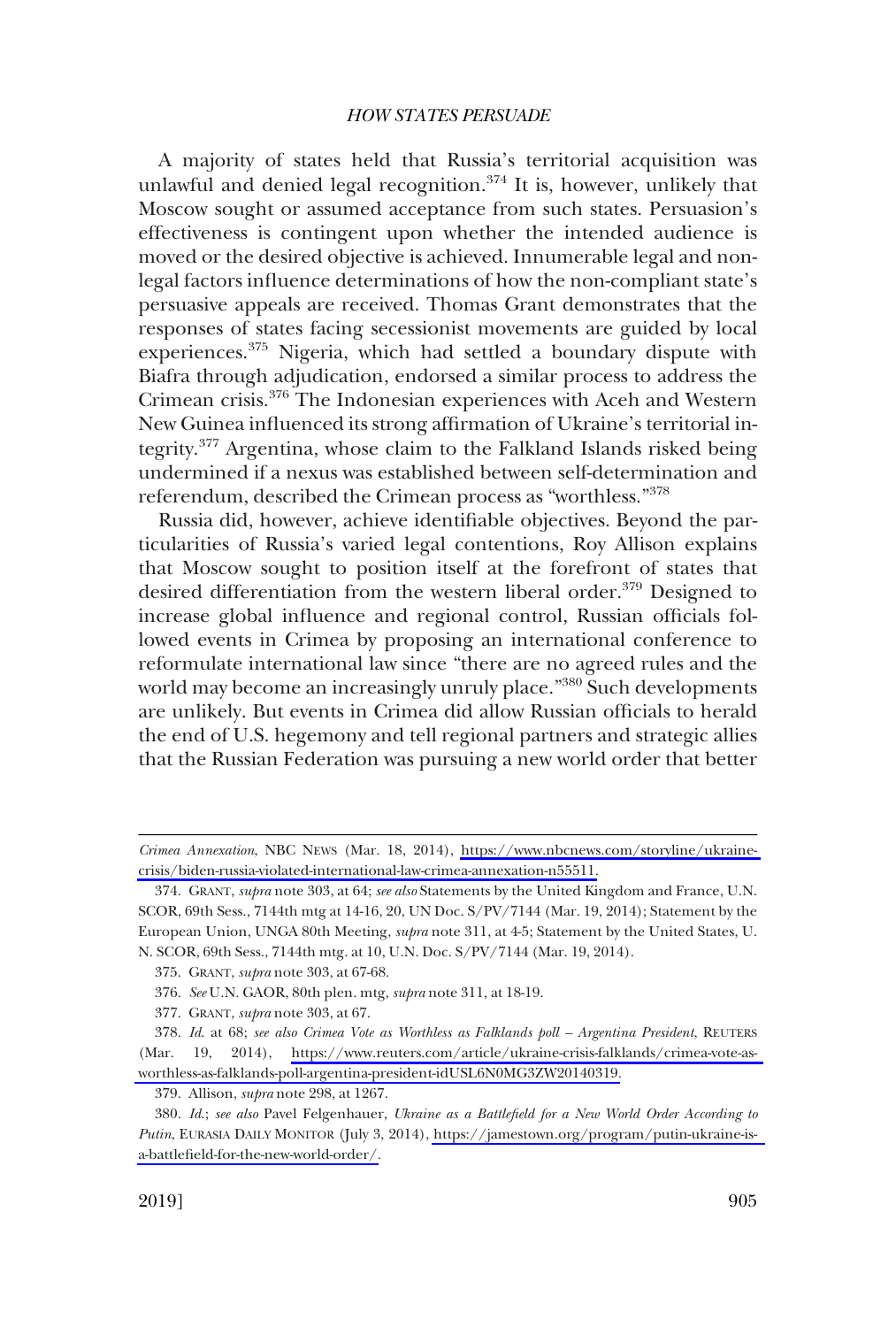reflected the interests of emergent powers.<sup>381</sup>

Many of Russia's legal contentions appear designed to appease China.382 Legal arguments, references to process, and the historical connection between Russia and Crimea sought to pacify Beijing's unease with "territorial revisionism."383 China was deferential. It, alongside several strategically signifcant states including India, Brazil, and South Africa, abstained from the General Assembly Resolution that affrmed "commitment to the sovereignty, political independence, unity and territorial integrity of Ukraine."<sup>384</sup> Only fifty-two percent of U.N. members favored the resolution.<sup>385</sup> This prompted Ambassador Churkin to declare a "moral and political victory."386

Russian actions in Ukraine received domestic support. Arguments that pulled upon national identity and historical bonds increased local passions.387 Contentions that Russia's claim to Crimea would ensure the safety and rights of a related ethnic group generated legitimacy in Russia, Crimea, and amongst the Russian-speaking population in Eastern Ukraine.<sup>388</sup> These elements of Russia's legal reasoning appealed to populist sentiments. They provided political consolidation as President Putin's approval rating reached its zenith.<sup>389</sup> Within the near abroad, Russia's desire to extend its sphere of infuence was refected through its legal contentions. Appeals to humanitarian motives, democratic process, and western hypocrisy—facilitated through factual persuasion—targeted Russian-speaking populations in the former Soviet states. Russia's efforts to position itself as a regional guardian, to ensure stability, and to protect vulnerable groups may appeal to various demographics within the near abroad. It, however, received a mixed reception from regional actors.390

<sup>381.</sup> Allison, *supra* note 298, at 1268.

<sup>382.</sup> *Id*. at 1259.

<sup>383.</sup> *Id*.

<sup>384.</sup> G.A. Res. 68/262 (Mar. 23, 2014); *see also* Allison, *supra* note 298, at 1268.

<sup>385.</sup> The fifty-two percent of members referred to the total number of U.N. members. Of those that cast votes on the Resolution, 59.17% approved; 6.51% voted against; and 34.32% abstained. *See* Voting Record on Item 33(b) A/68/L.39 Draft Resolution Territorial Integrity of Ukraine, [https://papersmart.unmeetings.org/media2/2498292/voting-record.pdf.](https://papersmart.unmeetings.org/media2/2498292/voting-record.pdf)

<sup>386.</sup> Allison, *supra* note 298, at 1268.

*See* Leonid Ragozin, *Annexation of Crimea: A Masterclass in Political Manipulation*, AL JAZEERA 387. (Mar. 16, 2019), [https://www.aljazeera.com/indepth/opinion/annexation-crimea-masterclass](https://www.aljazeera.com/indepth/opinion/annexation-crimea-masterclass-political-manipulation-190315174459207.html)[political-manipulation-190315174459207.html](https://www.aljazeera.com/indepth/opinion/annexation-crimea-masterclass-political-manipulation-190315174459207.html).

<sup>388.</sup> Allison, *supra* note 298, at 1282.

<sup>389.</sup> *Id*. at 1291-92.

<sup>390.</sup> Borgen, *supra* note 315, at 274-75.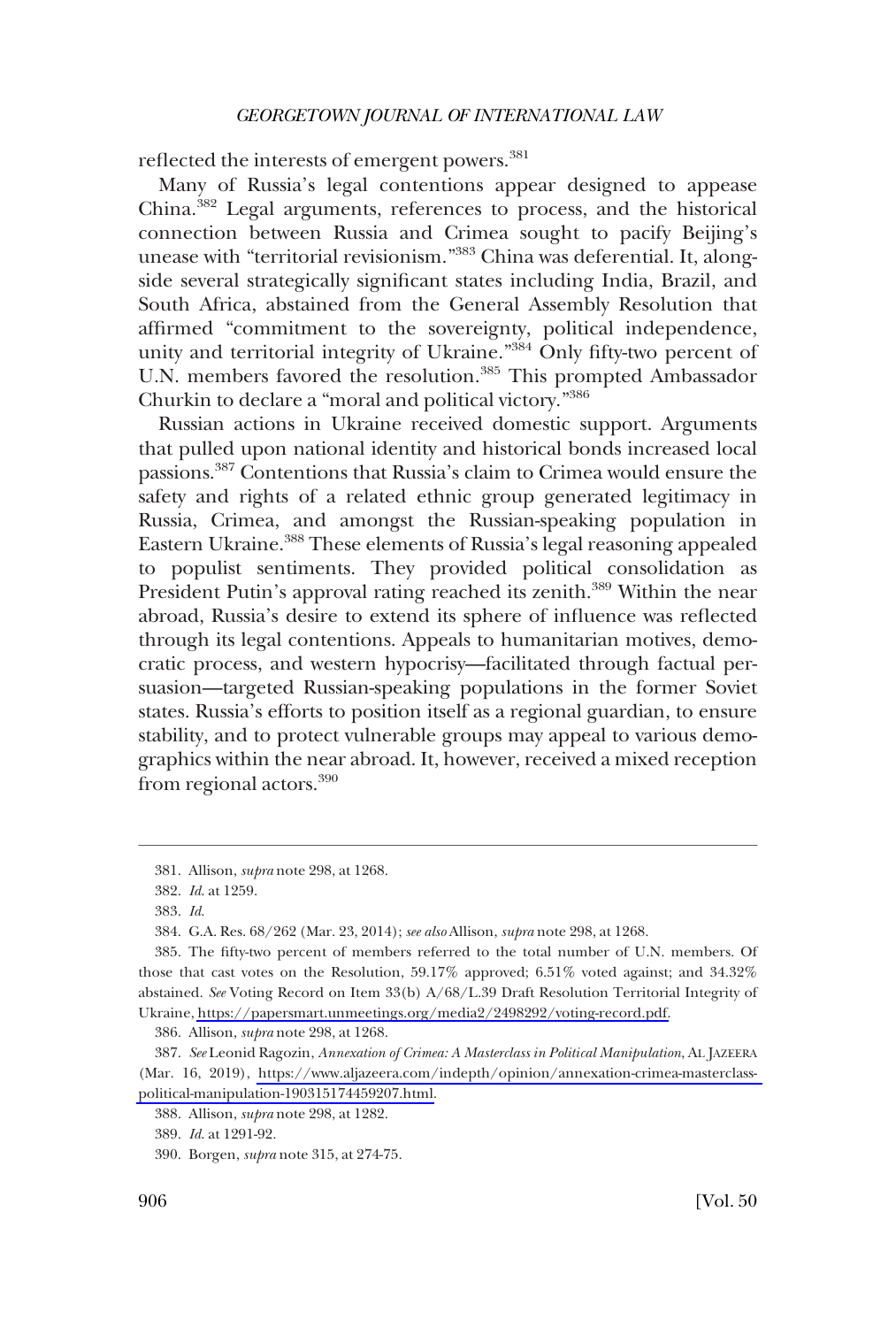The effectiveness of persuasion is most often intangible. Russia's principle contention—that Western-led interventions in Kosovo and Iraq have altered the international legal order—was sympathetically received by select states. However, the collective efficacy of these efforts cannot be understood episodically. As Roy Allison notes, while Russia will be unable to shift broad support for the prohibition on the use of force, it will attempt to persuade strategic allies and challenge the "right of the United States and other western powers to act as the privileged custodians and interpreters of core principles of international order."391 The effectiveness of Russia's legal engagements is inseparable from this broader context. It is contingent upon myriad factors, personalities, and interests. This is perhaps best illustrated by what Allison identifes as a new tactical opportunity—unknown upon Crimea's annexation—in which Russia may infuence a U.S. Administration that has received the Atlantic Alliance skeptically, softened its condemnation of Russia, and may be amenable to a transactional relationship that would further empower Moscow to pursue the objective of "compelling Ukraine to accept a neutral status between Russia and NATO."392

## B. *The Use of Persuasive Legal Argument to Apply and Advance the Unwilling or Unable Standard*

President Obama declared that initial military action against ISIS would be limited to Iraq. The scope and duration of the airstrikes that would begin in August 2014 were intended to "protect American personnel in Iraq by stopping the current advance on Erbil . . . and to help forces in Iraq as they fght to break the siege of Mount Sinjar and protect the civilians trapped there."393 The U.S. rationale alluded to selfdefense, intervention by invitation, and humanitarian motives. The preceding year's events—the rise of ISIS, the fall of Mosul—compelled a military response. In accompaniment, this required legal justifcation.394 Strategically, the United States would conduct airstrikes in Iraq, arm Syrian factions combatting ISIS, and form an international coalition to continue counter-terrorism efforts.<sup>395</sup> U.S. officials offered a

<sup>391.</sup> Allison, *supra* note 298, at 1268.

<sup>392.</sup> Allison, *supra* note 281, at 543.

<sup>393.</sup> Press Release, White House Off. of the Press Sec'y, Letter from the President - War Powers Resolution Regarding Iraq (Aug. 8, 2014), [https://obamawhitehouse.archives.gov/the](https://obamawhitehouse.archives.gov/the-press-office/2014/08/08/letter-president-war-powers-resolution-regarding-iraq)press-office/2014/08/08/letter-president-war-powers-resolution-regarding-iraq.

<sup>394.</sup> Olivia Gonzalez, Comment, *The Pen and the Sword: Legal Justifcations for the United States' Engagement Against the Islamic State of Iraq and Syria (ISIS)*, 39 FORDHAM INT'L L.J. 133, 135 (2015). 395. *Id*. at 136.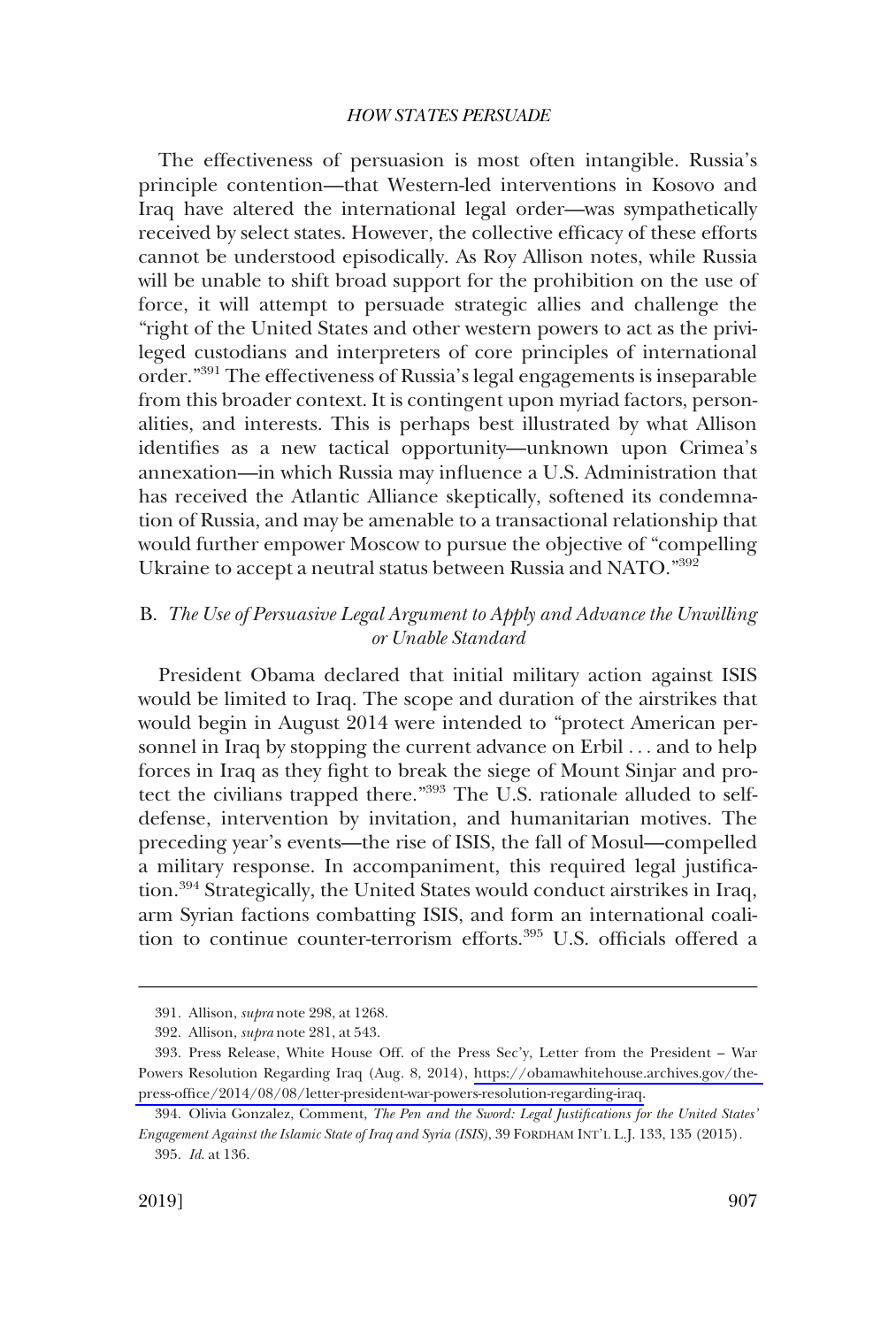frm legal basis for military action in Iraq. President Obama, in a nationally televised address, insisted that the use of force was in response to a direct "request of the Iraqi government."<sup>396</sup> Formally, intervention was predicated upon invitation.397

During the following months, ISIS militants increased their gains in Syria. Soon after, the United States expanded its scope of operations.<sup>398</sup> President Obama announced that as part of a "comprehensive and sustained counterterrorism strategy," coalition forces would pursue ISIS within the Syrian theater. $399$  On September 22, in the early morning hours, the United States led a series of strikes against ISIS targets in Raqqa and to the west of the Iraq border in Deir ez Zour and Al-Hasakah.<sup>400</sup>

The Syrian expansion was presented as a necessary evolution of the international effort to combat ISIS. However, where the Iraqi phase of operations claimed a frm legal basis, realpolitik and a confuence of diplomatic and strategic considerations denied a similar extension of the intervention by invitation justifcation. Syria, though consenting to Russian and Iranian presence, insisted that an invitation was not extended to the U.S.-led coalition.<sup>401</sup> Neither would U.S. officials or members of the coalition seek Syrian consent. Following the Syrian civil war—which began in 2011 when Bashar al-Assad violently suppressed anti-government protests—many western states viewed the Damascus authorities as illegitimate. They supported al-Assad's

President Barack Obama, Statement by the President (Aug. 7, 2014), [https://](https://obamawhitehouse.archives.gov/the-press-office/2014/08/07/statement-president) 396. [obamawhitehouse.archives.gov/the-press-offce/2014/08/07/statement-president;](https://obamawhitehouse.archives.gov/the-press-office/2014/08/07/statement-president) *see also* Karine Bannelier-Christakis, *Military Intervention Against ISIL in Iraq, Syria and Libya, and the Legal Basis of Consent*, 29 LEIDEN J. INT'L L. 743, 750–51 (2016).

<sup>397.</sup> *See* Letter from Permanent Rep. of Iraq to the U.N., to the Secretary-General (June 25, 2014) (U.N. Doc. S/2014/440); *see also* Letter from Permanent Rep. of Iraq to the U.N. to the President of the Security Council, (Sept. 22, 2014) (U.N. Doc. S/2014/691).

Greg Jaffe, Missy Ryan & Karen DeYoung, *Obama Outlines Plans to Expand U.S. Special*  398. *Operations Forces in Syria*, WASH. POST (Apr. 25, 2016), [https://www.washingtonpost.com/world/](https://www.washingtonpost.com/world/national-security/obama-to-announce-plans-to-grow-us-special-operations-force-in-syria/2016/04/24/93a2108a-0a6a-11e6-a6b6-2e6de3695b0e_story.html)  [national-security/obama-to-announce-plans-to-grow-us-special-operations-force-in-syria/2016/04/](https://www.washingtonpost.com/world/national-security/obama-to-announce-plans-to-grow-us-special-operations-force-in-syria/2016/04/24/93a2108a-0a6a-11e6-a6b6-2e6de3695b0e_story.html)  [24/93a2108a-0a6a-11e6-a6b6-2e6de3695b0e\\_story.html.](https://www.washingtonpost.com/world/national-security/obama-to-announce-plans-to-grow-us-special-operations-force-in-syria/2016/04/24/93a2108a-0a6a-11e6-a6b6-2e6de3695b0e_story.html)

President Barack Obama, Statement by the President on ISIL (Sept. 10, 2014), [https://](https://obamawhitehouse.archives.gov/the-press-office/2014/09/10/statement-president-isil-1)  399. obamawhitehouse.archives.gov/the-press-office/2014/09/10/statement-president-isil-1 [hereinafter Obama 10 September Speech].

Helene Cooper & Eric Schmitt*, Airstrikes by U.S. and Allies Hit ISIS Targets in Syria*, N.Y. 400. TIMES (Sept. 22, 2014), [https://www.nytimes.com/2014/09/23/world/middleeast/us-and-allies](https://www.nytimes.com/2014/09/23/world/middleeast/us-and-allies-hit-isis-targets-in-syria.html)[hit-isis-targets-in-syria.html.](https://www.nytimes.com/2014/09/23/world/middleeast/us-and-allies-hit-isis-targets-in-syria.html)

<sup>401.</sup> *See* Bannelier-Christakis, *supra* note 396, at 767; *see also* Permanent Rep. of Syria to the U.N., Identical letters dated Sept. 17, 2015 from the Permanent Rep. of the Syrian Arab Republic to the United Nations addressed to the Secretary-General and the President of the Security Council, at 1, U.N. Doc. S/2015/719 (Sept. 21, 2015).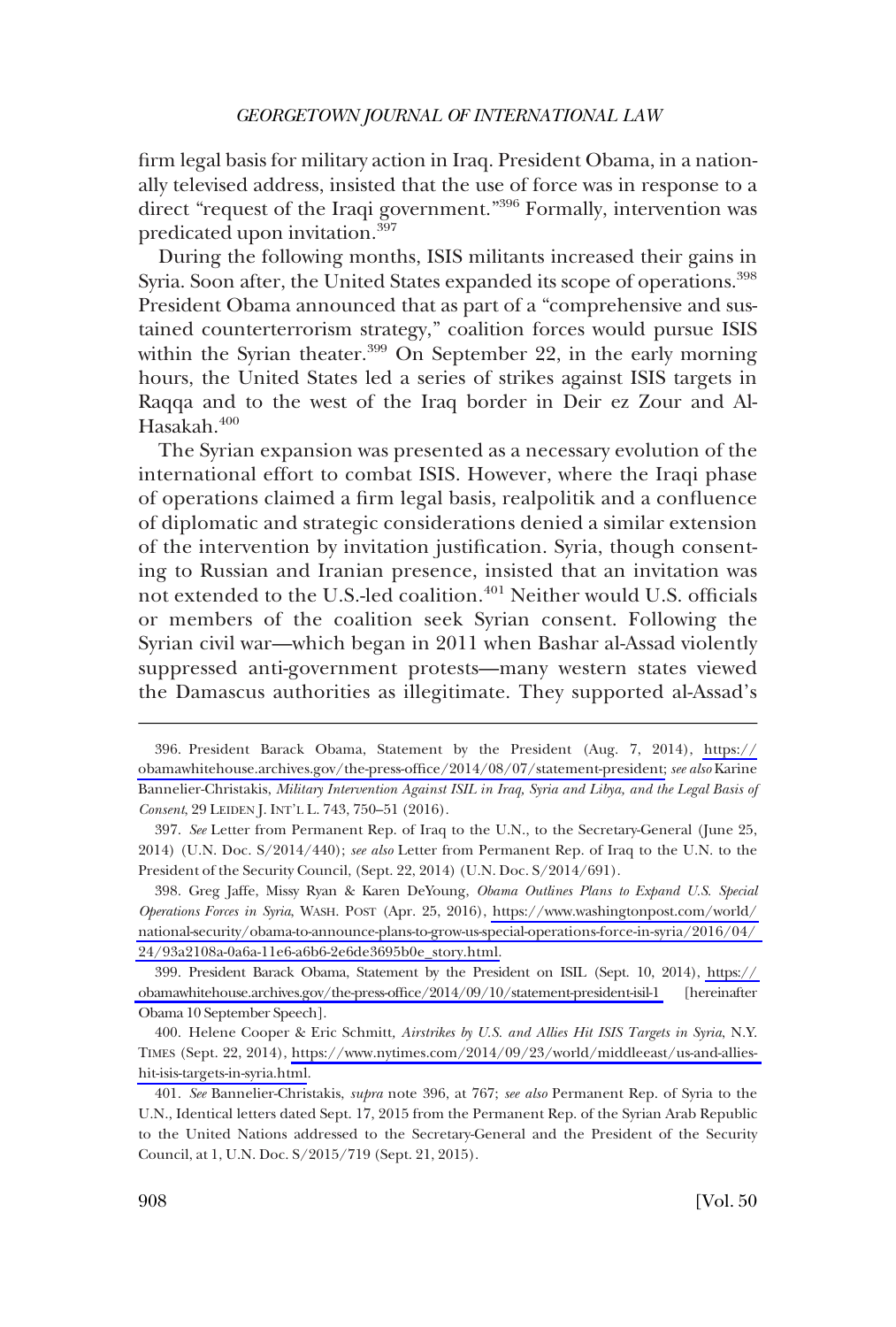departure.402 The United States plainly stated, "we're not going to ask for permission from the Syrian regime."<sup>403</sup>

When Samantha Power, the U.S. Ambassador to the United Nations, presented the Secretary General with an Article 51 letter, military operations in Syria were predicated on an inventive (though not novel) legal justifcation. The United States stated:

ISIL and other terrorist groups in Syria are a threat not only to Iraq, but also to many other countries, including the United States and our partners in the region and beyond. States must be able to defend themselves, in accordance with the inherent right of individual and collective self-defense, as refected in Article 51 of the Charter of the United Nations, when as is the case here*, the government of the State where the threat is located is unwilling or unable to prevent the use of its territory for such attacks*. 404

The legal argument advanced by the United States and select members of the coalition had gained salience amongst some international lawyers.405 The unwilling or unable test was not, however, grounded in clear legal doctrine. Neither the relevant legal instruments or I.C.J. jurisprudence reference the test.<sup>406</sup> It is instead identified through a lineage of select state practice.<sup>407</sup> Appeals to some variant of the unwilling or unable test have long featured within U.S. foreign policy though its

<sup>402.</sup> Bannelier-Christakis, *supra* note 396, at 767.

*See* Anne Gearan, *U.S. Rules Out Coordinating with Assad on Airstrikes Against Islamists in Syria*, 403. WASH. POST (Aug. 26, 2014), [https://www.washingtonpost.com/world/national-security/us-rules](https://www.washingtonpost.com/world/national-security/us-rules-out-coordinating-with-assad-on-airstrikes-against-islamists-in-syria/2014/08/26/cda02e0e-2d2e-11e4-9b98-848790384093_story.html?utm_term=.57997b360442)[out-coordinating-with-assad-on-airstrikes-against-islamists-in-syria/2014/08/26/cda02e0e-2d2e-](https://www.washingtonpost.com/world/national-security/us-rules-out-coordinating-with-assad-on-airstrikes-against-islamists-in-syria/2014/08/26/cda02e0e-2d2e-11e4-9b98-848790384093_story.html?utm_term=.57997b360442)[11e4-9b98-848790384093\\_story.html?utm\\_term=.57997b360442.](https://www.washingtonpost.com/world/national-security/us-rules-out-coordinating-with-assad-on-airstrikes-against-islamists-in-syria/2014/08/26/cda02e0e-2d2e-11e4-9b98-848790384093_story.html?utm_term=.57997b360442)

<sup>404.</sup> *See* Permanent Rep. of the United States to the U.N., Letter dated Sept. 23, 2014 from the Permanent Rep. of the United States of America to the United Nations addressed to the Secretary-General, at 1, U.N. Doc. S/2014/695 (Sept. 23, 2014) (emphasis added) [hereinafter U. S. 23 September Letter].

<sup>405.</sup> *See* Ashley S. Deeks, *Unwilling or Unable: Toward a Normative Framework for Extraterritorial Self-Defense*, 52 VA. J. INT'L L. 483, 503 (2012); *see also* Elizabeth Wilmshurst et al., *The Chatham House Principles of International Law on the Use of Force in Self-Defence*, 55 INT'L & COMP. L.Q. 963, 963, 970 (2006); Nico Schrijver & Larissa van den Herik, *Leiden Policy Recommendations on Counter-Terrorism and International Law*, 57 NETH. INT'L L. REV. 531, 533, 542 (2010).

<sup>406.</sup> *See* Olivier Corten, *The 'Unwilling or Unable' Test: Has it Been, and Could it Be, Accepted?*, 29 LEIDEN J. INT'L L. 777, 778–79 (2016).

*See* Elena Chachko & Ashley Deeks, *Which States Support the 'Unwilling and Unable' Test?*, 407. LAWFARE (Oct. 10, 2016, 1:55 PM), [https://www.lawfareblog.com/who-board-unwilling-or](https://www.lawfareblog.com/who-board-unwilling-or-unable#UnitedKingdom)[unable#UnitedKingdom.](https://www.lawfareblog.com/who-board-unwilling-or-unable#UnitedKingdom)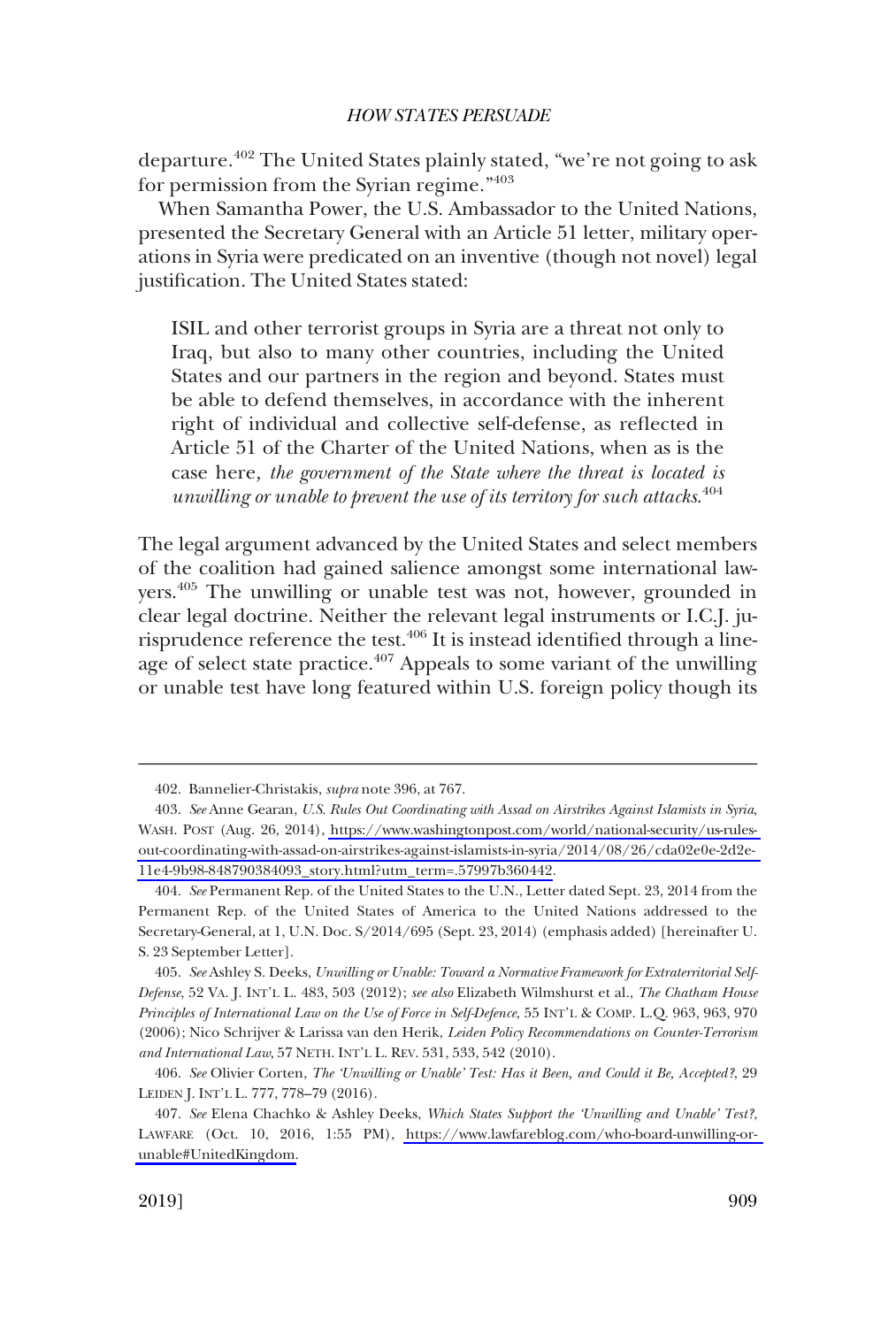prevalence increased in the wake of the September 11 attacks.<sup>408</sup> States notably the United States, Israel, Russia, and Turkey—have explicitly invoked the unwilling or unable test to justify cross-border force against non-state actors.409 As Monica Hakimi notes, "third states, for the most part did not endorse the legal claim, but they tacitly condoned the actual operations."410

Despite the test's prevalence—and with several notable exceptions states remain reluctant to legally endorse the unwilling or unable standard.411 The I.C.J. has declined to embrace broad interpretations of the right to self-defense against non-state armed groups.<sup>412</sup> And proponents of the unwilling or unable test concede its legal formulation is illdefined and that it may not constitute customary international law.<sup>413</sup> Where the United States and select coalition allies did not experience legal opposition to their military operations against ISIS in Iraq, the legal rationale accompanying the use of force in Syria necessitated doctrinal persuasion. These appeals would posit a preferred legal interpretation and facilitate a desired military operation while, from the U.S. and British perspective, benefcially altering the *jus ad bellum*.

## 1. The Identifcation of a Common Lifeworld

Ambassador Power's Article 51 letter recalled the perils of terrorism.414 Advancement of the unwilling or unable test—in justifcation of U.S. operations in Syria—built upon a relatable context. The general

<sup>408.</sup> *Id*.; *see also* Paulina Starski, *Silence Within the Process of Normative Change and Evolution of the Prohibition on the Use of Force: Normative Volatility and Legislative Responsibility*, 4 J. ON USE FORCE & INT'L L. 14, 61 (2017).

<sup>409.</sup> Monica Hakimi, *Defensive Force Against Non-State Actors: The State of Play*, 91 INT. L. STUD. 1, 13 (2015).

<sup>410.</sup> *Id*. at 14.

<sup>411.</sup> Following an exhaustive reading of the letters sent to the Security Council from August 2014 to January 2016 and after analysing relevant U.N. debates, Olivier Corten concludes that, "it would be excessive to contend that the 'unwilling and unable' standard has been accepted by the international community of states as a whole." *See* Corten, *supra* note 406, at 786.

<sup>412.</sup> Marja Lehto, *The Fight Against ISIL in Syria. Comments on the Recent Discussion of the Right of Self-Defence Against Non-State Actors*, 87 NORDIC J. INT'L L. 1, 7 (2018); *see also* Armed Activities on the Territory of the Congo (Dem. Rep. Congo v. Uganda), Judgment, 2005 I.C.J. 168, para. 147 (Dec. 19).

yan Goodman, *International Law—and the Unwilling and Unable Test—for US Military*  413. R *Operations in Syria*, JUST SECURITY (Sept. 12, 2014), [https://www.justsecurity.org/14949/](https://www.justsecurity.org/14949/international-law-unwilling-unable-test-military-operations-syria/;) [international-law-unwilling-unable-test-military-operations-syria/;](https://www.justsecurity.org/14949/international-law-unwilling-unable-test-military-operations-syria/;) *see* Daniel Bethlehem, *Self-Defense Against an Imminent or Actual Armed Attack by Nonstate Actors*, 106 AM. J. INT'L L. 770, 773 (2012) [hereinafter Bethlehem Principles]; *see also* Deeks *supra* note 405, at 500.

<sup>414.</sup> U.S. 23 September Letter, *supra* note 404.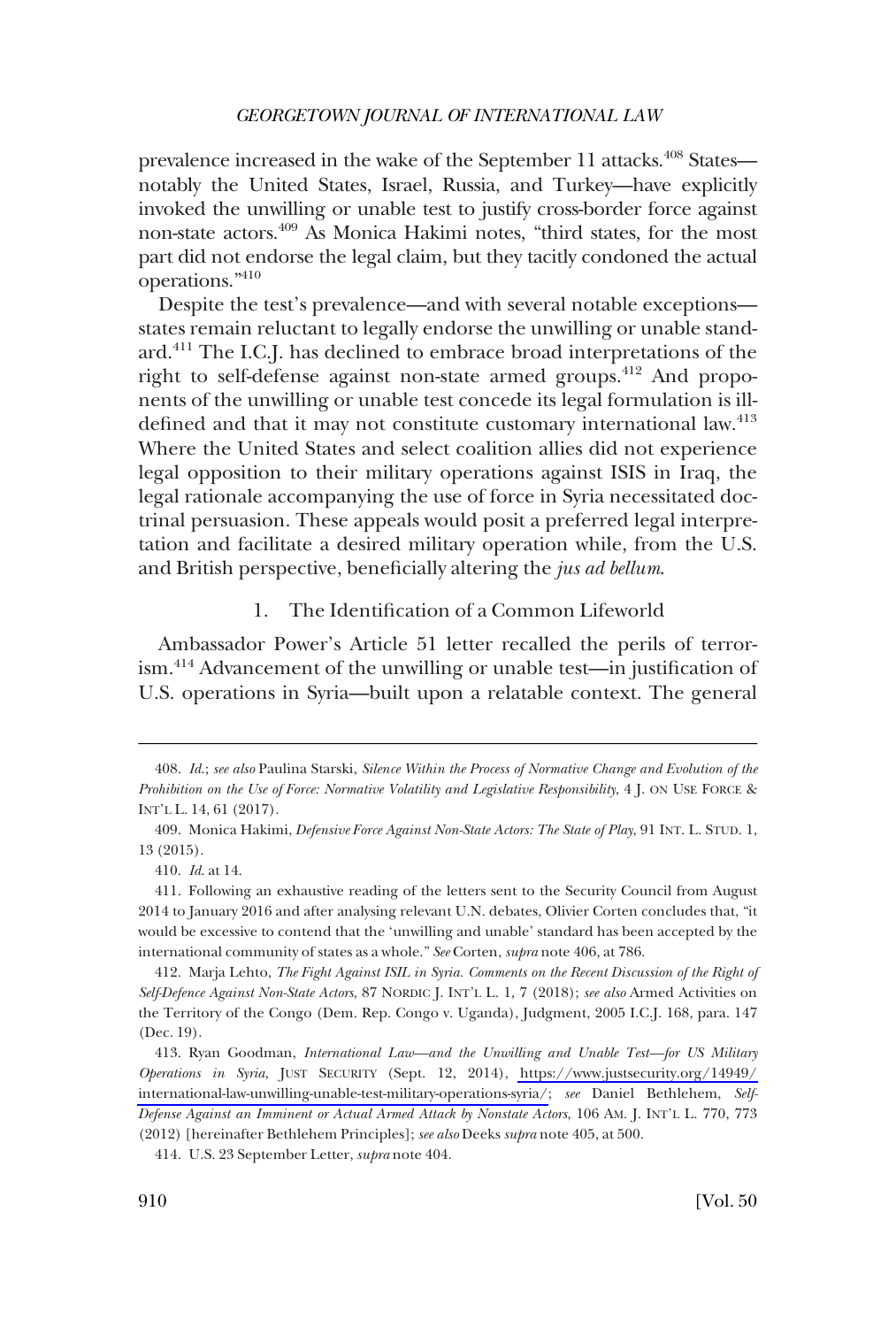menace of international terrorism and the particular threat posed by ISIS were accentuated. A common lifeworld was identifed. This was premised upon three contentions. ISIS's actions in Iraq and Syria around Mount Sinjar and toward the Yazidi population—were framed as genocide or ethnic cleansing.415 ISIS's existence—their origins and their contemporary function—were linked with *al-Qa'ida* and the constant threat of transnational terrorism.<sup>416</sup> And ISIS's methods—the beheadings, mass rape, crucifxions, and public foggings—were presented as uniquely brutal.<sup>417</sup> Collectively, the lifeworld evoked a conception of terrorism that was ever-present, extensive in reach, familiar yet novel, and that warranted a military reply.

Articulation of the lifeworld began before operations against ISIS extended into Syria. In mid-August 2014, Ambassador Power addressed the Security Council. ISIS were defned as greater than a regional issue. Power told the Council that ISIS and other *al-Qa'ida* affliates threatened the people of Syria and Iraq but also endangered the world-atlarge.<sup>418</sup> Power illustrated the humanitarian consequences of ISIS's advancement. Having seized Iraqi and Syrian infrastructure, ISIS possessed "the ability to block the flow of electricity and to control access to the water supplies on which people depend."419 Recent ISIS attacks, Power noted, "have displaced an estimated 200,000 people, bringing the total number of internally displaced persons in Iraq since January to a staggering 1.4 million."420 ISIS sought to eradicate the Yazidi population. "Yazidis have been buried alive, beheaded or killed in mass executions. Thousands were forced to flee to Mount Sinjar, where many ultimately perished from thirst or exposure to the elements."<sup>421</sup> Elsewhere in Syria, ISIS militants were evidenced to have purposefully exacerbated a humanitarian catastrophe by confscating aid destined for civilians in the country's east.422

<sup>415.</sup> *See, e.g*., U.N. SCOR, 69th Sess., 7271st mtg. at 6, U.N. Doc. S/PV.7271. [hereinafter UNSC 7271 Meeting]; *see also* Obama 10 September Speech, *supra* note 399.

*See* Lieutenant Gen. William Mayville & Press Sec'y Rear Admiral John Kirby, Department 416. of Defense Press Briefng on Operations in Syria by Lt. Gen. Mayville in the Pentagon Briefng Room (Sept. 23, 2014), [https://www.defense.gov/Newsroom/Transcripts/Transcript/Article/](https://www.defense.gov/Newsroom/Transcripts/Transcript/Article/606931/department-of-defense-press-briefing-on-operations-in-syria-by-lt-gen-mayville/)  [606931/department-of-defense-press-briefng-on-operations-in-syria-by-lt-gen-mayville/](https://www.defense.gov/Newsroom/Transcripts/Transcript/Article/606931/department-of-defense-press-briefing-on-operations-in-syria-by-lt-gen-mayville/).

<sup>417.</sup> Obama 10 September Speech, *supra* note 399.

<sup>418.</sup> *See* U.N. SCOR, 69th Sess., 7242d mtg. at 3, U.N. Doc. S/PV.7242 [hereinafter UNSC 7242 Meeting].

<sup>419.</sup> *Id*.

<sup>420.</sup> *Id*.

<sup>421.</sup> *Id*.

<sup>422.</sup> *Id*.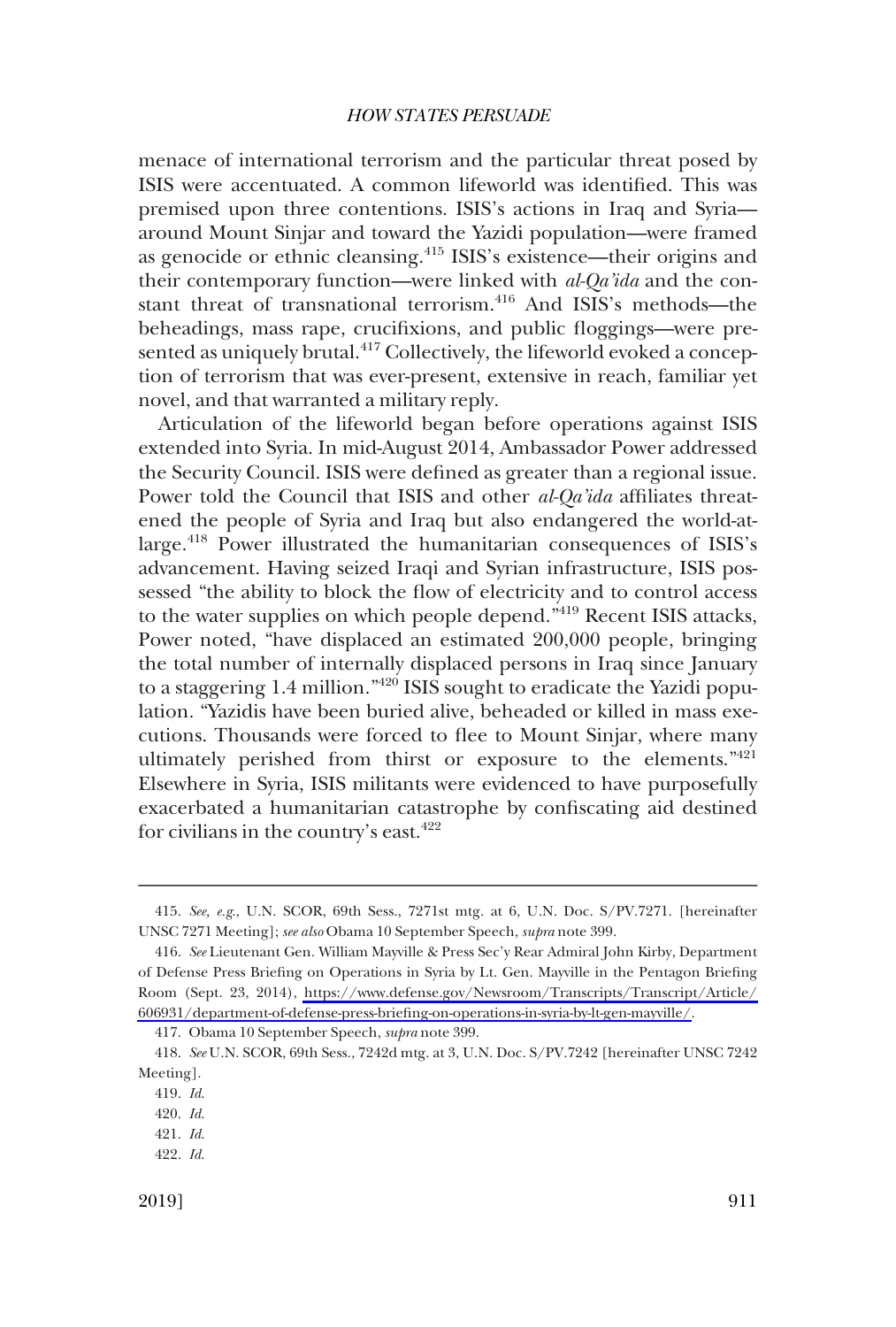President Obama furthered this theme in a national address. ISIS had "threatened a religious minority with genocide."<sup>423</sup> The President continued that if ISIS's advancement continued unabated, "these terrorists could pose a growing threat beyond [the] region, including to the United States."424 This threat—ISIS's ever-expanding capacity and global reach—recalled the war on terror. President Obama referenced the September 11 attacks.<sup>425</sup> Terrorism was identified as a global menace, the source of collective fear, and the recipient of unconditional condemnation. The argumentative process, embraced by U.S. officials, did not simply identify cause for defensive action. It acknowledged a lifeworld, emphasizing that ISIS was an affront to universal values, had committed the most egregious atrocity crimes, and sought departure from the shared ideals that coalition members would act to uphold. Retrospection structured current debates as old threats and common fears were repurposed as the "new front" in the global war against terrorism.426

These refections did not preclude novel claims. Throughout the framing process, ISIS were represented as uniquely brutal. Their methods were presented through anecdotes and conveyed to various audiences. Ambassador Power described to the Security Council a meeting with a Bishop from Mosul who witnessed ISIS attack a hospital: "a Christian patient who refused to convert was shot in the head. Two who agreed to convert, denounced as infidels, had their throats slit."<sup>427</sup> Ambassador Power conveyed that 500 Yazidi women and children had been abducted, systematically raped, trafficked, or killed.<sup>428</sup> President Obama would later note that "in a region that has known so much bloodshed, these terrorists are unique in their brutality. They execute captured prisoners. They kill children. They enslave, rape, and force women into marriage..."<sup>429</sup>

<sup>423.</sup> Obama 10 September Speech, *supra* note 399.

<sup>424.</sup> *Id*.

<sup>425.</sup> *Id*.

<sup>426.</sup> UNSC 7242 Meeting, *supra* note 418, at 3.

<sup>427.</sup> *Id*.

<sup>428.</sup> *Id*.

<sup>429.</sup>  Obama 10 September Speech, *supra* note 399; *see also* UNSC 7271 Meeting, *supra* note 415, at 6. For a similar sentiment, see *Transcript: President Obama's Remarks on the Execution of Journalist James Foley by Islamic State*, WASH. POST (Aug. 20, 2014), [https://www.washingtonpost.com/politics/](https://www.washingtonpost.com/politics/transcript-president-obamas-remarks-on-the-execution-of-journalist-james-foley-by-islamic-state/2014/08/20/f5a63802-2884-11e4-8593-da634b334390_story.html?noredirect=on&utm_term=.ef93e8f546f5)  [transcript-president-obamas-remarks-on-the-execution-of-journalist-james-foley-by-islamic-state/2014/](https://www.washingtonpost.com/politics/transcript-president-obamas-remarks-on-the-execution-of-journalist-james-foley-by-islamic-state/2014/08/20/f5a63802-2884-11e4-8593-da634b334390_story.html?noredirect=on&utm_term=.ef93e8f546f5)  [08/20/f5a63802-2884-11e4-8593-da634b334390\\_story.html?noredirect=on&utm\\_term=.ef93e8f546f5;](https://www.washingtonpost.com/politics/transcript-president-obamas-remarks-on-the-execution-of-journalist-james-foley-by-islamic-state/2014/08/20/f5a63802-2884-11e4-8593-da634b334390_story.html?noredirect=on&utm_term=.ef93e8f546f5) *see also* Julie Hirschfeld Davis, *After Beheading of Steven Sotloff, Obama Pledges to Punish ISIS*, N.Y. TIMES (Sept. 3, 2014), [https://www.nytimes.com/2014/09/04/world/middleeast/steven-sotloff](https://www.nytimes.com/2014/09/04/world/middleeast/steven-sotloff-isis-execution.html)[isis-execution.html.](https://www.nytimes.com/2014/09/04/world/middleeast/steven-sotloff-isis-execution.html)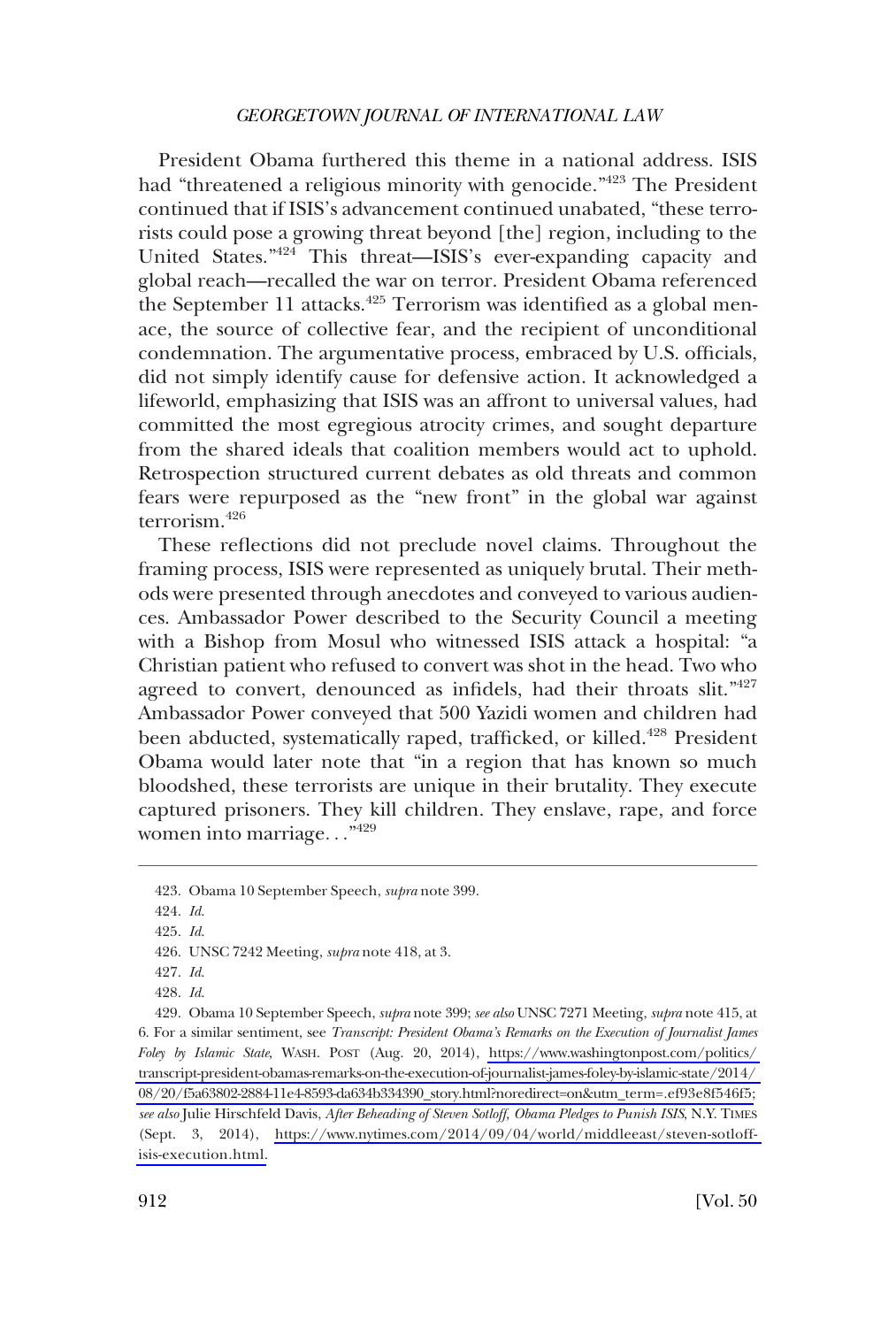British Prime Minister David Cameron presented a similar narrative. When the British began airstrikes late in 2015, ISIS's devastating reach had been felt throughout Europe. Addressing Parliament, Prime Minister Cameron referenced recent attacks in Berlin, Istanbul, and at the *Bataclan* and *Stade de France* in Paris. The threat posed by ISIS became vicarious. It reached people in Europe and threatened those across the United Kingdom as they wended their way through their daily routines. The Prime Minister explained that ISIS "has already taken the lives of British hostages, and inspired the worst terrorist attack against British people since 7/7, on the beaches of Tunisia and, crucially, it has repeatedly tried to attack us right here in Britain."430

When the United States (and later the United Kingdom) expanded operations into Syria, legal justifcations were premised upon the shared ideas and collective understandings evoked through this pre-established context. The United States was leading a global effort to combat terrorism. Regional and international actors were working to ensure a "common security."431 Following the September 22 airstrikes, President Obama convened a Security Council meeting.<sup>432</sup> The President emphasized terrorism's commonality, its enduring threat: "the tactic of terrorism is not new. So many nations represented here today, including my own, have seen our citizens killed by terrorists who target innocents."<sup>433</sup> ISIS was presented as a unique manifestation of a shared experience. Initially, broad appeals did not delineate a specifc threat that would amount to an armed attack.<sup>434</sup> Instead, they exhibited a group whose cruelty was limitless and whose potential displayed extensive reach.<sup>435</sup> They appealed to the common fears and vulnerabilities of a diverse

<sup>430. 26</sup> Nov. 2015, Parl Deb HC (2015) col. 1489 (UK) [hereinafter Cameron 26 November Speech].

<sup>431.</sup> President Barack Obama, Statement by the President on Airstrikes in Syria (Sept. 23, 2014), [https://obamawhitehouse.archives.gov/the-press-offce/2014/09/23/statement-president-airstrikes](https://obamawhitehouse.archives.gov/the-press-office/2014/09/23/statement-president-airstrikes-syria)[syria.](https://obamawhitehouse.archives.gov/the-press-office/2014/09/23/statement-president-airstrikes-syria)

<sup>432.</sup> Julian Borger, *The Message of Obama's UN Meeting Is Clear: He Is Nothing Like His Predecessor*, GUARDIAN (Sept. 24, 2014, 7:17 AM), [https://www.theguardian.com/world/2014/sep/24/](https://www.theguardian.com/world/2014/sep/24/message-barack-obama-un-security-council-meeting-isis-george-bush) [message-barack-obama-un-security-council-meeting-isis-george-bush.](https://www.theguardian.com/world/2014/sep/24/message-barack-obama-un-security-council-meeting-isis-george-bush)

<sup>433.</sup> U.N. SCOR, 69th Sess., 7272d mtg. at 3, U.N. Doc. S/PV.7272 (Sept. 24, 2014).

<sup>434.</sup> In his 10 September address, President Obama noted that "While we have not yet detected specifc plotting against our homeland, ISIL leaders have threatened America and our allies." *See* Obama 10 September Speech, *supra* note 399.

<sup>435.</sup> Continuing, the President noted that "Our Intelligence Community believes that thousands of foreigners -- including Europeans and some Americans -- have joined [ISIS] in Syria and Iraq. Trained and battle-hardened, these fghters could try to return to their home countries and carry out deadly attacks." *See id*.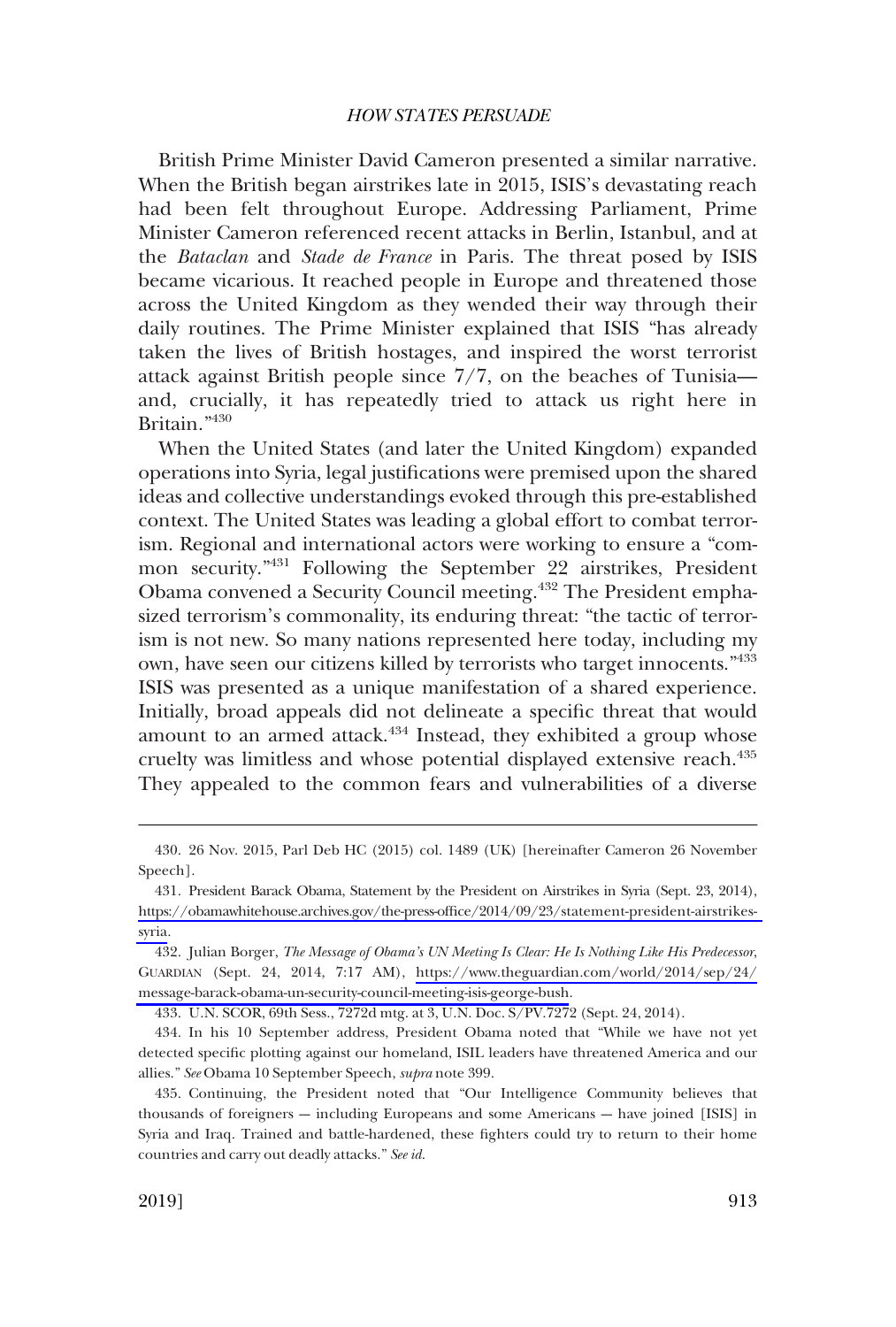collective of states that faced or perceived the threat of terrorism. Military force—formally justifed through an interpretative appeal to the unwilling or unable test—was a necessary response, one that would refect a general commitment to international law.

2. Establishing the State as a General Norm-Acceptor

Elucidation followed assuredness. Within a year, U.S. offcials provided a comprehensive legal account of the unwilling or unable standard. State Department Legal Advisor Brian Egan, addressed the Annual Meeting of the American Society of International Law (ASIL). Before detailing the Obama Administration's legal rationale for the use of force in Syria, Egan began by presenting the U.S. as a general norm acceptor:

[T]he United States complies with the international law of armed confict in our military campaign against ISIL, as we do in all armed conficts. We comply with the law of armed confict because it is the international legal obligation of the United States; because we have a proud history of standing for the rule of law; because it is essential to building and maintaining our international coalition; because it enhances rather than compromises our military effectiveness; and because it is the right thing to do. $436$ 

The legal rules governing non-international armed conficts (NIAC) were enumerated.<sup>437</sup> Egan told the gathered legal experts that these rules, regarded as customary international law, received close scrutiny within the U.S. Government and through domestic courts.<sup>438</sup>

Egan described the United States as a leader in international legal compliance. Its general commitment to legal norms ensures that coalition members, as well as U.S. forces, exhibit the highest standards of compliance. This commitment to legal order, Egan explained:

also extends to promoting law of armed confict compliance by our partners. . .When others seek our assistance with military

<sup>436.</sup> Egan, *supra* note 121, at 236.

<sup>437.</sup> Egan noted the principle of distinction; the defnition of military objects; the need to take precautions; targeting prohibitions specifc to NIACs; the demands of proportionality; and the illegality of actions or threats which intend to spread terror amongst a civilian population. *See id*. at 242-243.

<sup>438.</sup> *Id*. at 242.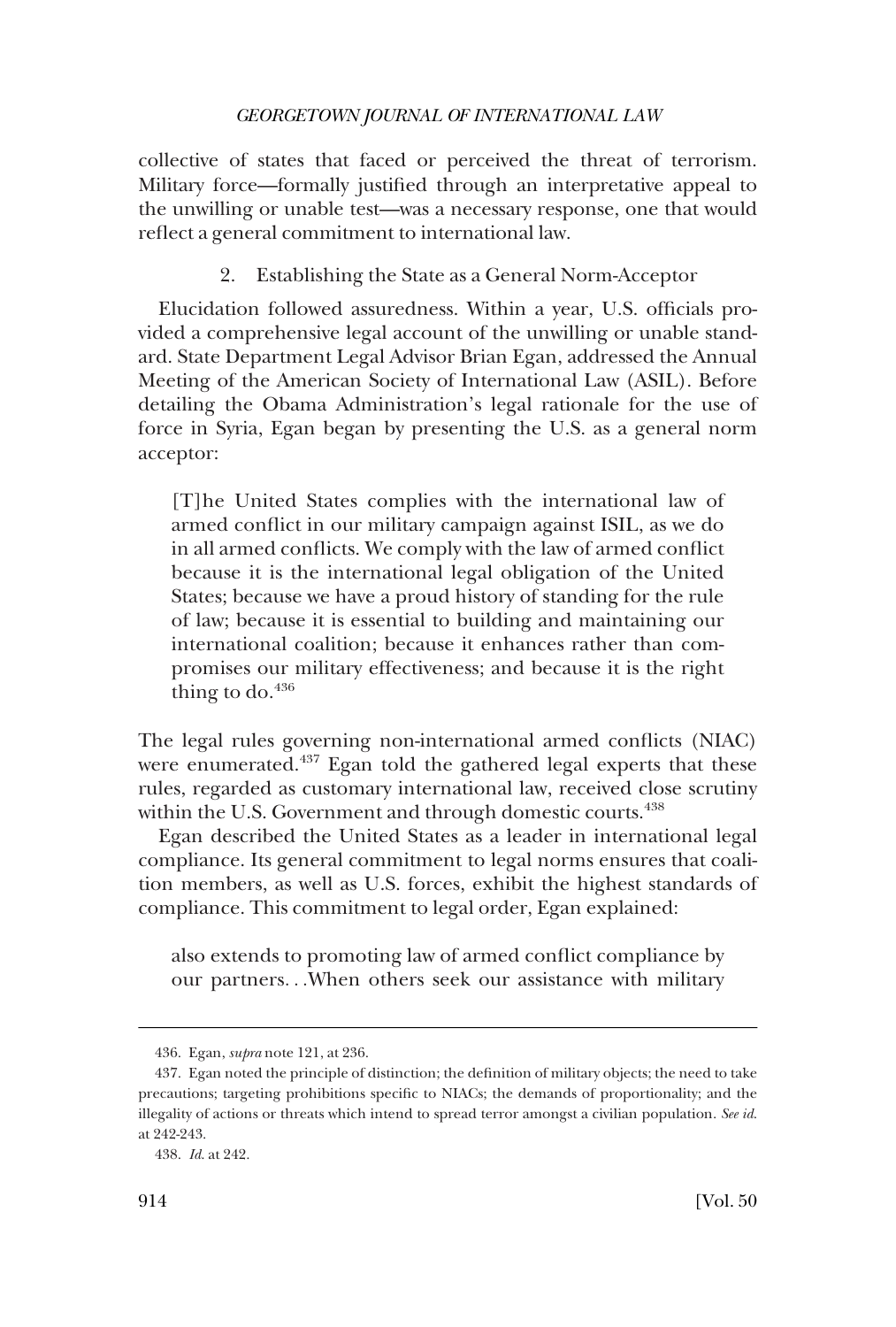operations, we ensure that we understand their legal basis for acting. We also take a variety of measures to help our partners comply with the law of armed confict and to avoid facilitating violations through our assistance...<sup>439</sup>

Professions of legal fdelity were further bolstered. Egan explained that the United States' commitment to legal compliance surpassed that which was formally required. As a matter of international law, Egan insisted, the United States is compelled to comply with IHL. In practice, however, the United States "imposes standards on its direct action operations that go beyond the requirements of the law of armed confict."440 As U.S. officials furthered the interpretative assertions undergirding operations in Syria, they accentuated the state's reputation. From a position of legal fdelity and leadership, the United States drew from a general sense of norm acceptance to illustrate the credibility of a specifc interpretative claim.

British officials exhibited a similar approach. Prime Minister David Cameron told Parliament that the expansion of airstrikes into Syria constituted collective self-defense. They were legally permissible because the "Assad regime is unwilling and/or unable to take action necessary to prevent ISIL's continuing attack on Iraq, or indeed attacks on us."441 The ensuing process mirrored occurrences in the United States. The British Attorney General addressed an expert audience at the International Institute for Strategic Studies (IISS) in London. In a speech titled "The Modern Law of Self-Defence", the Rt. Hon. Jeremy Wright expanded upon the Government's invocation of the unwilling or unable test.442 The Attorney General began, asserting that the United Kingdom "is a world leader in promoting, defending and shaping international law."443 British legal contributions—to the slave trade's eradication; to the formation of the imminence requirement; to

<sup>439.</sup> *Id*. at 245.

<sup>440.</sup> For example, Egan notes that "the U.S. military may impose an upper limit as a matter of policy on the anticipated number of non-combatant casualties that is much lower than that which would be lawful under the rule that prohibits attacks that are expected to cause excessive incidental harm." Furthermore, Egan explains how despite the U.S. not being party to the Second Additional Protocol to the Geneva Conventions, US practice is consistent with the Protocol's dictates the rules applicable in NIACs. *See id*. at 245-246.

<sup>441.</sup> Cameron 26 November Speech, *supra* note 430, at col. 1491.

The Rt. Hon. Jeremy Wright QC MP, *The Modern Law of Self-Defence*, EJIL: TALK! (Jan. 11, 442. 2017), <https://www.ejiltalk.org/the-modern-law-of-self-defence/>. [hereinafter Wright Modern Law of Self-Defence].

<sup>443.</sup> *Id*.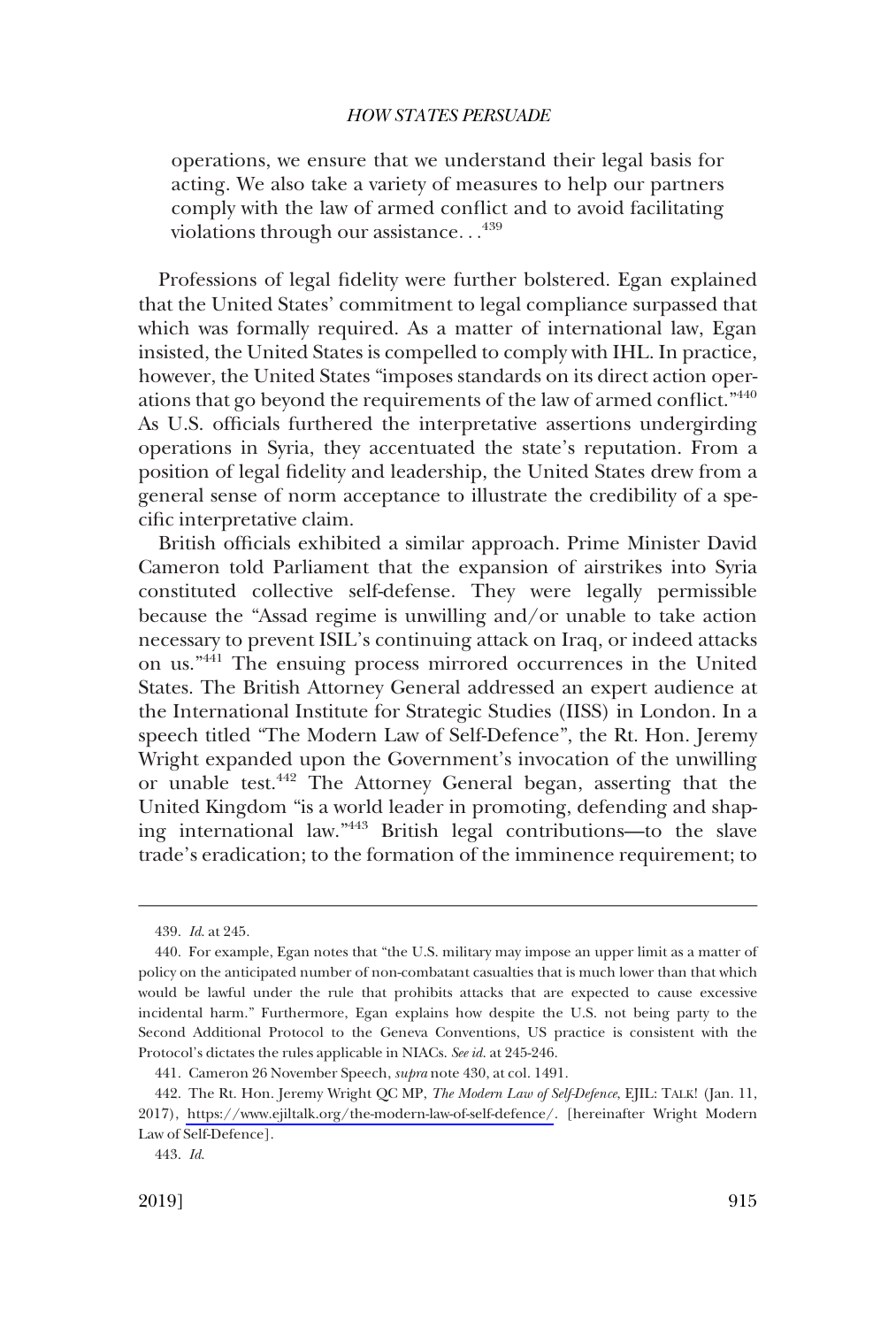the founding of the League of Nations; and to the UN—were recounted. The United Kingdom's role in drafting, and its willingness to sign, the Kellogg-Briand Pact, the Ottawa Treaty, and the Rome Statute were recalled.444 By engaging with the legal questions that resulted following the use of force in Syria, the Attorney General pledged to continue the British tradition of "advocating, celebrating and participating in a rules-based international order."445 The United Kingdom "should and will only use armed force, and will only act in self-defense, where it is consistent with international law to do so."446 These parallel persuasive appeals, offered by U.S. and U.K. officials, would next move to establish the credentials of the respective actors forwarding the inventive interpretative claim.

## 3. Demonstrating the Authority to Interpret

Both speeches targeted a specifc epistemic community. The venues for each address—the IISS and at ASIL's Annual Meeting—were indicative of a particular professional class. Interpretative appeals, to the applicability of the unwilling or unable test, were directed toward infuential communities of international lawyers. They sought expert approval—that the justifcations for the use of force in Syria were legally tenable. As Peter Haas suggests, interpretative claims are effcaciously received when directed towards a community from which the speaker derives credibility.447 By addressing academic or professional conferences, by emphasizing interpretative sources, and by accentuating the speaker's reputation and credentials, the persuading entity bolsters its authoritativeness.<sup>448</sup>

Legal scholars initiated the interpretative advancement of the unwilling or unable test.449 Academic endorsements of the standard were, however, closely linked with state practice.<sup>450</sup> The actions of states informed scholarly articulations of an amended self-defense doctrine.451 States then emphasized academic contributions supportive of interpretations that departed from a strict reading of Article  $51.^{452}$  Most

<sup>444.</sup> *Id*.

<sup>445.</sup> *Id*.

<sup>446.</sup> *Id*.

<sup>447.</sup> Haas, *supra* note 207, at 3.

<sup>448.</sup> *See* Shereshevsky, *supra* note 10, at 51.

<sup>449.</sup> *See* Corten, *supra* note 406, at 778.

<sup>450.</sup> Lehto, *supra* note 412, at 17-18; *see generally* Kattan, *supra* note 35; *see also* Shereshevsky, *supra* note 10.

<sup>451.</sup> *See generally* Deeks, *supra* note 405.

<sup>452.</sup> Oren Gross, Unresolved Legal Questions Concerning Operation Inherent Resolve, 52 TEX. INT'L L. J. 221, 253 (2017).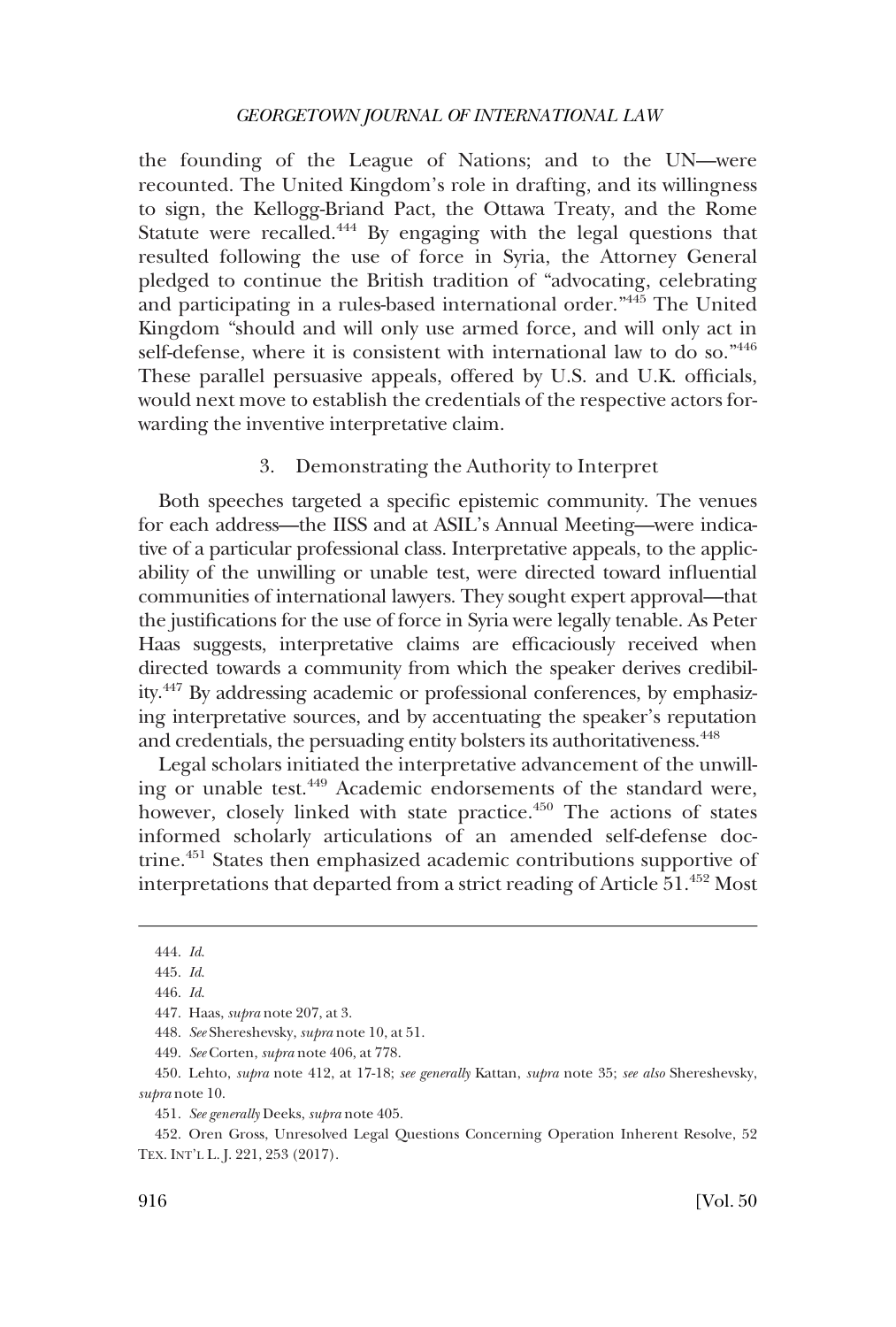prominently, Sir Daniel Bethlehem published a list of principles intended to address the "scope of a state's right to self-defense against an imminent or actual armed attack by nonstate actors."453 When such attacks emanate from a third state, the victim state may intervene without consent when the third state is, *inter alia*, "unwilling to effectively restrain the armed activities of the non-state actor" or when there is a reasonable basis "for concluding that the third state is unable to effectively restrain [these] armed activities. . ." 454

Brian Egan's interpretative endorsement of the unwilling or unable test drew heavily upon the Bethlehem Principles. Egan told the ASIL Annual Meeting, "when considering whether an armed attack is imminent under the *jus ad bellum* for purposes of the initial use of force against a particular non-State actor, the United States analyzes a variety of factors, including those identifed by Sir Daniel Bethlehem."455 Similarly, Attorney General Wright extensively cited the Bethlehem Principles when describing how the United Kingdom interprets "the long-standing rules of international law on self-defence to our need to defend ourselves against new and evolving types of threats from nonstate actors."456 The Attorney General recognized Sir Daniel's role as the former Legal Adviser to the FCO and that his principles were informed by "detailed official-level discussions between foreign ministry, defence ministry, and military legal advisers from a number of states who have operational experience in these matters."<sup>457</sup>

Both the Legal Adviser and the Attorney General noted that the Bethlehem Principles were published in the American Journal of International Law.458 Repeated references to the Bethlehem Principles, allusions to the professional prestige of their author, exemplify authoritativeness. They, along with references to *The Chatham House Principles on International Law on the Use of Force by States in Self-Defence* and the *Leiden Policy Recommendations on Counter-Terrorism and International Law*, accentuate the role of expert opinion in the drafting process of the respective documents. Invocations of these documents were both lauded as professional sources supporting a particular interpretative position and as the work product of infuential epistemic communities. Appeals to the latter ensure that the documents' source, their associated

<sup>453.</sup> Bethlehem Principles, *supra* note 413, at 770.

<sup>454.</sup> *Id*. at 776.

<sup>455.</sup> Egan, *supra* note 121, at 239.

<sup>456.</sup> Wright Modern Law of Self-Defence, *supra* note 442.

<sup>457.</sup> *Id*.

<sup>458.</sup> *See* Egan, *supra* note 121, at 239; *see also* Wright Modern Law of Self-Defence, *supra* note 442.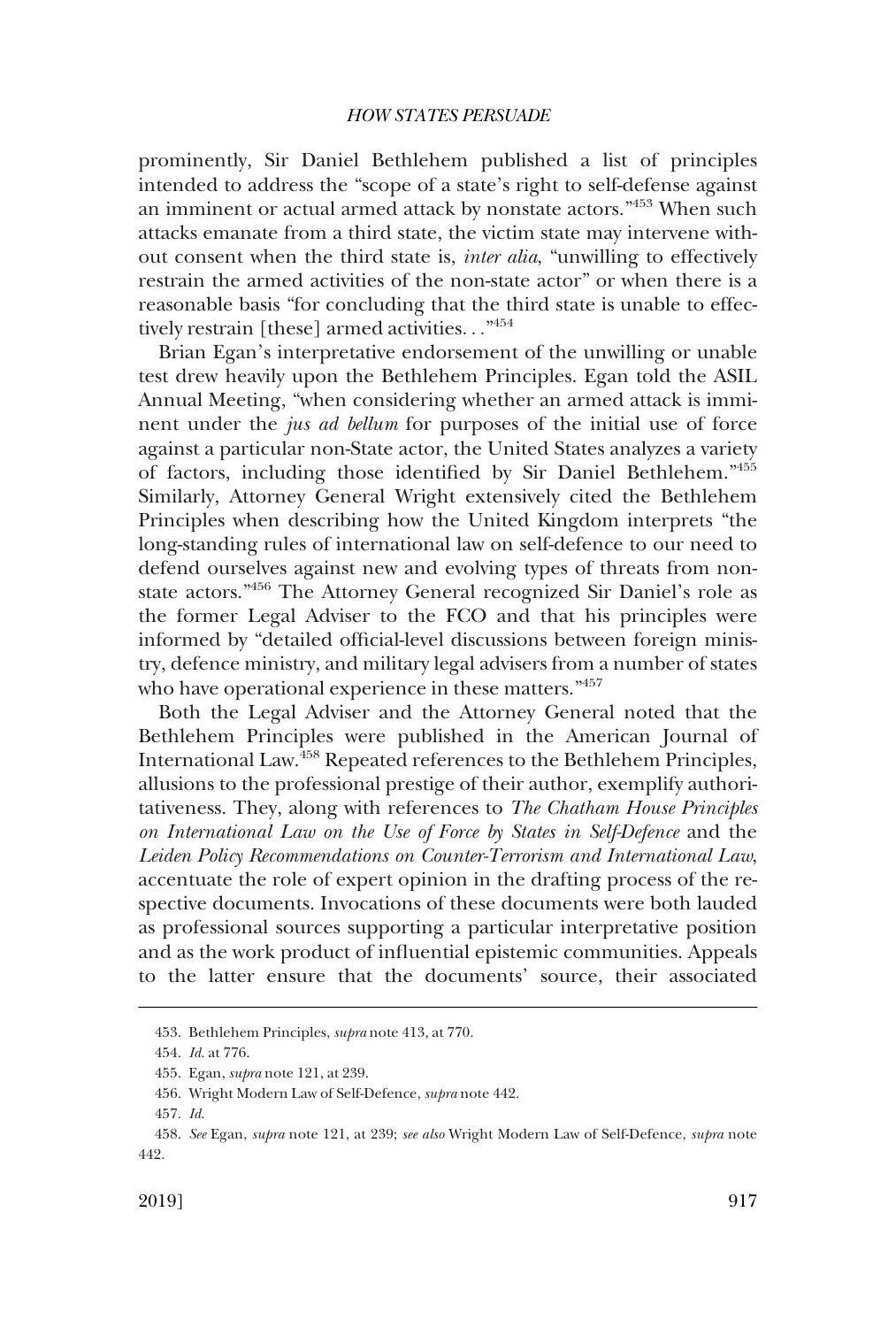esteem, become indirect efforts to infuence the justifcatory discourse.459

To advance the favored interpretation of the unwilling or unable test's applicability, U.S. and British officials conveyed their own professional competence. They noted their membership within the interpretative community that they now sought to infuence. Brian Egan offered professional credentials. Egan told the Annual Meeting that:

prior to my confrmation, I served as a Deputy White House Counsel and Legal Adviser to the National Security Council for nearly three years. Based on my experience in that position, I can tell you that the President, a lawyer himself, and his national security team have been guided by international law in setting the strategy for counterterrorism operations against ISIL.<sup>460</sup>

The professional competence of the respective speakers and the authoritativeness of the documents that they would cite became factors that lent credence to the particular interpretative claim.

4. Instilling the Standard of the Acceptable Legal Argument

The interpretative advancement of the unwilling or unable test is an effort to alter a legal standard. It is an attempt to expand the strictures of Article 51. Acceptance of a novel formulation facilitates subsequent legal arguments that accompany the use of force against non-state actors. The persuasiveness of legal appeals and claims of legitimacy are bolstered when evaluated in accordance with this broad notion of legal compliance. Brian Egan explains that "if [a state] must rely on selfdefense to use force against a non-State actor on another State's territory, [they must] determine that the territorial State is "unable or unwilling" to address the threat posed by the non-State actor..." $461$ Reconstructed as positive international law, the imposed reading was presented as a certain legal standard. Egan continued:

<sup>459.</sup> *See* Egan, *supra* note 121, at 239; *see also* Wright Modern Law of Self-Defence, *supra* note 442; s*ee also* PEEVERS, *supra* note 31, at 4.

<sup>460.</sup> Egan, *supra* note 121, at 236.

*Id*. at 240. This argument is similar to that offered by President Clinton to Congress in 461. 1998 in defense of U.S. strikes against Al Qaeda bases in Sudan and Afghanistan. *See U.S. Fury on 2 Continents; Clinton's Words: 'There Will Be No Sanctuary for Terrorists'*, N.Y. TIMES (Aug. 21, 1998), [https://www.nytimes.com/1998/08/21/world/us-fury-2-continents-clinton-s-words-there-will-be](https://www.nytimes.com/1998/08/21/world/us-fury-2-continents-clinton-s-words-there-will-be-no-sanctuary-for-terrorists.html)[no-sanctuary-for-terrorists.html.](https://www.nytimes.com/1998/08/21/world/us-fury-2-continents-clinton-s-words-there-will-be-no-sanctuary-for-terrorists.html)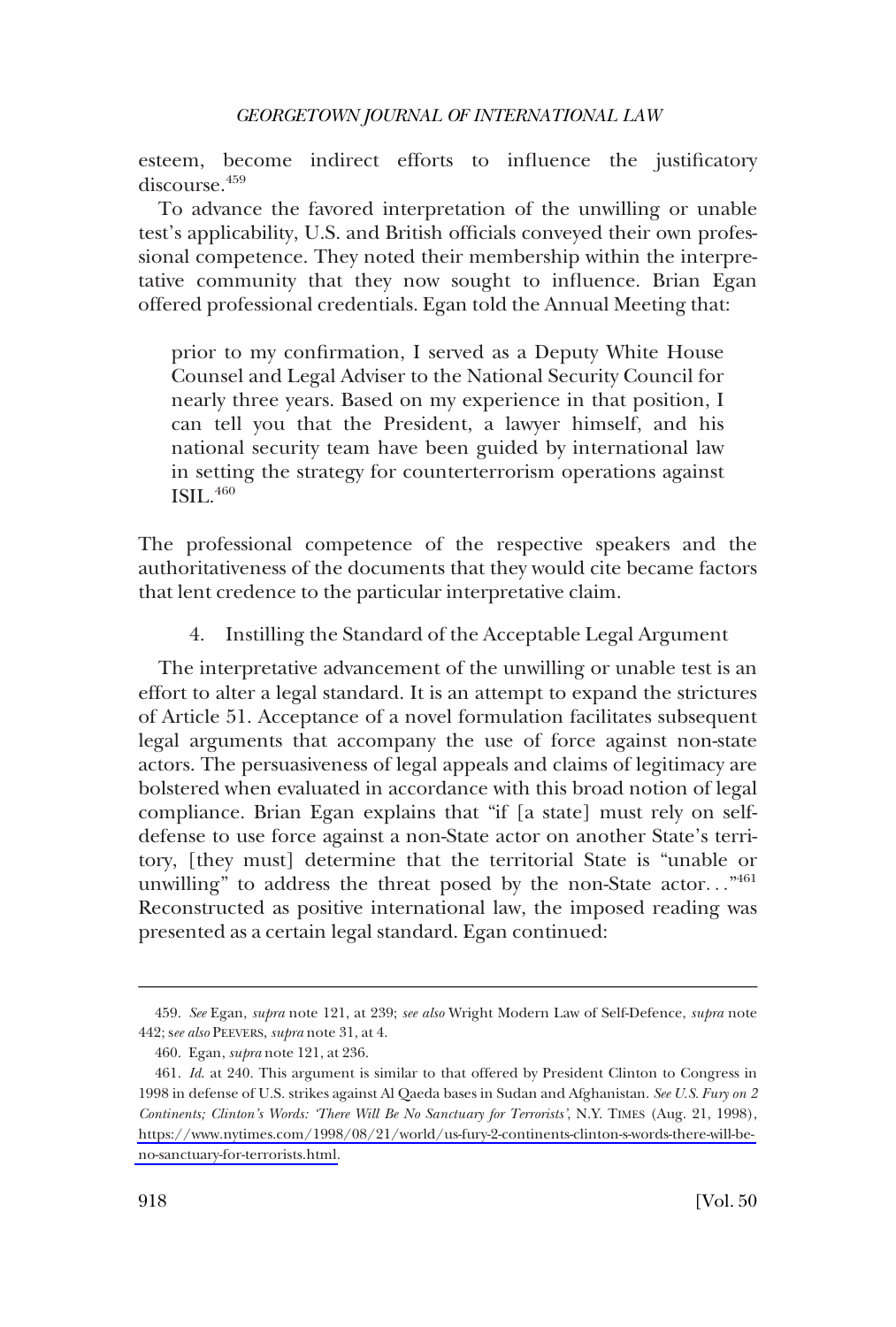[I]n some cases international law does not require a State to obtain the consent of the State on whose territory force will be used. In particular, there will be cases in which there is a reasonable and objective basis for concluding that the territorial State is unwilling or unable to effectively confront the non-State actor in its territory so that it is necessary to act in self-defense. . . 462

The Article 51 letter that Ambassador Power presented to the Secretary General was the outcome of an ongoing attempt to amend the *jus ad bellum*. 463 Transnational efforts, amongst aligned states, advocated in accordance with Attorney General Wright's contention that "international law is not static and is capable of adapting to modern developments and new realities."464 Several states long-favored reformulation of the law governing the use of force. These states interpreted the September 11 attacks as urgent demonstrations of the need for legal reform.465 The military response to international terrorism featured numerous efforts to impose permissive legal standards.<sup>466</sup> Articulations of preemptive self-defense, application of the unwilling or unable test, constituted efforts to instill facilitatory legal standards.<sup>467</sup> Appeals to these imposed standards, notwithstanding their uncertain legal status and in several instances broad rejections, provided states the ability to exhibit an, at least, plausible legal argument.

Formulations of reduced burdens identifed legal ambiguity. They emphasized the lack of consensus surrounding the legal standards relevant to the contemporary challenges posed by the use of force. A particular legal interpretation may not be doctrinally entrenched, but would constitute an acceptable legal argument. John Bellinger, when serving as Legal Advisor, reminded European interlocuters that legal rules governing confict with non-state actors were uncertain. Bellinger insisted that the lack of clarity regarding the relationship between international law, self-defense, and non-state actors "provided impetus for cooperation in determining the appropriate legal framework."<sup>468</sup> U.S. actions,

<sup>462.</sup> Egan, *supra* note 121, at 241.

<sup>463.</sup> *See generally* Kattan, *supra* note 35.

<sup>464.</sup> Wright Modern Law of Self-Defence, *supra* note 442.

<sup>465.</sup> Kattan, *supra* note 35, at 113-14.

<sup>466.</sup> *See* Ratner, *supra* note 247.

*See generally* U.S. Dep't of State, *The National Security Strategy of the United States of America*  467. (Sept. 2002), [https://www.state.gov/documents/organization/63562.pdf.](https://www.state.gov/documents/organization/63562.pdf)

Public Library of U.S. Diplomacy, *Legal Adviser Bellinger's Meeting with Belgian Offcials*, 468. WIKILEAKS (Mar. 8, 2007), [https://wikileaks.org/plusd/cables/07BRUSSELS772a.html;](https://wikileaks.org/plusd/cables/07BRUSSELS772a.html) *see also*  Kattan, *supra* note 35, at 119-20.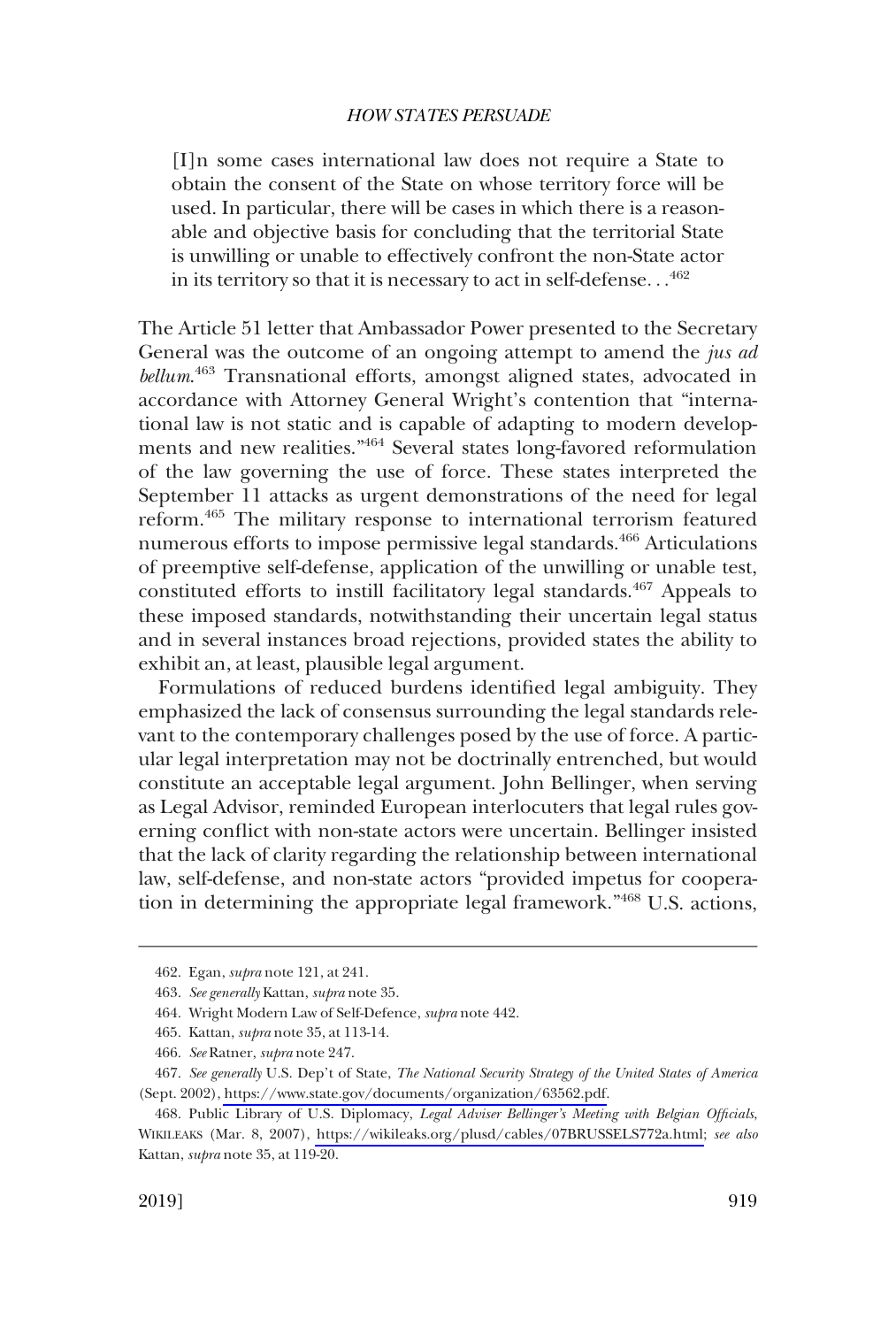justifed through inventive legal reasoning should not, Bellinger insisted, be construed as legal disregard. The United States was not "violating *clear* legal norms" as "legal experts *differ* on the interpretation and implementation of [the] laws of war."469 Ambiguity created potential. An array of feasible legal arguments, offered as acceptable if not certain, justifed uses of force that appeared to go well-beyond a formalist reading of the UN Charter. These allowed the state to exhibit commitment to a legal process and provided members of the international community with an argument that could be received in satisfaction of a broad, but acceptable, legal standard.

5. Drawing Upon Precedent and Commonality

Invocations of precedent were featured throughout Brian Egan's ASIL address. An expansive reading of the self-defense criteria recalled a lineage of state behavior. The use of force against non-state actors was presented as a commonality that long pre-dates the global war on terror. Contemporary legal arguments and preferred interpretations were not inventive responses to a modern threat, but instead manifestations of familiar state practice. Egan noted:

the inherent right of individual and collective self-defense recognized in the U.N. Charter is not restricted to threats posed by States. Nor is the right of self-defense on the territory of another State against non-State actors, such as ISIL, something that developed after 9/11. To the contrary, for at least the past two hundred years, States have invoked the right of self-defense to justify taking action on the territory of another State against non-State actors. As but one example, the oft-cited *Caroline* incident involved the use of force by the United Kingdom in selfdefense against a non-State actor located in the United States. . .<sup>470</sup>

Two centuries of supportive state behavior were emphasized. Appeals to the *Caroline* incident associated applications of force against nonstate actors operating on a third state's territory with the origins of the self-defense doctrine.

Advancement of the unwilling or unable test accentuated the prevalence of similar state practice. Egan identifed the increasing number of states that had offered legal justifcations in support of the use of

<sup>469.</sup> Bellinger's Meeting with Belgian Offcials, *supra* note 468 [emphasis added].

<sup>470.</sup> Egan, *supra* note 121, at 239.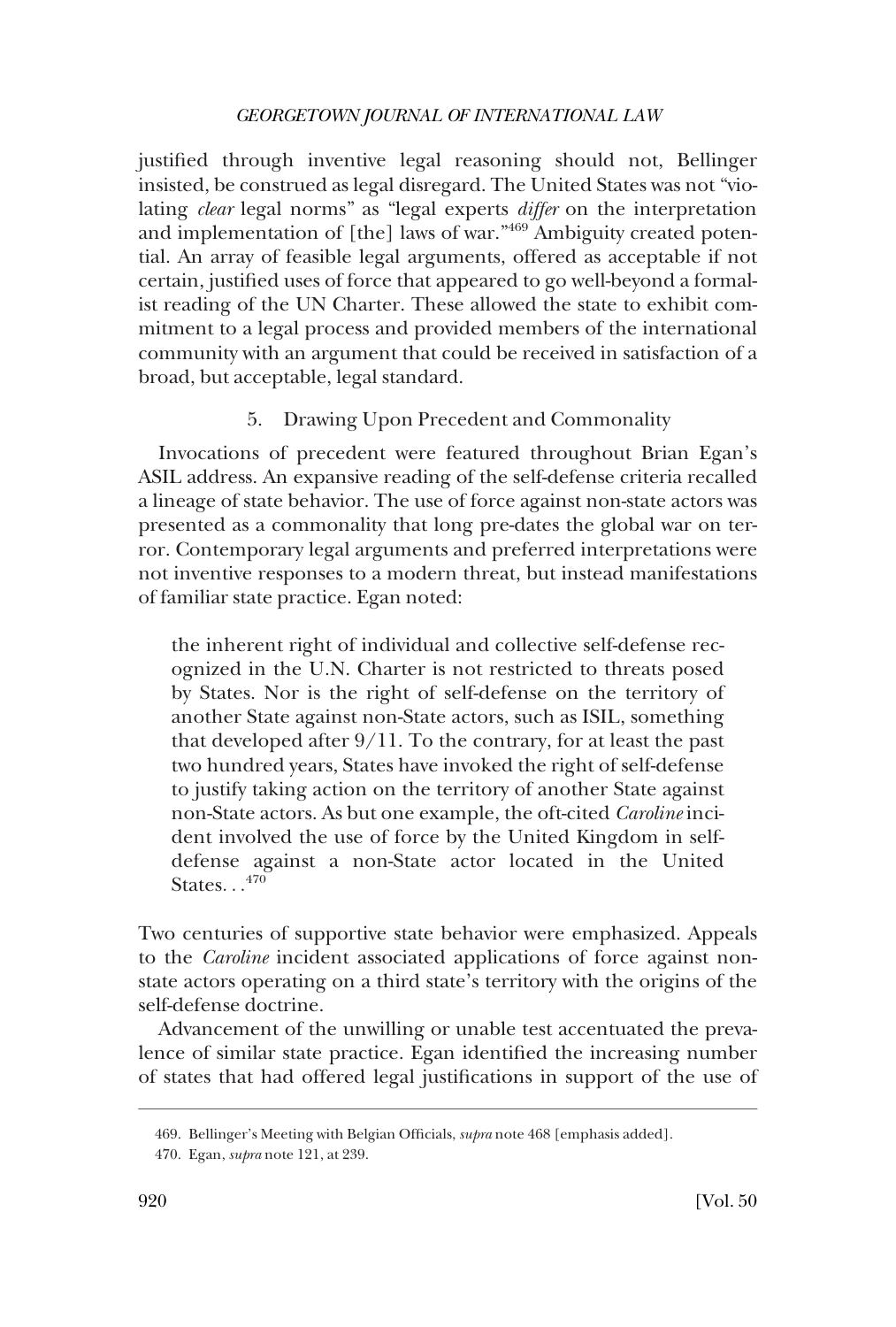force against ISIS in Syria. Egan demonstrated that, "the United States is not alone in providing such public explanations. Over the last eighteen months, for example, nine of our coalition partners have submitted public Article 51 notifcations to the UN Security Council explaining and justifying their military actions in Syria against ISIL."471 While minimizing divergencies in legal reasoning, Egan continued, "though the exact formulations vary from letter to letter, the consistent theme throughout these reports to the Security Council is that the right of self-defense extends to using force to respond to actual or imminent armed attacks by non-State armed groups like ISIL."472 These instances of similar state behavior and the alike legal reasoning provided by a diversity of states were presented as "the clearest evidence" of the unwilling or unable test's relevancy.<sup>473</sup>

Earlier efforts to formalize the unwilling or unable test made similar use of precedent. John Bellinger told an audience at the London School of Economics that "over a century of state practice supports the conclusion that a state may respond with military force in self-defense to such attacks, at least where the harboring state is unwilling or unable to take action to quell the attacks." $474$  Bellinger also would trace the origins of this interpretative account to the *Caroline* incident.475 As Victor Kattan identifes, Bellinger's appeal to state practice evoked the language advanced in the 2002 National Security Strategy.476 This too alluded to precedent, noting that "for centuries, international law recognized that nations need not suffer an attack before they can lawfully take action to defend themselves against forces that present an imminent danger of attack."477

British appeals to precedent—in advancement of the unwilling or unable test—offered greater specifcity. Attorney General Wright noted that the United Kingdom's interpretative approach was common amongst several states who "have also confrmed their view that selfdefense is available as a legal basis where the state from whose territory the actual or imminent armed attack emanates is unable or unwilling

<sup>471.</sup> *Id*. at 244.

<sup>472.</sup> *Id*.

<sup>473.</sup> *Id*.

<sup>474.</sup> John B. Bellinger III, Legal Advisor, U.S. Dep't of State, Speech at the London School of Economics: Legal Issues in the War on Terrorism (Oct. 31, 2006), [https://2009-2017.state.gov/s/](https://2009-2017.state.gov/s/l/2006/98861.htm)  [l/2006/98861.htm.](https://2009-2017.state.gov/s/l/2006/98861.htm)

<sup>475.</sup> *Id*.

<sup>476.</sup> Kattan, *supra* note 35, at 116.

<sup>477.</sup> U.S. Dep't of State, *supra* note 467, at 15.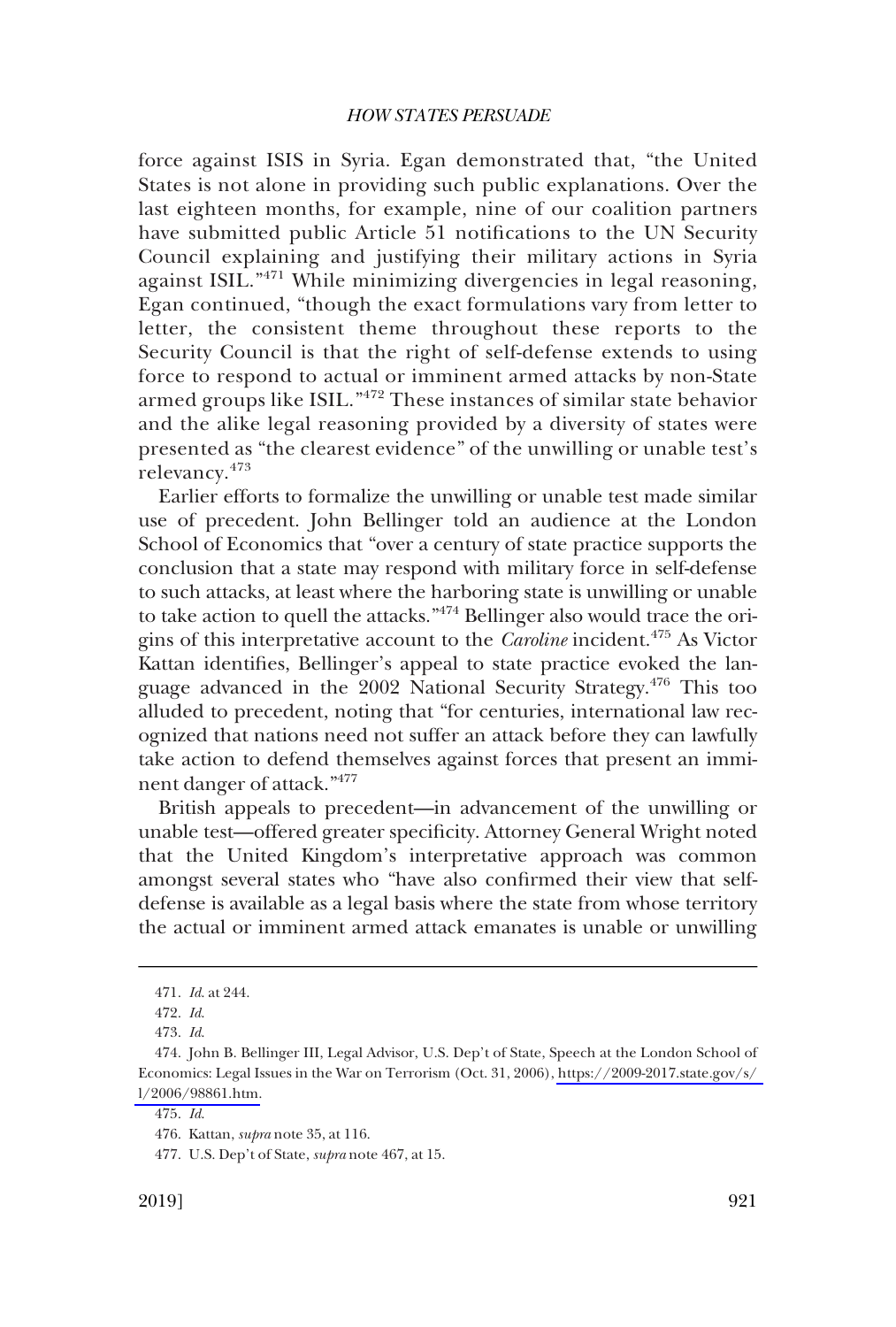to prevent the attack..."<sup>478</sup> In support, the Attorney General referenced a *Lawfare* post by Elena Chachko and Ashley Deeks cataloging state articulations of the unwilling or unable test. $479$  The published version of the Attorney General's speech includes an annex that links readers to the Article 51 letters of ten states that provided legal justifcations favoring the use of force against ISIS targets in Syria.<sup>480</sup>

# 6. Conclusion

The decision to use force in Syria demanded an innovative doctrinal justifcation. The United States was required to distinguish from the rationale that supported coalition efforts in Iraq. The persuasive discourse accompanying operations in Syria advanced a preferred legal interpretation within a familiar justifcatory framework. Despite acknowledging legal ambiguity, the unable or unwilling test was presented as a frm legal standard. This preferred interpretative position sought to both infuence understandings of the *jus ad bellum* and legitimize a particular use of force. Collectively, this advocated approach derived persuasive value by positioning a legal interpretation as a necessary reformation within the war on terror, a refection and formalization of state practice, a direct response to the rise of ISIS throughout the Levant, and a safeguard against an emergent threat that emanated from the eastern Mediterranean and into the Western world.

The effectiveness of a persuasive claim is infuenced by the broader policy objective that the specifc legal argument wishes to further. Ambassador Power's articulation of the unwilling or unable test is inseparable from efforts to justify and advance the legal framework regulating the war on terror. It must be considered alongside general, state-led efforts to expand the *jus ad bellum* to permit the use of force against non-state armed groups.<sup>481</sup> The multitudinous factors that influence evaluations of this broad policy inevitably shape how the specifc legal articulation is received. Accordingly, persuasion's effectiveness is best considered incrementally.

The Article 51 letter in which the United States justifed its decision to use force in Syria was not the frst formal invocation of the unwilling or unable standard. While it has been periodically invoked since the

<sup>478.</sup> Wright Modern Law of Self-Defence, *supra* note 442.

<sup>479.</sup> *Id*.; *see also* Chachko & Deeks, *supra* note 407.

<sup>480.</sup> Wright Modern Law of Self-Defence, *supra* note 442.

<sup>481.</sup> *See generally* Kinga Tibori-Szabo´, *The 'Unwilling or Unable' Test and the Law of Self-defence, in*  FUNDAMENTAL RIGHTS IN INTERNATIONAL AND EUROPEAN LAW PUBLIC AND PRIVATE LAW PERSPECTIVES 73, 85 (Christophe Paulussen et al. eds., 2016).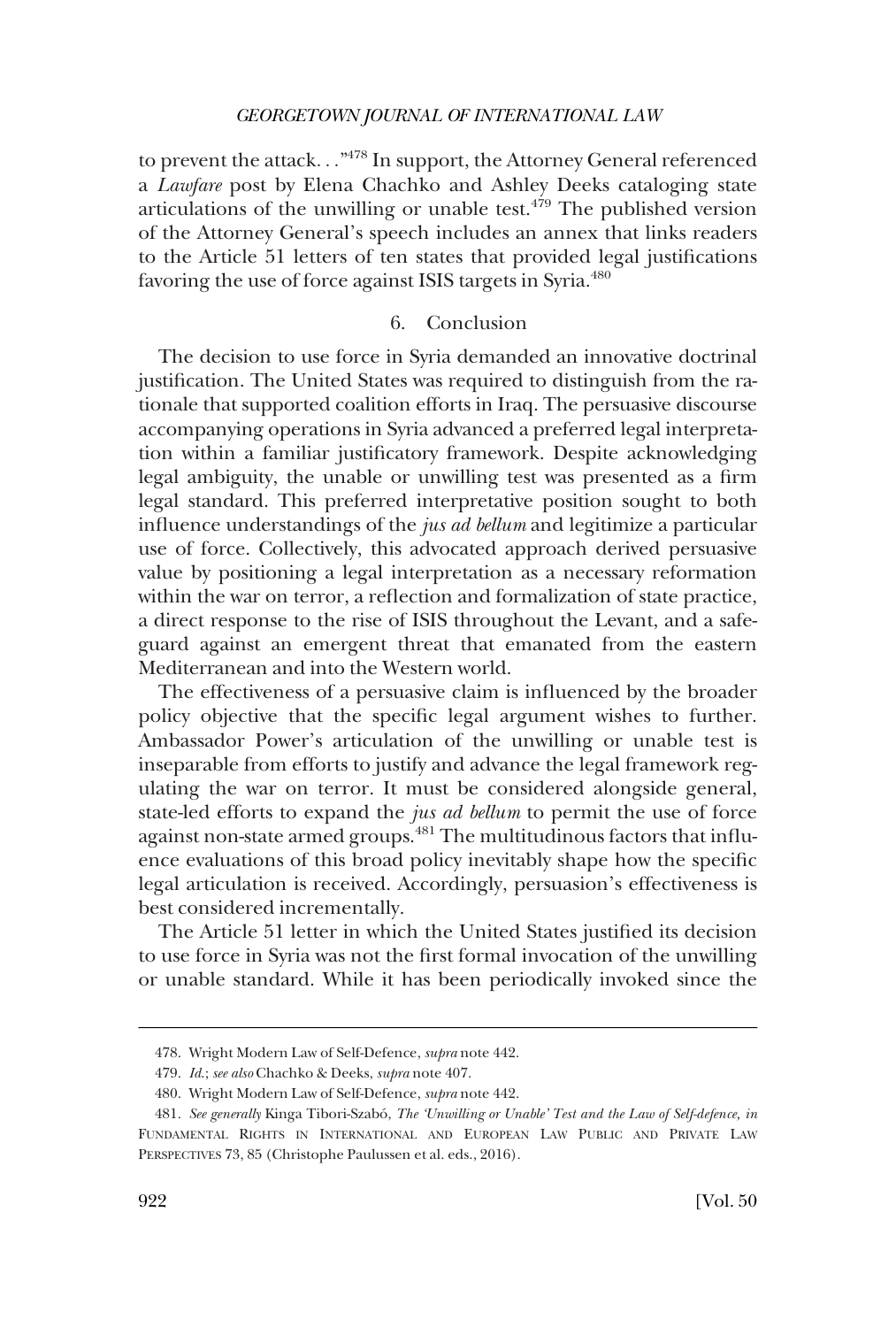1960s, the test, as noted, does not "appear as such in any legal instrument, including recent ones, nor was it employed in relevant existing case law, particularly by the ICJ."482 Early articulations of unwilling or unable—by Israel in response to attacks by armed groups operating within Lebanon—were explicitly rejected by the Security Council and denounced throughout the international community.483 From absolute rejection, articulations of an unwilling or unable standard received sequential support. As states identifed the threat posed by transnational terrorist networks, legal contentions expanding restrictive readings of the *jus ad bellum* gained salience.<sup>484</sup>

Within the post-9/11 context, following explicit Security Council recognition of the lawful use of force against a non-state armed group, the unwilling or unable test became evermore prevalent.<sup>485</sup> Appeals to the standard are increasingly accepted.<sup>486</sup> They are not, however, universally endorsed.<sup>487</sup> A majority of states have rejected both a general articulation of the test and its specifc application in justifcation of U.S.-led actions in Syria.488 Amongst international lawyers, the test's formal legal status remains controversial.<sup>489</sup> Notwithstanding, the aforementioned persuasive appeals assuaged many coalition partners. Though the United States' persuasive efforts have not altered the *jus ad bellum*, the United Kingdom, Canada, Australia, and Turkey have each cited some variant of the test in justifcation of the use of force (and in furtherance of U.S. objectives) against ISIS in Syria.490

As with many persuasive contentions, the effectiveness of a particular claim is context dependent. When the United States offered the unwilling or unable test in justifcation of its military operations in Syria, it drew upon a cause many deemed just and a threat many believed visceral. A desired outcome, the perceived utility of a particular policy, and a sense of moral certitude all infuence the reception, and thus

<sup>482.</sup> Corten, *supra* note 406, at 778-79; *see also* Tibori-Szabo´, *supra* note 481, at 75-80.

<sup>483.</sup> *See* U.N. SCOR, 36th Sess., 2292nd mtg. at 54, U.N. Doc. S/PV.2292 (July 17, 1981); *see also* Tibori-Szabo´, *supra* note 481, at 77-78.

<sup>484.</sup> *See* Tibori-Szabo´, *supra* note 481, at 79.

<sup>485.</sup> *See* S.C. Res. 1368 (Sept. 12, 2001); *see also* S.C. Res. 1373 (Sept. 28, 2001).

<sup>486.</sup> *See* Deeks, *supra* note 405, at 491.

<sup>487.</sup> Chachko & Deeks, *supra* note 407.

<sup>488.</sup> Corten, *supra* note 406, at 798.

Chachko & Deeks, *supra* note 407; *see also* Tom Ruys, 'ARMED ATTACK' AND ARTICLE 51 OF 489. THE UN CHARTER: EVOLUTIONS IN CUSTOMARY LAW AND PRACTICE 2 (2010); Kevin Jon Heller, *Do Attacks on ISIS in Syria Justify the "Unwilling or Unable" Test?*, OPINIO JURIS (Dec. 13, 2014), [http://](http://opiniojuris.org/2014/12/13/attacks-isis-syria-justify-unwilling-unable-test/)  [opiniojuris.org/2014/12/13/attacks-isis-syria-justify-unwilling-unable-test/.](http://opiniojuris.org/2014/12/13/attacks-isis-syria-justify-unwilling-unable-test/)

<sup>490.</sup> Chachko & Deeks, *supra* note 407.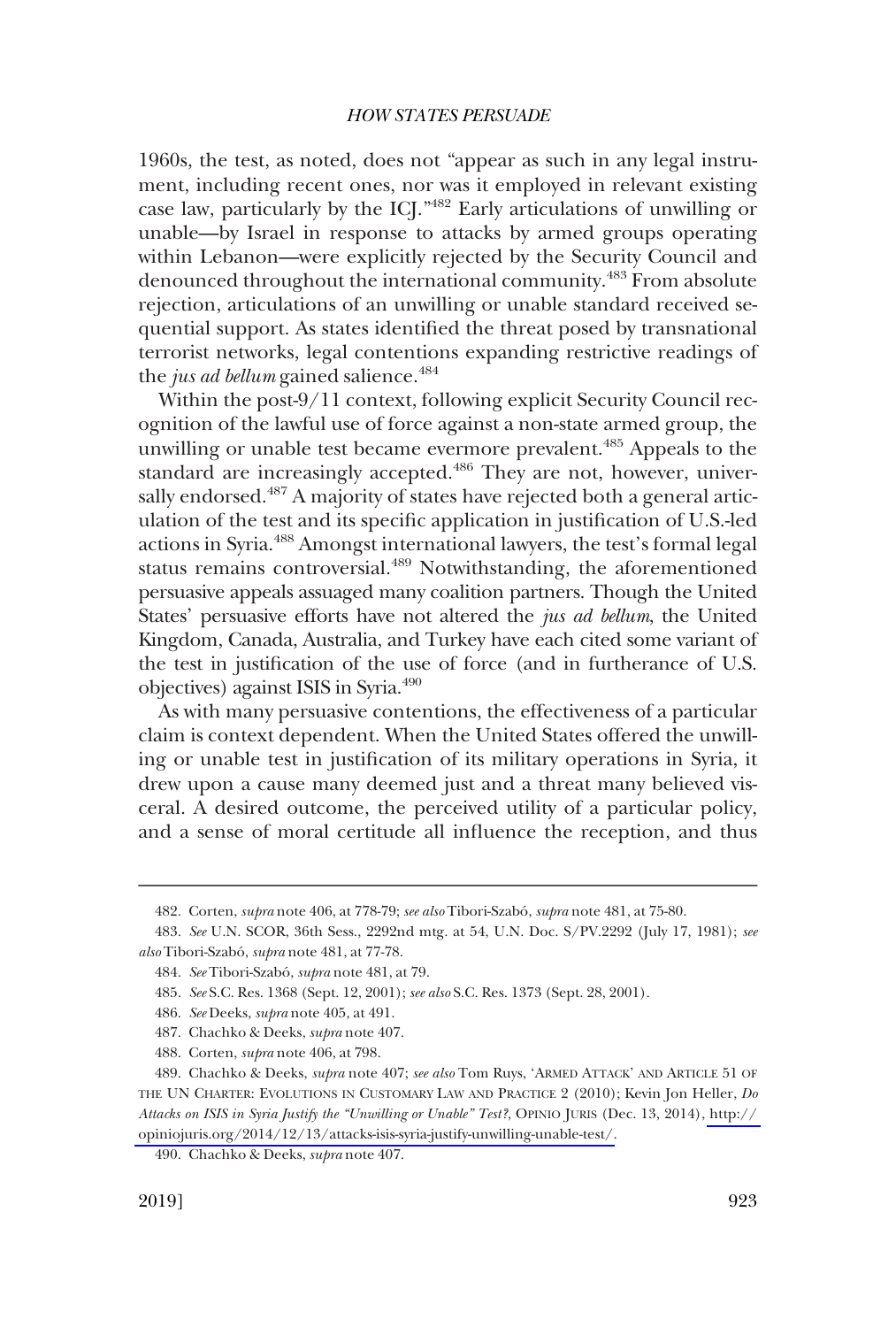effectiveness, of persuasive legal appeals. When, in 2002, Russia evoked the unwilling or unable standard to justify military action against Chechen groups positioned in the Pankisi Valley, the United States denounced the violation of Georgian sovereignty.<sup>491</sup> Rwanda's incursion into Eastern Congo was justifed in response to the DRC's inability to disarm and disband the *Interahamwe*. 492 The international community's response was mixed. The Security Council recognized that the *Interahamwe*, perpetrators of the Rwandan genocide, were "a source of instability, a threat to civilian populations and an impediment to good neighborly relations."493 Sovereignty was, however, deemed sacrosanct as the international community condemned Rwanda's unauthorized cross-border forays.494

When the U.S. invoked Article 51 and cited the unwilling or unable standard in justifcation of the use of force against ISIS in Syria, the international response remained mixed. It had, however, moved considerably from the near unanimous denunciations of the late 1960s, demonstrating greater acquiescence to both the test's utility and legal status. The effectiveness of these persuasive engagements, whether the unwilling or unable standard has achieved legal status, remains unsettled. However, as Olivier Corten notes, there is a sense amongst commentators that the test will be "increasingly accepted in practice and [in] supporting statements of governments and international organizations."495 Determining whether and how U.S. contentions infuence the test's formalization, requires a long-term perspective. It is nevertheless clear that the unwilling or unable standard has entered the legal, political, and justifcatory lexicon that states employ to use force in response to the threat posed by non-state armed groups.

## C. *The 2014 Gaza War*

Hamas frst aimed mortars beyond the Gaza Strip in 2001. They detonated in Nahal Oz, a kibbutz near Sderot. On February 10, 2002, the first rockets were launched towards communities in Israel's south.<sup>496</sup>

<sup>491.</sup> *See* Ruys, *supra* note 489, at 466.

<sup>492.</sup> *Id*. at 467.

<sup>493.</sup> *Id.; see also* U.N. SCOR, 5095th mtg., U.N. Doc. S/Prst/2004/45 (Dec. 7, 2004) [hereinafter UNSCOR 5095th Mtg].

<sup>494.</sup> Ruys, *supra* note 489, at 467-68; *see also* UNSCOR 5095th Mtg, *supra* note 493.

<sup>495.</sup> Corten, *supra* note 406, at 798 (quoting Elizabeth Wilmshurst & Michael Wood, *Self-Defence Against Nonstate Actors: Refections on the "Bethlehem Principles"*, 107 AM. J. INT'L L. 390, 393 (2013)).

<sup>496.</sup> The IDF noted that this was the frst time such rockets had been launched towards targets in Israel. *See* Press Release, Isr. Ministry of Foreign Affairs, Palestinians launch rockets at Israel,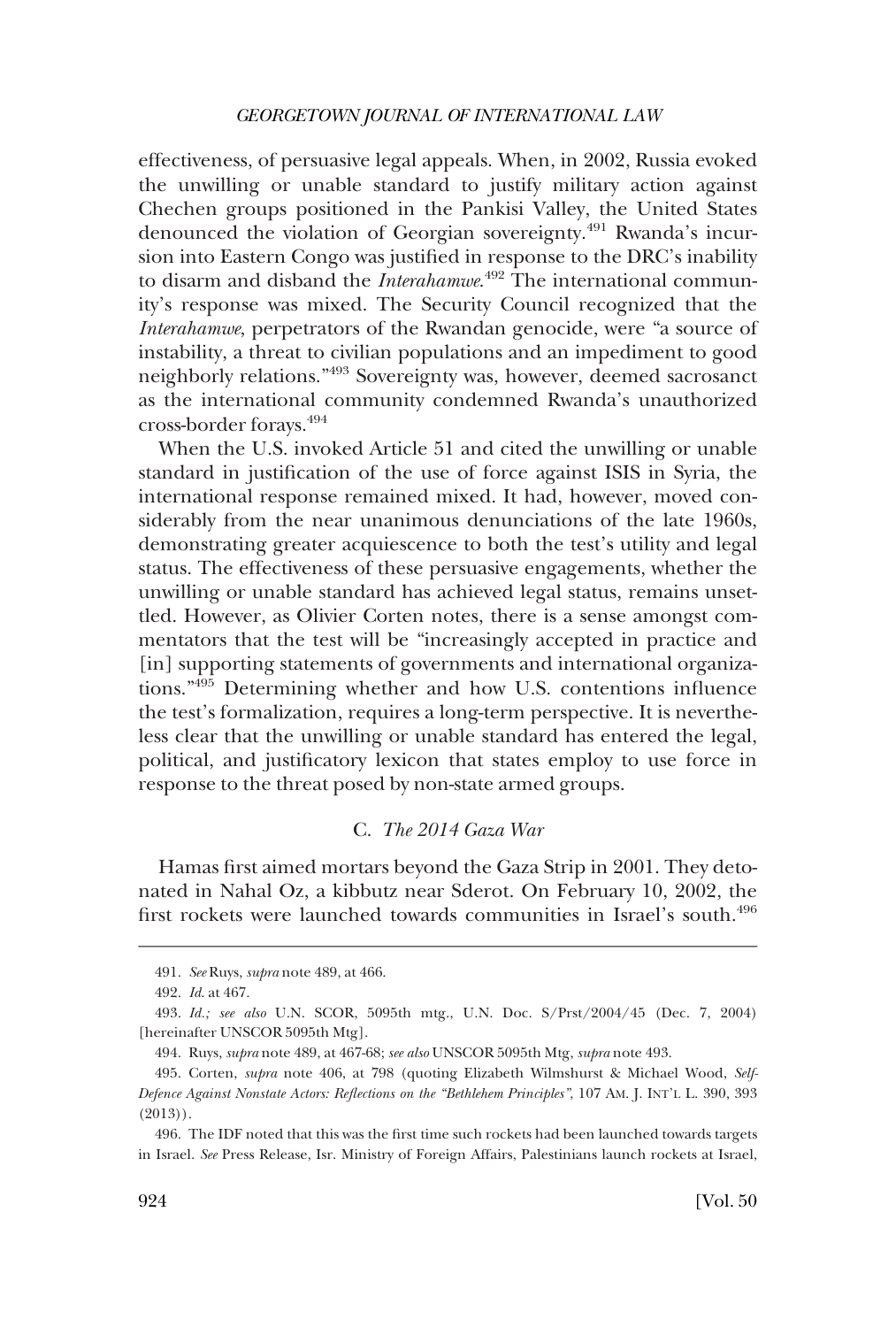These early attacks were limited. They did not garner the same level of attention as the suicide bombings that had become the hallmark of the second *Intifada*. Still, Israel's response was considerable—striking Hamas and PA targets throughout Gaza.<sup>497</sup> Israel framed its actions as a military necessity. Since the commencement of the second *Intifada*, Israel altered the defensive legal paradigm used to engage with nonstate armed groups from a law enforcement model to a military framework.498 Daniel Reisner, who oversaw this policy shift when head of the IDF's ILD, recalled:

when we started to defne the confrontation with the Palestinians as an armed confrontation, it was a dramatic switch, and we started to defend that position before the Supreme Court. In April 2001, I met with American envoy George Mitchell and explained that above a certain level, fghting terrorism is armed combat and not law enforcement. His committee [which examined the circumstances of the confrontation in the territories] rejected that approach. Its report called on the Israeli government to abandon the armed confrontation defnition and revert to the concept of law enforcement. It took four months and four planes to change the opinion of the United States. . .<sup>499</sup>

The rockets continued, summarily preceded by strong military actions.<sup>500</sup> Following Israeli disengagement from Gaza and the 2006 Palestinian elections—in which Hamas won 74 of the Legislative Council's 132 seats—inter-communal violence peaked. Hamas militants feuded with Fatah's security forces. In June 2007, Hamas

<sup>(</sup>Feb. 10, 2002), [https://www.mfa.gov.il/mfa/pressroom/2002/pages/palestinians%20launch%](https://www.mfa.gov.il/mfa/pressroom/2002/pages/palestinians%20launch%20rockets%20at%20israel%20-%2010-feb-200.aspx)  [20rockets%20at%20israel%20-%2010-feb-200.aspx;](https://www.mfa.gov.il/mfa/pressroom/2002/pages/palestinians%20launch%20rockets%20at%20israel%20-%2010-feb-200.aspx) *see also* JEAN-PIERRE FILIU, GAZA HISTORY 264 (John King trans.) (2014).

<sup>497.</sup> *See* JEAN-PIERRE FILIU, GAZA HISTORY 263-68 (John King trans.) (2014).

<sup>498.</sup> *See generally* Feldman & Blau, *supra* note 34; Amichai Cohen, *Legal Operational Advice in the Israeli Defense Forces: The International Law Department and the Changing Nature of International Humanitarian Law*, 26 CONN. J. INT'L L. 367, 374 (2001).

<sup>499.</sup>  Feldman & Blau, *supra* note 34; *see also* DANIEL REISNER, INTERNATIONAL LAW AND MILITARY OPERATIONS IN PRACTICE (2009), JERUSALEM CENTER FOR PUBLIC AFFAIRS: ISRAELI SECURITY, REGIONAL DIPLOMACY AND INTERNATIONAL LAW (June 18, 2009), [http://jcpa.org/article/](http://jcpa.org/article/international-law-and-military-operations-in-practice-iii/)  [international-law-and-military-operations-in-practice-iii/](http://jcpa.org/article/international-law-and-military-operations-in-practice-iii/).

<sup>500.</sup> In response to the continued rocket attacks, the IDF engaged in several small-scale military operations during the mid-2000s. *See generally Razing Rafah: Mass Home Demolitions in the Gaza Strip*, HUM. RTS. WATCH (Oct. 17, 2004), [https://www.hrw.org/report/2004/10/17/razing](https://www.hrw.org/report/2004/10/17/razing-rafah/mass-home-demolitions-gaza-strip)[rafah/mass-home-demolitions-gaza-strip;](https://www.hrw.org/report/2004/10/17/razing-rafah/mass-home-demolitions-gaza-strip) *see also* IDF Spokesperson, *Briefng: Gaza Division Commander, Brig. Gen. Shmuel Zakai* (May 23, 2004), [http://www. imra.org.il/story.php3?id=20933.](http://www.imra.org.il/story.php3?id=20933)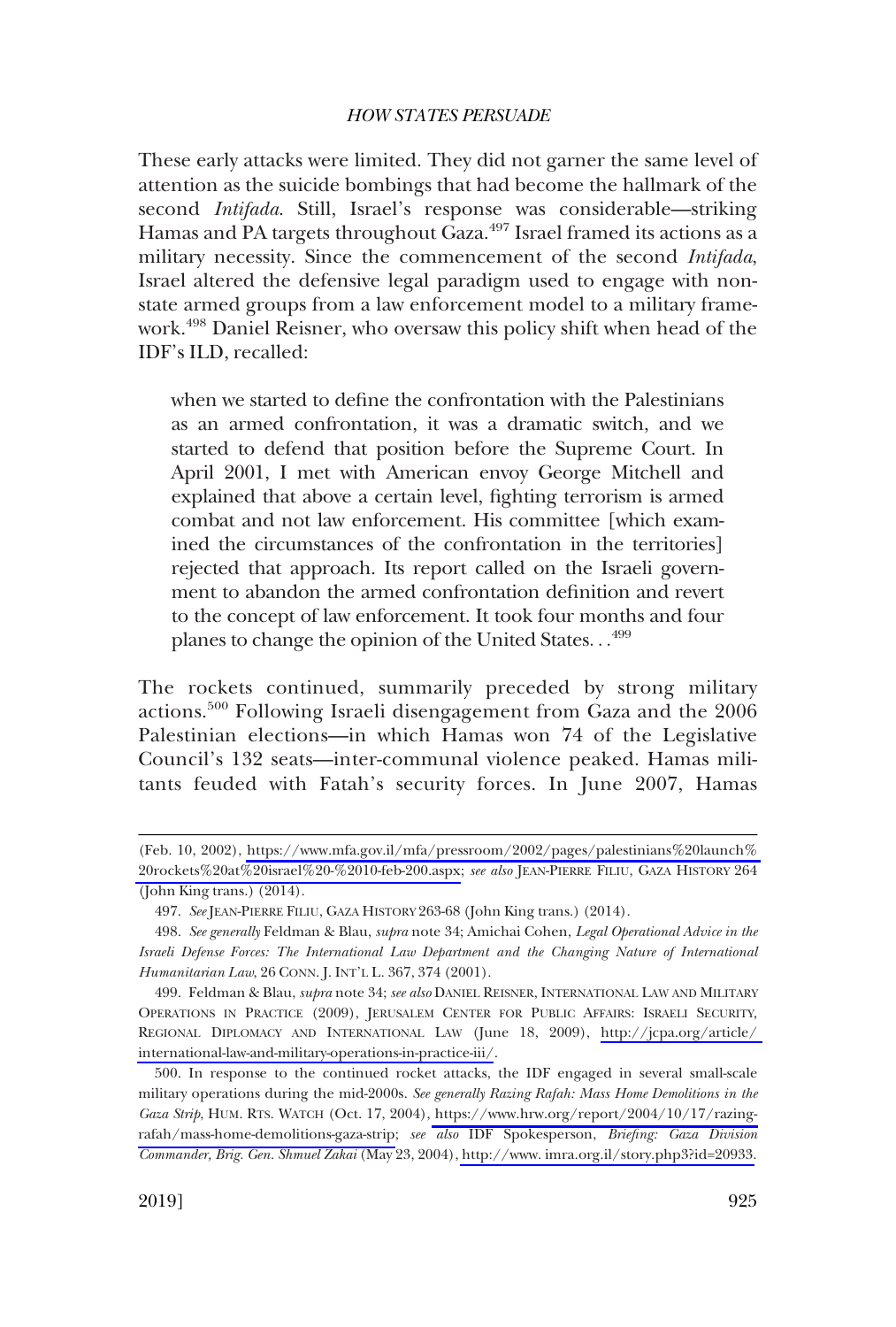assumed full control of the Gaza Strip.<sup>501</sup> Within months, Israel listed Gaza as a "hostile territory."<sup>502</sup> Sanctions against the Hamas-controlled territory were instituted and so began the Israeli-Egyptian blockade of Gaza that continues to this day.<sup>503</sup> A series of large-scale military operations followed, including Operation Cast Lead in 2008- 09 and, with predictable regularity, Operation Pillar of Defense in 2012. Israel presented the ensuing uses of force in Gaza as direct responses to the cascade of rockets launched by Hamas.<sup>504</sup> A familiar pattern of actions and counteractions solidifed what continues to resonate as Gazan rockets precede Israeli airstrikes which precede Gazan rockets in a ferocious carousel of violence and escalation buttressed by purported legal justifcations.

Operation Protective Edge in 2014 was the third military offensive that Israel launched against Hamas. The 2014 Gaza war was initiated by a series of events that began with the abduction and murder of three Israeli yeshiva students, Eyal Yifrach, Gilad Shaar, and Naftali Fraenkel, and the immolation of Mohammad Abu-Khdeir, a sixteen-year old Palestinian from East Jerusalem.<sup>505</sup> Again, Israel framed its military operation as a defensive response to the increase in rocket attacks emanating from within Gaza.<sup>506</sup> The war lasted for fifty-one days. It was of greater duration and brought higher casualties than preceding escalations.<sup>507</sup> The international community reverted to many of the habitual

<sup>501.</sup> FILIU, *supra* note 496, at 302-303.

<sup>502.</sup> ISRAEL MINISTRY OF FOREIGN AFFAIRS, *Security Cabinet Declares Gaza Hostile Territory* (Sept. 19, 2007), [http://www.mfa.gov.il/mfa/pressroom/2007/pages/security%20cabinet%20declares](http://www.mfa.gov.il/mfa/pressroom/2007/pages/security%20cabinet%20declares%20gaza%20hostile%20territory%2019-sep-200.aspx)  [%20gaza%20hostile%20territor y%2019-sep-200.aspx.](http://www.mfa.gov.il/mfa/pressroom/2007/pages/security%20cabinet%20declares%20gaza%20hostile%20territory%2019-sep-200.aspx)

<sup>503.</sup> *See* James Kraska, *Rule Selection in the Case of Israel's Naval Blockade of Gaza: Law of Naval Warfare or Law of the Sea?*, 13 Y. B. INT'L HUMAN. L. 367, 375-379 (2010).

For an account of contrasting narratives surrounding Pillar of Defence, *see* Robert Wright, 504. *Who Started the Israel-Gaza Confict*, THE ATLANTIC (Nov. 16, 2012), [https://www.theatlantic.com/](https://www.theatlantic.com/international/archive/2012/11/who-started-the-israel-gaza-conflict/265374/)  [international/archive/2012/11/who-started-the-israel-gaza-confict/265374/](https://www.theatlantic.com/international/archive/2012/11/who-started-the-israel-gaza-conflict/265374/).

*See* Isabel Kershner, *Israeli Teenagers said to be kidnapped in West Bank*, N.Y. TIMES (June 13, 505. 2014), [http://www.nytimes.com/2014/06/14/world/middleeast/3-israeli-teenagers-said-to-be](http://www.nytimes.com/2014/06/14/world/middleeast/3-israeli-teenagers-said-to-be-kidnapped-in-west-bank.html)[kidnapped-in-west-bank.html ?\\_r=0;](http://www.nytimes.com/2014/06/14/world/middleeast/3-israeli-teenagers-said-to-be-kidnapped-in-west-bank.html) see also Peter Beaumont & Orlando Crowcroft, *Bodies of three missing Israeli teenagers found in West Bank*, THE GUARDIAN (June 30, 2014), [http://www.](http://www.theguardian.com/world/2014/jun/30/bodies-missing-israeli-teenagers-found-west-bank)  [theguardian.com/world/2014/jun/30/bodies-missing-israeli-teenagers-found-west-bank;](http://www.theguardian.com/world/2014/jun/30/bodies-missing-israeli-teenagers-found-west-bank) Adiv Starman, *Six Jewish Extremists Arrested in Killing of Jerusalem Teen*, TIMES OF ISRAEL (Jun. 6, 2014), [http://www.timesofsrael.com/suspects-arrested-in-killing-of-east-jerusalem-teen/.](http://www.timesofisrael.com/suspects-arrested-in-killing-of-east-jerusalem-teen/)

<sup>506.</sup> Behind the Headlines: Operation Protective Edge - Q&A, ISRAEL MINISTRY OF FOREIGN AFFAIRS (Aug. 14, 2014), [http://mfa.gov.il/MFA/ForeignPolicy/Issues/Pages/Operation-Protective-](http://mfa.gov.il/MFA/ForeignPolicy/Issues/Pages/Operation-Protective-Edge-QA.aspx)[Edge-QA.aspx](http://mfa.gov.il/MFA/ForeignPolicy/Issues/Pages/Operation-Protective-Edge-QA.aspx) [hereinafter Israel MFA Behind the Headlines].

<sup>507.</sup> *See* U.N. Offce for the Coordination of Humanitarian Affairs, *Fragmented Lives: Humanitarian Overview 2014* 1, 6 (Mar. 2015), [https://www.ochaopt.org/sites/default/fles/](https://www.ochaopt.org/sites/default/files/Annual_Humanitarian_Overview_2014_English_final.pdf)  [Annual\\_Humanitarian\\_Overview\\_2014\\_English\\_fnal.pdf.](https://www.ochaopt.org/sites/default/files/Annual_Humanitarian_Overview_2014_English_final.pdf)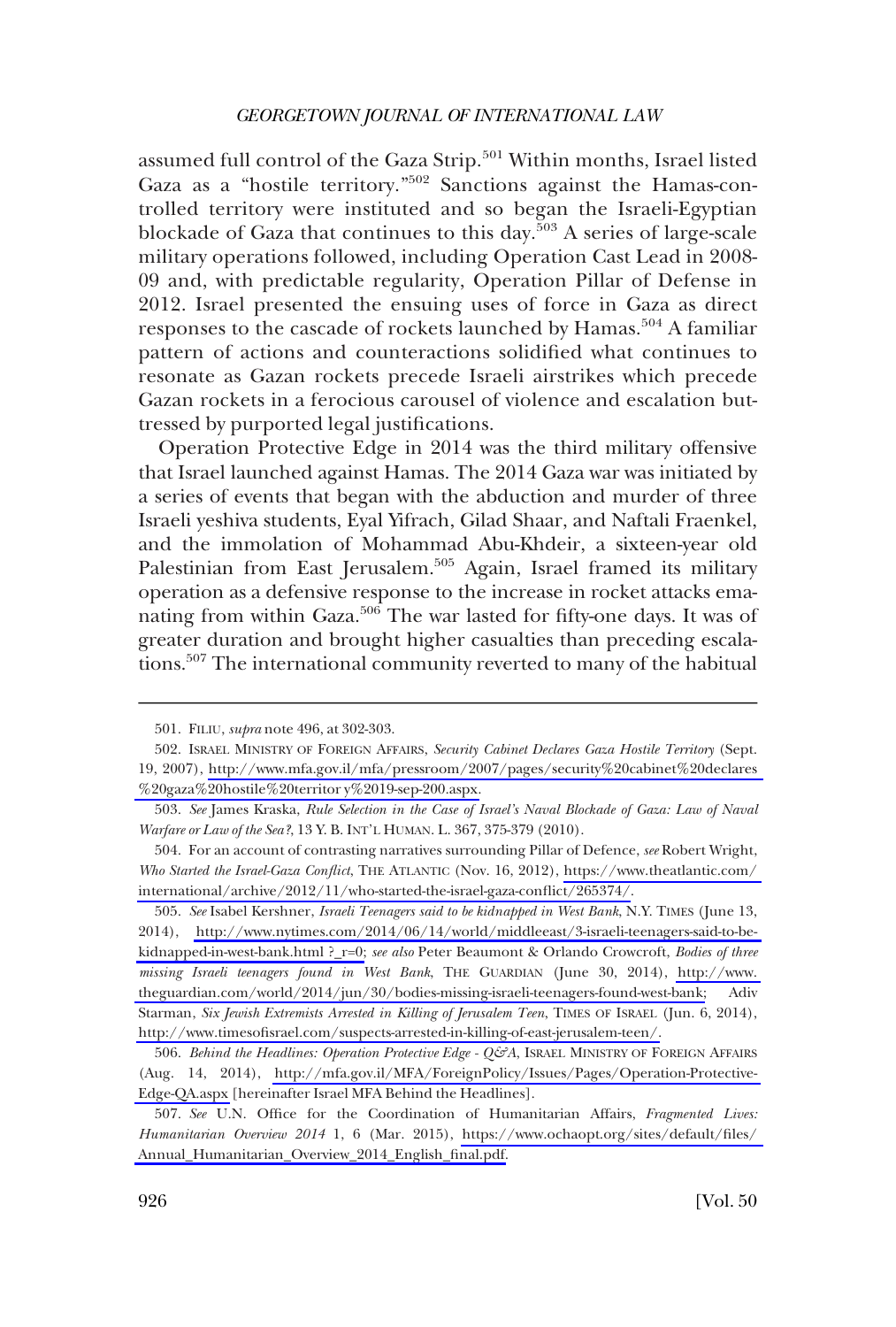postures assumed in response to violent outbreaks between Israel and Hamas. The right to self-defense received familiar avowals. Calls for restraint resonated. And, as the confict continued, Israel would face mounting international criticism.<sup>508</sup> Israel presented what it asserted to be a paradigmatic appeal to self-defense.<sup>509</sup> It cited assurances by world leaders that had spoken of Israel's inherent right to protect itself from the threat of terrorism.<sup>510</sup> However, Israel acknowledged that much of the ensuing criticism that followed Operations Cast Lead and Protective Edge addressed the *jus in bello*. Pnina Sharvit Baruch, who headed the ILD during the 2008-09 war, later noted, "the more signifcant claims concern the manner in which the IDF used force in the operation and the application of the laws of warfare (that is, the area of jus in bello)."511 An international legal discourse accompanied each confict. Israel faced increasing accusations of legal wrongdoing. In reply, Israeli officials harnessed the language of international law. In an effort to persuade varied audiences of the military operations' legitimacy, Israeli officials presented detailed legal narratives. They engaged in ongoing efforts to, as Prime Minister Netanyahu declared, "delegitimize the delegitimization."<sup>512</sup>

## 1. The Identifcation of a Common Lifeworld

Israeli officials referenced a lifeworld that was both general and specifc. Situated on the frontline of the war against terrorism, they described two relatable contexts. Each context correlated with a series of arguments that appealed respectively to the *jus ad bellum* and the *jus in bello*. The frst told of the threat of terrorism. The second conveyed the challenges of combatting this threat. During and in the aftermath of the 2014 Gaza wars, Israel grounded its legal appeals within these contexts. The struggle against Hamas and the realities of asymmetrical

<sup>508.</sup> Members of the Security Council repeatedly called for the imposition of a ceasefre, demanded general compliance with IHL, and, while recognizing Israel's right to self-defence, held that many of its military actions were disproportionate and lead to unacceptable civilian casualties. *See* U.N. SCOR, 69th Year, 7231st mtg., U.N. Doc. SC/11502 (2014).

<sup>509.</sup> *See, e.g*. U.N. SCOR, 63rd Year, 6060 mtg., at 6, U.N. Doc. SC/6060.

Israel MFA Behind the Headlines, *supra* note 506; *see also* State of Isr., *The 2014 Gaza*  510. *Confict: Factual and Legal Aspects*, ISRAEL MINISTRY OF FOREIGN AFFAIRS (May 2015), [https://mfa.](https://mfa.gov.il/ProtectiveEdge/Documents/2014GazaConflictFullReport.pdf)  [gov.il/ProtectiveEdge/Documents/2014GazaConfictFullReport.pdf](https://mfa.gov.il/ProtectiveEdge/Documents/2014GazaConflictFullReport.pdf) [hereinafter 2014 Gaza Confict Report]

<sup>511.</sup> PNINA SHARVIT BARUCH, *supra* note 228, at 66.

<sup>512.</sup> Barak Ravid, *Delegitimization of Israel Must Be Delegitimized*, HAARETZ (Oct. 16, 2009), [https://www.haaretz.com/1.5250761.](https://www.haaretz.com/1.5250761)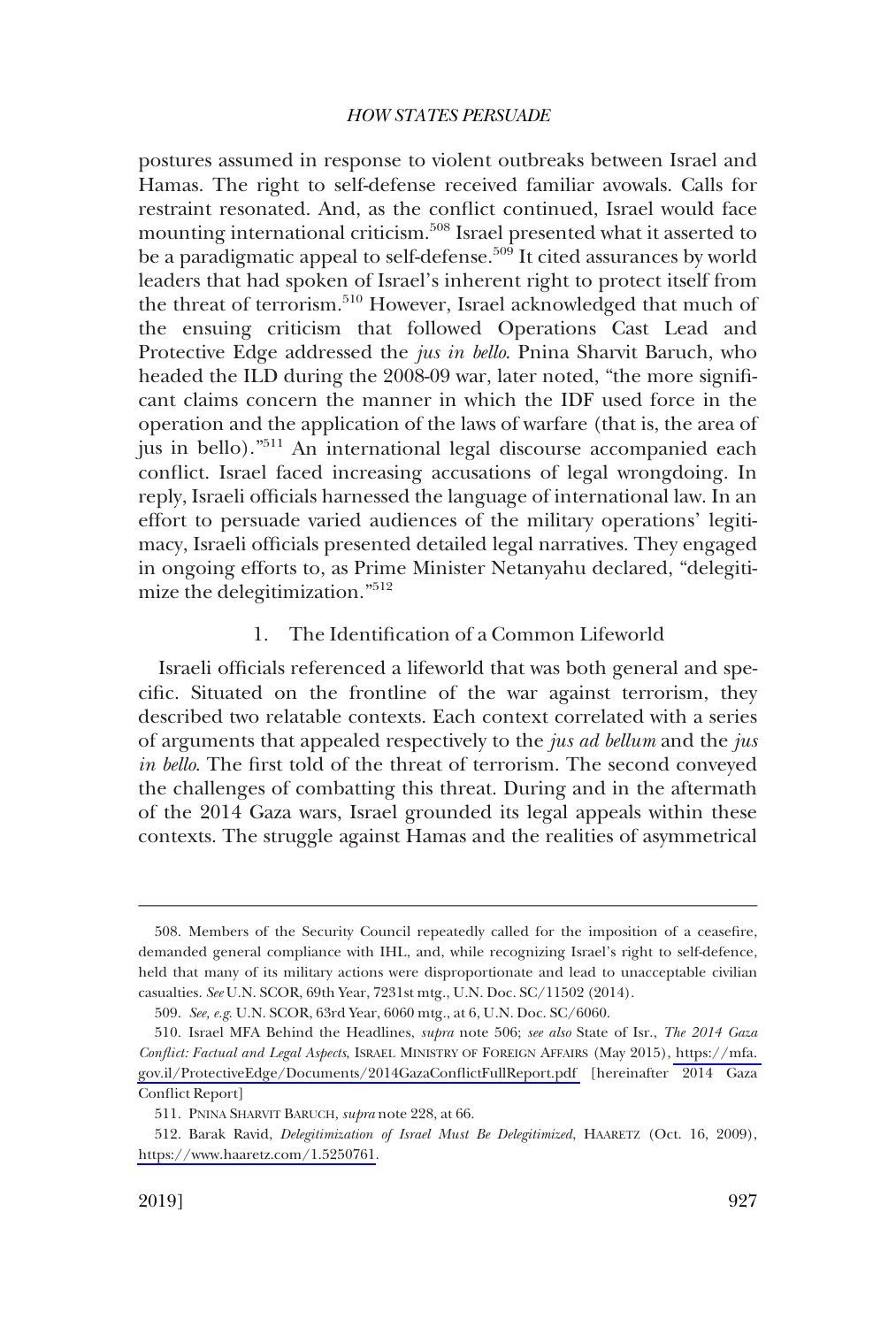warfare were positioned as reminiscent of the global war against terrorism and as a particular challenge that Israel was forced to confront.

Protective Edge began on July 8, 2014. Israeli F-16s targeted 200 sites across Gaza. Hamas launched upwards of  $150$  rockets into Israel.<sup>513</sup> The operation's commencement was accompanied by a legal discourse. Initial appeals to Article 51 were supplemented. Officials conveyed a broader context. Within, Israelis were subject to the prolonged barrage of rocket and mortar fre. Gaza was aggressively consumed by Hamas, a designated terrorist organization that "violently seized control of the Gaza Strip and transformed it into a terror fortress."514 When hostilities commenced, the Israeli Permanent Representative to the UN addressed the Security Council. Ambassador Prosor identifed a lifeworld besieged by terror:

there is a storm of rockets being fred by the Hamas terrorist organization in Gaza. Hamas is indiscriminately threatening the lives of 3.5 million innocent men, women and children in Israel from the south to the north – from Beersheba to Tel Aviv and Haifa. In the past three days, 442 rockets have been fred into Israel. That is one every 10 minutes. Fifteen seconds is how much time one has to run for one's life. Imagine having only 15 seconds to fnd a bomb shelter. Now imagine doing that with small children, elderly parents or an ailing friend.<sup>515</sup>

Terrorism's threat was not limited; it was presented as an everlasting and inescapable reality predating the current military operation. Gaza was described as raucous, as a place where public squares and hospitals took the names of terrorists, where children dressed as suicide bombers and chanted death to Israel.<sup>516</sup> Ambassador Prosor explained that a "generation of Israeli children [are] growing up under the shadow of that threat. Such an abnormal way of life has become the norm for many Israelis."517 Operation Protective Edge was presented within this context. It was a purely defensive exercise, a struggle to alter the intolerable reality caused by the culminative effects of Hamas' terror.

<sup>513.</sup> Karen Yourish & Josh Keller, *The Toll in Gaza and Israel, Day by Day*, N.Y. TIMES (Aug. 8, 2014), [https://www.nytimes.com/interactive/2014/07/15/world/middleeast/toll-israel-gaza](https://www.nytimes.com/interactive/2014/07/15/world/middleeast/toll-israel-gaza-conflict.html)[confict.html](https://www.nytimes.com/interactive/2014/07/15/world/middleeast/toll-israel-gaza-conflict.html).

<sup>514.</sup> Israel MFA Behind the Headlines, *supra* note 506.

<sup>515.</sup> U.N. SCOR, 69th Year, 7214th mtg., at 6, U.N. Doc. S/PV/7214 (Oct. 7, 2014).

<sup>516.</sup> *Id*. at 8.

<sup>517.</sup> *Id*. at 6.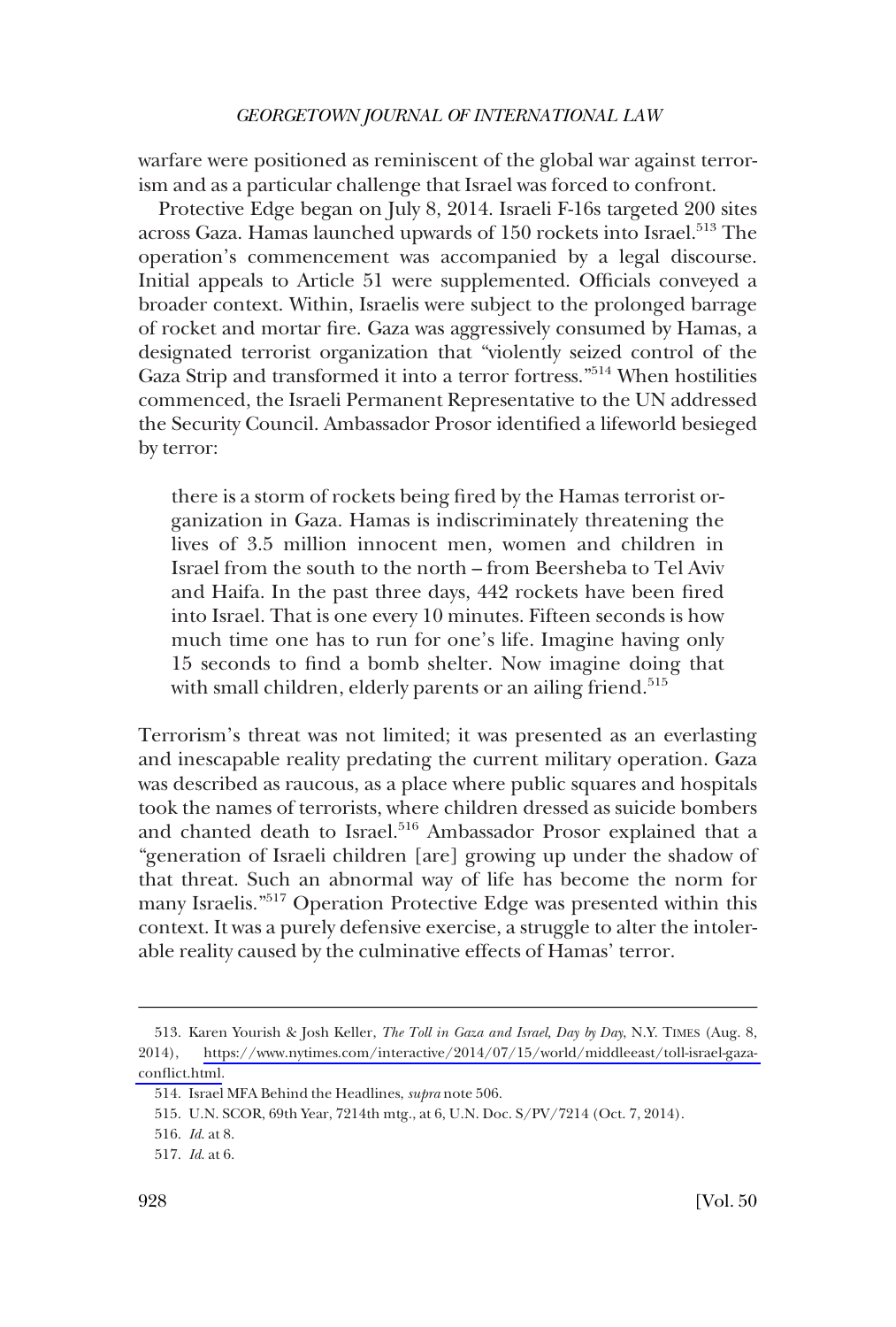Efforts to control the international law-based narrative continued following the cessation of hostilities. The discourse coalesced around a lengthy report published by a U.N. Fact Finding Commission. Israeli and Palestinian officials were accused of significant legal violations.<sup>518</sup> In response, the Israeli Ministries of Foreign Affairs and Defense prepared a series of reports.<sup>519</sup> Reverting to a practice that began following Operation Cast Lead, Israeli officials presented a comprehensive "factual and legal account" of the war. Legal analysis and assurances of IHL conformity were posited upon a relatable context. Hamas and the dangers emanating from Gaza were manifestations of the global threat posed by terrorism. Since its inception, Hamas orchestrated countless attacks—suicide bombings, abductions, rockets, and cross-border raids. The report continued, noting that Hamas "had killed at least 1,265 Israelis, wounded thousands more, and terrorised millions."<sup>520</sup>

The lifeworld told of vulnerability. Though the incessant rocket attacks were specifc to Israel, the report conveyed a relatable sense of susceptibility to what was framed as a common threat.<sup>521</sup> In detail, it described Israel's long history of subjection to terrorism. Pictures of children seeking shelter from rockets accentuated the report. The effects of the attacks were conveyed in a detailed chapter that described "life under the threat of terrorist rockets and cross-border tunnel attacks."522 The report cited medical studies that "show[ed] that large percentages of Israeli citizens in range of Hamas fre suffer from long-term symptoms of post-traumatic stress disorder and other impairments to personal, social, and occupational functioning, including intense anxiety, fashbacks, feelings of powerlessness, and hypervigilance."<sup>523</sup>

Likened to ISIS and *al-Qa'ida*, Hamas sought "to impose an extreme version of Sharia law."524 They were presented as an affront to liberal

<sup>518.</sup> The most signifcant of these concerned Israeli airstrikes that were alleged to have targeted residential areas within Gaza. Israel was accused of failing to distinguish between combatants and civilians during the conduct of its military operations. *See* Rep. of the Human Rights Council, *Human rights situation in Palestine and other occupied Arab territories: Report of the detailed fndings of the independent commission of inquiry established pursuant to Human Rights Council resolution S-21/1*, at para.112, U.N. Doc. A/HRC/29/CRP.4 (Jun. 23, 2015) [hereinafter UN COI Report 2015].

<sup>519. 2014</sup> Gaza Confict Report, *supra* note 510.

<sup>520.</sup> *Id*. at 9.

<sup>521.</sup> *Id*. at 10-14.

<sup>522.</sup> *Id*. at 106-135.

<sup>523.</sup> *Id*. at 15.

<sup>524.</sup> *Id*. at 13.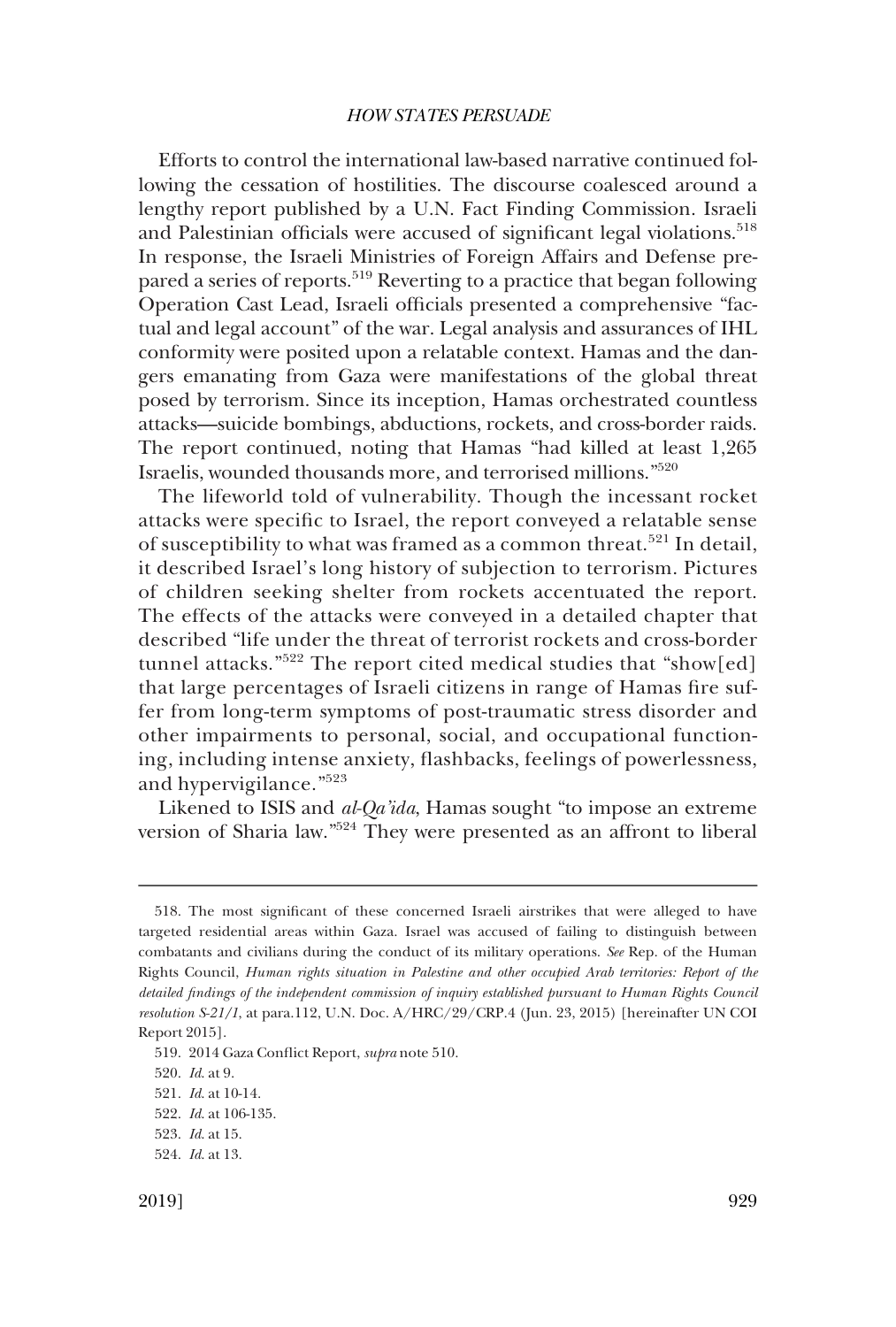values—the agents of gender-based oppression; an armed group who had banned displays of Christian symbols, called for the execution of members of the LGBT community, harassed journalists, and persecuted political opponents. Hamas was aligned with Syria, Iran, and *Hezbollah*. They were not confned to Gaza. Hamas had planned "attacks out of Turkey and Qatar" and viewed "Europe as a crucial arena for its *jihadist* movement."525

Necessity demanded a military response. Additional aspects of the lifeworld were identifed as Israeli offcials addressed specifc claims of legal disregard. Required defensive actions were juxtaposed with the challenges of asymmetrical confict. A shared experience—albeit one that was limited to states or militaries engaged in confict against nonstate armed groups—was recalled.<sup>526</sup> Israel described the environment in which it was required to confront Hamas. Identifable challenges, long acknowledged by states engaged in such forms of warfare, were offered.527 Hamas was described as having cultivated an arena of belligerency within which increased civilian casualties became tragic inevitabilities but not legal wrongs. Ambassador Prosor told the Security Council that, "Hamas exploits our concern for human life by hiding in Palestinian homes, schools and mosques and by using the basement of a hospital in Gaza as its headquarters. They are committing a double war crime, targeting Israeli civilians while hiding behind Palestinian civilians."528 As the fghting continued, the Foreign Ministry attributed civilian deaths in Gaza to Hamas' legal disregard. They developed a narrative, drawing upon the shared experiences of states that confront non-state armed groups in urban centers. Hamas were accused of willfully placing their own population in danger by launching attacks from densely populated areas, by using human shields, and by transforming civilian sites into military targets.<sup>529</sup>

The post-war Israeli report documented this supplementary feature of the identifed lifeworld. Hamas were adjudged to have aggravated their own citizens' suffering for political gain. Common operational

<sup>525.</sup> *Id*. at 13-14.

<sup>526.</sup> This recalls Harald Müller's contention of the lifeworld. Within this phase of communicative exchange actors construct narratives that draw upon common experiences. *Cited in* Risse, *supra* note 168, at 15.

<sup>527.</sup> *See generally* Eyal Benvenisti, *The Legal Battle to Defne the Law on Transnational Asymmetric Warfare*, 20 DUKE J. COMP. & INT'L L. 339 (2010).

<sup>528.</sup> UNSC 7214th Meeting, *supra* note 515, at 7.

*See* ISRAEL MINISTRY OF FOREIGN AFFAIRS, *Fighting Hamas terrorism within the law* (Aug. 7, 529. 2014), [https://mfa.gov.il/MFA/ForeignPolicy/Issues/Pages/Fighting-Hamas-terrorism-within](https://mfa.gov.il/MFA/ForeignPolicy/Issues/Pages/Fighting-Hamas-terrorism-within-the-law.aspx)[the-law.aspx.](https://mfa.gov.il/MFA/ForeignPolicy/Issues/Pages/Fighting-Hamas-terrorism-within-the-law.aspx) [hereinafter Israel MFA Fighting Hamas Terrorism].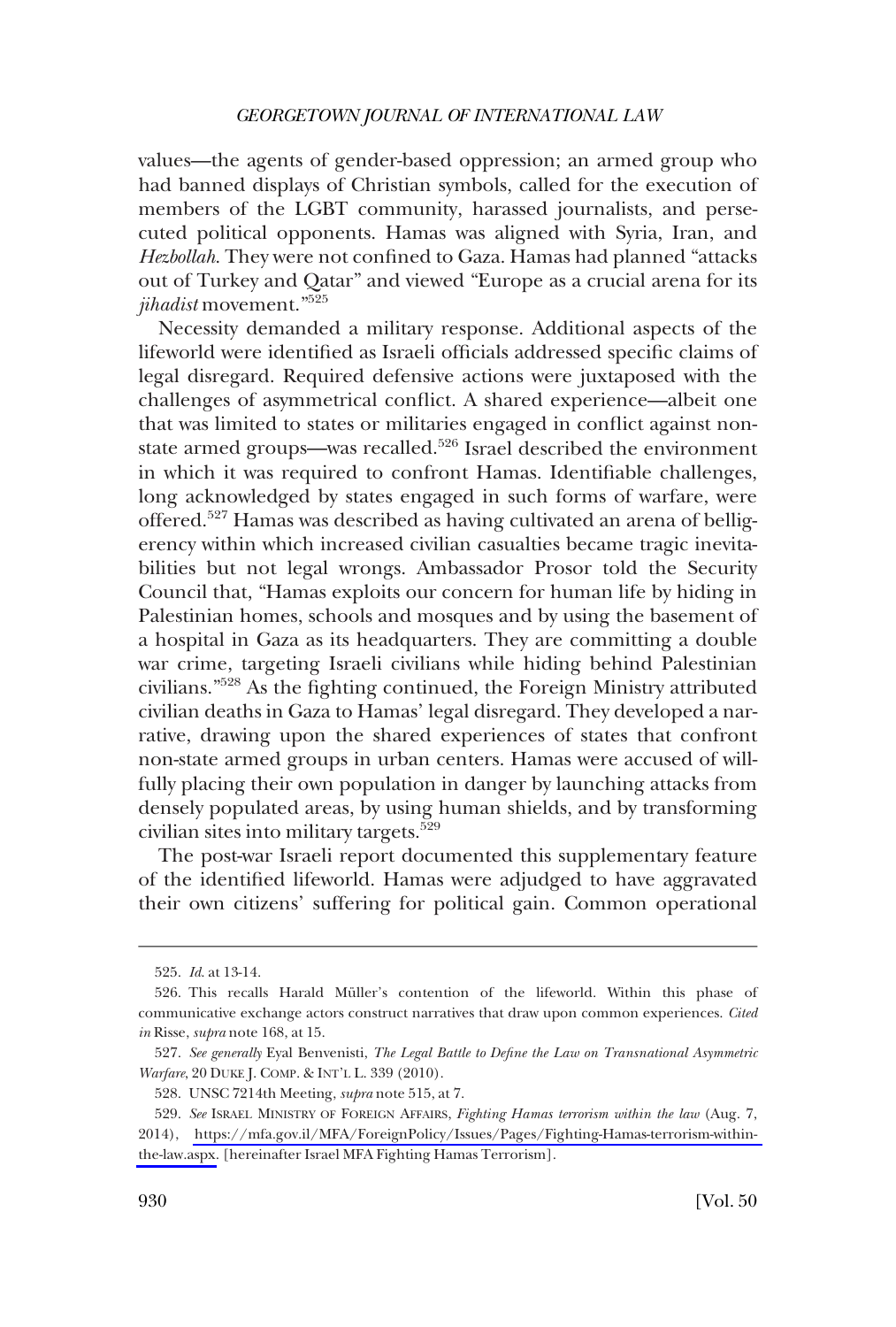challenges, that resulted in heightened death tolls, property damage, and the optics of razed civilian sites, were presented as inevitabilities: "despite the extensive precautions taken by the IDF to avoid or minimise damage to civilian life and property, the strategy of conducting hostilities from densely-populated civilian areas signifcantly exacerbated damage."530 The report recalled the challenges of urban warfare. It evidenced Hamas' strategy. A combat manual recovered from the *al-Qassam* Brigade was replicated to illustrate that Hamas militants embedded within civilian populations to, as the manual stated, "raise the hatred of our citizens towards the [IDF] and increase their support [for Hamas]."<sup>531</sup> Specific incidents were described. Satellite images showed Hamas conducting operations from protected sites. These familiar challenges of asymmetrical warfare were presented throughout the report.532 In great detail, Israel purported, that the war took place within a context, manufactured by Hamas, that was "directly responsible for the scale of the civilian casualties and property damage.<sup>"533</sup> Evaluations of the war's legitimacy were to be situated within this context. Notwithstanding the described challenges, Israeli offcials claimed that the resulting military response was guided by international law.

## 2. Establishing the State as a General Norm-Acceptor

"No other country and no other army in history have gone to greater lengths to avoid casualties among the civilian population of their enemies," said Prime Minister Netanyahu.<sup>534</sup> Having traveled to New York to address the General Assembly following the conclusion of Operation Protective Edge, the Prime Minister told the gathered dignitaries, "this concern for Palestinian life was all the more remarkable given that Israeli civilians were being bombarded by rockets day after day, night after night. And as their families were being rocketed by Hamas, Israel's citizen army. . .upheld the highest moral values of any army in the world."535

Israel's efforts to assert legitimacy were premised upon claims that the IDF's actions throughout the Gaza war refected Israel's

<sup>530. 2014</sup> Gaza Confict Report, *supra* note 510, at 97.

*Id*. at 74; *see also* Israel Defense Forces, *Captured Hamas Manuel Explains Beneft of Human*  531. *Shields* (Aug. 4, 2014), [https://www.idf.il/en/articles/hamas/captured-hamas-combat-manual](https://www.idf.il/en/articles/hamas/captured-hamas-combat-manual-explains-benefits-of-human-shields/)[explains-benefts-of-human-shields/.](https://www.idf.il/en/articles/hamas/captured-hamas-combat-manual-explains-benefits-of-human-shields/)

<sup>532.</sup> *See generally* 2014 Gaza Confict Report, *supra* note 510.

<sup>533.</sup> *Id*. at 97.

*Transcript of Benjamin Netanyahu's Address to the 2014 UN General Assembly*, HAARETZ (Sept. 534. 29, 2014), [https://www.haaretz.com/transcript-netanyahu-s-speech-to-unga-1.5308958.](https://www.haaretz.com/transcript-netanyahu-s-speech-to-unga-1.5308958)

<sup>535.</sup> *Id*.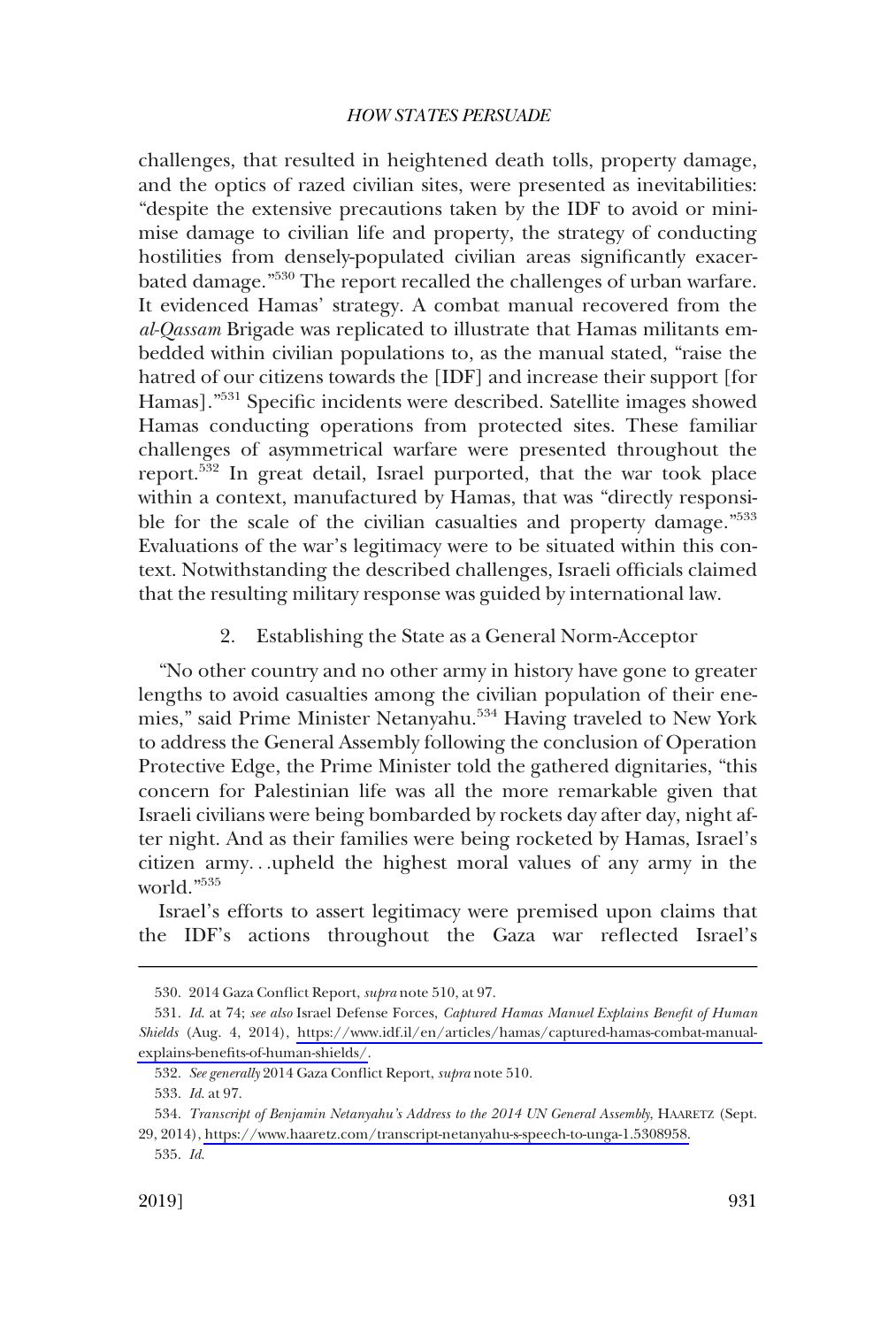commitment to international law. Affronts to this supposed commitment were subject to investigation and presented as anomalies.<sup>536</sup> While Israeli officials acknowledged that Protective Edge's legitimacy would be contested, the subject of intense legal scrutiny, Israel's intricate legal arguments, interpretative contentions, and assertions of compliance were preceded by claims of general legal fdelity. During the war, the Foreign Ministry disseminated real-time accounts of the IDF's legal conduct. These asserted that Israel was bound by IHL and "committed to limiting itself to a lawful response."537 Continuing, the Foreign Ministry described Israel's dedication to the principles of distinction, proportionality, humanity, and precaution. These legal tenets guide operational decisions. Israeli officials conveyed, that in accordance with these requirements, the IDF uses

the most sophisticated weapons. . .in order to pinpoint and target only legitimate military objectives and minimize collateral damage to civilians; advance notice is given to the civilian population located in the vicinity of military targets; [and] attacks are called off in cases in which a sudden civilian movement [occurs] in the targeted areas. . . 538

General claims of legal compliance featured throughout the confict. Ambassador Prosor told the Security Council: "throughout Operation Protective Edge, Israel has been committed to upholding international law. Our army is a moral army like no other in the world. It does not aspire to harm any innocent person. We are operating only against terrorist targets and genuinely regret any civilian loss."539 Defense Minister Moshe Ya'alon—in response to the publication of the Fact-Finding Commission report—accused the UN body of delegitimizing Israel. Ya'alon claimed that the IDF had "acted in accordance with international law in Operation Protective Edge, and did all it could to prevent harm to civilians."540

Public justifcations became declarations of legal intention. These affrmations of Israel's commitment to both the *jus ad bellum* and the

<sup>536.</sup> *See generally* David Hughes, *Investigation as Legitimisation: The Development, Use and Misuse of Informal Complementarity*, 19 MELB. J. INT'L L. 84 (2018).

<sup>537.</sup> Israel MFA Fighting Hamas Terrorism, *supra* note 529.

<sup>538.</sup> *Id*.

<sup>539.</sup> U.N. SCOR, 69th Year, 7220 mtg., at 8, U.N. Doc. S/PV/7220 (2014).

<sup>540.</sup> Yaakov Lappin, *Ya'alon: Israel Won't Tolerate Attempts to Tarnish IDF Soldiers*, [ERUSALEM POST (Jun. 22, 2015), [https://www.jpost.com/Israel-News/Yaalon-Israel-wont-tolerate-attempts-to](https://www.jpost.com/Israel-News/Yaalon-Israel-wont-tolerate-attempts-to-tarnish-IDF-soldiers-406796)[tarnish-IDF-soldiers-406796.](https://www.jpost.com/Israel-News/Yaalon-Israel-wont-tolerate-attempts-to-tarnish-IDF-soldiers-406796)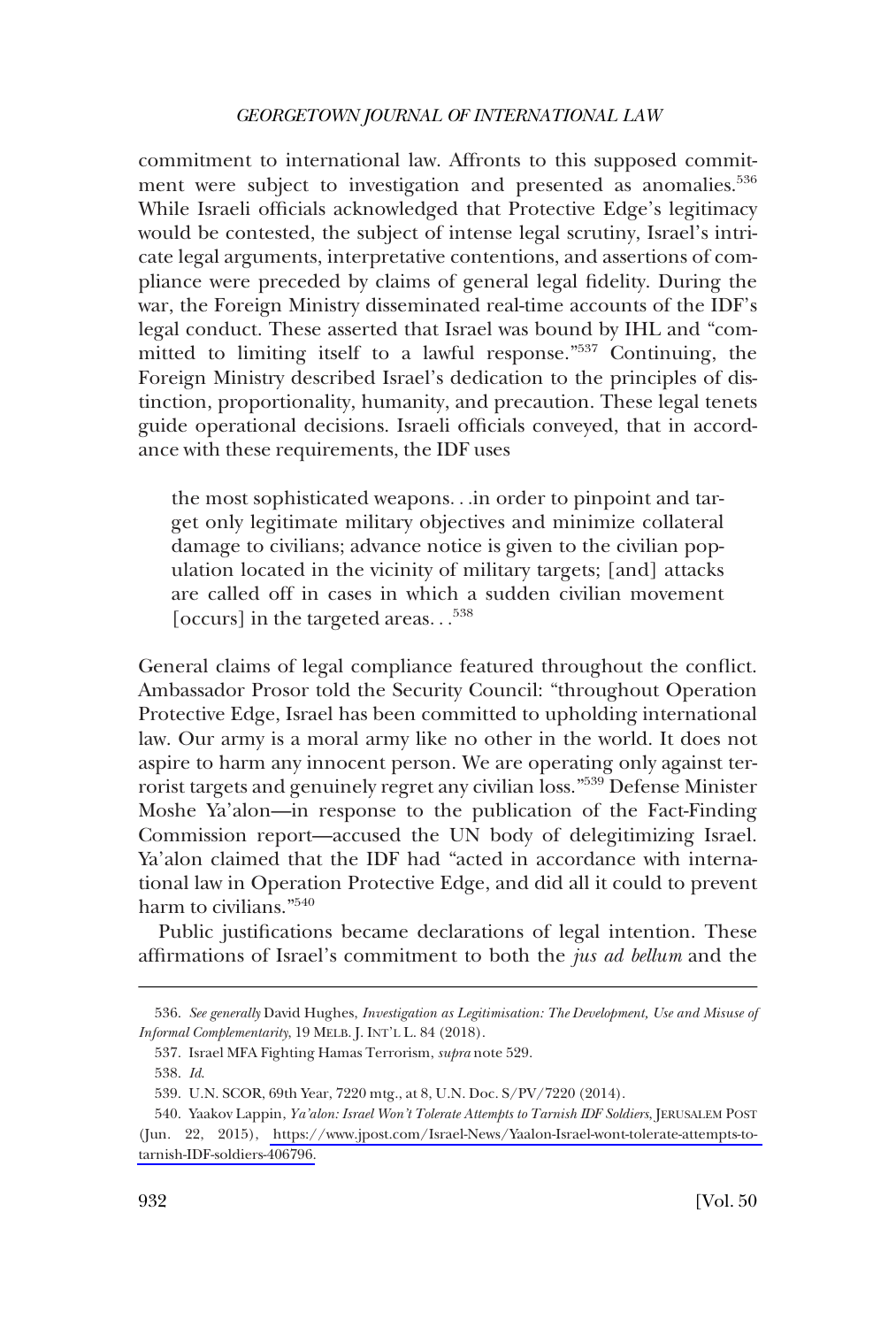*jus in bello* were conveyed through the Foreign and Defense Ministries report. Presentation of intricate legal arguments, direct responses to varied legal accusations, began by recounting Israel's general commitment to international law. The report signaled acceptance of the norms governing the use of force and the conduct of hostilities. The IDF, "maintains binding policies, procedures and directives that implement Israel's legal obligations. . .[and] ensures that its forces receive adequate training on these obligations."<sup>541</sup> Legal accountability, officials claimed, demanded that, "the IDF sought to achieve the goals set by the Government of Israel [during Operation Protective Edge] while adhering to the Law of Armed Confict."542 Efforts and policies, presented in accordance with Israel's legal commitments were described throughout the report.<sup>543</sup>

The use of force was designated as a last resort. The report conveyed what officials claimed were efforts to deescalate and employ diplomacy to avoid military confrontation.<sup>544</sup> Detailing the threat posed by Hamas, the report tells of a general commitment to the *jus ad bellum* process. Only when such efforts were exhausted, Israel asserted that it was left with "no choice but to launch a broader military operation in order to protect Israel's civilian population."545 Upon reaching this conclusion, Israel announced its commitment to the rules regulating the conduct of warfare.

A detailed chapter of the Israeli report—professing legitimacy through case-specifc accounts and describing the IDF's actualization of IHL—begins with a generalized avowal: "Israel conducted its military operations during the 2014 Gaza Confict in accordance with the rules of the Law of Armed Confict governing both international and noninternational armed conficts, including the rules relating to distinction, precautions and proportionality."546 The report continues to describe Israel's commitment to the international conventions governing armed confict and its compliance with "all rules of customary international law, including rules embodied in conventions to which [Israel] is not party."<sup>547</sup> The report attempts to persuade audiences,

<sup>541. 2014</sup> Gaza Confict Report, *supra* note 510, at 4.

<sup>542.</sup> *Id*.

<sup>543.</sup> This included descriptions of the IDF's employment of advance warning systems, targeting policies, and the use of unilaterally declared humanitarian pauses. *See id*. at 4-5.

<sup>544.</sup> *Id*. at 32.

<sup>545.</sup> *Id*.

<sup>546.</sup> *Id*. at 137.

<sup>547.</sup> The report cites the 1907 Hague Convention IV Respecting the Laws and Customs of War on Land and Additional Protocols I and II to the Geneva Conventions as agreements to which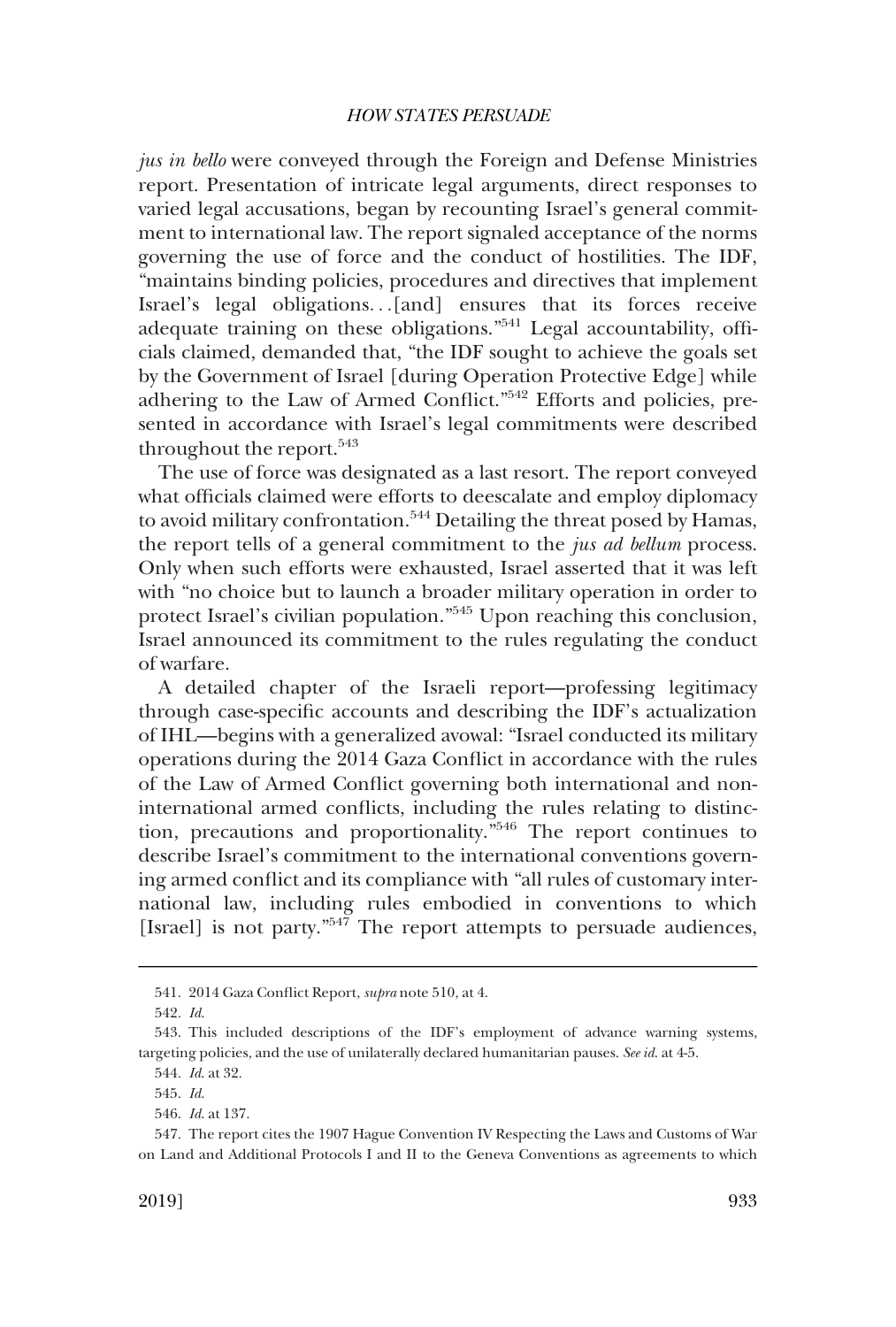that Israel exhibits a general sense of legal fdelity, through further substantiation. It details "strict procedures and oversight for compliance with the Law of Armed Conflict."<sup>548</sup> The IDF's training procedures are explained over several pages. $549$  A sub-section of the report recounts how "IDF military lawyers regularly provide advice on international law at all levels of command."550 Operational regulations, directives, and orders—that "implement applicable rules of the Law of Armed Conflict"—are extensively cited.<sup>551</sup>

### 3. Demonstrating the Authority to Interpret

Post-war legal contentions were coupled with displays of competence and authoritativeness. The style and presentation of the Foreign and Defense Ministries report; accentuation of the contribution made by military lawyers in the planning, conduct, and justifcation of Protective Edge; and the role attributed to independent experts all supplemented Israel's interpretative avowals. These persuasive appeals recall Charlotte Peevers' suggestion that professional expertise is conveyed to influence the legal justifications offered upon the use of force.<sup>552</sup>

The legal contentions—both general and specifc—made throughout the Foreign and Defense Ministries report are presented in a "quasi-academic" style. The report is published in English. It contains extensive footnoting and elaborate legal reasoning.553 Particular legal arguments, interpretative positions, are supported in a familiar manner. Experts are cited. Affrming legal materials are displayed.554 The report itself is presented as the authoritative account of the war. It is framed as an "unprecedented effort to present the factual and legal aspects concerning the 2014 Gaza Confict."<sup>555</sup>

553. Shereshevsky, *supra* note 10, at 51.

554. For example, the Israeli claim that it does not exercise effective control over Gaza and thus cannot be considered as an occupying power is said to be "supported by leading international law scholars." In support, the report cites academic contributions by Adam Roberts, Eyal Benvenisti, and Yuval Shany. Additionally, it cites decisions by the Israeli High Court of Justice and the First Report of the Turkel Commission. *See* 2014 Gaza Confict Report, *supra* note 510, at 17.

555. *Id*. at 8.

Israel was not a signatory but which were viewed as constituting customary international law. *See id*. at 138.

<sup>548.</sup> *Id*.

<sup>549.</sup> *Id*. at 138-140.

<sup>550.</sup> *Id*. at 140-141.

<sup>551.</sup> *Id*. at 141-147.

<sup>552.</sup> PEEVERS, *supra* note 31, at 14.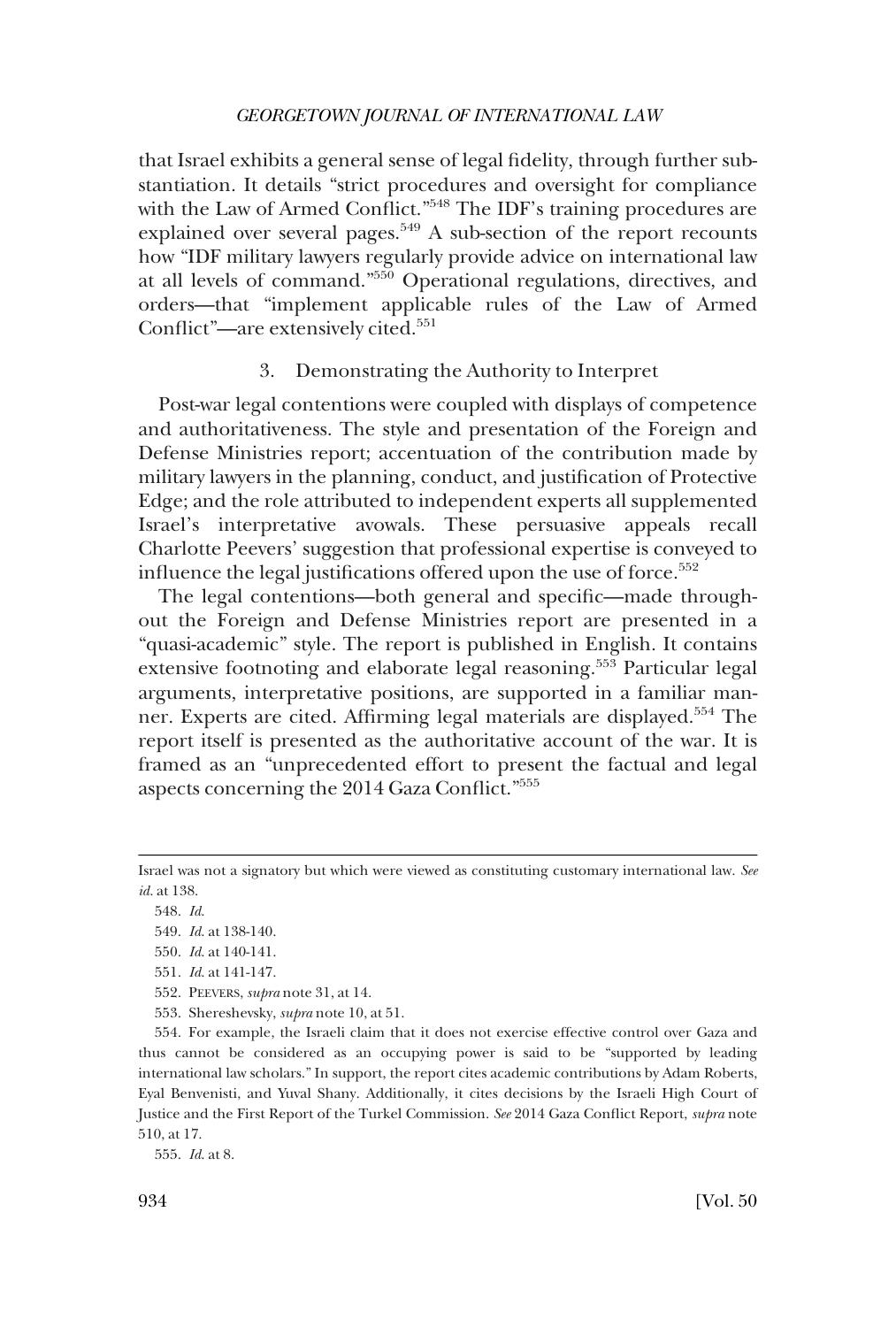The report's thoroughness and the ability of its authors to draw upon intelligence briefngs, access satellite images and interview witnesses, and to receive experiential accounts from decision-makers, purport to lend credence to the report's legal and factual contentions. Officials claim that the Israeli report is "far more comprehensive than reports issued by other organisations, including international organisations and non-governmental organisations, and is also unparalleled in its access to information from Israel, including information regarding the conduct of the terrorist organisations and the reasoning and details behind Israel's conduct."<sup>556</sup> The report's professional composition, access, and substantiation each demonstrate what Israeli offcials present as authoritative accounts of legal legitimacy.

The role of legal expertise is accentuated. A chapter of the report describing the IDF's internalization of international law—details the infuence of lawyers. Military commanders receive IHL training from the IDF's legal experts. Legal advice is available when operations are planned, in real-time, and upon their conclusion.557 The report prefaces its legal defense of Operation Protective Edge by informing that "the Military Advocate General [MAG] Corps deploys specially trained military lawyers at various levels of command in order to improve access to legal advice and enhance the implementation of international law during operations, as well as to assist with [the] 'lessons-learned' process following operations."558 Legal trainings are described, suggesting interpretative expertise. The resulting legal advice, the report notes, receives elevated status:

IDF military lawyers regularly provide advice on international law at all levels of command. These lawyers. . .are not subordinate to the commanders they advise, because the [MAG] has an independent status outside the military hierarchy in relation to all legal issues. . .By positioning military lawyers in this manner within the IDF, Israel ensures that they can provide frank and professional advice. Legal opinions of the MAG Corps are binding upon the IDF, including with regard to the legality of individual attacks.<sup>559</sup>

<sup>556.</sup> *Id*.

<sup>557.</sup> *Id*. at 138.

<sup>558.</sup> *Id*.

<sup>559.</sup> *Id*. at 140.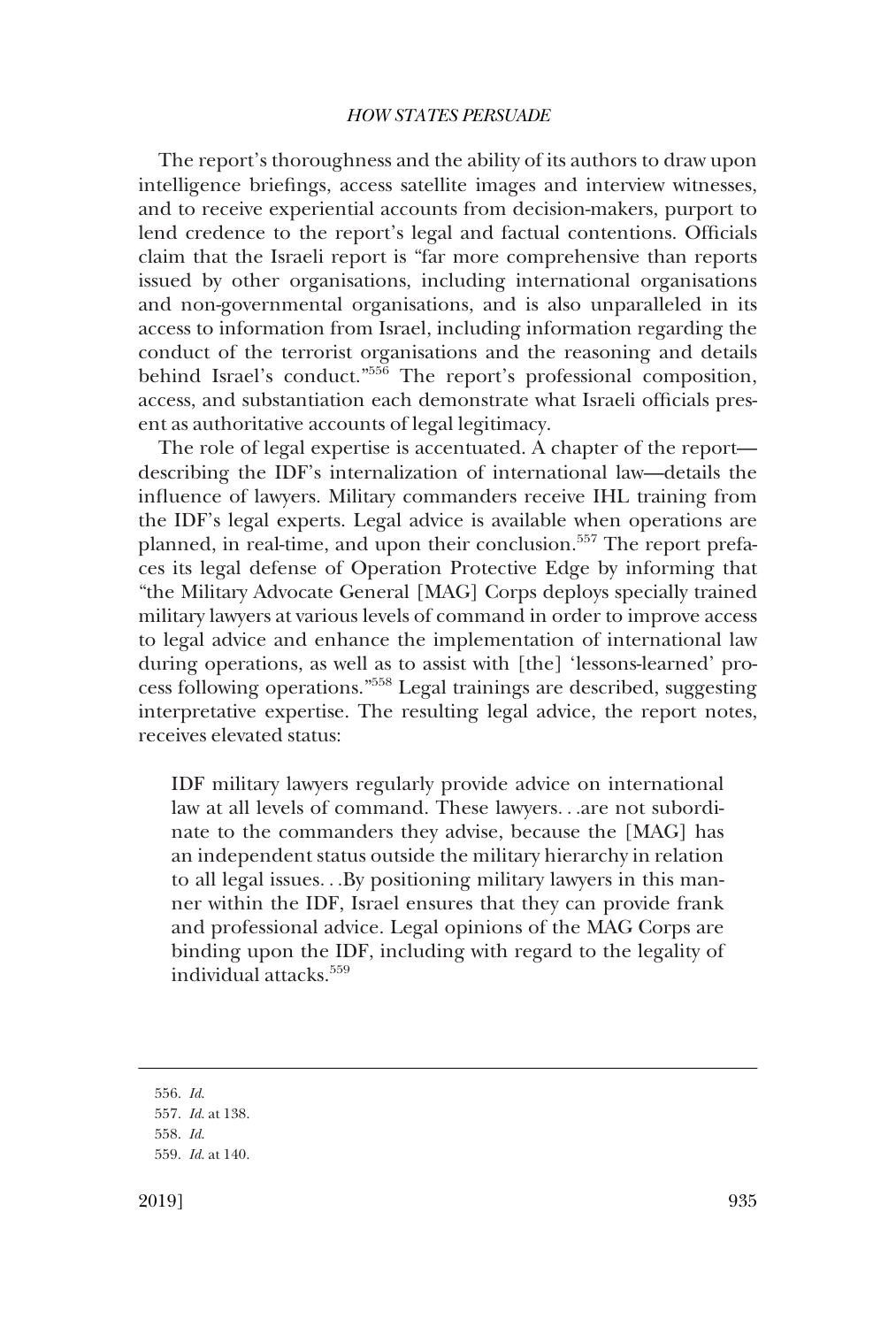The ILD, upon the commencement of hostilities, is staffed by "dozens of additional Law of Armed Confict experts."560 Functioning independently from the military command, the report explains that the legal experts advise the General Staff Command. They are deployed to provide IHL advice at the regional and divisional levels by assessing the "legality of decisions regarding rules of engagement, targeting, use of weapons, detainee treatment, and humanitarian efforts."<sup>561</sup>

The endorsements of independent legal experts are accentuated. The capacity of Israel's post-confict accountability mechanisms is described and corroborated with reference to recommendations offered by the Turkel Commission, the independent expert body that evaluated Israel's investigatory procedures.<sup>562</sup> Prominent experts, having endorsed Israel's legal capacity or proffered comparable legal interpretations, were listed with their credentials provided in accompaniment.563 The IDF extended "unprecedented access" to Michael Schmitt and John Merriam to evaluate whether Israel's "systems and processes for engaging in attacks promote compliance with the [Law of Armed Confict]."564 Schmitt, a prominent IHL expert, and Merriam, a Major in the U.S. Judge Advocate General's Corps, were accompanied by IDF officials on a "staff ride" of the Gaza Strip. They were permitted to inspect an Israeli operations center that oversees combat missions to see a "Hamas infltration tunnel" and to review "IDF doctrine and other targeting guidance. . . [They received] briefings by IDF operators and legal personnel who have participated in targeting."565 Schmitt and Merriam published a law review article in the University of Pennsylvania's Journal of International Law conveying the IDF's targeting procedures and associated legal positions.<sup>566</sup>

563. 2014 Gaza Confict Report *supra* note 510, at 231.

<sup>560.</sup> *Id*. at 141.

<sup>561.</sup> *Id*.

<sup>562.</sup> The report noted that the Commission was led by the former Supreme Court Justice, Jacob Turkel, and observed by international legal experts. It noted that, "although the Turkel Commission recommended additional best practices that Israel might implement, it found that Israel's system ranks favourably with those of other democratic countries, including Australia, Canada, Germany, the Netherlands, the United Kingdom and the United States. *See id*. at 218; *see also* Turkel Commission, *The Public Commission to Examine the Maritime Incident of 31 May 2010*— *Second Report: Israel's Mechanisms for Examining and Investigating Complaints and Claims of Violations of the Laws of Armed Confict According to International Law* (Feb. 2013) [https://www.gov.il/](https://www.gov.il/BlobFolder/generalpage/alternatefiles/he/turkel_eng_b1-474_0.pdf)  [BlobFolder/generalpage/alternatefles/he/turkel\\_eng\\_b1-474\\_0.pdf.](https://www.gov.il/BlobFolder/generalpage/alternatefiles/he/turkel_eng_b1-474_0.pdf)

<sup>564.</sup> *See* Michael N. Schmitt & John J. Merriam, *The Tyranny of Context: Israeli Targeting Practice in Legal Perspective*, 37 U. PA. J. INT'L L. 53 (2015).

<sup>565.</sup> *Id*. at 56.

<sup>566.</sup> *Id*. at 94-136.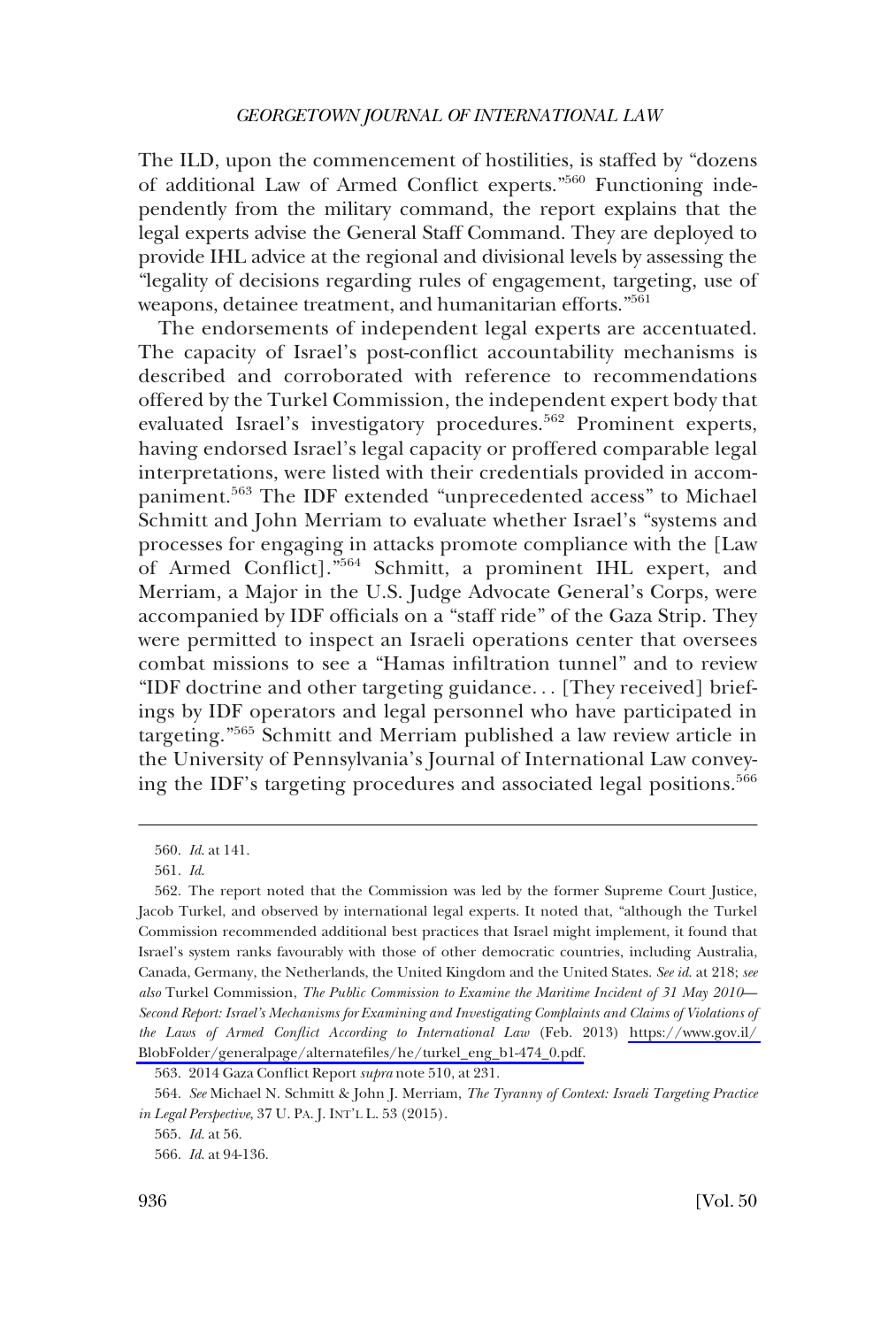This was presented as the "first look inside Israeli targeting."<sup>567</sup> Schmitt and Merriam continued evaluating Israel's contentions and concluded that, in many instances, "the IDF imposes policy restrictions that go above and beyond the requirements of the [law of armed confict]."568 Israel's interpretative contentions are deemed conventional. However, as with many states that forward persuasive appeals of legal legitimacy upon the use of force, these contentions often appeal to permissively construed legal standards.

4. Instilling the Standard of the Acceptable Legal Argument

Much of the international community denounced Israel's conduct during the 2014 Gaza war. Mounting civilian casualties and the damage and displacement incurred from constant bombardment caused signifcant segments of the international community to replace calls for restraint with accusations of legal violations.<sup>569</sup> The U.N. Fact Finding Commission report charged that Israel's targeting selection "did not take into account the requirement to avoid, or at the very least minimize, incidental loss of civilian life."570 Illustrating the sentiment—that states rarely dismiss law's relevancy but instead make interpretative contentions—Israeli offcials promoted permissive readings of IHL in response to accusations of legal violations.

Efforts to alter international law's application accompanied formal affrmations of the law's relevancy.571 Prime Minister Netanyahu and Ehud Barak, when serving as Minister of Defense, endorsed restructuring the legal standards that regulate hostilities between states and nonstate armed groups. Barak noted that, while Israel cannot change international law, it could advantageously develop it.<sup>572</sup> Following Operation Protective Edge, contestations of legitimacy were displayed through

571. *See e.g*., Israel MFA Fighting Hamas Terrorism, *supra* note 529; *see also* 2014 Gaza Confict Report, *supra* note 510, at 137-38.

<sup>567.</sup> *Id*. at 138.

<sup>568.</sup> *Id*. at 137.

<sup>569.</sup> *See generally* U.N. SCOR, 60th Year, 7222nd mtg., U.N. Doc. S/PV/7222 (Jul. 22, 2014); *see also* Human Rights Council Res. 40/13, U.N. Doc. A/HRC/RES/29/25 (July 1, 2015) (adopted 41-1 with 5 abstaining).

<sup>570.</sup> Continuing the report claims that "the decision by the IDF to use mortars in this incident rather than availing themselves of more precise weapons, indicates that the IDF did not take all feasible precautions to choose means with a view to avoiding or minimizing civilian casualties." *See*  U.N. COI Report 2015, *supra* note 518, ¶ 446.

<sup>572.</sup> See EYAL WEIZMAN, THE LEAST OF ALL POSSIBLE EVILS: HUMANITARIAN VIOLENCE FROM ARENDT TO GAZA 93 (2011). *See generally* Asa Kasher, *Operation Cast Lead and the Ethics of Just War*, AZUER (2009), [http://azure.org.il/article.php?id=502;](http://azure.org.il/article.php?id=502) George E. Bisharat, *Violence's Law: Israel's Campaign to Transform International Legal Norms*, 42 J. PALEST. STUD. 68 (2013).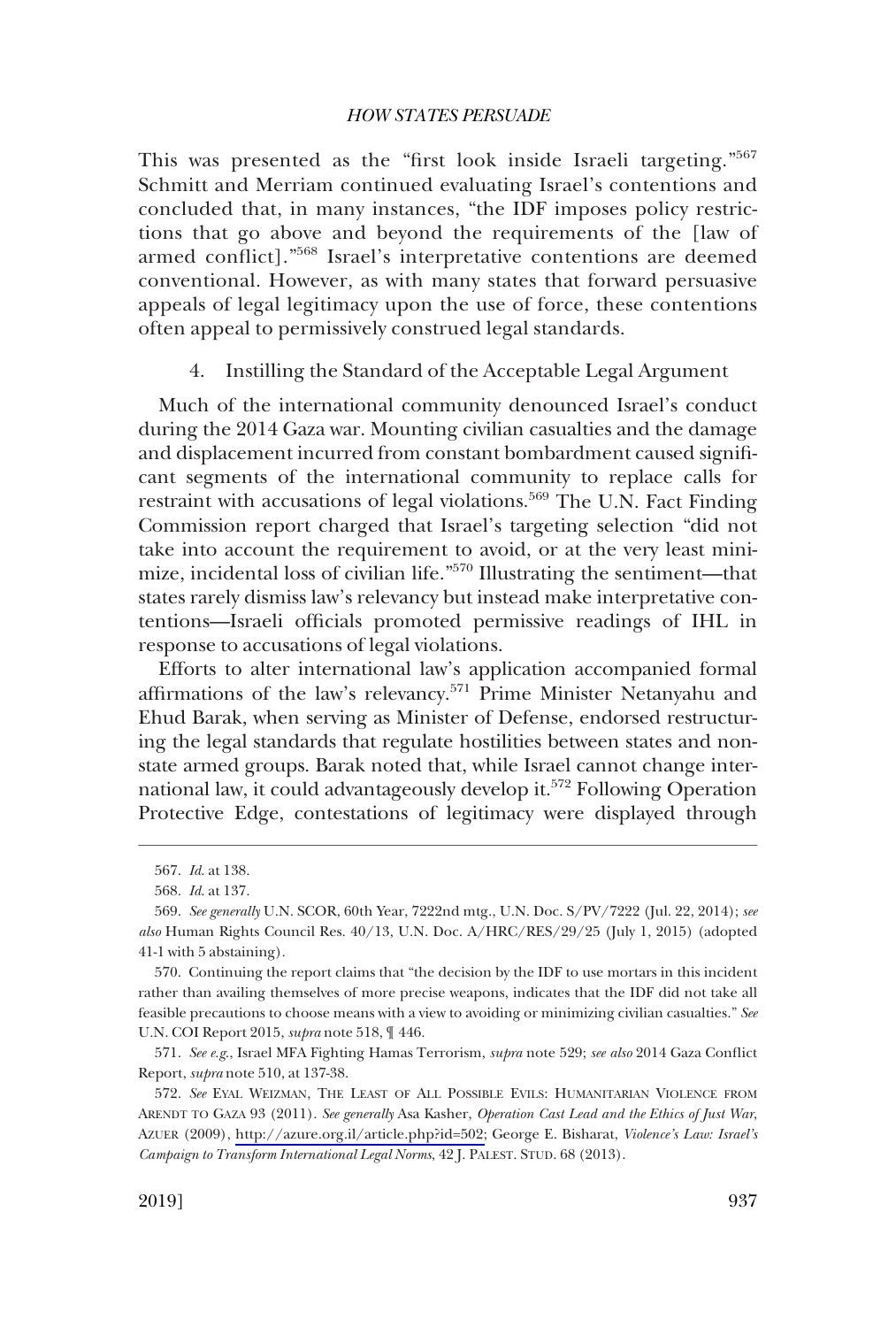assertions that IDF conduct complied with broadly constructed legal standards. Favored interpretations of IHL principles were offered. Premised upon expansive conceptions of reasonableness, Israeli officials sought to instill and then satisfy these faciliatory legal standards.

Israel asserts that it "scrupulously observed the principle of distinction."573 Grounded in reasonableness, adherence and legitimacy were professed. The report claimed that the IDF limited targeting to "persons where there was reasonable certainty that they were members of organised armed groups or civilians directly participating in hostilities, and only [targeted] structures where there was reasonable certainty that they qualifed as military objectives."574 Israel directly rejected the ICRC notion of continuous combat function and instead adopted a formal status-based approach to targeting.<sup>575</sup> Accentuating IHL's most permissive features, an attack, the report noted, against an intended military target but which unintentionally struck a civilian object did not render the action unlawful.<sup>576</sup> Israel professed that its precautionary measures were unprecedented in scale and rigor.577 Roof knocking—a method devised by the IDF during Operation Cast Lead to provide fnal warning of an impending attack—was described as exceeding the requirements of international law. It was deemed highly effective and would later be employed by U.S. forces in Syria.<sup>578</sup> The practice—the legal status of which remains contentious (even legally dubious) imposed an uncertain legal standard in substantiation of an Israeli narrative of compliance and legitimacy.<sup>579</sup>

Proportionality is presented as an operational mandate.<sup>580</sup> The Foreign and Defence Ministries report stresses that proportionality does not "forbid incidental harm to civilians and civilian property. Rather, under customary international law, this principle prohibits

<sup>573. 2014</sup> Gaza Confict Report, *supra* note 510, at 155.

<sup>574.</sup> *Id*.

<sup>575.</sup> See ICRC, *Interpretative Guidance on the Notion of Direct Participation in Hostilities under International Humanitarian Law* (May 2009), [https://casebook.icrc.org/case-study/icrc-interpretive](https://casebook.icrc.org/case-study/icrc-interpretive-guidance-notion-direct-participation-hostilities)[guidance-notion-direct-participation-hostilities;](https://casebook.icrc.org/case-study/icrc-interpretive-guidance-notion-direct-participation-hostilities) *see also* Shereshevsky, *supra* note 14, at 249-50.

<sup>576.</sup> Shereshevsky, *supra* note 14, at 169.

<sup>577.</sup> These included the use of advanced warning systems, timing attacks to ensure minimal civilian risk, delaying planned attacks to allow evacuation of targeted areas, selection of munitions, and other methods. *See id*. at 170.

<sup>578.</sup> Id. at 180; see also Itamar Mann, *Roof Knocking and the Problem of Talking with Bombs*, JUST SECURITY (May 31, 2016), [https://www.justsecurity.org/31319/roof-knocking-problem-talking](https://www.justsecurity.org/31319/roof-knocking-problem-talking-bombs/)[bombs/](https://www.justsecurity.org/31319/roof-knocking-problem-talking-bombs/).

*See* Janina Dill, *Israel's Use of Law and Warning in Gaza*, OPINIO JURIS (July 30, 2014), 579. [http://opiniojuris.org/2014 /07/30/guest-post-israels-use-law-warnings-gaza/.](http://opiniojuris.org/2014 /07/30/guest-post-israels-use-law-warnings-gaza/)

<sup>580. 2014</sup> Gaza Confict Report, *supra* note 510, at 181.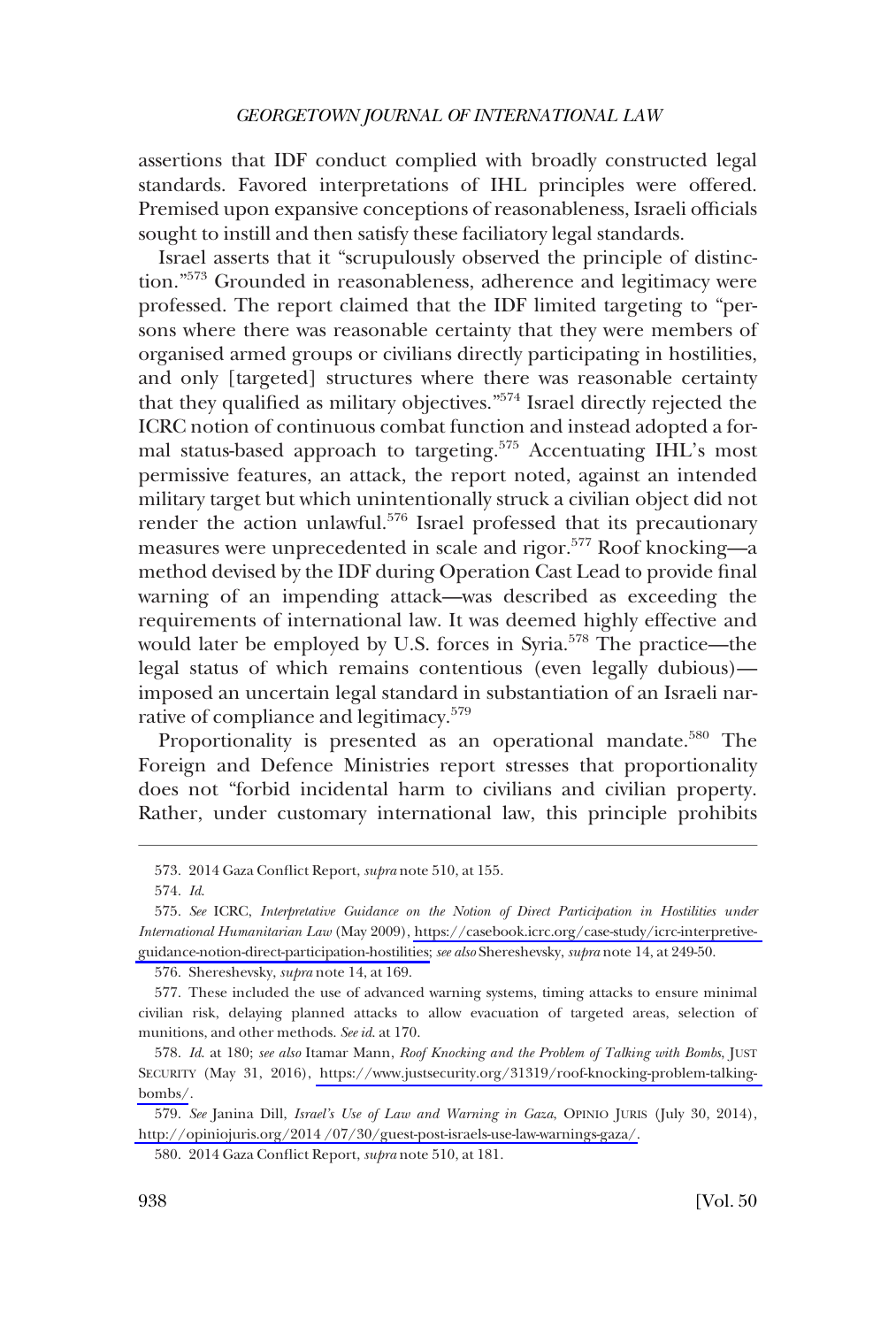attacks that may be expected to cause incidental loss of civilian life, injury to civilians, or damage to civilian objects. . .that would be excessive in relation to the military advantage anticipated."581 Determinations, assessments of whether an attack meets this standard, could not be made in hindsight. Israel claimed that proportionality analysis was adjudged against the standard of the "reasonable military commander."582 The excessiveness of collateral damage and the anticipated military advantage are assessed in accordance with "the information reasonably available to [the military commander] at the time of the attack."<sup>583</sup> If the damage incurred becomes excessive, "the attack is nevertheless lawful as long as, when the attack was launched, the commander reasonably expected the collateral damage to be proportionate."584

The Israeli report alters the burden of the proportionality assessment. Contending that because "third parties lack information about the aims, intelligence, operational circumstances and means of an attack," they are ill-suited to discern "the military advantage anticipated by an individual commander. . ." 585 The acceptableness of legal arguments—grounded in unattainable information—is altered.<sup>586</sup> Plausibility replaces validity. Assessments of proportionality, corresponding assertions of legitimacy, become reliant upon particular valuations. This suggests that "only a military commander can properly make proportionality assessments."587 An acceptable legal standard is imposed. Lieutenant Colonel Roni Katzir, in a paper presented to the IDF International Conference on the Law of Armed Confict and published in a special issue of the Vanderbilt Journal of Transnational Law, states that reasonableness implies that:

[T]he law accepts that assessing excessiveness is not a matter of reaching the one and only answer to a determination. It would be a mistake to think that in each and every case of a proportionality assessment there is a single point on a scale where

<sup>581.</sup> This language closely adheres to the First Additional Protocol to the Geneva Convention; *see also* Protocol Additional to the Geneva Conventions of 12 August 1949, and Relating to the Protection of Victims of International Armed Conflict, art. 57(2)(a)(iii), Jun 8, 1977, 1125 U.N.T. S. 3 [hereinafter First Additional Protocol].

<sup>582. 2014</sup> Gaza Confict Report, *supra* note 510, at 181.

<sup>583.</sup> *Id*. at 185.

<sup>584.</sup> *Id*. at 186.

<sup>585.</sup> *Id*.

<sup>586.</sup> Bisharat, *supra* note 572, at 76; *see also* LALEH KHALILI, TIME IN THE SHADOWS: CONFINEMENT IN COUNTERINSURGENCIES 64 (2013).

<sup>587.</sup> Roni Katzir, *Four Comments on the Application of Proportionality under the Law of Armed Confict*, 51 VAND. J. TRANS. L. 857, 857 (2018).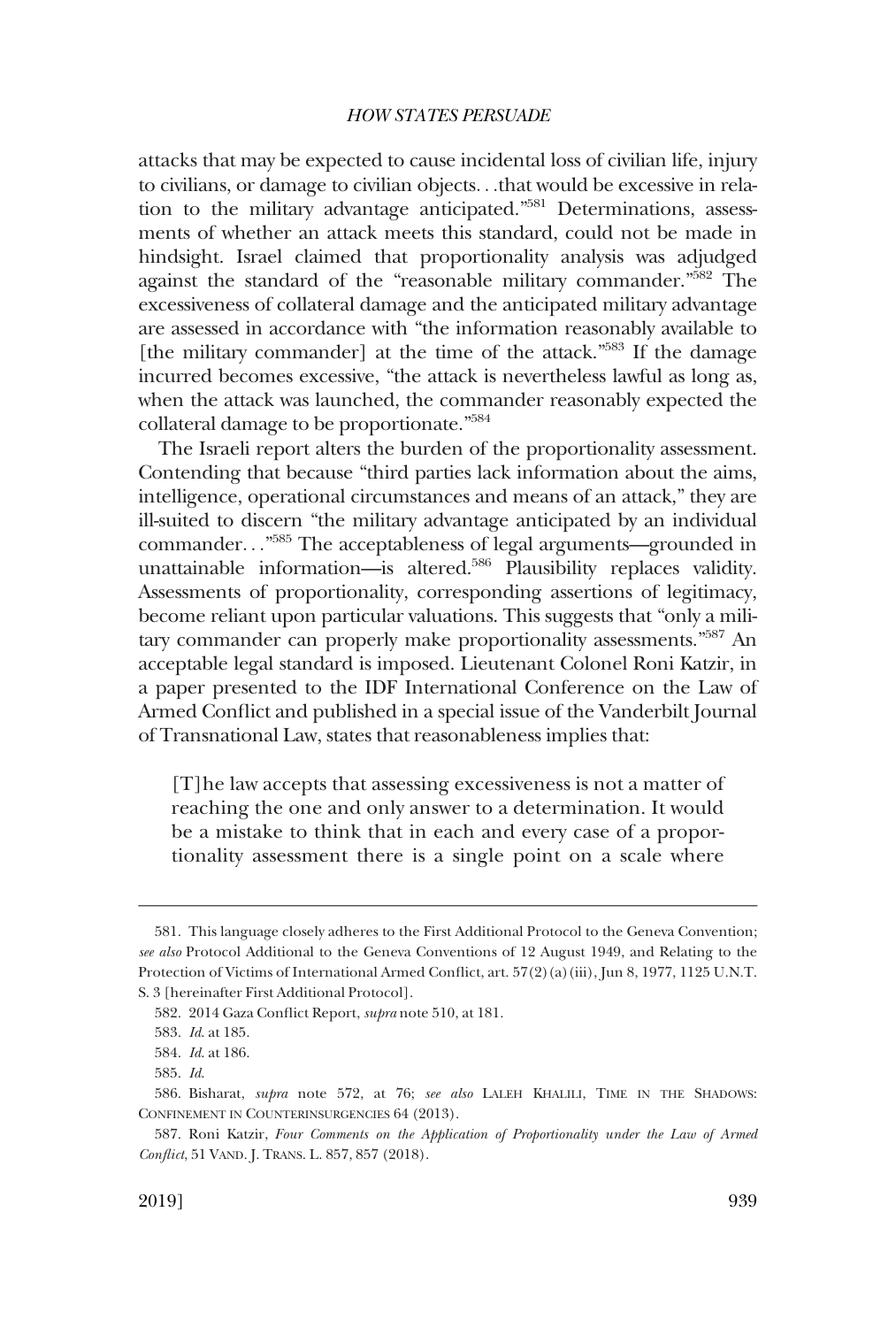each and every reasonable military commander agrees that a proportionate attack becomes excessive.<sup>588</sup>

This evaluative standard—that of the reasonable military commander is not found in the First Additional Protocol to the Geneva Conventions.<sup>589</sup> It is not deduced from international case law.<sup>590</sup> Instead, Israeli officials draw upon select international precedent to persuade audiences that IDF actions in Gaza should be evaluated through this permissive legal standard.

### 5. Drawing Upon Precedent and Commonality

Israeli officials appealed to precedent and commonality. Efforts to legitimize Operation Protective Edge drew upon analogous legal interpretations to persuade varied audiences. The standard of the reasonable military commander—the imposed means of assessing (and subsequently asserting) conformity with IHL—derives from the *Final Report to the Prosecutor by the Committee Established to Review the NATO Bombing Campaign Against the Federal Republic of Yugoslavia*. 591 Israel's initial efforts to establish this evaluative standard began before the 2008– 09 Gaza war and drew heavily upon the ICTY Prosecutor's report.<sup>592</sup> Following Operation Cast Lead, Israeli officials extensively cited the report.593 The Prosecutor's report, Israel contended, provided credence to the claim that "international law confrms the need to assess

592. References to the standard of the reasonable military commander appeared throughout a lineage of offcial Israeli communications—Foreign Affairs statements, High Court of Justice decisions, diplomatic notes, background papers, and legal briefs. *See* ICRC, Database of Customary IHL, *Israel: Practice Relating to Rule 14: Proportionality in Attack*, [https://ihl-databases.](https://ihl-databases.icrc.org/customary-ihl/eng/docs/v2_cou_il_rule14)  [icrc.org/customary-ihl/eng/docs/v2\\_cou\\_il\\_rule14.](https://ihl-databases.icrc.org/customary-ihl/eng/docs/v2_cou_il_rule14)

<sup>588.</sup> Katzir notes that the article is written in a personal capacity and "does not necessarily represent the offcial views of the Israel Defense Forces or the States of Israel." *See id*. at 859.

<sup>589.</sup> *See* First Additional Protocol, *supra* note 581, art. 57(2)(a)(iii).

<sup>590.</sup> *See* Ian Henderson & Kate Reece, *Proportionality under International Humanitarian Law: The Reasonable Military Commander Standard and Reverberating Effects*, 51 VAND. J. TRANS. L. 836, 837-839 (2018).

<sup>591.</sup> *Id*. at 841. The report contends that:

<sup>&</sup>quot;it is unlikely that military commanders with different doctrinal backgrounds and differing degrees of combat experience or national military histories would always agree in close cases. It is suggested that the determination of relative values must be that of the reasonable military commander. Although there will be room for argument in close cases, there will be many cases where reasonable military commanders will agree that the injury to noncombats or the damage to civilian objects was clearly disproportionate to the military advantage gained." *See* Final Report to the Prosecutor, *supra* note 226, para. 50.

<sup>593.</sup> The Operation in Gaza 2009, *supra* note 58, at 12, 35, 45-46, 49, 144.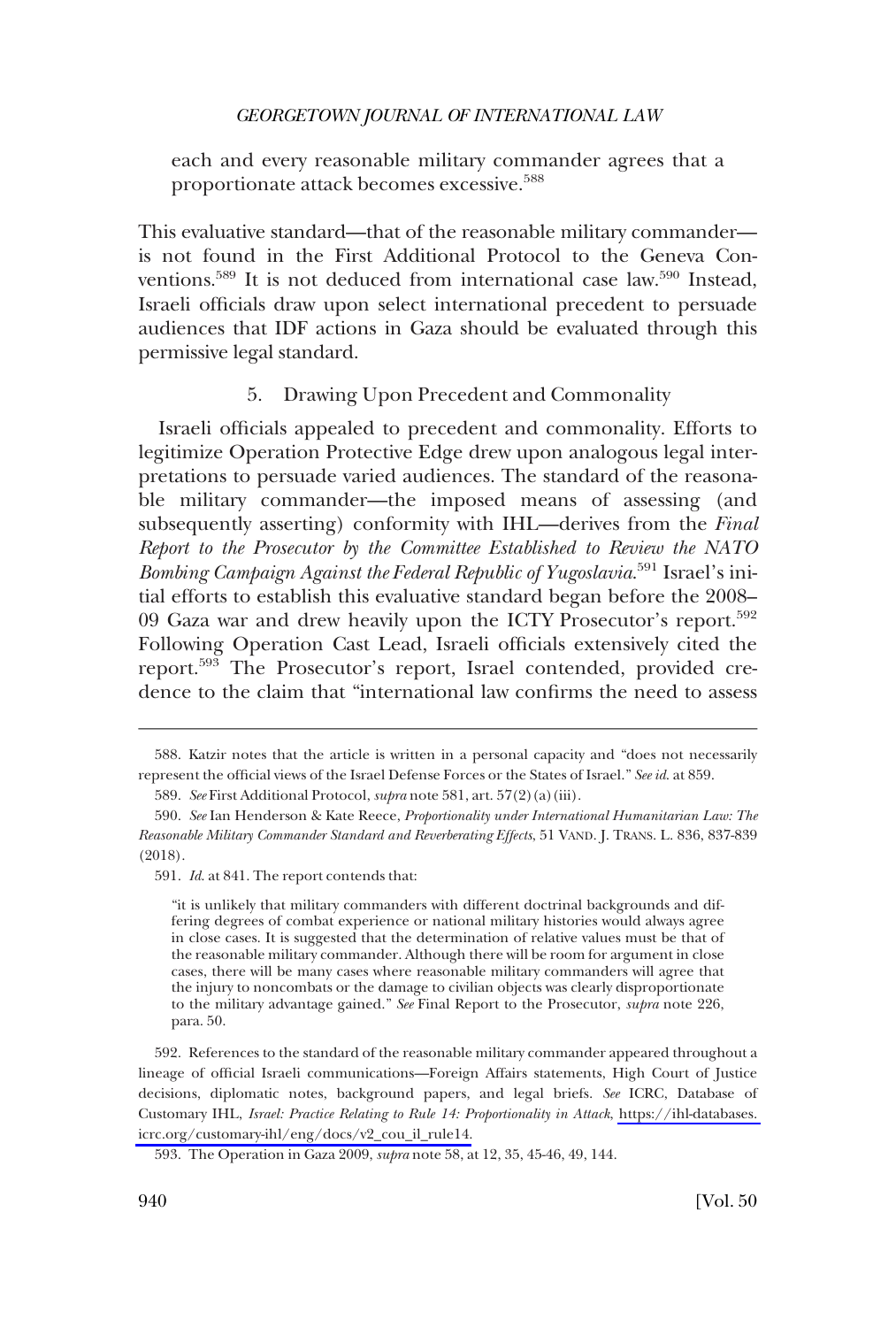proportionality from the standpoint of a reasonable military commander, possessed of such information as was available at the time of the targeting decision and considering the military advantage of the attack as a whole."594

Further attempts to impose an expansive notion of proportionality can again be traced to the discursive exchanges that followed the 2008– 09 Gaza war. State practice was cited. The military manuals of various nations referenced. Statements by individuals who inhabited select epistemic communities were recalled. Israel recounted that Australia's Defence Force Manual holds that "collateral damage may be the result of military attacks. This fact is recognised by [the Law of Armed Confict] and, accordingly, it is not unlawful to cause such injury or damage."595 Canada's Law of Armed Confict Manual and the U.S. Naval Handbook were referenced in substantiation.<sup>596</sup> General A.P.V. Rogers, the former Director of British Army Legal Services, was cited at length. Israeli officials noted a lecture, delivered at the Lauterpacht Centre for International Law, during which General Rogers stated that:

civilians and civilian objects are subject to the general dangers of war in the sense that attacks on military personnel and military objectives may cause incidental damage. . .Members of the Armed Forces are not liable for such incidental damage, provided it is proportionate to the military gain expected of the attack.<sup>597</sup>

Writing after Operation Protective Edge in a publication by the Institute for National Security Services, Pnina Sharvit Baruch again recalled the reasonable military commander. With reference to the ICTY Prosecutor's report, Sharvit Baruch reiterated that "the laws of warfare state that the standard [to assess proportionality] is that of a reasonable military commander."598 This preferred standard was referenced within a discussion regarding the challenges Israel would face when asserting legal legitimacy.<sup>599</sup>

<sup>594.</sup> *Id*. at 45.

<sup>595.</sup> *Id*. at 44. These were referred to through the ICRC Customary IHL Study; *see also*  CUSTOMARY INTERNATIONAL HUMANITARIAN LAW, VOLUME II: PRACTICE 299 (Jean-Marie Henckaerts & Louise Doswald-Beck, eds., 2005).

<sup>596.</sup> The Operation in Gaza 2009, *supra* note 58, at 44; *see also* Customary International Humanitarian Law, *supra* note 595, at 300, 305.

<sup>597.</sup> The Operation in Gaza 2009, *supra* note 58, at 44-45.

<sup>598.</sup> PNINA SHARVIT BARUCH, *supra* note 228, at 67.

<sup>599.</sup> *See id*. at 67-69.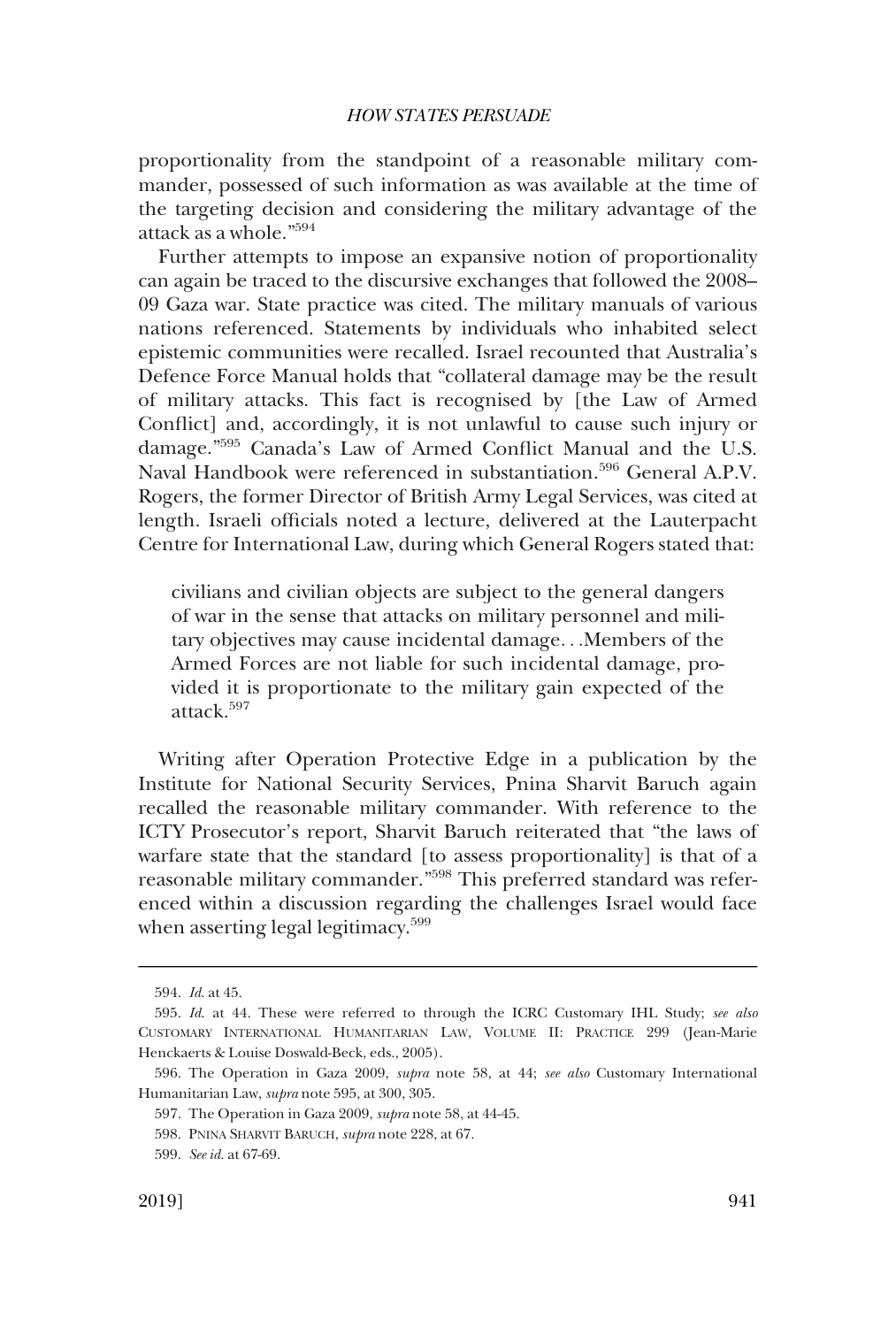# 6. Conclusion

The Foreign and Defence Ministries report, published following Operation Protective Edge, made extensive use of precedent. Legal contentions and factual assertions were supplemented with supportive materials. Israel's responses, the series of reports, the diplomatic interactions, public declarations, and targeted addresses, are demonstrative of the ways that states appeal to international law to legitimize and to persuade. Persuasive appeals will, however, become fragmented. Considerations of effectiveness must account for the constitutive parts of an overall legal strategy. They must evaluate the varied receptions that correspond to a particular legal assertion or argumentative objective.

Israel's legal narrative contained appeals to both the *jus ad bellum*  and the *jus in bello*. Initial contentions—of defense against a persistent barrage of rockets and terror—received broad support. Partially, these familiar reactions were guided by ideology and partisanship. Reliable allies including the United States, the United Kingdom, Australia, France, and Canada indicated their support of Israel's military initiative.<sup>600</sup> Israel's staunchest critics denounced IDF aggression in Gaza.<sup>601</sup> Unexpected reactions featured alongside these predictable diplomatic postures. Egypt and Saudi Arabia condemned Hamas' actions, accusing the Gazan group of exacerbating Palestinian suffering.<sup>602</sup> Following several meetings, the Security Council issued a balanced statement that called for an immediate ceasefre. This neither endorsed or denounced Israel's actions.603

Certain states were infuenced by Israel's legal appeals. Canadian offcials accepted a near verbatim account of the *jus ad bellum* arguments that Israel presented through its public pronouncements.<sup>604</sup> Often,

*See World reacts to the confict in Gaza*, AL JAZEERA (Jul. 10, 2014), [https://www.aljazeera.](https://www.aljazeera.com/news/middleeast/2014/07/world-reacts-conflict-gaza-201471073217736666.html)  600. [com/news/middleeast/ 2014/07/world-reacts-confict-gaza-201471073217736666.html](https://www.aljazeera.com/news/middleeast/2014/07/world-reacts-conflict-gaza-201471073217736666.html)*>*.

<sup>601.</sup> *Id*.

*See generally* Yoel Guzansky, *The Gaza Campaign: An Arena for Inter-Arab Confrontation* in THE 602. LESSONS OF OPERATION PROTECTIVE EDGE 167 (Anat Kurz and Shlomo Brom, eds., 2014); *see also*  Roi Kais & Elior Levy, *Hamas Demonstratively Bypasses Egypt*, YNET NEWS (July 19, 2014), [http://](http://www.ynet.co.il/articles/0,7340,L-4546333,00.html)  [www.ynet.co.il/articles/0,7340,L-4546333,00.html.](http://www.ynet.co.il/articles/0,7340,L-4546333,00.html)

<sup>603.</sup> U.N. SCOR, 69th Year, 7725 mtg., U.N. Doc. S/Prst/2014/13 (July 28, 2014).

<sup>604.</sup> The Canadian Press, Stephen Harper Accuses Hamas of Using Human Shields, Urges World *Leaders to Side with Israel*, NATIONAL POST (July 13, 2014), [https://nationalpost.com/news/](https://nationalpost.com/news/world/israel-middle-east/stephen-harper-accuses-hamas-of-using-human-shields-urges-world-leaders-to-side-with-israel;) [world/israel-middle-east/stephen-harper-accuses-hamas-of-using-human-shields-urges-world](https://nationalpost.com/news/world/israel-middle-east/stephen-harper-accuses-hamas-of-using-human-shields-urges-world-leaders-to-side-with-israel;)[leaders-to-side-with-israel;](https://nationalpost.com/news/world/israel-middle-east/stephen-harper-accuses-hamas-of-using-human-shields-urges-world-leaders-to-side-with-israel;) *see also* Les Whittington, *John Baird Condemns Hamas for Rejecting Ceasefre*, TORONTO STAR (July 15, 2014), [https://www.thestar.com/news/canada/2014/07/](https://www.thestar.com/news/canada/2014/07/15/hamas_not_interested_in_peace_john_baird_says.html)  [15/hamas\\_not\\_interested\\_in\\_peace\\_john\\_baird\\_says.html.](https://www.thestar.com/news/canada/2014/07/15/hamas_not_interested_in_peace_john_baird_says.html)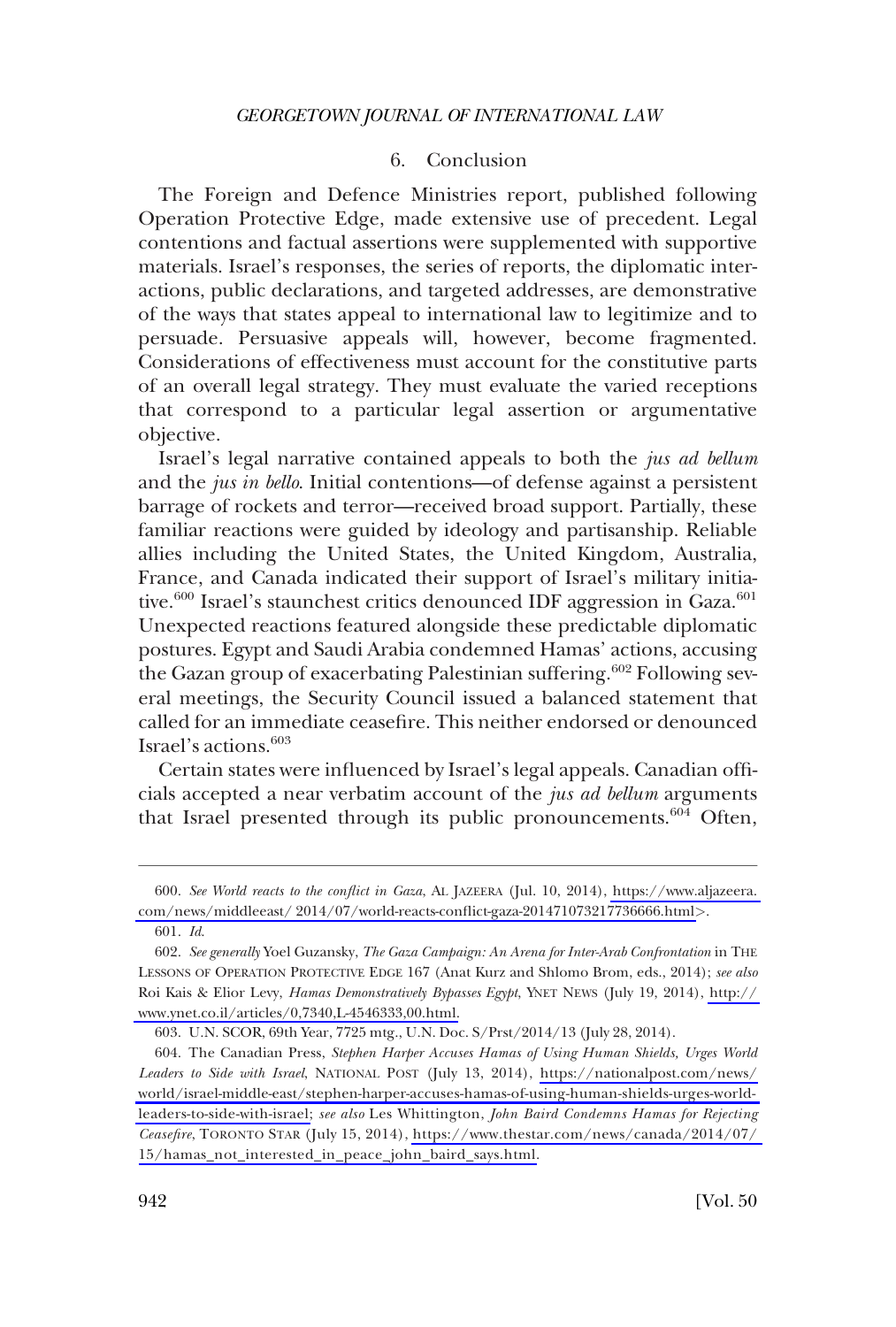however, strategic and non-legal considerations affect the reception of a legal narrative. Egyptian and Saudi offcials, offering unprecedented criticisms of Hamas' actions and aberrant silence in response to Israel's use of force, sought tactical benefit. Officials in Cairo and Riyadh viewed Hamas as an extension of the Muslim Brotherhood, a benefciary of Turkey and Qatar, and as acting in the furtherance of Iranian interests.605 Political calculations, ever-present, affected the reception of the Israeli narrative and guided the responses of key regional actors.606

Support for or indifference towards Operation Protective Edge was not, however, absolute. Considerations of the cause of war were replaced by deliberations regarding military conduct. The *jus in bello*  arguments presented by Israel were less impactful. Acquiescence dwindled. As the campaign continued, regional leaders and key allies altered their endorsements.<sup>607</sup> King Abdullah claimed that Israeli actions in Gaza constituted war crimes. Jordan stated that mounting civilian casualties contradicted Israel's claim that the war was justifed. The Egyptian Foreign Ministry denounced the inhumane blockade of Gaza.<sup>608</sup> U.S. officials would also adjust their often steadfast support. While reaffrming Israel's right to use force against Hamas attacks, U.S. officials became increasingly critical of particular Israeli actions.<sup>609</sup>

The war's optics—the scores of dead, the seemingly heedless destruction that marked Gaza's landscape—drove sentiment. Many critics remained unmoved by Israel's legal contentions. Others, however, accepted varying aspects of the Israeli narrative. Evaluations of persuasiveness must attempt to reconcile the fragmentation of both legal contentions and diplomatic receptions. Audiences will pick and choose which aspects of a broad legal appeal that they accept, that they understand as morally imperative, as strategically advantageous, as plausibly acceptable, or as materially insignifcant. Assessments of persuasion's effectiveness, or whether legal argument infuenced the perceived

<sup>605.</sup> Guzansky, *supra* note 602, at 168-69.

*See generally* David D. Kirkpatrick, *Arab Leaders, Viewing Hamas as Worse Than Israel, Stay*  606. *Silent*, N.Y. TIMES (July 30, 2014), [https://www.nytimes.com/2014/07/31/world/middleeast/](https://www.nytimes.com/2014/07/31/world/middleeast/fighting-political-islam-arab-states-find-themselves-allied-with-israel.html)  [fghting-political-islam-arab-states-fnd-themselves-allied-with-israel.html.](https://www.nytimes.com/2014/07/31/world/middleeast/fighting-political-islam-arab-states-find-themselves-allied-with-israel.html)

Ariel Ben Solomon, *Israel not Taking Jordan, Egypt, and the Saudi's Belated Criticism Too*  607. *Seriously*, JERUSALEM POST (Aug. 13, 2014), [https://www.jpost.com/Arab-Israeli-Confict/Israel](https://www.jpost.com/Arab-Israeli-Conflict/Israel-not-taking-Jordan-Egypt-and-the-Saudis-belated-criticism-too-seriously-370963)[not-taking-Jordan-Egypt-and-the-Saudis-belated-criticism-too-seriously-370963.](https://www.jpost.com/Arab-Israeli-Conflict/Israel-not-taking-Jordan-Egypt-and-the-Saudis-belated-criticism-too-seriously-370963)

<sup>608.</sup> *Id*.; *see also* Gilead Sher & Liran Ofek, *Reviving a Regional Approach, in* THE LESSONS OF OPERATION PROTECTIVE EDGE 159, 161 (Anat Kurz & Shlomo Brom eds., 2014).

<sup>609.</sup> *See generally* Oded Eran, *The United States and Israel in Crossfre, in* THE LESSONS OF OPERATION PROTECTIVE EDGE 183 (Anat Kurz & Shlomo Brom eds., 2014).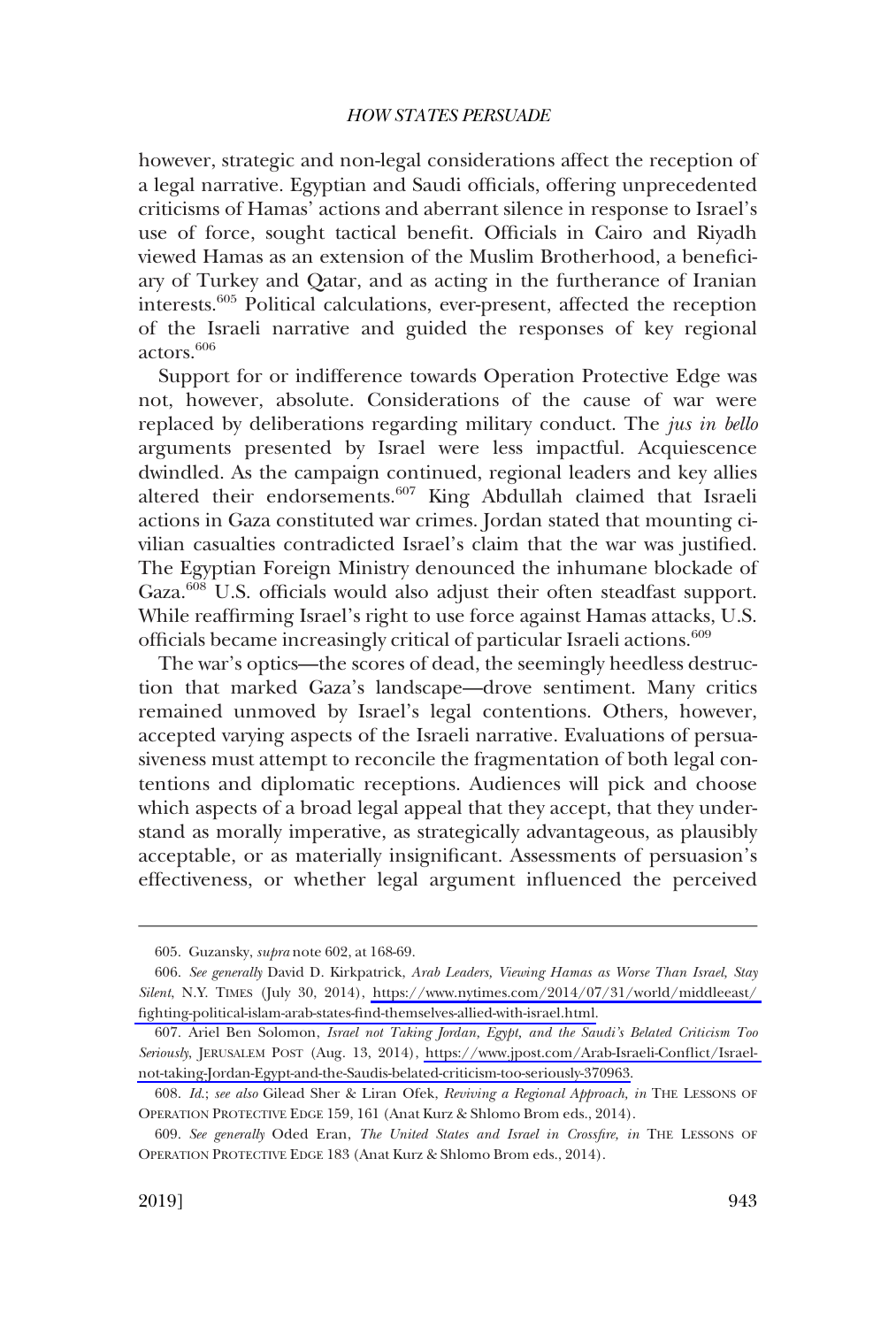legitimacy of a particular military operation often evades a singular response. It necessitates long-term perspective, acknowledgement of sought objectives, and identifcation of the conspicuous and inconspicuous ways that legal discourse can affect non-legal considerations as a state contends that a particular use of force was, in fact and in law, legitimate.

## VI. CONCLUSION

Persuasion is a means to induce change. $610$  Whether employed by a non-compliant state seeking legitimacy, an international lawyer furthering a client's interest, a norm entrepreneur that desires social adaptation, or a nongovernmental organization promoting a favored interpretation, persuasion exemplifes international law's function. The relationship between persuasion and international law is often framed around questions of compliance. How can a non-compliant state be persuaded to act in accordance with legal dictate? The importance of this question is clear. Successful efforts to ensure compliance enable international law's ability to reform, to protect, to limit the use of force, to promote human rights, and to contribute to a stable world order. The preceding pages attempt to move considerations of persuasion beyond its common affliation with compliance. They do not dismiss the relevancy of these questions or the view, ubiquitous amongst lawyers, that persuasion is an essential element of the trade. I instead offer a broader conception of international law's purpose. Within, persuasion becomes a two-way discourse between the noncompliant entity and a wider audience. It is both a means to promote compliance and to defne what compliance means.

Compliance serves as a marker of international law's success. Yet compliance is a limited measure of international law's relevancy.<sup>611</sup> Persuasion's effectiveness is not only assessed by adjudging legal fdelity. While evaluating effectiveness is a natural corollary to understanding the methods of legal change, ruminations must consider a host of legal and non-legal factors. Multitudinous considerations—beyond the merits of a legal contention and the skill with which an argument is delivered—affect the reception of an international legal claim. Such factors will include: (i) economic considerations; (ii) strategic and/or security alliances; (iii) the value or desirability of precedent; (iv) effects

<sup>610.</sup> Finnemore & Sikkink, *supra* note 176, at 914.

<sup>611.</sup> *See generally* Lisa L. Martin, *Against Compliance, in* INTERDISCIPLINARY PERSPECTIVES ON INTERNATIONAL LAW AND INTERNATIONAL RELATIONS: THE STATE OF THE ART 591 (Jeffery L. Dunoff & Mark A. Pollack eds., 2013).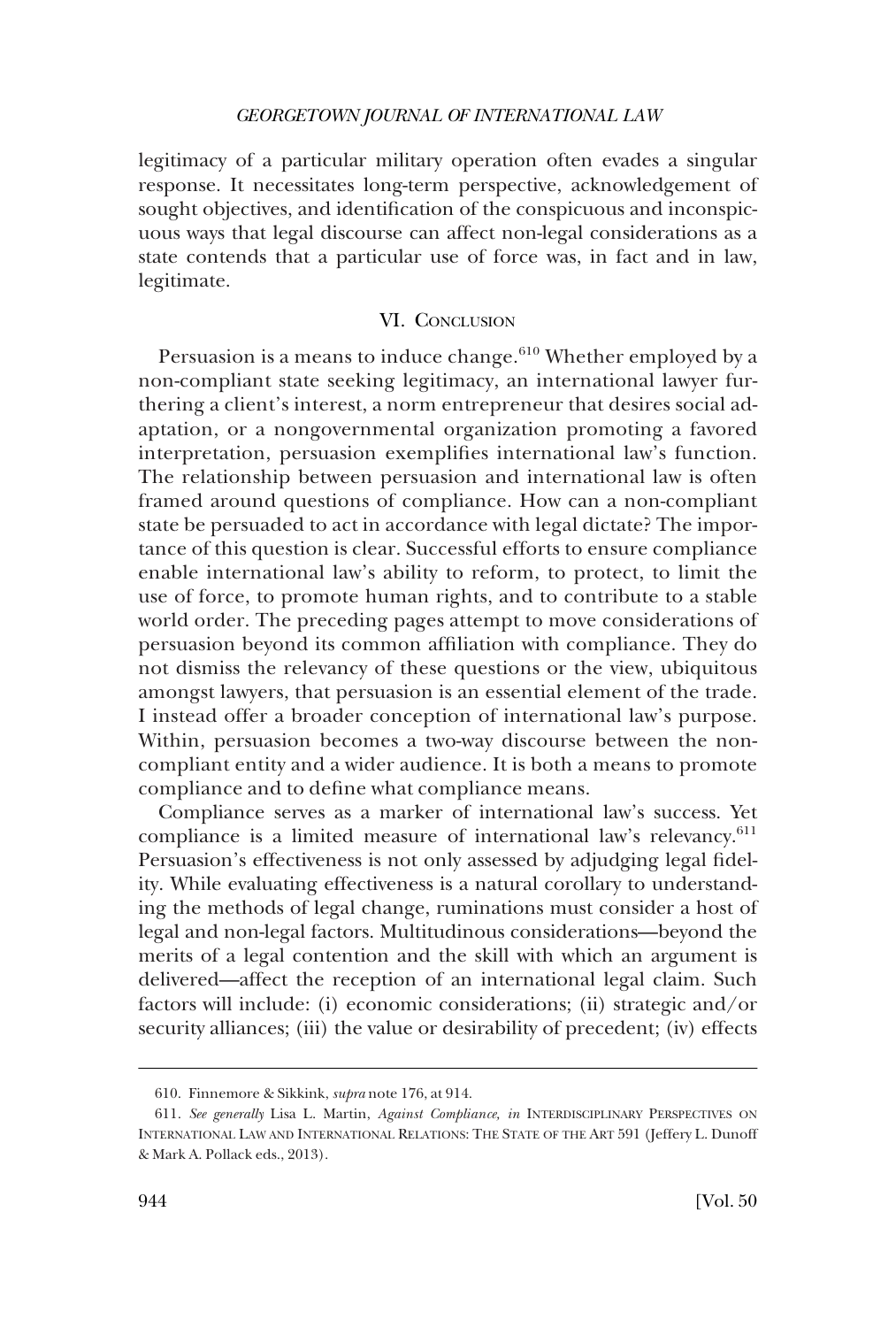on regional stability; (v) self-interest; (vi) political personalities and leadership; (vii) domestic political considerations; (viii) the anticipated reactions of other states; (ix) values that the state wishes to project/ believes it represents; (x) whether the proposed legal action affects states or non-state actors; (xi) implications for sovereignty; (xii) emotional appeal; (xiii) framing and context; (xiv) whether the appeal facilitates a "winning" approach; (xv) available information; (xvi) public perception; (xvii) media portrayal; (xviii) lobbying and private infuence; (xix) history and the state's sense of its place within the global order; and (xx) power politics and whether the persuading entity can pressure the state to accept its legal contention.

It is diffcult to discern the effectiveness of a legal contention. Yet questions regarding factors, both legal and non-legal, that infuence the reception of a persuasive appeal are unavoidable. In certain instances where multiple considerations interject and a decision-making process lacks transparency, considering how an international legal argument motivates responses and contributes towards outcomes will be an arduous, perhaps improbable, task.612 Such ambiguity is unavoidable even when a particular persuasive episode is articulated through a legal vernacular. The preceding case studies have only touched on the question of effectiveness. In concluding, each case study alludes to different factors that affect the reception of the respective persuasive appeals.

The legal arguments offered by Russian officials tell of the strategic signifcance of non-legal objectives and differentiated audiences. The demonstrable falsity and legal faws in Russia's contentions resulted in their broad dismissal. However, evaluations of these appeals must consider more than their legal cogency. Assessments of persuasiveness must understand what the desired outcome of a legal appeal is and whether the associated appeal achieves or furthers this objective. The effectiveness of Russia's legal approach may be dismissed by the legal academy or international bodies but is also contingent on how it is received by BRIC nations, key allies such as China, and certain demographics within the near abroad.

Legal contentions, offered by U.S. and British officials in justification of military action in Syria, tell of the infuence of context and the necessity of incrementalism. Direct legal considerations ask whether the unwilling or unable test has achieved legal status. Did U.S. and British arguments contribute towards the test's legal standing? Yet the extent

<sup>612.</sup> Rachel Brewster, *The Effectiveness of International Law and Stages of Governance, in* RESEARCH HANDBOOK ON THE POLITICS OF INTERNATIONAL LAW 55, 61(Wayne Sandholtz & Christopher A. Whytock eds., 2017).